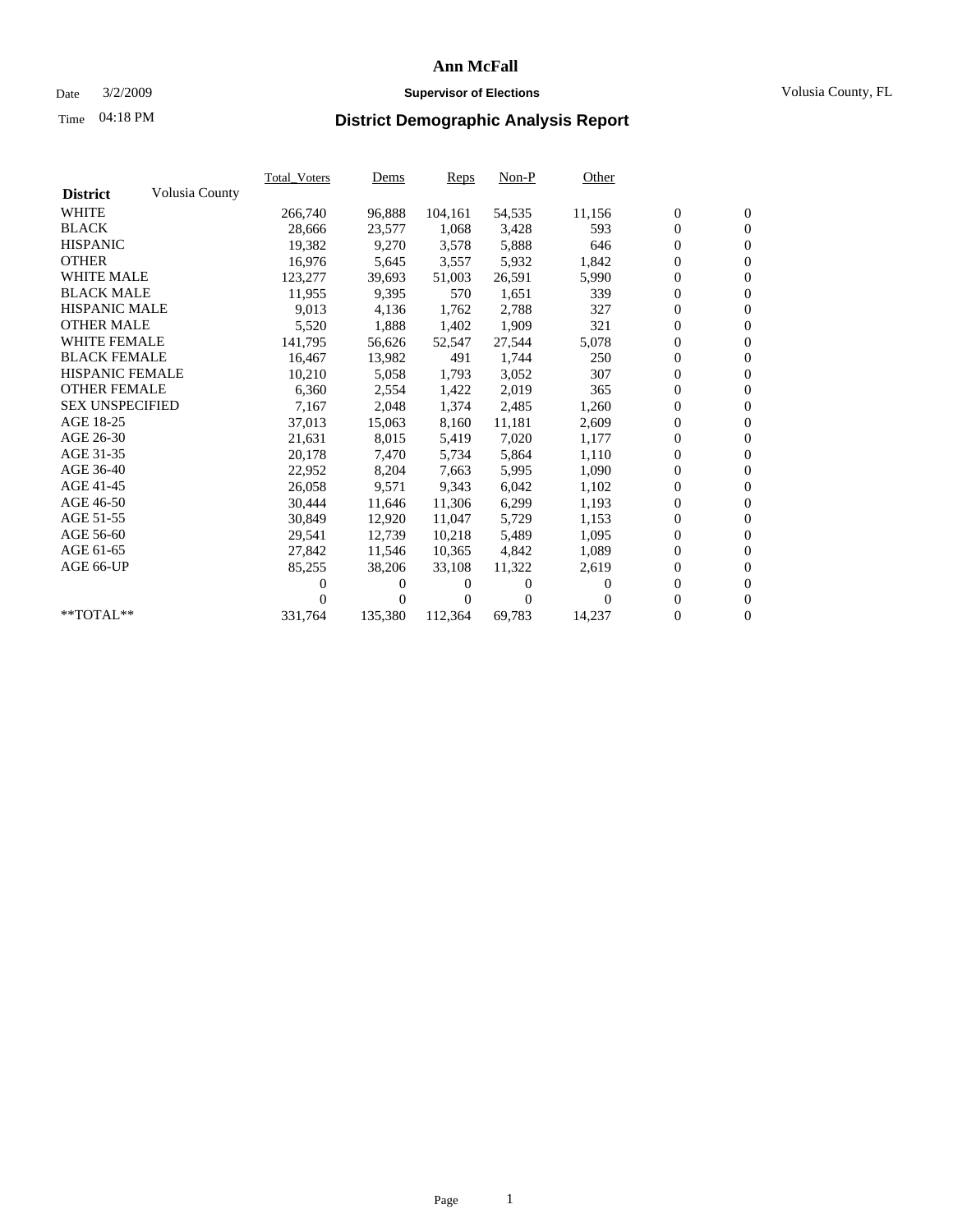### Date  $3/2/2009$  **Supervisor of Elections Supervisor of Elections** Volusia County, FL

|                        |                           | <b>Total Voters</b> | Dems           | <b>Reps</b> | $Non-P$  | Other            |                  |                  |  |
|------------------------|---------------------------|---------------------|----------------|-------------|----------|------------------|------------------|------------------|--|
| <b>District</b>        | County Council District 1 |                     |                |             |          |                  |                  |                  |  |
| <b>WHITE</b>           |                           | 51,135              | 18,496         | 20,797      | 9,482    | 2,360            | $\boldsymbol{0}$ | $\boldsymbol{0}$ |  |
| <b>BLACK</b>           |                           | 4,502               | 3,711          | 172         | 528      | 91               | $\overline{0}$   | $\mathbf{0}$     |  |
| <b>HISPANIC</b>        |                           | 2,981               | 1,331          | 542         | 973      | 135              | $\overline{0}$   | $\mathbf{0}$     |  |
| <b>OTHER</b>           |                           | 2,978               | 975            | 713         | 992      | 298              | 0                | $\mathbf{0}$     |  |
| <b>WHITE MALE</b>      |                           | 23,449              | 7,520          | 10,084      | 4,562    | 1,283            | $\boldsymbol{0}$ | $\mathbf{0}$     |  |
| <b>BLACK MALE</b>      |                           | 1,862               | 1,475          | 82          | 249      | 56               | $\boldsymbol{0}$ | $\mathbf{0}$     |  |
| <b>HISPANIC MALE</b>   |                           | 1,350               | 606            | 258         | 419      | 67               | 0                | $\mathbf{0}$     |  |
| <b>OTHER MALE</b>      |                           | 951                 | 323            | 279         | 285      | 64               | $\boldsymbol{0}$ | $\mathbf{0}$     |  |
| <b>WHITE FEMALE</b>    |                           | 27,419              | 10,885         | 10,614      | 4,854    | 1,066            | 0                | $\mathbf{0}$     |  |
| <b>BLACK FEMALE</b>    |                           | 2,602               | 2,208          | 88          | 272      | 34               | 0                | $\Omega$         |  |
| <b>HISPANIC FEMALE</b> |                           | 1,609               | 716            | 282         | 546      | 65               | $\boldsymbol{0}$ | $\mathbf{0}$     |  |
| <b>OTHER FEMALE</b>    |                           | 1,118               | 445            | 269         | 339      | 65               | $\boldsymbol{0}$ | $\mathbf{0}$     |  |
| <b>SEX UNSPECIFIED</b> |                           | 1,236               | 335            | 268         | 449      | 184              | 0                | $\mathbf{0}$     |  |
| AGE 18-25              |                           | 6,655               | 2,266          | 1,772       | 2,116    | 501              | $\boldsymbol{0}$ | $\mathbf{0}$     |  |
| AGE 26-30              |                           | 4,187               | 1,449          | 1,163       | 1,302    | 273              | 0                | $\mathbf{0}$     |  |
| AGE 31-35              |                           | 3,906               | 1,341          | 1,248       | 1,067    | 250              | 0                | $\mathbf{0}$     |  |
| AGE 36-40              |                           | 4,524               | 1,550          | 1,630       | 1,121    | 223              | $\overline{0}$   | $\mathbf{0}$     |  |
| AGE 41-45              |                           | 5,050               | 1,715          | 2,029       | 1,096    | 210              | $\boldsymbol{0}$ | $\mathbf{0}$     |  |
| AGE 46-50              |                           | 5,811               | 2,185          | 2,265       | 1,099    | 262              | 0                | $\Omega$         |  |
| AGE 51-55              |                           | 5,722               | 2,381          | 2,163       | 939      | 239              | $\boldsymbol{0}$ | $\mathbf{0}$     |  |
| AGE 56-60              |                           | 5,477               | 2,408          | 1.998       | 830      | 241              | 0                | $\mathbf{0}$     |  |
| AGE 61-65              |                           | 5,044               | 2,222          | 1,890       | 729      | 203              | 0                | $\mathbf{0}$     |  |
| AGE 66-UP              |                           | 15,220              | 6,996          | 6,066       | 1,676    | 482              | $\overline{0}$   | $\mathbf{0}$     |  |
|                        |                           | 0                   | 0              | 0           | $\theta$ | $\boldsymbol{0}$ | $\boldsymbol{0}$ | $\mathbf{0}$     |  |
|                        |                           | 0                   | $\overline{0}$ | 0           | $\Omega$ | $\Omega$         | 0                | $\mathbf{0}$     |  |
| $*$ TOTAL $**$         |                           | 61,596              | 24,513         | 22,224      | 11,975   | 2,884            | 0                | $\boldsymbol{0}$ |  |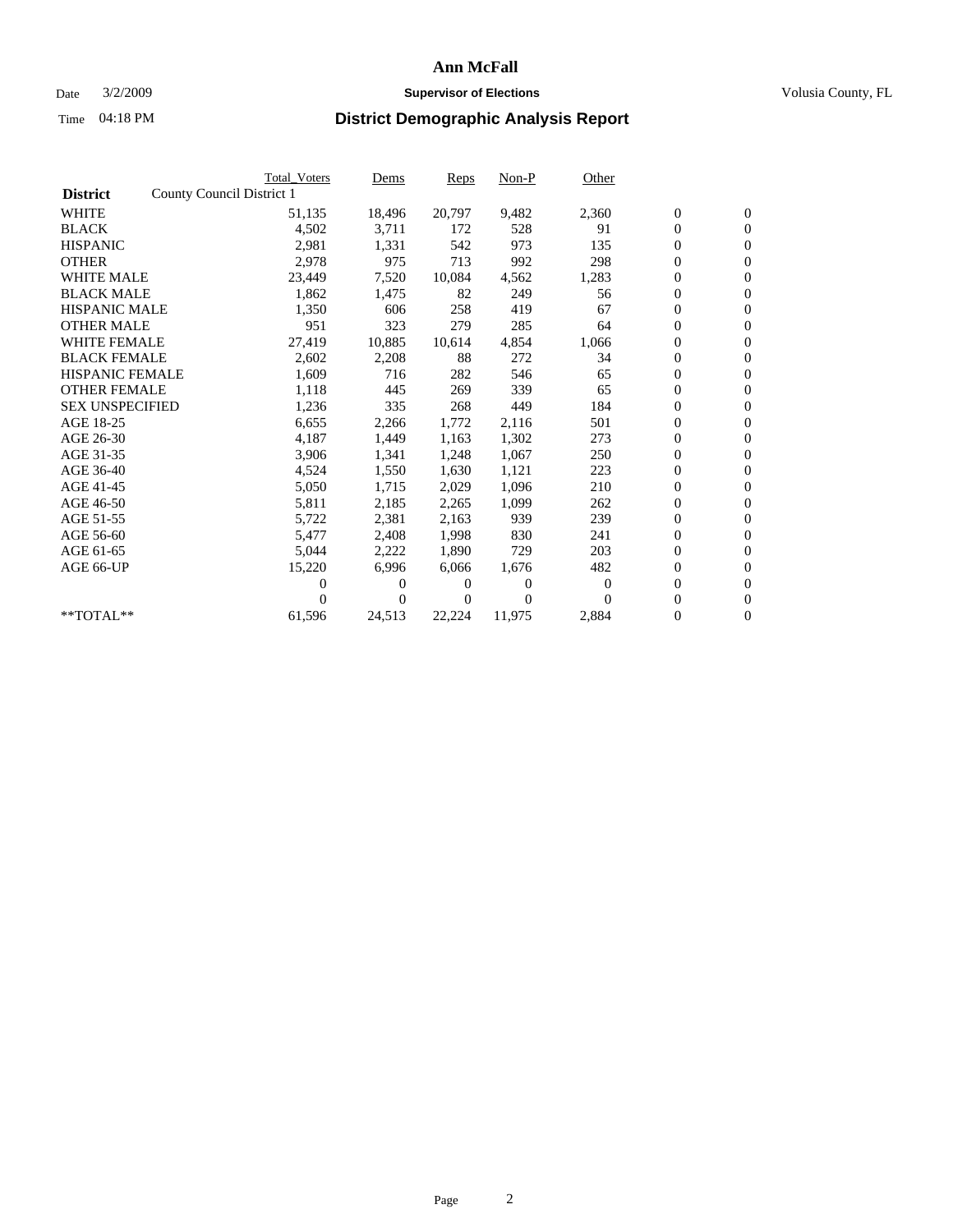## Date  $3/2/2009$  **Supervisor of Elections Supervisor of Elections** Volusia County, FL

|                        |                           | <b>Total Voters</b> | Dems   | <b>Reps</b> | Non-P    | Other    |                  |                  |  |
|------------------------|---------------------------|---------------------|--------|-------------|----------|----------|------------------|------------------|--|
| <b>District</b>        | County Council District 2 |                     |        |             |          |          |                  |                  |  |
| <b>WHITE</b>           |                           | 43,718              | 16,988 | 15,552      | 9,366    | 1,812    | $\boldsymbol{0}$ | $\boldsymbol{0}$ |  |
| <b>BLACK</b>           |                           | 11,392              | 9,610  | 331         | 1,262    | 189      | $\boldsymbol{0}$ | $\mathbf{0}$     |  |
| <b>HISPANIC</b>        |                           | 1,274               | 565    | 239         | 418      | 52       | $\overline{0}$   | $\mathbf{0}$     |  |
| <b>OTHER</b>           |                           | 3,462               | 1,379  | 574         | 1,157    | 352      | 0                | $\mathbf{0}$     |  |
| <b>WHITE MALE</b>      |                           | 20,470              | 7,064  | 7,737       | 4,648    | 1,021    | 0                | $\mathbf{0}$     |  |
| <b>BLACK MALE</b>      |                           | 4,612               | 3,777  | 176         | 572      | 87       | $\overline{0}$   | $\mathbf{0}$     |  |
| <b>HISPANIC MALE</b>   |                           | 612                 | 261    | 113         | 214      | 24       | 0                | $\mathbf{0}$     |  |
| <b>OTHER MALE</b>      |                           | 1,132               | 465    | 233         | 376      | 58       | 0                | $\mathbf{0}$     |  |
| <b>WHITE FEMALE</b>    |                           | 22,940              | 9,809  | 7,712       | 4,652    | 767      | $\boldsymbol{0}$ | $\mathbf{0}$     |  |
| <b>BLACK FEMALE</b>    |                           | 6,676               | 5,749  | 152         | 674      | 101      | 0                | $\mathbf{0}$     |  |
| <b>HISPANIC FEMALE</b> |                           | 650                 | 300    | 123         | 201      | 26       | $\boldsymbol{0}$ | $\mathbf{0}$     |  |
| <b>OTHER FEMALE</b>    |                           | 1,264               | 586    | 219         | 395      | 64       | 0                | $\mathbf{0}$     |  |
| <b>SEX UNSPECIFIED</b> |                           | 1,490               | 531    | 231         | 471      | 257      | 0                | $\mathbf{0}$     |  |
| AGE 18-25              |                           | 8,582               | 4,842  | 1,238       | 2,057    | 445      | $\overline{0}$   | $\mathbf{0}$     |  |
| AGE 26-30              |                           | 4,147               | 1,825  | 819         | 1,315    | 188      | $\overline{0}$   | $\mathbf{0}$     |  |
| AGE 31-35              |                           | 3,272               | 1,423  | 743         | 958      | 148      | 0                | $\mathbf{0}$     |  |
| AGE 36-40              |                           | 3,585               | 1,587  | 957         | 888      | 153      | 0                | $\mathbf{0}$     |  |
| AGE 41-45              |                           | 4,112               | 1,791  | 1,209       | 924      | 188      | 0                | $\mathbf{0}$     |  |
| AGE 46-50              |                           | 4,880               | 2,232  | 1,468       | 987      | 193      | 0                | $\mathbf{0}$     |  |
| AGE 51-55              |                           | 5,074               | 2,436  | 1,510       | 946      | 182      | $\boldsymbol{0}$ | $\mathbf{0}$     |  |
| AGE 56-60              |                           | 5,052               | 2,346  | 1,526       | 996      | 184      | 0                | $\mathbf{0}$     |  |
| AGE 61-65              |                           | 4,942               | 2,209  | 1,606       | 916      | 211      | 0                | $\mathbf{0}$     |  |
| AGE 66-UP              |                           | 16,200              | 7,851  | 5,620       | 2,216    | 513      | $\boldsymbol{0}$ | $\mathbf{0}$     |  |
|                        |                           | 0                   | 0      | 0           | $\theta$ | $\theta$ | $\overline{0}$   | $\mathbf{0}$     |  |
|                        |                           | 0                   | 0      | 0           | $\Omega$ | $\Omega$ | 0                | $\mathbf{0}$     |  |
| **TOTAL**              |                           | 59,846              | 28,542 | 16,696      | 12,203   | 2,405    | 0                | $\boldsymbol{0}$ |  |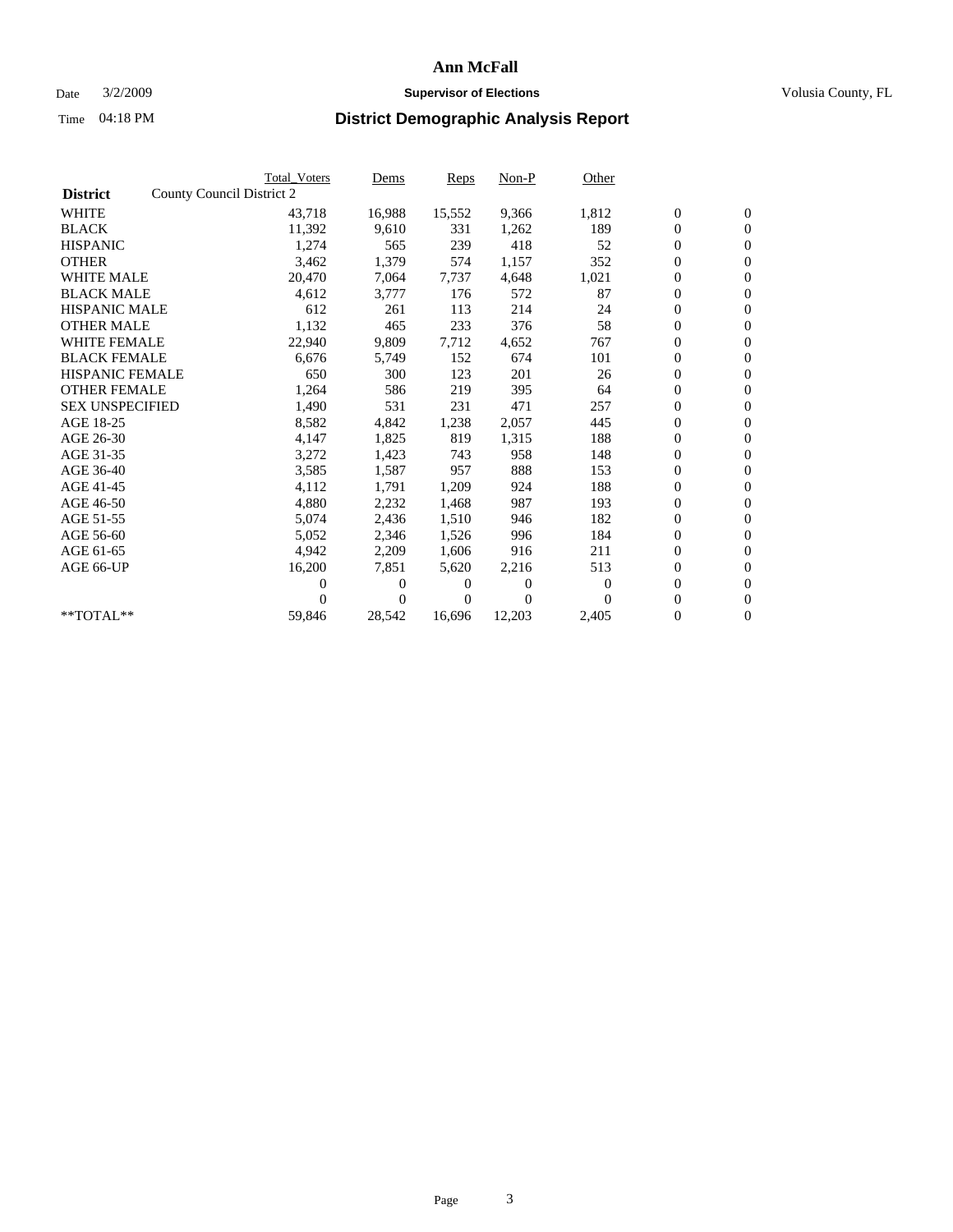## Date  $3/2/2009$  **Supervisor of Elections Supervisor of Elections** Volusia County, FL

|                        | <b>Total Voters</b>       | Dems                | <b>Reps</b> | $Non-P$        | Other    |                  |                  |  |
|------------------------|---------------------------|---------------------|-------------|----------------|----------|------------------|------------------|--|
| <b>District</b>        | County Council District 3 |                     |             |                |          |                  |                  |  |
| <b>WHITE</b>           | 66,213                    | 24,253              | 25,295      | 14,228         | 2,437    | $\boldsymbol{0}$ | $\boldsymbol{0}$ |  |
| <b>BLACK</b>           | 1,977                     | 1,624               | 83          | 235            | 35       | $\overline{0}$   | $\mathbf{0}$     |  |
| <b>HISPANIC</b>        | 950                       | 382                 | 233         | 295            | 40       | $\overline{0}$   | $\mathbf{0}$     |  |
| <b>OTHER</b>           | 2,814                     | 780                 | 615         | 1,042          | 377      | 0                | $\mathbf{0}$     |  |
| <b>WHITE MALE</b>      | 30,568                    | 9,959               | 12,385      | 6,935          | 1,289    | $\boldsymbol{0}$ | $\mathbf{0}$     |  |
| <b>BLACK MALE</b>      | 907                       | 702                 | 44          | 136            | 25       | $\boldsymbol{0}$ | $\mathbf{0}$     |  |
| <b>HISPANIC MALE</b>   | 423                       | 158                 | 98          | 147            | 20       | 0                | $\mathbf{0}$     |  |
| <b>OTHER MALE</b>      | 895                       | 255                 | 243         | 343            | 54       | $\boldsymbol{0}$ | $\mathbf{0}$     |  |
| <b>WHITE FEMALE</b>    | 35,187                    | 14,138              | 12,742      | 7,176          | 1,131    | 0                | $\mathbf{0}$     |  |
| <b>BLACK FEMALE</b>    | 1,052                     | 908                 | 37          | 98             | 9        | 0                | $\Omega$         |  |
| <b>HISPANIC FEMALE</b> | 517                       | 220                 | 133         | 144            | 20       | $\boldsymbol{0}$ | $\mathbf{0}$     |  |
| <b>OTHER FEMALE</b>    | 1,043                     | 372                 | 260         | 344            | 67       | 0                | $\mathbf{0}$     |  |
| <b>SEX UNSPECIFIED</b> | 1,362                     | 327                 | 284         | 477            | 274      | 0                | $\Omega$         |  |
| AGE 18-25              | 6,228                     | 2,077               | 1,531       | 2,121          | 499      | $\overline{0}$   | $\mathbf{0}$     |  |
| AGE 26-30              | 3,905                     | 1,299               | 1,062       | 1,341          | 203      | 0                | $\mathbf{0}$     |  |
| AGE 31-35              | 3,708                     | 1,220               | 1,126       | 1,169          | 193      | 0                | $\mathbf{0}$     |  |
| AGE 36-40              | 4,540                     | 1,448               | 1,569       | 1,326          | 197      | $\overline{0}$   | $\mathbf{0}$     |  |
| AGE 41-45              | 5,158                     | 1,733               | 1,957       | 1,262          | 206      | $\boldsymbol{0}$ | $\mathbf{0}$     |  |
| AGE 46-50              | 6,543                     | 2,226               | 2,598       | 1,487          | 232      | 0                | $\Omega$         |  |
| AGE 51-55              | 7,079                     | 2,805               | 2,667       | 1,368          | 239      | $\boldsymbol{0}$ | $\mathbf{0}$     |  |
| AGE 56-60              | 6,910                     | 2.849               | 2.441       | 1.367          | 253      | 0                | $\mathbf{0}$     |  |
| AGE 61-65              | 6,841                     | 2,619               | 2,671       | 1,290          | 261      | 0                | $\Omega$         |  |
| AGE 66-UP              | 21,042                    | 8,763               | 8,604       | 3,069          | 606      | $\overline{0}$   | $\mathbf{0}$     |  |
|                        |                           | 0<br>0              | 0           | $\overline{0}$ | $\Omega$ | 0                | $\mathbf{0}$     |  |
|                        |                           | 0<br>$\overline{0}$ | 0           | $\Omega$       | $\Omega$ | 0                | $\mathbf{0}$     |  |
| $*$ TOTAL $**$         | 71,954                    | 27,039              | 26,226      | 15,800         | 2,889    | 0                | $\boldsymbol{0}$ |  |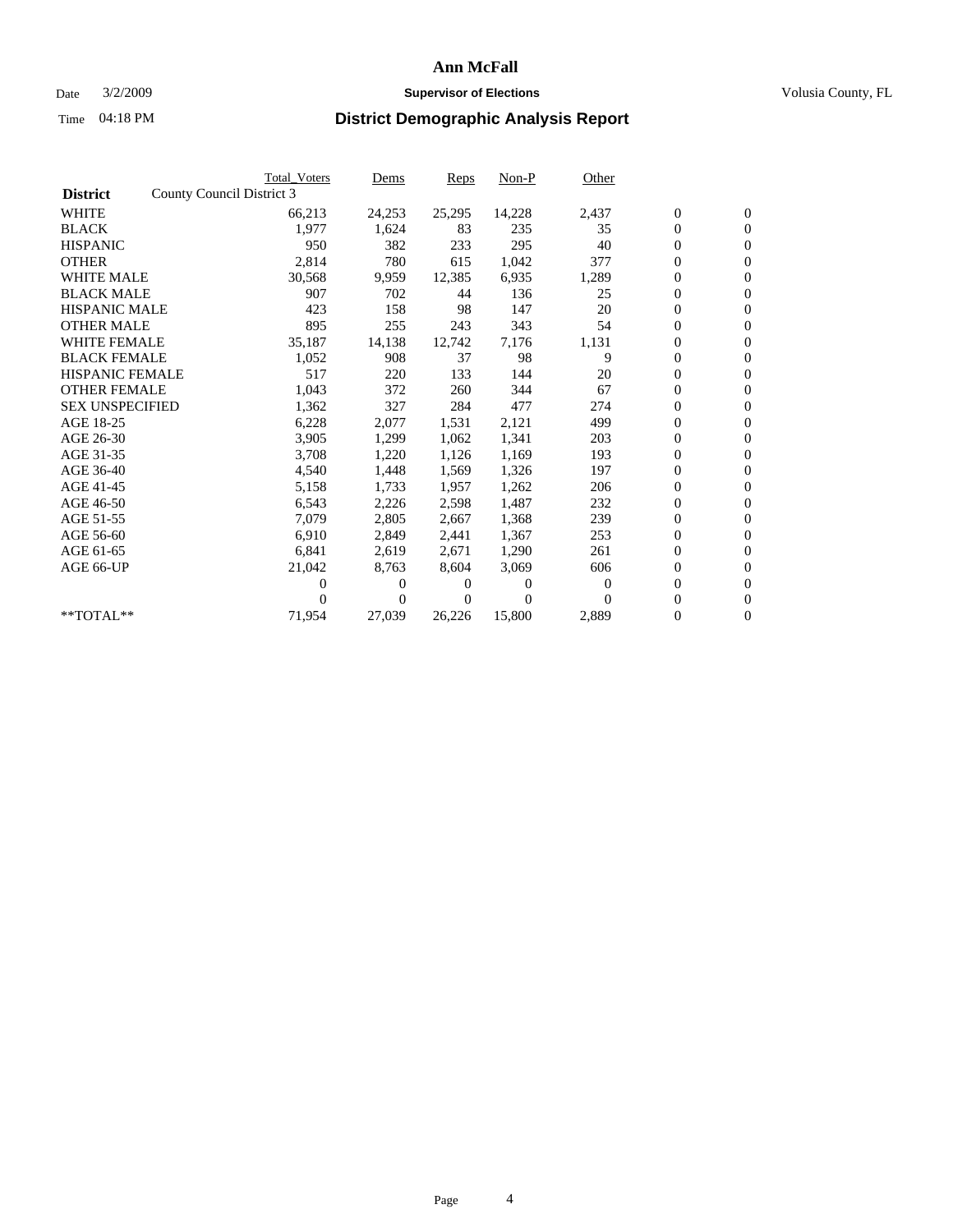## Date  $3/2/2009$  **Supervisor of Elections Supervisor of Elections** Volusia County, FL

|                        |                           | <b>Total Voters</b> | Dems   | <b>Reps</b> | Non-P    | Other    |                  |                  |  |
|------------------------|---------------------------|---------------------|--------|-------------|----------|----------|------------------|------------------|--|
| <b>District</b>        | County Council District 4 |                     |        |             |          |          |                  |                  |  |
| <b>WHITE</b>           |                           | 55,774              | 20,597 | 22,112      | 10,978   | 2,087    | $\boldsymbol{0}$ | $\boldsymbol{0}$ |  |
| <b>BLACK</b>           |                           | 5,587               | 4,591  | 205         | 677      | 114      | $\boldsymbol{0}$ | $\mathbf{0}$     |  |
| <b>HISPANIC</b>        |                           | 1,251               | 567    | 320         | 328      | 36       | $\boldsymbol{0}$ | $\mathbf{0}$     |  |
| <b>OTHER</b>           |                           | 3,683               | 1,242  | 850         | 1,251    | 340      | 0                | $\mathbf{0}$     |  |
| <b>WHITE MALE</b>      |                           | 25,476              | 8,280  | 10,727      | 5,366    | 1,103    | $\boldsymbol{0}$ | $\mathbf{0}$     |  |
| <b>BLACK MALE</b>      |                           | 2,240               | 1,734  | 117         | 318      | 71       | $\overline{0}$   | $\mathbf{0}$     |  |
| <b>HISPANIC MALE</b>   |                           | 568                 | 231    | 158         | 157      | 22       | 0                | $\mathbf{0}$     |  |
| <b>OTHER MALE</b>      |                           | 1,212               | 384    | 334         | 427      | 67       | $\boldsymbol{0}$ | $\mathbf{0}$     |  |
| <b>WHITE FEMALE</b>    |                           | 29,967              | 12,210 | 11,262      | 5,531    | 964      | $\boldsymbol{0}$ | $\mathbf{0}$     |  |
| <b>BLACK FEMALE</b>    |                           | 3,310               | 2,825  | 88          | 355      | 42       | 0                | $\mathbf{0}$     |  |
| <b>HISPANIC FEMALE</b> |                           | 673                 | 331    | 157         | 171      | 14       | $\boldsymbol{0}$ | $\mathbf{0}$     |  |
| <b>OTHER FEMALE</b>    |                           | 1,386               | 563    | 353         | 405      | 65       | $\overline{0}$   | $\mathbf{0}$     |  |
| <b>SEX UNSPECIFIED</b> |                           | 1,463               | 439    | 291         | 504      | 229      | 0                | $\mathbf{0}$     |  |
| AGE 18-25              |                           | 7,057               | 2,920  | 1,700       | 1,976    | 461      | $\overline{0}$   | $\mathbf{0}$     |  |
| AGE 26-30              |                           | 3,885               | 1,507  | 991         | 1,206    | 181      | $\overline{0}$   | $\mathbf{0}$     |  |
| AGE 31-35              |                           | 3,457               | 1,330  | 979         | 965      | 183      | $\boldsymbol{0}$ | $\mathbf{0}$     |  |
| AGE 36-40              |                           | 3,998               | 1,439  | 1,402       | 977      | 180      | 0                | $\mathbf{0}$     |  |
| AGE 41-45              |                           | 4,806               | 1,771  | 1,777       | 1,075    | 183      | 0                | $\mathbf{0}$     |  |
| AGE 46-50              |                           | 5,825               | 2,252  | 2,213       | 1,161    | 199      | 0                | $\mathbf{0}$     |  |
| AGE 51-55              |                           | 6,074               | 2,577  | 2,200       | 1,104    | 193      | $\boldsymbol{0}$ | $\mathbf{0}$     |  |
| AGE 56-60              |                           | 6,126               | 2,606  | 2.140       | 1,181    | 199      | 0                | $\mathbf{0}$     |  |
| AGE 61-65              |                           | 5,938               | 2,394  | 2,288       | 1,031    | 225      | 0                | $\mathbf{0}$     |  |
| AGE 66-UP              |                           | 19,129              | 8,201  | 7,797       | 2,558    | 573      | $\boldsymbol{0}$ | $\mathbf{0}$     |  |
|                        |                           | 0                   | 0      | 0           | $\theta$ | $\theta$ | $\overline{0}$   | $\mathbf{0}$     |  |
|                        |                           | 0                   | 0      | 0           | $\Omega$ | $\Omega$ | 0                | $\mathbf{0}$     |  |
| **TOTAL**              |                           | 66,295              | 26,997 | 23,487      | 13,234   | 2,577    | 0                | $\boldsymbol{0}$ |  |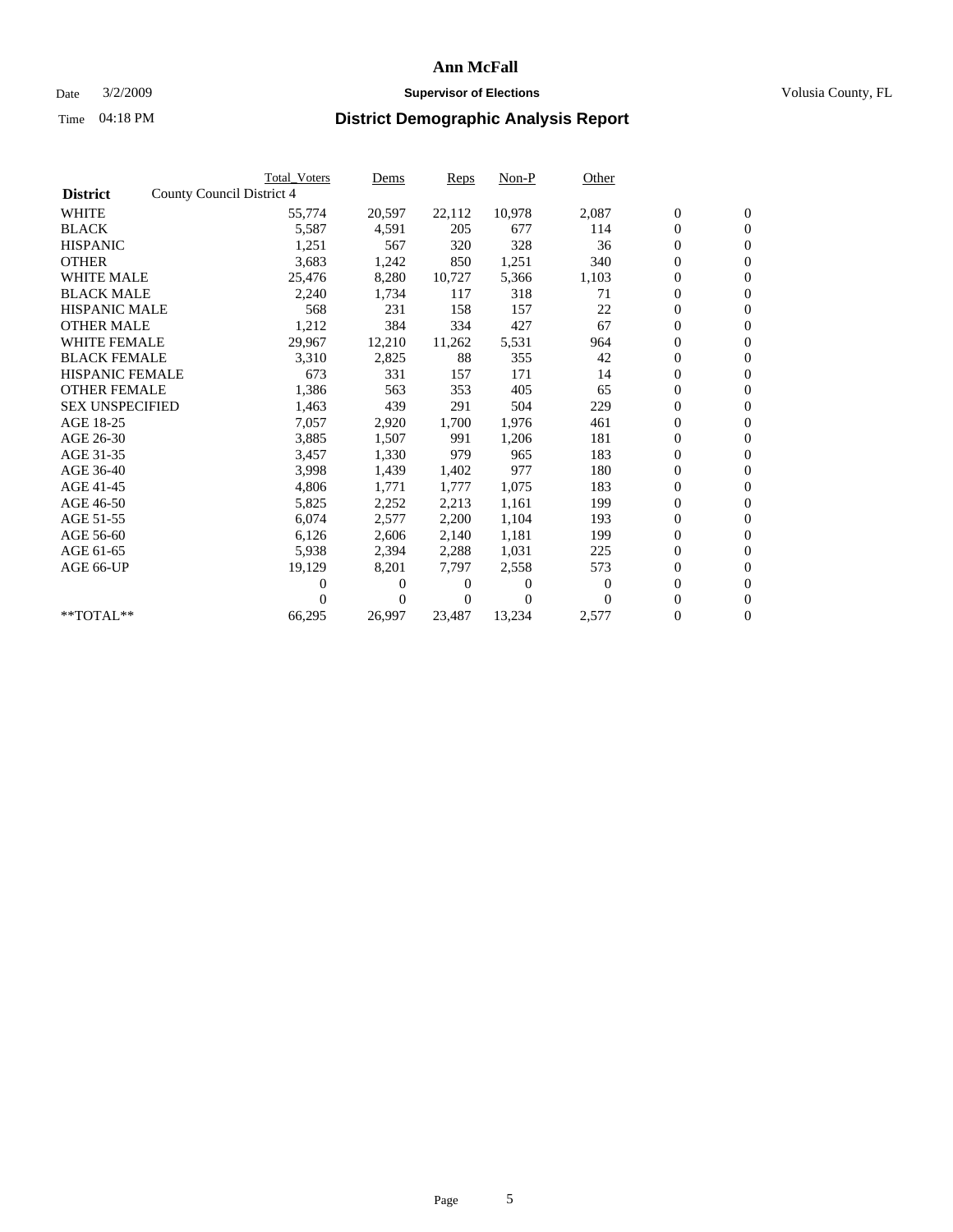## Date  $3/2/2009$  **Supervisor of Elections Supervisor of Elections** Volusia County, FL

|                        |                           | <b>Total Voters</b> | Dems   | Reps   | $Non-P$  | Other |                  |                  |  |
|------------------------|---------------------------|---------------------|--------|--------|----------|-------|------------------|------------------|--|
| <b>District</b>        | County Council District 5 |                     |        |        |          |       |                  |                  |  |
| <b>WHITE</b>           |                           | 49,900              | 16,554 | 20,405 | 10,481   | 2,460 | $\boldsymbol{0}$ | $\boldsymbol{0}$ |  |
| <b>BLACK</b>           |                           | 5,208               | 4,041  | 277    | 726      | 164   | $\overline{0}$   | $\mathbf{0}$     |  |
| <b>HISPANIC</b>        |                           | 12,926              | 6,425  | 2,244  | 3,874    | 383   | $\boldsymbol{0}$ | $\overline{0}$   |  |
| <b>OTHER</b>           |                           | 4,039               | 1,269  | 805    | 1,490    | 475   | $\boldsymbol{0}$ | $\overline{0}$   |  |
| <b>WHITE MALE</b>      |                           | 23,314              | 6,870  | 10,070 | 5,080    | 1,294 | $\boldsymbol{0}$ | $\mathbf{0}$     |  |
| <b>BLACK MALE</b>      |                           | 2,334               | 1,707  | 151    | 376      | 100   | $\boldsymbol{0}$ | $\mathbf{0}$     |  |
| <b>HISPANIC MALE</b>   |                           | 6,060               | 2,880  | 1,135  | 1,851    | 194   | $\boldsymbol{0}$ | $\overline{0}$   |  |
| <b>OTHER MALE</b>      |                           | 1,330               | 461    | 313    | 478      | 78    | $\boldsymbol{0}$ | $\mathbf{0}$     |  |
| <b>WHITE FEMALE</b>    |                           | 26,282              | 9,584  | 10,217 | 5,331    | 1,150 | $\boldsymbol{0}$ | $\overline{0}$   |  |
| <b>BLACK FEMALE</b>    |                           | 2,827               | 2,292  | 126    | 345      | 64    | $\boldsymbol{0}$ | $\overline{0}$   |  |
| <b>HISPANIC FEMALE</b> |                           | 6,761               | 3,491  | 1,098  | 1,990    | 182   | $\boldsymbol{0}$ | $\mathbf{0}$     |  |
| <b>OTHER FEMALE</b>    |                           | 1,549               | 588    | 321    | 536      | 104   | $\boldsymbol{0}$ | $\overline{0}$   |  |
| <b>SEX UNSPECIFIED</b> |                           | 1,616               | 416    | 300    | 584      | 316   | $\boldsymbol{0}$ | $\overline{0}$   |  |
| AGE 18-25              |                           | 8,491               | 2,958  | 1,919  | 2,911    | 703   | $\boldsymbol{0}$ | $\mathbf{0}$     |  |
| AGE 26-30              |                           | 5,507               | 1,935  | 1,384  | 1,856    | 332   | $\boldsymbol{0}$ | $\overline{0}$   |  |
| AGE 31-35              |                           | 5,835               | 2,156  | 1,638  | 1,705    | 336   | $\boldsymbol{0}$ | $\mathbf{0}$     |  |
| AGE 36-40              |                           | 6,305               | 2,180  | 2,105  | 1,683    | 337   | $\boldsymbol{0}$ | $\mathbf{0}$     |  |
| AGE 41-45              |                           | 6,932               | 2,561  | 2,371  | 1,685    | 315   | $\boldsymbol{0}$ | $\overline{0}$   |  |
| AGE 46-50              |                           | 7,385               | 2,751  | 2,762  | 1,565    | 307   | $\boldsymbol{0}$ | $\Omega$         |  |
| AGE 51-55              |                           | 6,900               | 2,721  | 2,507  | 1,372    | 300   | $\boldsymbol{0}$ | $\mathbf{0}$     |  |
| AGE 56-60              |                           | 5,976               | 2,530  | 2,113  | 1,115    | 218   | $\overline{0}$   | $\overline{0}$   |  |
| AGE 61-65              |                           | 5,077               | 2,102  | 1,910  | 876      | 189   | $\boldsymbol{0}$ | $\overline{0}$   |  |
| AGE 66-UP              |                           | 13,664              | 6,395  | 5,021  | 1,803    | 445   | $\overline{0}$   | $\mathbf{0}$     |  |
|                        |                           | 0                   | 0      | 0      | $\theta$ | 0     | $\boldsymbol{0}$ | $\overline{0}$   |  |
|                        |                           | 0                   | 0      | 0      | $\theta$ | 0     | 0                | $\boldsymbol{0}$ |  |
| $*$ TOTAL $**$         |                           | 72,073              | 28,289 | 23,731 | 16,571   | 3,482 | $\overline{0}$   | $\boldsymbol{0}$ |  |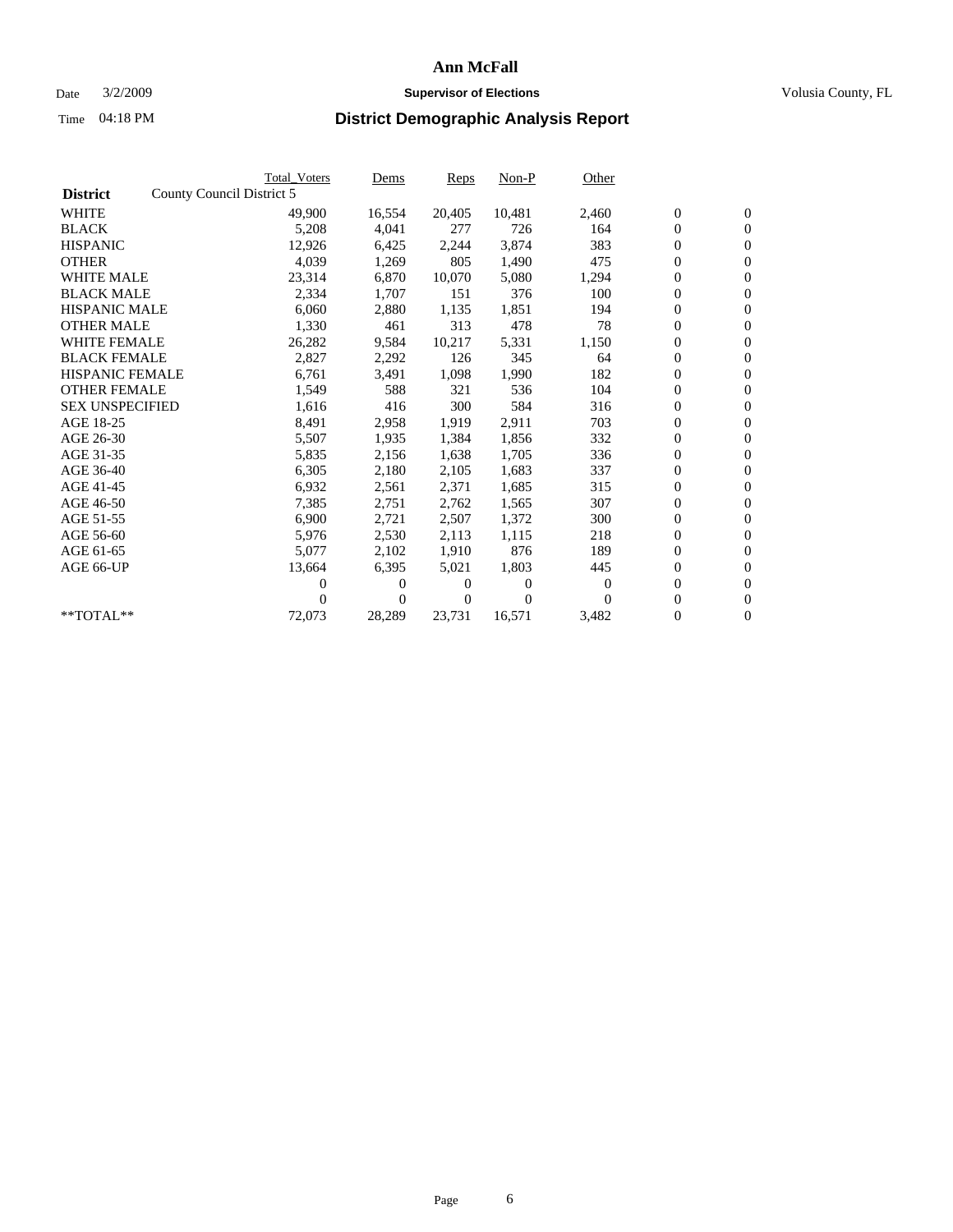## Date  $3/2/2009$  **Supervisor of Elections Supervisor of Elections** Volusia County, FL

|                        |                                     | <b>Total_Voters</b> | Dems     | Reps     | $Non-P$        | Other          |                  |                |  |
|------------------------|-------------------------------------|---------------------|----------|----------|----------------|----------------|------------------|----------------|--|
| <b>District</b>        | <b>Indigo Community Development</b> |                     |          |          |                |                |                  |                |  |
| <b>WHITE</b>           |                                     | 696                 | 189      | 337      | 139            | 31             | $\boldsymbol{0}$ | $\mathbf{0}$   |  |
| <b>BLACK</b>           |                                     | 68                  | 53       | 6        | 9              | $\Omega$       | 0                | $\Omega$       |  |
| <b>HISPANIC</b>        |                                     | 31                  | 14       |          | 10             | $\Omega$       | 0                | $\Omega$       |  |
| <b>OTHER</b>           |                                     | 66                  | 21       | 22       | 19             | 4              | 0                | 0              |  |
| <b>WHITE MALE</b>      |                                     | 335                 | 73       | 170      | 74             | 18             | 0                | 0              |  |
| <b>BLACK MALE</b>      |                                     | 33                  | 23       | 5        | 5              | $\Omega$       | 0                | 0              |  |
| <b>HISPANIC MALE</b>   |                                     | 11                  | 4        |          | 6              | 0              | 0                | 0              |  |
| <b>OTHER MALE</b>      |                                     | 29                  | 8        | 8        | 11             | 2              | 0                | 0              |  |
| <b>WHITE FEMALE</b>    |                                     | 357                 | 115      | 165      | 65             | 12             | 0                | 0              |  |
| <b>BLACK FEMALE</b>    |                                     | 35                  | 30       |          | 4              | $\overline{0}$ | 0                | 0              |  |
| HISPANIC FEMALE        |                                     | 20                  | 10       | 6        | 4              | 0              | 0                | 0              |  |
| <b>OTHER FEMALE</b>    |                                     | 24                  | 5        | 11       | 8              | $\Omega$       | 0                | 0              |  |
| <b>SEX UNSPECIFIED</b> |                                     | 17                  | 9        | 5        | $\overline{0}$ | 3              | 0                | 0              |  |
| AGE 18-25              |                                     | 97                  | 31       | 35       | 25             | 6              | 0                | 0              |  |
| AGE 26-30              |                                     | 84                  | 25       | 27       | 30             | 2              | 0                | 0              |  |
| AGE 31-35              |                                     | 71                  | 17       | 31       | 21             | $\overline{c}$ | 0                | 0              |  |
| AGE 36-40              |                                     | 74                  | 20       | 34       | 18             | $\overline{c}$ | 0                | 0              |  |
| AGE 41-45              |                                     | 53                  | 23       | 19       | 10             |                | 0                | 0              |  |
| AGE 46-50              |                                     | 58                  | 21       | 31       | 5              |                | 0                | 0              |  |
| AGE 51-55              |                                     | 73                  | 26       | 36       | 9              | 2              | 0                | 0              |  |
| AGE 56-60              |                                     | 106                 | 33       | 44       | 22             |                | 0                | 0              |  |
| AGE 61-65              |                                     | 103                 | 36       | 46       | 13             | 8              | 0                | 0              |  |
| AGE 66-UP              |                                     | 142                 | 45       | 69       | 24             | 4              | 0                | 0              |  |
|                        |                                     | $\overline{0}$      | 0        | 0        | $\theta$       | $\Omega$       | 0                | 0              |  |
|                        |                                     | $\Omega$            | $\Omega$ | $\theta$ | $\theta$       | $\Omega$       |                  | 0              |  |
| **TOTAL**              |                                     | 861                 | 277      | 372      | 177            | 35             | 0                | $\overline{0}$ |  |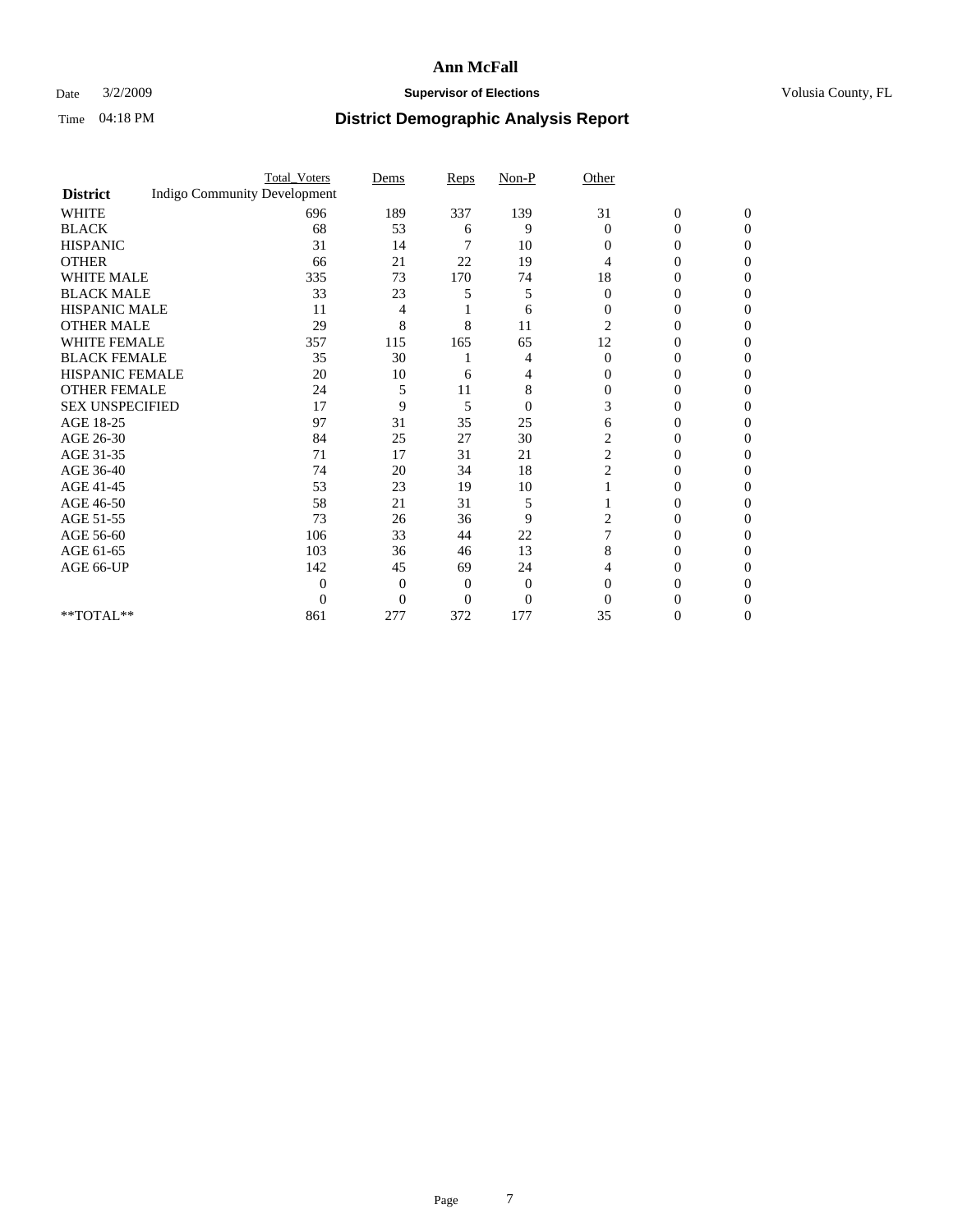## Date  $3/2/2009$  **Supervisor of Elections Supervisor of Elections** Volusia County, FL

|                                     | <b>Total_Voters</b>          | Dems           | Reps           | $Non-P$  | Other          |                  |              |  |
|-------------------------------------|------------------------------|----------------|----------------|----------|----------------|------------------|--------------|--|
| <b>District</b>                     | DeBary Community Development |                |                |          |                |                  |              |  |
| <b>WHITE</b>                        | 633                          | 184            | 298            | 132      | 19             | $\boldsymbol{0}$ | $\mathbf{0}$ |  |
| <b>BLACK</b>                        |                              | 4              | 2              |          | $\Omega$       | 0                | 0            |  |
| <b>HISPANIC</b>                     | 11                           |                | 4              | 3        |                | $\theta$         | 0            |  |
| <b>OTHER</b>                        | 31                           | 5              | 7              | 15       |                |                  | 0            |  |
| <b>WHITE MALE</b>                   | 326                          | 84             | 164            | 70       | 8              | 0                | 0            |  |
| <b>BLACK MALE</b>                   | 4                            |                |                |          |                | $\theta$         | 0            |  |
| HISPANIC MALE                       | 6                            |                | 2              | 2        |                |                  |              |  |
| <b>OTHER MALE</b>                   | 10                           | 0              | $\overline{2}$ | 8        |                | 0                |              |  |
| <b>WHITE FEMALE</b>                 | 299                          | 98             | 131            | 60       | 10             |                  | 0            |  |
| <b>BLACK FEMALE</b>                 | 3                            | $\overline{2}$ |                | $\theta$ | $\theta$       | 0                | 0            |  |
| <b>HISPANIC FEMALE</b>              |                              | 2              | 2              |          | 0              | 0                | 0            |  |
| <b>OTHER FEMALE</b>                 | 13                           | 5              | 3              | 3        | 2              |                  | 0            |  |
| <b>SEX UNSPECIFIED</b>              | 16                           | $\overline{2}$ | 5              | 6        | 3              |                  |              |  |
| AGE 18-25                           | 94                           | 22             | 31             | 35       | 6              | 0                | 0            |  |
| AGE 26-30                           | 27                           | 7              | 9              | 9        |                |                  | 0            |  |
| AGE 31-35                           | 28                           |                | 14             | 7        | 0              |                  |              |  |
| AGE 36-40                           | 56                           | 12             | 21             | 20       | 3              | 0                | 0            |  |
| AGE 41-45                           | 84                           | 19             | 46             | 17       | 2              |                  | 0            |  |
| AGE 46-50                           | 101                          | 28             | 52             | 19       | $\overline{c}$ | 0                | 0            |  |
| AGE 51-55                           | 103                          | 31             | 58             | 12       | 2              | 0                | 0            |  |
| AGE 56-60                           | 73                           | 21             | 37             | 14       |                |                  | 0            |  |
| AGE 61-65                           | 60                           | 25             | 20             | 12       |                |                  |              |  |
| AGE 66-UP                           | 56                           | 24             | 23             | 6        |                |                  | 0            |  |
|                                     | 0                            | 0              | 0              | 0        |                |                  |              |  |
|                                     | 0                            | $\Omega$       | 0              | $\theta$ |                |                  |              |  |
| $\rm ^{\ast \ast}TOTAL^{\ast \ast}$ | 682                          | 196            | 311            | 151      | 24             | 0                | 0            |  |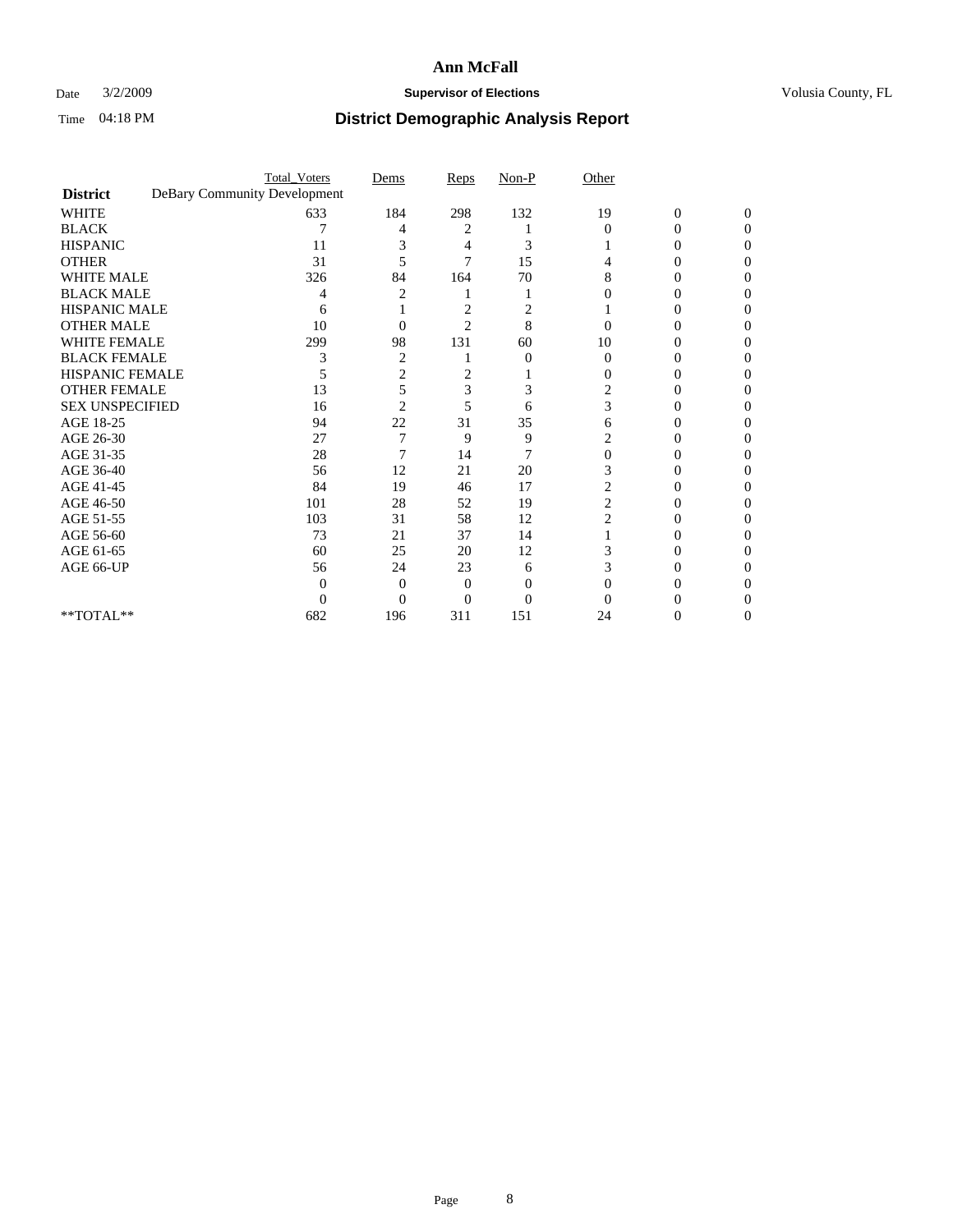## Date  $3/2/2009$  **Supervisor of Elections Supervisor of Elections** Volusia County, FL

|                        | <b>Total Voters</b>      | Dems           | <b>Reps</b> | $Non-P$      | Other          |                  |                  |  |
|------------------------|--------------------------|----------------|-------------|--------------|----------------|------------------|------------------|--|
| <b>District</b>        | Congressional District 3 |                |             |              |                |                  |                  |  |
| <b>WHITE</b>           | 5,534                    | 1,936          | 2,377       | 964          | 257            | $\boldsymbol{0}$ | $\boldsymbol{0}$ |  |
| <b>BLACK</b>           | 2,424                    | 2,065          | 70          | 249          | 40             | $\boldsymbol{0}$ | $\mathbf{0}$     |  |
| <b>HISPANIC</b>        | 389                      | 167            | 61          | 140          | 21             | $\overline{0}$   | $\mathbf{0}$     |  |
| <b>OTHER</b>           | 436                      | 167            | 90          | 136          | 43             | $\boldsymbol{0}$ | $\mathbf{0}$     |  |
| <b>WHITE MALE</b>      | 2,610                    | 806            | 1,175       | 485          | 144            | $\boldsymbol{0}$ | $\mathbf{0}$     |  |
| <b>BLACK MALE</b>      | 975                      | 820            | 25          | 104          | 26             | $\boldsymbol{0}$ | $\mathbf{0}$     |  |
| <b>HISPANIC MALE</b>   | 183                      | 79             | 27          | 64           | 13             | $\boldsymbol{0}$ | $\mathbf{0}$     |  |
| <b>OTHER MALE</b>      | 134                      | 60             | 35          | 33           | 6              | $\boldsymbol{0}$ | $\mathbf{0}$     |  |
| <b>WHITE FEMALE</b>    | 2,887                    | 1,120          | 1,184       | 471          | 112            | $\overline{0}$   | $\mathbf{0}$     |  |
| <b>BLACK FEMALE</b>    | 1,420                    | 1,223          | 43          | 140          | 14             | $\boldsymbol{0}$ | $\mathbf{0}$     |  |
| <b>HISPANIC FEMALE</b> | 202                      | 88             | 34          | 73           |                | $\boldsymbol{0}$ | $\mathbf{0}$     |  |
| <b>OTHER FEMALE</b>    | 153                      | 69             | 34          | 43           | $\overline{7}$ | $\mathbf{0}$     | $\mathbf{0}$     |  |
| <b>SEX UNSPECIFIED</b> | 219                      | 70             | 41          | 76           | 32             | $\boldsymbol{0}$ | $\mathbf{0}$     |  |
| AGE 18-25              | 981                      | 453            | 166         | 296          | 66             | $\overline{0}$   | $\mathbf{0}$     |  |
| AGE 26-30              | 610                      | 294            | 113         | 171          | 32             | $\overline{0}$   | $\mathbf{0}$     |  |
| AGE 31-35              | 599                      | 283            | 136         | 139          | 41             | $\boldsymbol{0}$ | $\mathbf{0}$     |  |
| AGE 36-40              | 662                      | 308            | 187         | 148          | 19             | 0                | $\mathbf{0}$     |  |
| AGE 41-45              | 675                      | 324            | 201         | 132          | 18             | $\overline{0}$   | $\mathbf{0}$     |  |
| AGE 46-50              | 843                      | 442            | 250         | 121          | 30             | $\boldsymbol{0}$ | $\mathbf{0}$     |  |
| AGE 51-55              | 849                      | 426            | 271         | 119          | 33             | $\boldsymbol{0}$ | $\mathbf{0}$     |  |
| AGE 56-60              | 770                      | 383            | 266         | 93           | 28             | $\overline{0}$   | $\Omega$         |  |
| AGE 61-65              | 753                      | 375            | 254         | 89           | 35             | $\mathbf{0}$     | $\mathbf{0}$     |  |
| AGE 66-UP              | 2,041                    | 1,047          | 754         | 181          | 59             | $\boldsymbol{0}$ | $\mathbf{0}$     |  |
|                        | $\overline{0}$           | $\overline{0}$ | 0           | $\mathbf{0}$ | $\mathbf{0}$   | $\overline{0}$   | $\mathbf{0}$     |  |
|                        | $\theta$                 | $\theta$       | $\Omega$    | $\Omega$     | $\Omega$       | $\boldsymbol{0}$ | $\mathbf{0}$     |  |
| **TOTAL**              | 8,783                    | 4,335          | 2,598       | 1,489        | 361            | 0                | $\mathbf{0}$     |  |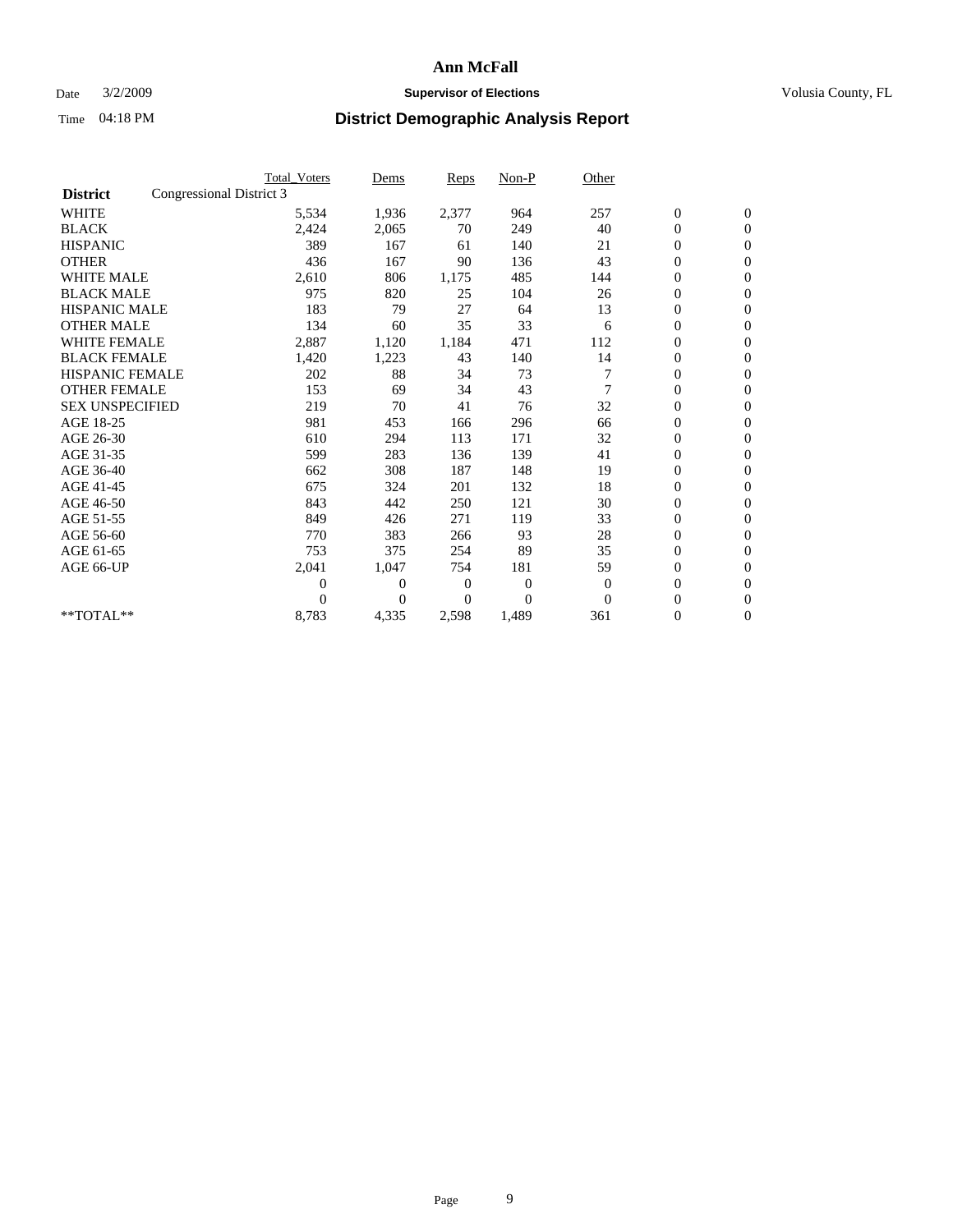## Date  $3/2/2009$  **Supervisor of Elections Supervisor of Elections** Volusia County, FL

|                        |                          | <b>Total Voters</b> | <u>Dems</u>    | <b>Reps</b>  | $Non-P$  | Other    |                  |                  |
|------------------------|--------------------------|---------------------|----------------|--------------|----------|----------|------------------|------------------|
| <b>District</b>        | Congressional District 7 |                     |                |              |          |          |                  |                  |
| <b>WHITE</b>           |                          | 146,924             | 53,900         | 57,370       | 29,228   | 6,426    | $\boldsymbol{0}$ | $\boldsymbol{0}$ |
| <b>BLACK</b>           |                          | 21,197              | 17,480         | 767          | 2,513    | 437      | $\boldsymbol{0}$ | $\mathbf{0}$     |
| <b>HISPANIC</b>        |                          | 13,248              | 6,459          | 2,408        | 3,959    | 422      | $\boldsymbol{0}$ | $\mathbf{0}$     |
| <b>OTHER</b>           |                          | 10,691              | 3,743          | 2,174        | 3,678    | 1,096    | 0                | $\mathbf{0}$     |
| <b>WHITE MALE</b>      |                          | 67,722              | 21,995         | 28,069       | 14,211   | 3,447    | $\boldsymbol{0}$ | $\mathbf{0}$     |
| <b>BLACK MALE</b>      |                          | 8,709               | 6,851          | 423          | 1,192    | 243      | $\overline{0}$   | $\mathbf{0}$     |
| <b>HISPANIC MALE</b>   |                          | 6,194               | 2,898          | 1,217        | 1,867    | 212      | $\boldsymbol{0}$ | $\mathbf{0}$     |
| <b>OTHER MALE</b>      |                          | 3,431               | 1,240          | 851          | 1,139    | 201      | $\overline{0}$   | $\mathbf{0}$     |
| <b>WHITE FEMALE</b>    |                          | 78,353              | 31,615         | 28,994       | 14,812   | 2,932    | $\boldsymbol{0}$ | $\mathbf{0}$     |
| <b>BLACK FEMALE</b>    |                          | 12,316              | 10,486         | 342          | 1,297    | 191      | $\boldsymbol{0}$ | $\mathbf{0}$     |
| <b>HISPANIC FEMALE</b> |                          | 6,949               | 3,505          | 1,178        | 2,064    | 202      | 0                | $\mathbf{0}$     |
| <b>OTHER FEMALE</b>    |                          | 3,988               | 1,660          | 869          | 1,239    | 220      | $\mathbf{0}$     | $\mathbf{0}$     |
| <b>SEX UNSPECIFIED</b> |                          | 4,398               | 1,332          | 776          | 1,557    | 733      | $\boldsymbol{0}$ | $\mathbf{0}$     |
| AGE 18-25              |                          | 23,427              | 10,270         | 4,827        | 6,759    | 1,571    | $\boldsymbol{0}$ | $\mathbf{0}$     |
| AGE 26-30              |                          | 12,987              | 5,014          | 3,162        | 4,090    | 721      | $\overline{0}$   | $\mathbf{0}$     |
| AGE 31-35              |                          | 12,057              | 4,610          | 3,334        | 3,438    | 675      | $\boldsymbol{0}$ | $\mathbf{0}$     |
| AGE 36-40              |                          | 13,584              | 5,004          | 4,474        | 3,434    | 672      | $\boldsymbol{0}$ | $\mathbf{0}$     |
| AGE 41-45              |                          | 15,487              | 5,820          | 5,459        | 3,540    | 668      | 0                | $\mathbf{0}$     |
| AGE 46-50              |                          | 17,761              | 7,092          | 6,376        | 3,543    | 750      | 0                | $\Omega$         |
| AGE 51-55              |                          | 17,685              | 7.660          | 6,151        | 3,189    | 685      | $\overline{0}$   | $\mathbf{0}$     |
| AGE 56-60              |                          | 16,780              | 7,473          | 5.704        | 2,990    | 613      | $\overline{0}$   | $\mathbf{0}$     |
| AGE 61-65              |                          | 15,284              | 6,621          | 5,559        | 2,525    | 579      | $\overline{0}$   | $\mathbf{0}$     |
| AGE 66-UP              |                          | 47,007              | 22,018         | 17,672       | 5,870    | 1,447    | $\boldsymbol{0}$ | $\mathbf{0}$     |
|                        |                          | 0                   | $\overline{0}$ | 0            | $\Omega$ | $\Omega$ | $\mathbf{0}$     | $\mathbf{0}$     |
|                        |                          | 0                   | $\overline{0}$ | $\mathbf{0}$ | $\Omega$ | $\Omega$ | 0                | $\mathbf{0}$     |
| **TOTAL**              |                          | 192,060             | 81,582         | 62,719       | 39,378   | 8,381    | 0                | $\boldsymbol{0}$ |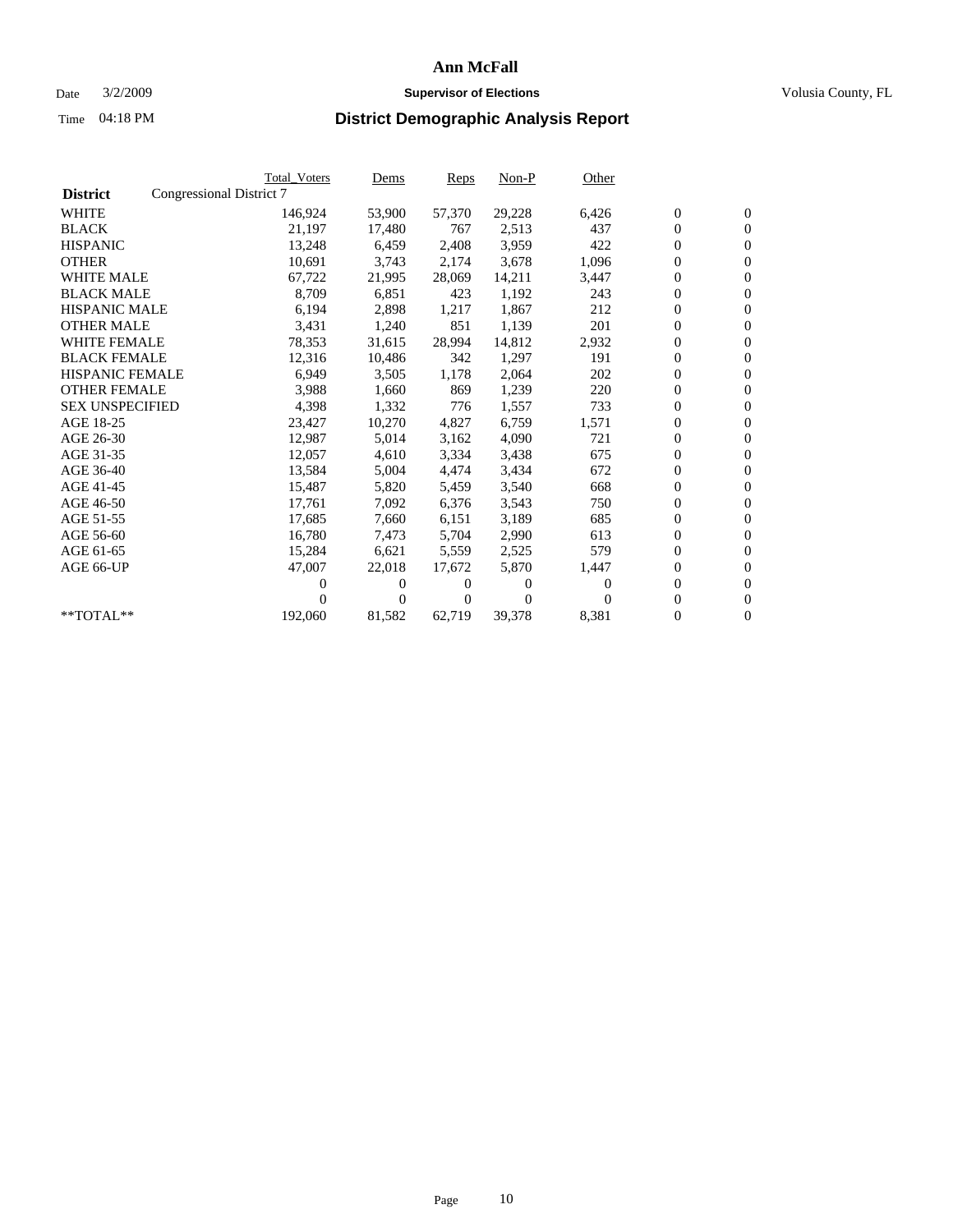### Date  $3/2/2009$  **Supervisor of Elections Supervisor of Elections** Volusia County, FL

|                        |                           | <b>Total Voters</b> | Dems         | <b>Reps</b> | $Non-P$  | Other    |                  |                  |  |
|------------------------|---------------------------|---------------------|--------------|-------------|----------|----------|------------------|------------------|--|
| <b>District</b>        | Congressional District 24 |                     |              |             |          |          |                  |                  |  |
| <b>WHITE</b>           |                           | 114,282             | 41,052       | 44,414      | 24,343   | 4,473    | $\boldsymbol{0}$ | $\boldsymbol{0}$ |  |
| <b>BLACK</b>           |                           | 5,045               | 4,032        | 231         | 666      | 116      | $\overline{0}$   | $\mathbf{0}$     |  |
| <b>HISPANIC</b>        |                           | 5,745               | 2,644        | 1,109       | 1,789    | 203      | $\overline{0}$   | $\mathbf{0}$     |  |
| <b>OTHER</b>           |                           | 5,849               | 1,735        | 1,293       | 2,118    | 703      | 0                | $\mathbf{0}$     |  |
| <b>WHITE MALE</b>      |                           | 52,945              | 16,892       | 21,759      | 11,895   | 2,399    | $\boldsymbol{0}$ | $\mathbf{0}$     |  |
| <b>BLACK MALE</b>      |                           | 2,271               | 1,724        | 122         | 355      | 70       | $\boldsymbol{0}$ | $\mathbf{0}$     |  |
| <b>HISPANIC MALE</b>   |                           | 2,636               | 1,159        | 518         | 857      | 102      | 0                | $\mathbf{0}$     |  |
| <b>OTHER MALE</b>      |                           | 1,955               | 588          | 516         | 737      | 114      | $\boldsymbol{0}$ | $\mathbf{0}$     |  |
| <b>WHITE FEMALE</b>    |                           | 60,555              | 23,891       | 22,369      | 12,261   | 2,034    | 0                | $\mathbf{0}$     |  |
| <b>BLACK FEMALE</b>    |                           | 2,731               | 2,273        | 106         | 307      | 45       | 0                | $\Omega$         |  |
| <b>HISPANIC FEMALE</b> |                           | 3,059               | 1,465        | 581         | 915      | 98       | $\boldsymbol{0}$ | $\mathbf{0}$     |  |
| <b>OTHER FEMALE</b>    |                           | 2,219               | 825          | 519         | 737      | 138      | 0                | $\mathbf{0}$     |  |
| <b>SEX UNSPECIFIED</b> |                           | 2,550               | 646          | 557         | 852      | 495      | 0                | $\mathbf{0}$     |  |
| AGE 18-25              |                           | 12,605              | 4,340        | 3,167       | 4,126    | 972      | $\overline{0}$   | $\mathbf{0}$     |  |
| AGE 26-30              |                           | 8,034               | 2,707        | 2,144       | 2,759    | 424      | 0                | $\mathbf{0}$     |  |
| AGE 31-35              |                           | 7,522               | 2,577        | 2,264       | 2,287    | 394      | 0                | $\mathbf{0}$     |  |
| AGE 36-40              |                           | 8,706               | 2,892        | 3,002       | 2,413    | 399      | $\overline{0}$   | $\mathbf{0}$     |  |
| AGE 41-45              |                           | 9,896               | 3,427        | 3,683       | 2,370    | 416      | $\boldsymbol{0}$ | $\mathbf{0}$     |  |
| AGE 46-50              |                           | 11,840              | 4,112        | 4,680       | 2,635    | 413      | 0                | $\Omega$         |  |
| AGE 51-55              |                           | 12,315              | 4,834        | 4,625       | 2,421    | 435      | $\boldsymbol{0}$ | $\mathbf{0}$     |  |
| AGE 56-60              |                           | 11,991              | 4,883        | 4,248       | 2,406    | 454      | 0                | $\mathbf{0}$     |  |
| AGE 61-65              |                           | 11,805              | 4,550        | 4,552       | 2,228    | 475      | 0                | $\mathbf{0}$     |  |
| AGE 66-UP              |                           | 36,207              | 15,141       | 14,682      | 5,271    | 1,113    | $\overline{0}$   | $\mathbf{0}$     |  |
|                        |                           | 0                   | 0            | 0           | $\theta$ | $\Omega$ | $\boldsymbol{0}$ | $\mathbf{0}$     |  |
|                        |                           | 0                   | $\mathbf{0}$ | 0           | $\Omega$ | $\Omega$ | 0                | $\mathbf{0}$     |  |
| $*$ TOTAL $**$         |                           | 130,921             | 49,463       | 47,047      | 28,916   | 5,495    | 0                | $\boldsymbol{0}$ |  |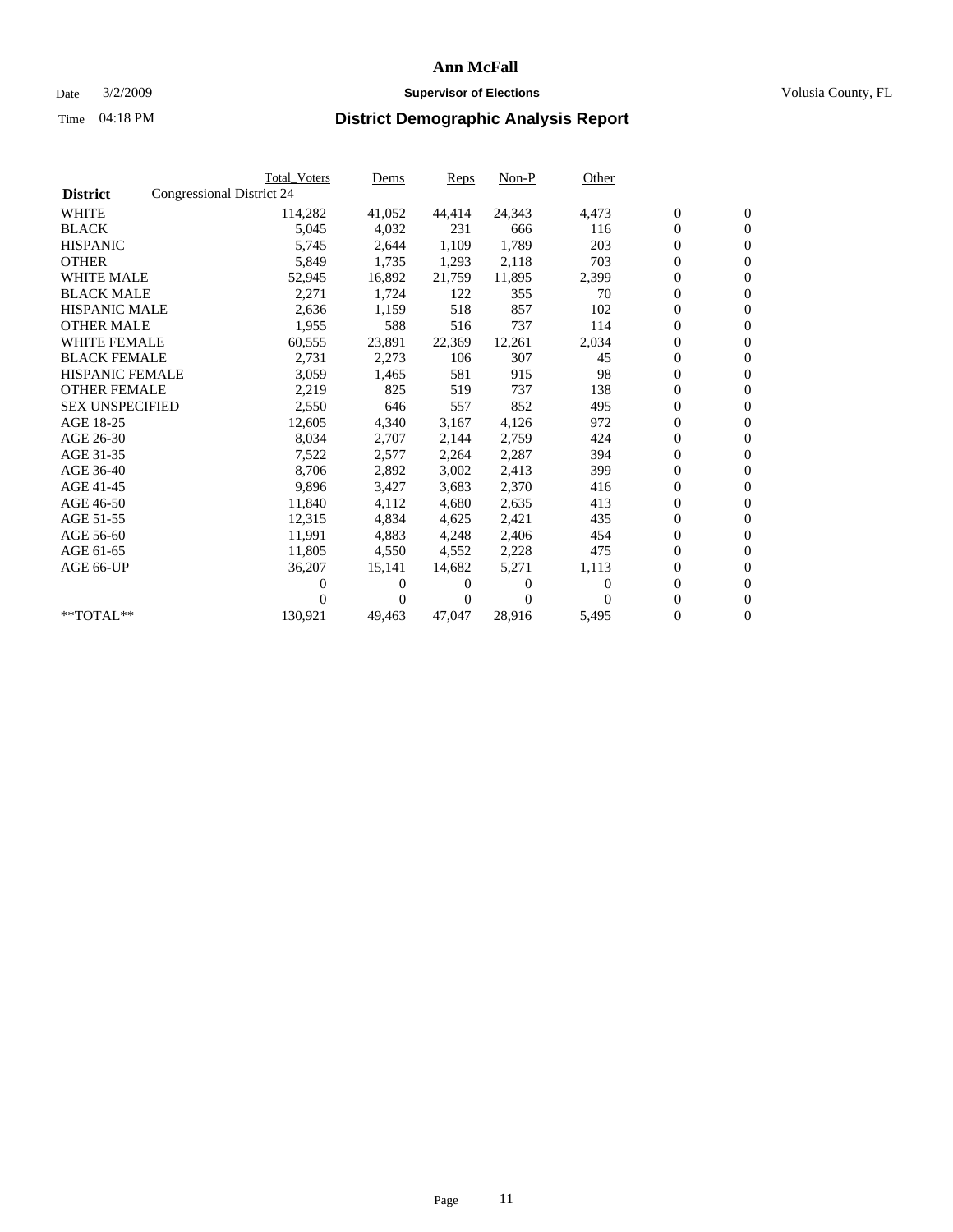## Date  $3/2/2009$  **Supervisor of Elections Supervisor of Elections** Volusia County, FL

|                        |               | <b>Total Voters</b> | Dems     | Reps     | Non-P    | Other            |                  |                  |  |
|------------------------|---------------|---------------------|----------|----------|----------|------------------|------------------|------------------|--|
| <b>District</b>        | Daytona Beach |                     |          |          |          |                  |                  |                  |  |
| <b>WHITE</b>           |               | 22,656              | 8,968    | 7,806    | 4,891    | 991              | $\boldsymbol{0}$ | $\boldsymbol{0}$ |  |
| <b>BLACK</b>           |               | 13,668              | 11,568   | 371      | 1,500    | 229              | 0                | $\mathbf{0}$     |  |
| <b>HISPANIC</b>        |               | 945                 | 446      | 177      | 289      | 33               | $\overline{0}$   | $\mathbf{0}$     |  |
| <b>OTHER</b>           |               | 2,834               | 1,165    | 423      | 948      | 298              | 0                | $\mathbf{0}$     |  |
| <b>WHITE MALE</b>      |               | 10,941              | 3,793    | 4,037    | 2,522    | 589              | 0                | $\mathbf{0}$     |  |
| <b>BLACK MALE</b>      |               | 5,474               | 4,476    | 205      | 676      | 117              | $\boldsymbol{0}$ | $\mathbf{0}$     |  |
| <b>HISPANIC MALE</b>   |               | 467                 | 206      | 90       | 154      | 17               | $\boldsymbol{0}$ | $\mathbf{0}$     |  |
| <b>OTHER MALE</b>      |               | 860                 | 366      | 155      | 282      | 57               | 0                | $\mathbf{0}$     |  |
| <b>WHITE FEMALE</b>    |               | 11,581              | 5,119    | 3,731    | 2,338    | 393              | 0                | $\mathbf{0}$     |  |
| <b>BLACK FEMALE</b>    |               | 8,074               | 6,993    | 164      | 806      | 111              | 0                | $\mathbf{0}$     |  |
| <b>HISPANIC FEMALE</b> |               | 471                 | 236      | 86       | 134      | 15               | 0                | $\mathbf{0}$     |  |
| <b>OTHER FEMALE</b>    |               | 954                 | 466      | 152      | 290      | 46               | 0                | $\mathbf{0}$     |  |
| <b>SEX UNSPECIFIED</b> |               | 1,281               | 492      | 157      | 426      | 206              | 0                | $\mathbf{0}$     |  |
| AGE 18-25              |               | 7,906               | 4,841    | 919      | 1,747    | 399              | 0                | $\mathbf{0}$     |  |
| AGE 26-30              |               | 3,298               | 1,616    | 552      | 986      | 144              | 0                | $\mathbf{0}$     |  |
| AGE 31-35              |               | 2,402               | 1,219    | 432      | 649      | 102              | $\boldsymbol{0}$ | $\boldsymbol{0}$ |  |
| AGE 36-40              |               | 2,442               | 1,243    | 527      | 567      | 105              | 0                | $\mathbf{0}$     |  |
| AGE 41-45              |               | 2,666               | 1,422    | 589      | 557      | 98               | 0                | $\mathbf{0}$     |  |
| AGE 46-50              |               | 3,140               | 1,718    | 750      | 552      | 120              | $\boldsymbol{0}$ | $\mathbf{0}$     |  |
| AGE 51-55              |               | 3,280               | 1,860    | 768      | 535      | 117              | 0                | $\mathbf{0}$     |  |
| AGE 56-60              |               | 3,143               | 1,714    | 769      | 555      | 105              | $\boldsymbol{0}$ | $\mathbf{0}$     |  |
| AGE 61-65              |               | 2,812               | 1,479    | 771      | 457      | 105              | $\boldsymbol{0}$ | $\mathbf{0}$     |  |
| AGE 66-UP              |               | 9,014               | 5,035    | 2,700    | 1,023    | 256              | 0                | $\mathbf{0}$     |  |
|                        |               | 0                   | 0        | 0        | $\theta$ | $\boldsymbol{0}$ | 0                | $\mathbf{0}$     |  |
|                        |               | 0                   | $\Omega$ | $\Omega$ | $\Omega$ | $\Omega$         | 0                | $\mathbf{0}$     |  |
| **TOTAL**              |               | 40,103              | 22,147   | 8,777    | 7,628    | 1,551            | 0                | $\overline{0}$   |  |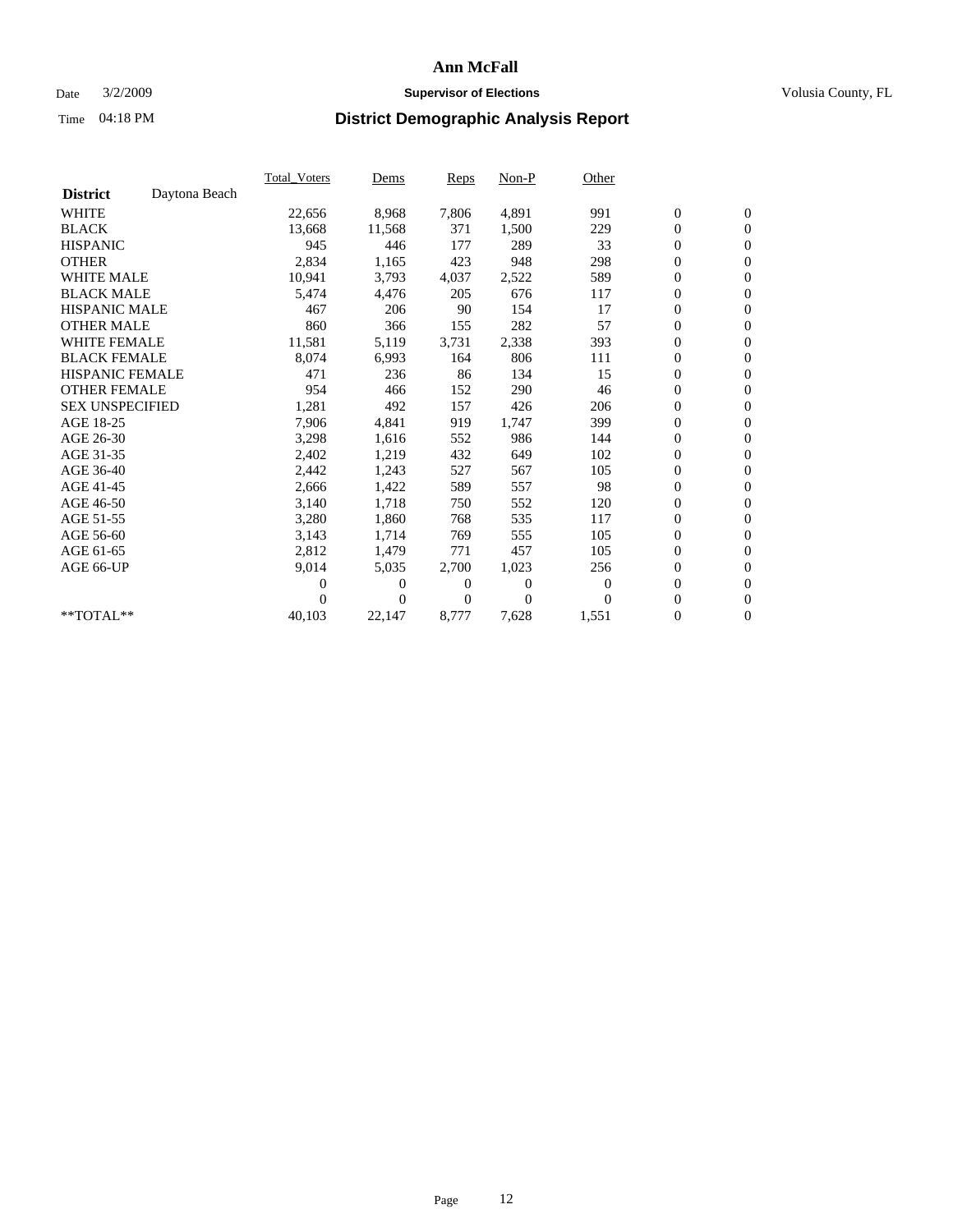### Date  $3/2/2009$  **Supervisor of Elections Supervisor of Elections** Volusia County, FL

|                        |                      | <b>Total_Voters</b> | Dems           | <b>Reps</b>  | $Non-P$        | Other          |                  |              |  |
|------------------------|----------------------|---------------------|----------------|--------------|----------------|----------------|------------------|--------------|--|
| <b>District</b>        | Daytona Beach Shores |                     |                |              |                |                |                  |              |  |
| <b>WHITE</b>           |                      | 3,254               | 981            | 1,498        | 650            | 125            | $\boldsymbol{0}$ | $\mathbf{0}$ |  |
| <b>BLACK</b>           |                      | 30                  | 20             | 6            | 4              | $\Omega$       | $\boldsymbol{0}$ | $\Omega$     |  |
| <b>HISPANIC</b>        |                      | 51                  | 22             | 17           | 10             | 2              | 0                | $\Omega$     |  |
| <b>OTHER</b>           |                      | 172                 | 51             | 54           | 50             | 17             | 0                | $\Omega$     |  |
| <b>WHITE MALE</b>      |                      | 1,517               | 429            | 695          | 333            | 60             | 0                | 0            |  |
| <b>BLACK MALE</b>      |                      | 19                  | 13             | 3            | 3              | $\theta$       | $\mathbf{0}$     | $\Omega$     |  |
| HISPANIC MALE          |                      | 24                  | 10             | 9            | 3              | 2              | 0                | $\Omega$     |  |
| <b>OTHER MALE</b>      |                      | 63                  | 23             | 21           | 18             |                | 0                | 0            |  |
| <b>WHITE FEMALE</b>    |                      | 1,707               | 541            | 791          | 313            | 62             | 0                | $\Omega$     |  |
| <b>BLACK FEMALE</b>    |                      | 11                  | 7              | 3            |                | $\mathbf{0}$   | $\overline{0}$   | $\mathbf{0}$ |  |
| <b>HISPANIC FEMALE</b> |                      | 26                  | 12             | 7            | 7              | 0              | 0                | 0            |  |
| <b>OTHER FEMALE</b>    |                      | 78                  | 22             | 27           | 23             | 6              | 0                | 0            |  |
| <b>SEX UNSPECIFIED</b> |                      | 62                  | 17             | 19           | 13             | 13             | 0                | $\Omega$     |  |
| AGE 18-25              |                      | 146                 | 46             | 45           | 46             | 9              | 0                | $\mathbf{0}$ |  |
| AGE 26-30              |                      | 77                  | 24             | 24           | 24             | 5              | 0                | $\Omega$     |  |
| AGE 31-35              |                      | 67                  | 32             | 17           | 14             | 4              | 0                | $\Omega$     |  |
| AGE 36-40              |                      | 96                  | 29             | 31           | 34             | $\overline{c}$ | 0                | 0            |  |
| AGE 41-45              |                      | 108                 | 26             | 41           | 34             |                | 0                | $\Omega$     |  |
| AGE 46-50              |                      | 187                 | 58             | 70           | 54             | 5              | $\overline{0}$   | $\Omega$     |  |
| AGE 51-55              |                      | 209                 | 50             | 98           | 48             | 13             | 0                | 0            |  |
| AGE 56-60              |                      | 323                 | 85             | 150          | 70             | 18             | 0                | $\Omega$     |  |
| AGE 61-65              |                      | 415                 | 124            | 182          | 85             | 24             | $\overline{0}$   | $\Omega$     |  |
| AGE 66-UP              |                      | 1,879               | 600            | 917          | 305            | 57             | 0                | 0            |  |
|                        |                      | 0                   | $\overline{0}$ | $\mathbf{0}$ | $\mathbf{0}$   | $\overline{0}$ | 0                | $\Omega$     |  |
|                        |                      | 0                   | $\overline{0}$ | 0            | $\overline{0}$ | $\Omega$       | 0                | 0            |  |
| **TOTAL**              |                      | 3,507               | 1,074          | 1,575        | 714            | 144            | 0                | 0            |  |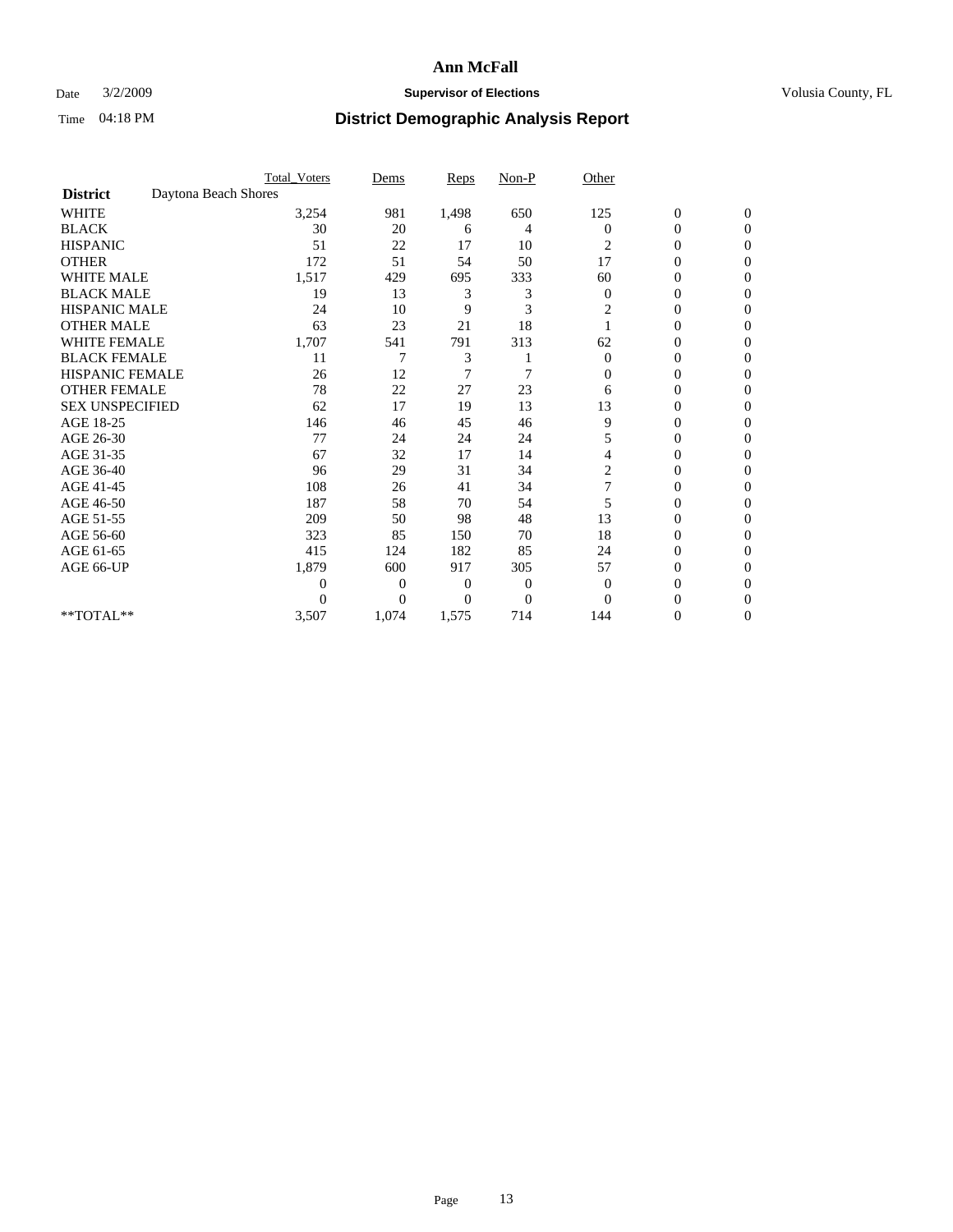## Date  $3/2/2009$  **Supervisor of Elections Supervisor of Elections** Volusia County, FL

|                        |        | <b>Total_Voters</b> | Dems           | Reps  | Non-P          | Other    |                  |                  |  |
|------------------------|--------|---------------------|----------------|-------|----------------|----------|------------------|------------------|--|
| <b>District</b>        | DeBary |                     |                |       |                |          |                  |                  |  |
| <b>WHITE</b>           |        | 11,952              | 3,587          | 5,519 | 2,307          | 539      | $\boldsymbol{0}$ | $\boldsymbol{0}$ |  |
| <b>BLACK</b>           |        | 402                 | 307            | 33    | 50             | 12       | $\boldsymbol{0}$ | $\mathbf{0}$     |  |
| <b>HISPANIC</b>        |        | 742                 | 313            | 189   | 215            | 25       | $\overline{0}$   | $\mathbf{0}$     |  |
| <b>OTHER</b>           |        | 695                 | 194            | 188   | 241            | 72       | 0                | $\mathbf{0}$     |  |
| WHITE MALE             |        | 5,609               | 1,455          | 2,731 | 1,141          | 282      | $\boldsymbol{0}$ | $\mathbf{0}$     |  |
| <b>BLACK MALE</b>      |        | 187                 | 135            | 13    | 33             | 6        | $\overline{0}$   | $\mathbf{0}$     |  |
| <b>HISPANIC MALE</b>   |        | 355                 | 133            | 98    | 110            | 14       | 0                | $\mathbf{0}$     |  |
| <b>OTHER MALE</b>      |        | 228                 | 64             | 62    | 88             | 14       | 0                | $\mathbf{0}$     |  |
| <b>WHITE FEMALE</b>    |        | 6,268               | 2,114          | 2,751 | 1,153          | 250      | $\boldsymbol{0}$ | $\mathbf{0}$     |  |
| <b>BLACK FEMALE</b>    |        | 209                 | 166            | 20    | 17             | 6        | $\boldsymbol{0}$ | $\mathbf{0}$     |  |
| <b>HISPANIC FEMALE</b> |        | 380                 | 176            | 91    | 102            | 11       | $\boldsymbol{0}$ | $\mathbf{0}$     |  |
| <b>OTHER FEMALE</b>    |        | 287                 | 93             | 83    | 91             | 20       | $\overline{0}$   | $\mathbf{0}$     |  |
| <b>SEX UNSPECIFIED</b> |        | 268                 | 65             | 80    | 78             | 45       | 0                | $\mathbf{0}$     |  |
| AGE 18-25              |        | 1,170               | 306            | 381   | 382            | 101      | $\boldsymbol{0}$ | $\mathbf{0}$     |  |
| AGE 26-30              |        | 740                 | 204            | 245   | 257            | 34       | $\boldsymbol{0}$ | $\mathbf{0}$     |  |
| AGE 31-35              |        | 770                 | 218            | 281   | 227            | 44       | 0                | $\mathbf{0}$     |  |
| AGE 36-40              |        | 1,043               | 269            | 430   | 284            | 60       | 0                | $\mathbf{0}$     |  |
| AGE 41-45              |        | 1,166               | 335            | 515   | 264            | 52       | $\boldsymbol{0}$ | $\mathbf{0}$     |  |
| AGE 46-50              |        | 1,303               | 384            | 614   | 245            | 60       | $\boldsymbol{0}$ | $\mathbf{0}$     |  |
| AGE 51-55              |        | 1,379               | 462            | 622   | 248            | 47       | $\boldsymbol{0}$ | $\mathbf{0}$     |  |
| AGE 56-60              |        | 1,362               | 488            | 610   | 218            | 46       | $\overline{0}$   | $\mathbf{0}$     |  |
| AGE 61-65              |        | 1,295               | 420            | 615   | 203            | 57       | 0                | $\mathbf{0}$     |  |
| AGE 66-UP              |        | 3,563               | 1,315          | 1,616 | 485            | 147      | $\boldsymbol{0}$ | $\mathbf{0}$     |  |
|                        |        | 0                   | $\mathbf{0}$   | 0     | $\overline{0}$ | $\theta$ | $\overline{0}$   | $\mathbf{0}$     |  |
|                        |        | 0                   | $\overline{0}$ | 0     | $\Omega$       | $\theta$ | 0                | $\mathbf{0}$     |  |
| **TOTAL**              |        | 13,791              | 4,401          | 5,929 | 2,813          | 648      | 0                | $\boldsymbol{0}$ |  |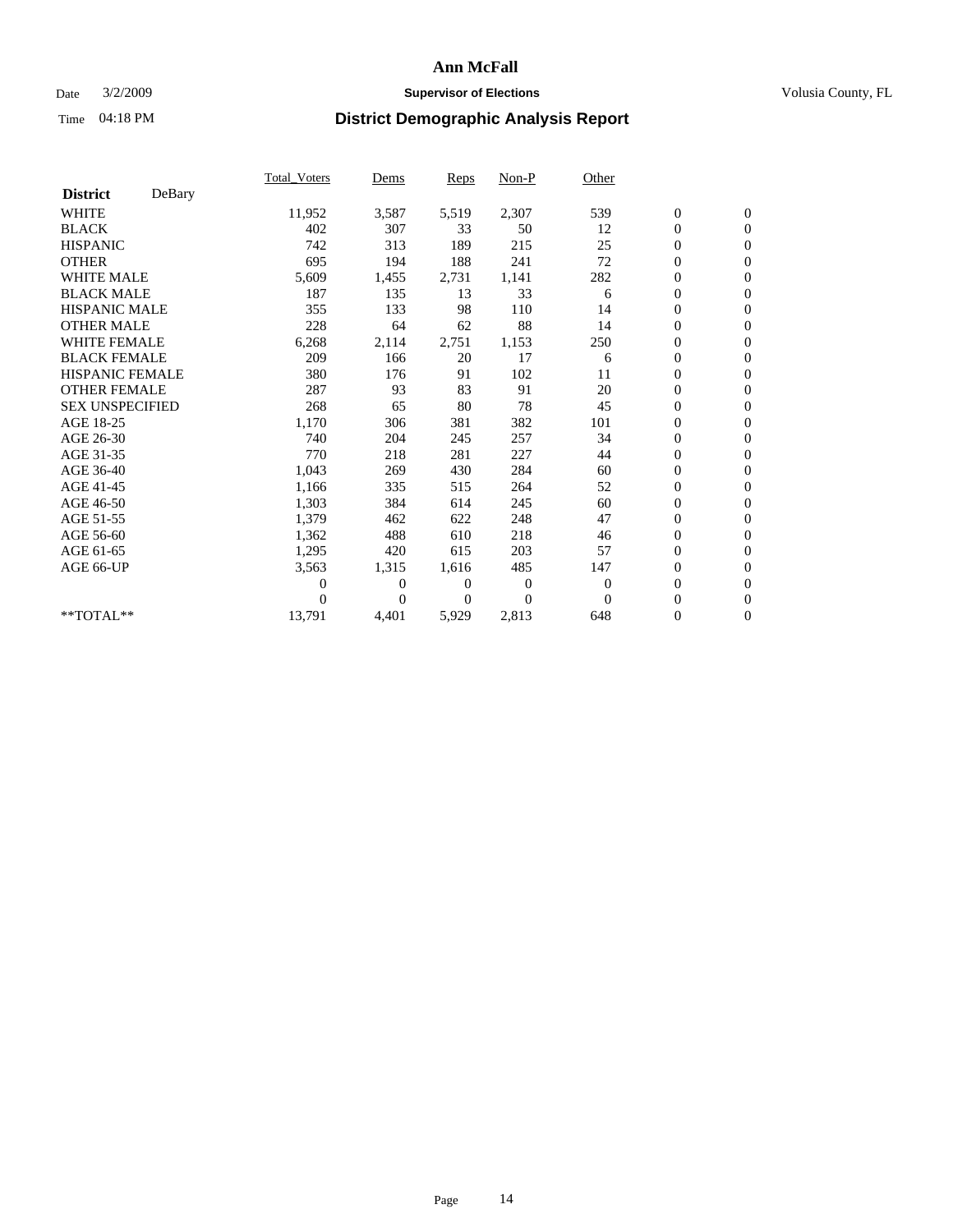## Date  $3/2/2009$  **Supervisor of Elections Supervisor of Elections** Volusia County, FL

|                        |        | Total Voters | Dems           | <b>Reps</b>  | $Non-P$      | Other        |                  |                  |  |
|------------------------|--------|--------------|----------------|--------------|--------------|--------------|------------------|------------------|--|
| <b>District</b>        | DeLand |              |                |              |              |              |                  |                  |  |
| <b>WHITE</b>           |        | 11,771       | 4,313          | 4,769        | 2,086        | 603          | $\boldsymbol{0}$ | $\boldsymbol{0}$ |  |
| <b>BLACK</b>           |        | 2,444        | 2,037          | 78           | 279          | 50           | $\overline{0}$   | $\mathbf{0}$     |  |
| <b>HISPANIC</b>        |        | 806          | 367            | 143          | 248          | 48           | $\overline{0}$   | $\mathbf{0}$     |  |
| <b>OTHER</b>           |        | 880          | 316            | 186          | 269          | 109          | 0                | $\mathbf{0}$     |  |
| <b>WHITE MALE</b>      |        | 5,082        | 1,626          | 2,164        | 981          | 311          | $\boldsymbol{0}$ | $\mathbf{0}$     |  |
| <b>BLACK MALE</b>      |        | 953          | 763            | 37           | 124          | 29           | $\boldsymbol{0}$ | $\mathbf{0}$     |  |
| <b>HISPANIC MALE</b>   |        | 341          | 155            | 60           | 101          | 25           | $\boldsymbol{0}$ | $\mathbf{0}$     |  |
| <b>OTHER MALE</b>      |        | 257          | 102            | 77           | 57           | 21           | $\boldsymbol{0}$ | $\mathbf{0}$     |  |
| <b>WHITE FEMALE</b>    |        | 6,639        | 2,670          | 2,589        | 1,093        | 287          | $\mathbf{0}$     | $\mathbf{0}$     |  |
| <b>BLACK FEMALE</b>    |        | 1,470        | 1,258          | 40           | 152          | 20           | $\boldsymbol{0}$ | $\Omega$         |  |
| HISPANIC FEMALE        |        | 461          | 212            | 82           | 145          | 22           | $\boldsymbol{0}$ | $\mathbf{0}$     |  |
| <b>OTHER FEMALE</b>    |        | 325          | 136            | 61           | 100          | 28           | $\mathbf{0}$     | $\mathbf{0}$     |  |
| <b>SEX UNSPECIFIED</b> |        | 373          | 111            | 66           | 129          | 67           | $\boldsymbol{0}$ | $\mathbf{0}$     |  |
| AGE 18-25              |        | 2,027        | 890            | 450          | 537          | 150          | $\boldsymbol{0}$ | $\mathbf{0}$     |  |
| AGE 26-30              |        | 1,127        | 458            | 273          | 328          | 68           | $\boldsymbol{0}$ | $\mathbf{0}$     |  |
| AGE 31-35              |        | 1,163        | 471            | 324          | 283          | 85           | $\boldsymbol{0}$ | $\mathbf{0}$     |  |
| AGE 36-40              |        | 1,183        | 477            | 397          | 261          | 48           | $\boldsymbol{0}$ | $\mathbf{0}$     |  |
| AGE 41-45              |        | 1,216        | 494            | 429          | 231          | 62           | $\boldsymbol{0}$ | $\mathbf{0}$     |  |
| AGE 46-50              |        | 1,256        | 558            | 424          | 219          | 55           | $\boldsymbol{0}$ | $\Omega$         |  |
| AGE 51-55              |        | 1,211        | 591            | 372          | 192          | 56           | $\boldsymbol{0}$ | $\mathbf{0}$     |  |
| AGE 56-60              |        | 1,187        | 581            | 388          | 163          | 55           | $\mathbf{0}$     | $\mathbf{0}$     |  |
| AGE 61-65              |        | 1,178        | 530            | 422          | 168          | 58           | $\boldsymbol{0}$ | $\Omega$         |  |
| AGE 66-UP              |        | 4,353        | 1,983          | 1,697        | 500          | 173          | $\mathbf{0}$     | $\mathbf{0}$     |  |
|                        |        | 0            | $\overline{0}$ | 0            | $\mathbf{0}$ | $\mathbf{0}$ | $\boldsymbol{0}$ | $\mathbf{0}$     |  |
|                        |        | $\Omega$     | $\overline{0}$ | $\mathbf{0}$ | $\Omega$     | $\Omega$     | $\boldsymbol{0}$ | $\mathbf{0}$     |  |
| **TOTAL**              |        | 15,901       | 7,033          | 5,176        | 2,882        | 810          | $\boldsymbol{0}$ | $\boldsymbol{0}$ |  |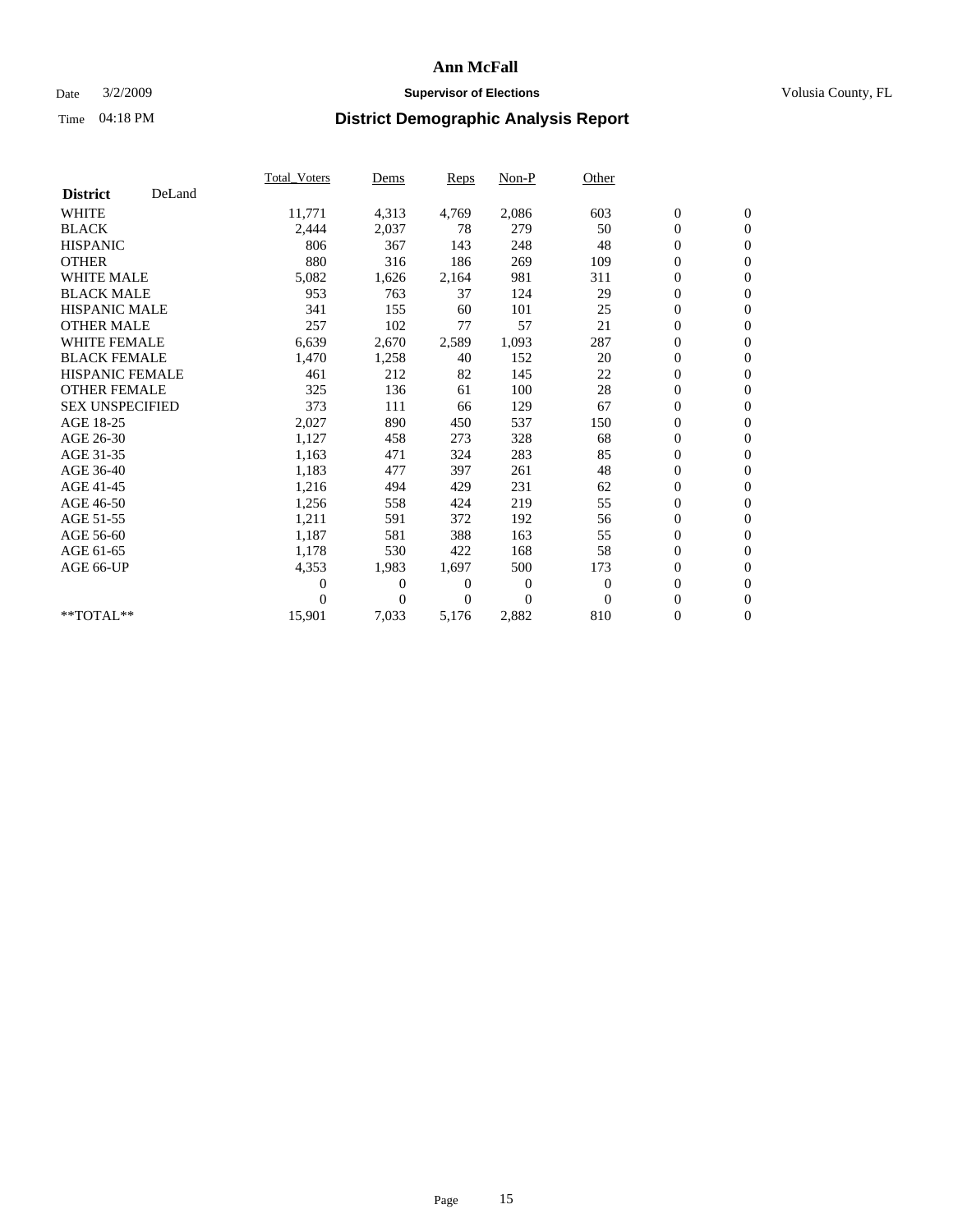## Date  $3/2/2009$  **Supervisor of Elections Supervisor of Elections** Volusia County, FL

|                        |         | <b>Total Voters</b> | Dems           | Reps     | $Non-P$  | Other    |                  |                  |  |
|------------------------|---------|---------------------|----------------|----------|----------|----------|------------------|------------------|--|
| <b>District</b>        | Deltona |                     |                |          |          |          |                  |                  |  |
| <b>WHITE</b>           |         | 34,766              | 12,023         | 13,384   | 7,568    | 1,791    | $\boldsymbol{0}$ | $\boldsymbol{0}$ |  |
| <b>BLACK</b>           |         | 4,647               | 3,603          | 234      | 660      | 150      | 0                | $\mathbf{0}$     |  |
| <b>HISPANIC</b>        |         | 11,920              | 6,003          | 1,993    | 3,574    | 350      | 0                | $\mathbf{0}$     |  |
| <b>OTHER</b>           |         | 3,169               | 1,022          | 565      | 1,193    | 389      | 0                | $\mathbf{0}$     |  |
| <b>WHITE MALE</b>      |         | 16,156              | 5,014          | 6,568    | 3,642    | 932      | 0                | $\mathbf{0}$     |  |
| <b>BLACK MALE</b>      |         | 2,073               | 1,517          | 132      | 331      | 93       | 0                | $\mathbf{0}$     |  |
| <b>HISPANIC MALE</b>   |         | 5,573               | 2,693          | 1,001    | 1,702    | 177      | 0                | $\mathbf{0}$     |  |
| <b>OTHER MALE</b>      |         | 1,041               | 378            | 228      | 373      | 62       | 0                | $\mathbf{0}$     |  |
| <b>WHITE FEMALE</b>    |         | 18,411              | 6,937          | 6,746    | 3,877    | 851      | $\boldsymbol{0}$ | $\mathbf{0}$     |  |
| <b>BLACK FEMALE</b>    |         | 2,533               | 2,050          | 102      | 324      | 57       | 0                | $\mathbf{0}$     |  |
| <b>HISPANIC FEMALE</b> |         | 6,250               | 3,261          | 981      | 1,842    | 166      | 0                | $\mathbf{0}$     |  |
| <b>OTHER FEMALE</b>    |         | 1,193               | 475            | 218      | 418      | 82       | 0                | $\mathbf{0}$     |  |
| <b>SEX UNSPECIFIED</b> |         | 1,272               | 326            | 200      | 486      | 260      | 0                | $\mathbf{0}$     |  |
| AGE 18-25              |         | 6,939               | 2,548          | 1,397    | 2,414    | 580      | 0                | $\mathbf{0}$     |  |
| AGE 26-30              |         | 4,568               | 1,685          | 1,070    | 1,532    | 281      | 0                | $\mathbf{0}$     |  |
| AGE 31-35              |         | 4,854               | 1,871          | 1,287    | 1,413    | 283      | 0                | $\mathbf{0}$     |  |
| AGE 36-40              |         | 4,932               | 1,817          | 1,529    | 1,320    | 266      | 0                | $\mathbf{0}$     |  |
| AGE 41-45              |         | 5,424               | 2,134          | 1,699    | 1,347    | 244      | 0                | $\mathbf{0}$     |  |
| AGE 46-50              |         | 5,619               | 2,241          | 1,925    | 1,227    | 226      | 0                | $\mathbf{0}$     |  |
| AGE 51-55              |         | 5,111               | 2,129          | 1,696    | 1,045    | 241      | $\boldsymbol{0}$ | $\mathbf{0}$     |  |
| AGE 56-60              |         | 4,228               | 1,917          | 1,326    | 826      | 159      | 0                | $\mathbf{0}$     |  |
| AGE 61-65              |         | 3,454               | 1,545          | 1,157    | 627      | 125      | 0                | $\mathbf{0}$     |  |
| AGE 66-UP              |         | 9,372               | 4,764          | 3,089    | 1,244    | 275      | $\boldsymbol{0}$ | $\mathbf{0}$     |  |
|                        |         | 0                   | 0              | $\Omega$ | $\theta$ | $\theta$ | $\overline{0}$   | $\mathbf{0}$     |  |
|                        |         | 0                   | $\overline{0}$ | 0        | $\Omega$ | $\Omega$ | 0                | $\mathbf{0}$     |  |
| **TOTAL**              |         | 54,502              | 22,651         | 16,176   | 12,995   | 2,680    | 0                | $\boldsymbol{0}$ |  |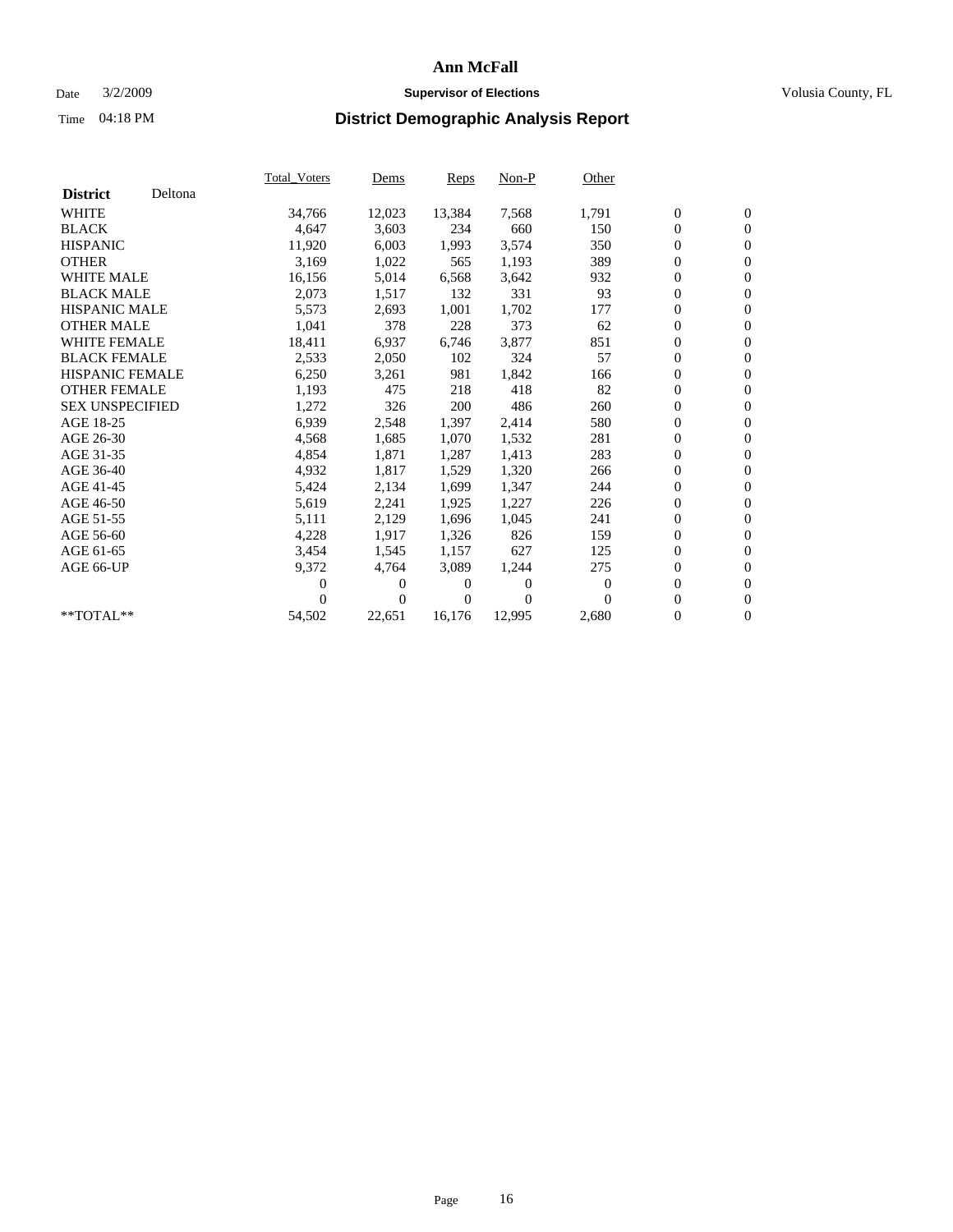## Date  $3/2/2009$  **Supervisor of Elections Supervisor of Elections** Volusia County, FL

|                        |           | <b>Total_Voters</b> | Dems           | Reps     | $Non-P$        | Other                   |                  |                  |  |
|------------------------|-----------|---------------------|----------------|----------|----------------|-------------------------|------------------|------------------|--|
| <b>District</b>        | Edgewater |                     |                |          |                |                         |                  |                  |  |
| <b>WHITE</b>           |           | 13,700              | 5,338          | 4,572    | 3,291          | 499                     | $\boldsymbol{0}$ | $\boldsymbol{0}$ |  |
| <b>BLACK</b>           |           | 271                 | 203            | 10       | 51             |                         | 0                | $\mathbf{0}$     |  |
| <b>HISPANIC</b>        |           | 166                 | 69             | 37       | 54             | 6                       | $\mathbf{0}$     | $\mathbf{0}$     |  |
| <b>OTHER</b>           |           | 496                 | 147            | 91       | 187            | 71                      | 0                | $\Omega$         |  |
| <b>WHITE MALE</b>      |           | 6,220               | 2,171          | 2,233    | 1,560          | 256                     | 0                | $\mathbf{0}$     |  |
| <b>BLACK MALE</b>      |           | 138                 | 100            | 5        | 29             | 4                       | $\overline{0}$   | $\mathbf{0}$     |  |
| <b>HISPANIC MALE</b>   |           | 73                  | 28             | 15       | 26             | 4                       | 0                | $\mathbf{0}$     |  |
| <b>OTHER MALE</b>      |           | 151                 | 54             | 40       | 50             | 7                       | 0                | $\mathbf{0}$     |  |
| <b>WHITE FEMALE</b>    |           | 7,393               | 3,136          | 2,306    | 1,710          | 241                     | 0                | $\mathbf{0}$     |  |
| <b>BLACK FEMALE</b>    |           | 128                 | 100            | 5        | 21             | 2                       | 0                | $\mathbf{0}$     |  |
| <b>HISPANIC FEMALE</b> |           | 90                  | 40             | 22       | 26             | $\overline{\mathbf{c}}$ | 0                | $\mathbf{0}$     |  |
| <b>OTHER FEMALE</b>    |           | 180                 | 66             | 37       | 66             | 11                      | 0                | $\mathbf{0}$     |  |
| <b>SEX UNSPECIFIED</b> |           | 260                 | 62             | 47       | 95             | 56                      | 0                | $\mathbf{0}$     |  |
| AGE 18-25              |           | 1,386               | 441            | 295      | 538            | 112                     | 0                | $\mathbf{0}$     |  |
| AGE 26-30              |           | 917                 | 306            | 239      | 333            | 39                      | 0                | $\mathbf{0}$     |  |
| AGE 31-35              |           | 957                 | 304            | 260      | 348            | 45                      | 0                | $\mathbf{0}$     |  |
| AGE 36-40              |           | 1,076               | 363            | 331      | 344            | 38                      | 0                | $\mathbf{0}$     |  |
| AGE 41-45              |           | 1,080               | 391            | 367      | 276            | 46                      | 0                | $\mathbf{0}$     |  |
| AGE 46-50              |           | 1,399               | 520            | 487      | 342            | 50                      | 0                | $\mathbf{0}$     |  |
| AGE 51-55              |           | 1,403               | 554            | 485      | 325            | 39                      | 0                | $\mathbf{0}$     |  |
| AGE 56-60              |           | 1,348               | 585            | 426      | 287            | 50                      | $\overline{0}$   | $\Omega$         |  |
| AGE 61-65              |           | 1,228               | 507            | 423      | 248            | 50                      | 0                | $\mathbf{0}$     |  |
| AGE 66-UP              |           | 3,839               | 1,786          | 1,397    | 542            | 114                     | 0                | $\mathbf{0}$     |  |
|                        |           | 0                   | 0              | 0        | $\overline{0}$ | $\theta$                | 0                | $\mathbf{0}$     |  |
|                        |           | 0                   | $\overline{0}$ | $\Omega$ | $\Omega$       | $\Omega$                | $\overline{0}$   | $\mathbf{0}$     |  |
| **TOTAL**              |           | 14,633              | 5,757          | 4,710    | 3,583          | 583                     | 0                | $\overline{0}$   |  |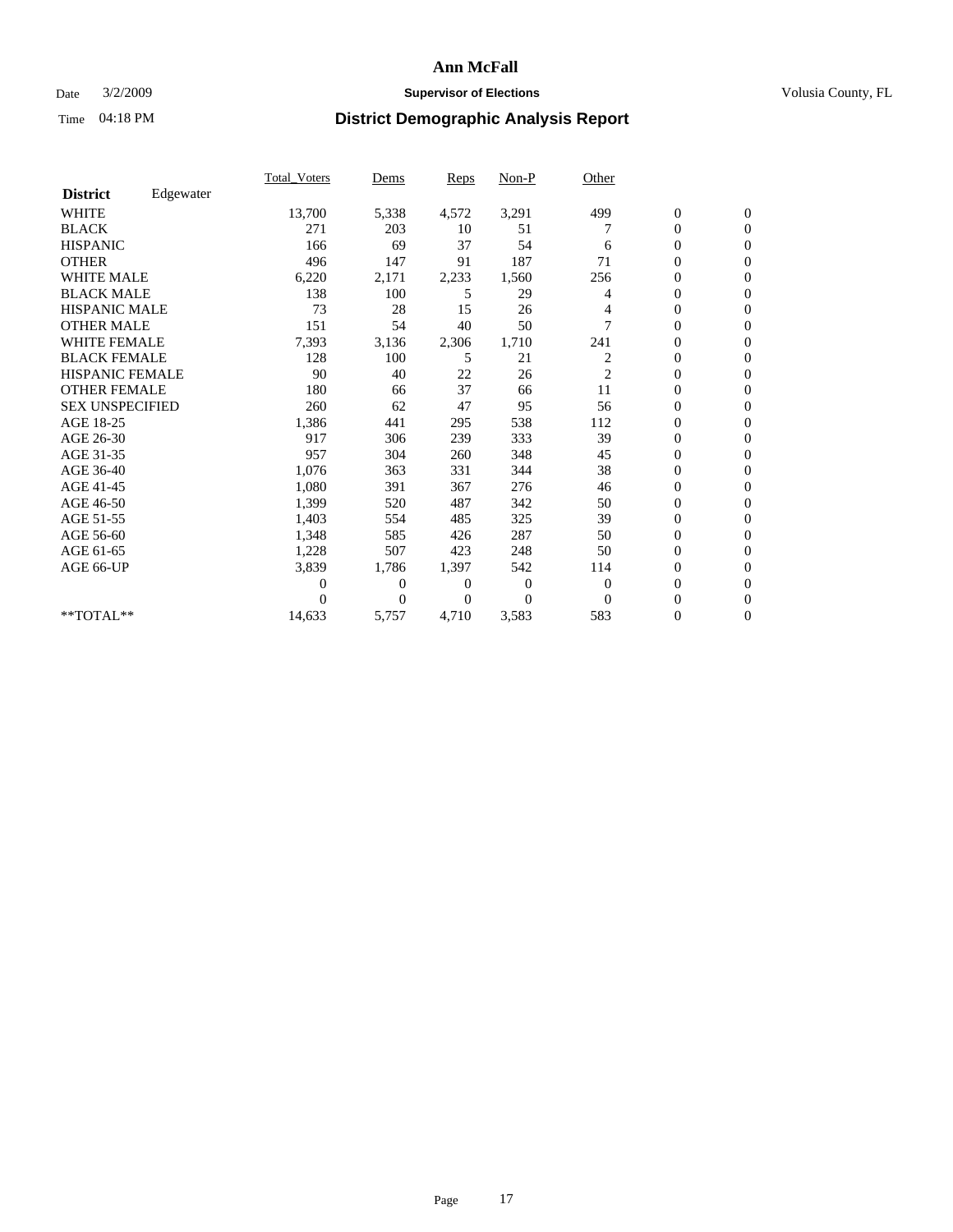## Date  $3/2/2009$  **Supervisor of Elections Supervisor of Elections** Volusia County, FL

|                        |            | <b>Total_Voters</b> | Dems           | Reps           | $Non-P$          | Other    |                  |                  |  |
|------------------------|------------|---------------------|----------------|----------------|------------------|----------|------------------|------------------|--|
| <b>District</b>        | Holly Hill |                     |                |                |                  |          |                  |                  |  |
| <b>WHITE</b>           |            | 6,001               | 2,591          | 1,781          | 1,349            | 280      | $\boldsymbol{0}$ | $\boldsymbol{0}$ |  |
| <b>BLACK</b>           |            | 793                 | 655            | 27             | 98               | 13       | $\overline{0}$   | $\mathbf{0}$     |  |
| <b>HISPANIC</b>        |            | 151                 | 82             | 22             | 39               | 8        | $\overline{0}$   | $\mathbf{0}$     |  |
| <b>OTHER</b>           |            | 372                 | 138            | 57             | 137              | 40       | 0                | $\mathbf{0}$     |  |
| <b>WHITE MALE</b>      |            | 2,689               | 1,029          | 882            | 651              | 127      | $\boldsymbol{0}$ | $\mathbf{0}$     |  |
| <b>BLACK MALE</b>      |            | 298                 | 232            | 12             | 45               | 9        | $\boldsymbol{0}$ | $\Omega$         |  |
| <b>HISPANIC MALE</b>   |            | 72                  | 35             | 15             | 19               | 3        | 0                | $\mathbf{0}$     |  |
| <b>OTHER MALE</b>      |            | 101                 | 36             | 20             | 35               | 10       | $\boldsymbol{0}$ | $\mathbf{0}$     |  |
| WHITE FEMALE           |            | 3,274               | 1,544          | 893            | 691              | 146      | 0                | $\mathbf{0}$     |  |
| <b>BLACK FEMALE</b>    |            | 492                 | 421            | 15             | 52               | 4        | 0                | $\Omega$         |  |
| <b>HISPANIC FEMALE</b> |            | 79                  | 47             | 7              | 20               | 5        | $\boldsymbol{0}$ | $\mathbf{0}$     |  |
| <b>OTHER FEMALE</b>    |            | 140                 | 59             | 27             | 50               | 4        | 0                | $\mathbf{0}$     |  |
| <b>SEX UNSPECIFIED</b> |            | 172                 | 63             | 16             | 60               | 33       | 0                | $\Omega$         |  |
| AGE 18-25              |            | 832                 | 365            | 161            | 246              | 60       | $\boldsymbol{0}$ | $\mathbf{0}$     |  |
| AGE 26-30              |            | 567                 | 257            | 93             | 188              | 29       | 0                | $\mathbf{0}$     |  |
| AGE 31-35              |            | 464                 | 212            | 83             | 143              | 26       | 0                | $\mathbf{0}$     |  |
| AGE 36-40              |            | 504                 | 203            | 130            | 142              | 29       | $\overline{0}$   | $\mathbf{0}$     |  |
| AGE 41-45              |            | 630                 | 269            | 165            | 165              | 31       | $\boldsymbol{0}$ | $\mathbf{0}$     |  |
| AGE 46-50              |            | 729                 | 318            | 198            | 169              | 44       | 0                | $\Omega$         |  |
| AGE 51-55              |            | 649                 | 323            | 163            | 138              | 25       | $\boldsymbol{0}$ | $\mathbf{0}$     |  |
| AGE 56-60              |            | 646                 | 308            | 178            | 141              | 19       | $\overline{0}$   | $\mathbf{0}$     |  |
| AGE 61-65              |            | 507                 | 250            | 138            | 95               | 24       | 0                | $\Omega$         |  |
| AGE 66-UP              |            | 1,789               | 961            | 578            | 196              | 54       | $\overline{0}$   | $\mathbf{0}$     |  |
|                        |            | 0                   | $\overline{0}$ | $\overline{0}$ | $\boldsymbol{0}$ | $\theta$ | $\boldsymbol{0}$ | $\mathbf{0}$     |  |
|                        |            | 0                   | $\mathbf{0}$   | 0              | $\Omega$         | $\Omega$ | 0                | $\mathbf{0}$     |  |
| **TOTAL**              |            | 7,317               | 3,466          | 1,887          | 1,623            | 341      | $\overline{0}$   | $\boldsymbol{0}$ |  |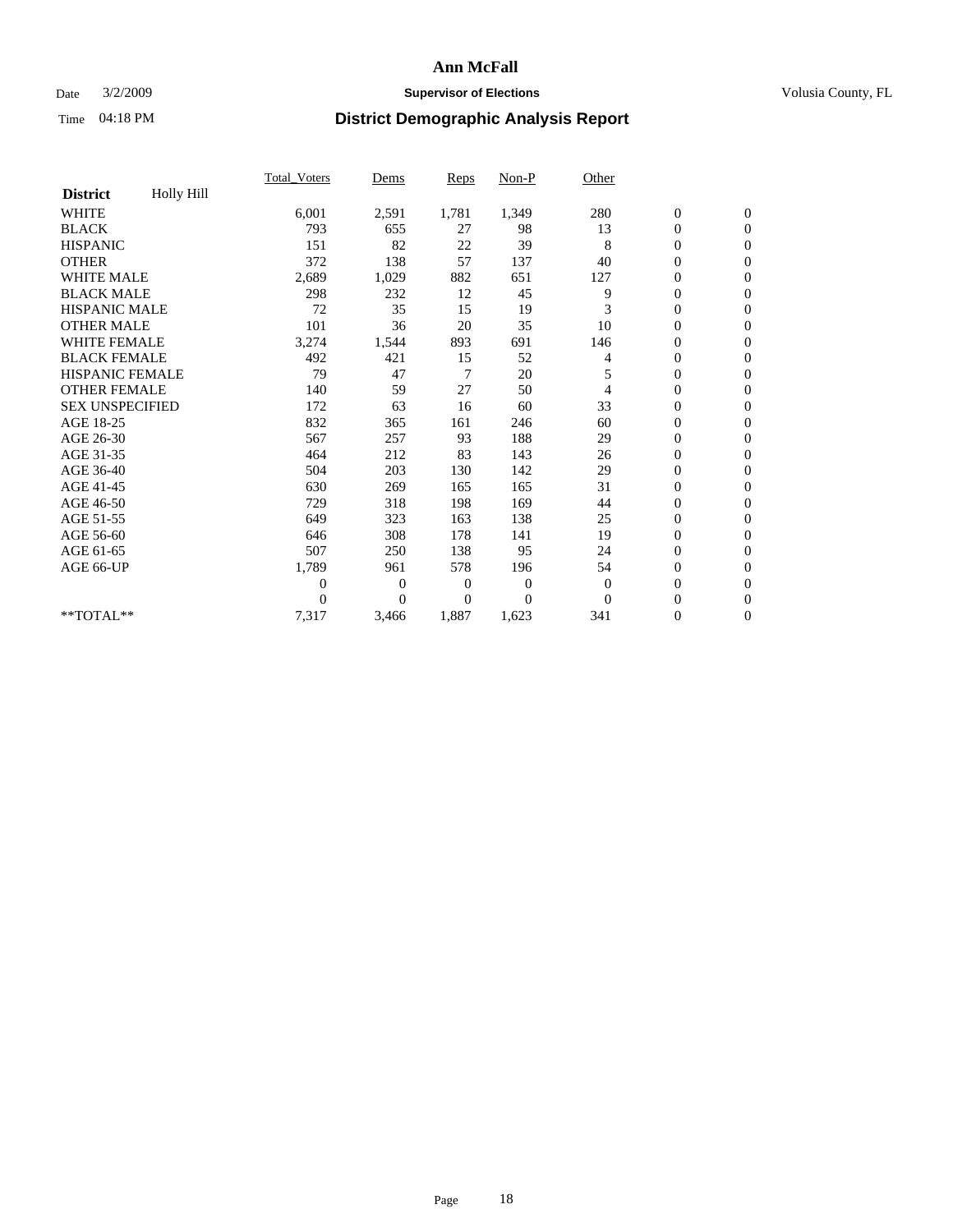## Date  $3/2/2009$  **Supervisor of Elections Supervisor of Elections** Volusia County, FL

|                        |            | Total Voters | Dems           | <b>Reps</b>  | $Non-P$        | Other            |                  |              |  |
|------------------------|------------|--------------|----------------|--------------|----------------|------------------|------------------|--------------|--|
| <b>District</b>        | Lake Helen |              |                |              |                |                  |                  |              |  |
| <b>WHITE</b>           |            | 1,633        | 679            | 568          | 318            | 68               | $\boldsymbol{0}$ | $\mathbf{0}$ |  |
| <b>BLACK</b>           |            | 196          | 171            | 8            | 14             | 3                | $\overline{0}$   | $\Omega$     |  |
| <b>HISPANIC</b>        |            | 31           | 13             | 8            | 5              | 5                | 0                | $\Omega$     |  |
| <b>OTHER</b>           |            | 71           | 21             | 18           | 24             | 8                | 0                | $\Omega$     |  |
| <b>WHITE MALE</b>      |            | 739          | 280            | 278          | 147            | 34               | 0                | 0            |  |
| <b>BLACK MALE</b>      |            | 85           | 73             | 3            |                | 2                | $\mathbf{0}$     | $\Omega$     |  |
| HISPANIC MALE          |            | 10           | 3              | 5            | $\mathbf{0}$   | $\boldsymbol{2}$ | 0                | $\Omega$     |  |
| <b>OTHER MALE</b>      |            | 21           | 8              | 5            | 5              | 3                | 0                | 0            |  |
| <b>WHITE FEMALE</b>    |            | 882          | 395            | 285          | 168            | 34               | 0                | $\Omega$     |  |
| <b>BLACK FEMALE</b>    |            | 111          | 98             | 5            | 7              |                  | 0                | $\Omega$     |  |
| <b>HISPANIC FEMALE</b> |            | 21           | 10             | 3            | 5              | 3                | 0                | 0            |  |
| <b>OTHER FEMALE</b>    |            | 24           | 11             | 4            | 8              |                  | 0                | 0            |  |
| <b>SEX UNSPECIFIED</b> |            | 38           | 6              | 14           | 14             | 4                | 0                | $\Omega$     |  |
| AGE 18-25              |            | 193          | 72             | 46           | 63             | 12               | 0                | $\Omega$     |  |
| AGE 26-30              |            | 112          | 48             | 23           | 35             | 6                | 0                | $\Omega$     |  |
| AGE 31-35              |            | 88           | 28             | 28           | 24             | 8                | 0                | $\Omega$     |  |
| AGE 36-40              |            | 133          | 56             | 32           | 36             | 9                | 0                | 0            |  |
| AGE 41-45              |            | 151          | 56             | 57           | 26             | 12               | 0                | $\Omega$     |  |
| AGE 46-50              |            | 221          | 93             | 79           | 41             | 8                | 0                | $\Omega$     |  |
| AGE 51-55              |            | 206          | 95             | 67           | 35             | 9                | 0                | 0            |  |
| AGE 56-60              |            | 190          | 97             | 60           | 27             | 6                | 0                | $\Omega$     |  |
| AGE 61-65              |            | 174          | 99             | 47           | 25             | 3                | $\overline{0}$   | $\Omega$     |  |
| AGE 66-UP              |            | 463          | 240            | 163          | 49             | 11               | 0                | 0            |  |
|                        |            | 0            | $\overline{0}$ | $\mathbf{0}$ | $\mathbf{0}$   | $\Omega$         | 0                | $\Omega$     |  |
|                        |            | $\theta$     | $\overline{0}$ | $\Omega$     | $\overline{0}$ | $\Omega$         | 0                | 0            |  |
| **TOTAL**              |            | 1,931        | 884            | 602          | 361            | 84               | 0                | 0            |  |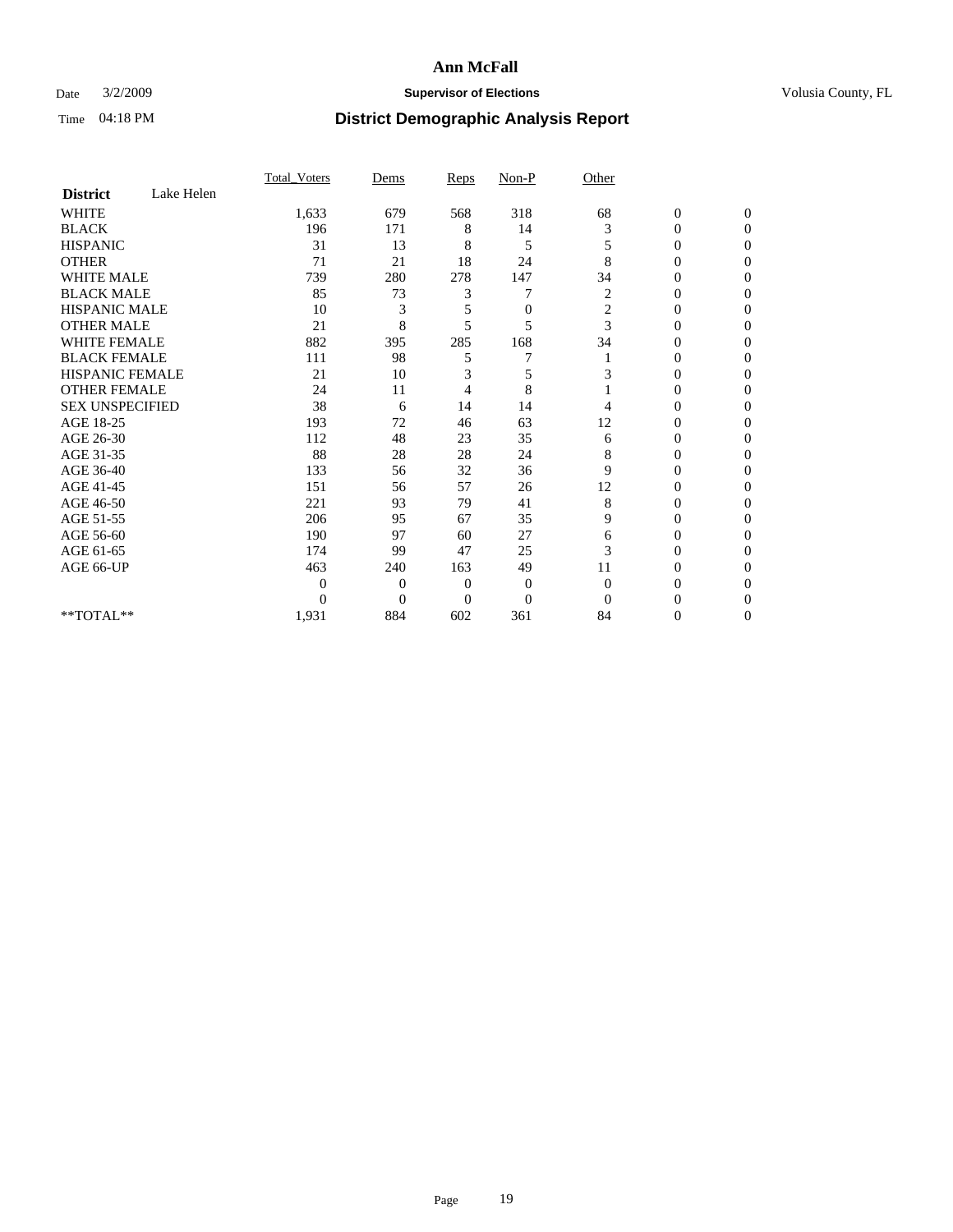## Date  $3/2/2009$  **Supervisor of Elections Supervisor of Elections** Volusia County, FL

|                        |                  | Total Voters | Dems           | <b>Reps</b>  | Non-P        | Other        |                  |                  |  |
|------------------------|------------------|--------------|----------------|--------------|--------------|--------------|------------------|------------------|--|
| <b>District</b>        | New Smyrna Beach |              |                |              |              |              |                  |                  |  |
| <b>WHITE</b>           |                  | 15,472       | 5,494          | 6,225        | 3,184        | 569          | $\boldsymbol{0}$ | $\boldsymbol{0}$ |  |
| <b>BLACK</b>           |                  | 788          | 661            | 28           | 84           | 15           | $\boldsymbol{0}$ | $\mathbf{0}$     |  |
| <b>HISPANIC</b>        |                  | 184          | 64             | 43           | 66           | 11           | $\overline{0}$   | $\mathbf{0}$     |  |
| <b>OTHER</b>           |                  | 619          | 146            | 128          | 223          | 122          | $\boldsymbol{0}$ | $\mathbf{0}$     |  |
| <b>WHITE MALE</b>      |                  | 7,058        | 2,190          | 2,950        | 1,613        | 305          | $\boldsymbol{0}$ | $\mathbf{0}$     |  |
| <b>BLACK MALE</b>      |                  | 333          | 258            | 11           | 52           | 12           | $\overline{0}$   | $\mathbf{0}$     |  |
| <b>HISPANIC MALE</b>   |                  | 84           | 23             | 18           | 38           | 5            | $\boldsymbol{0}$ | $\Omega$         |  |
| <b>OTHER MALE</b>      |                  | 176          | 46             | 52           | 68           | 10           | $\overline{0}$   | $\mathbf{0}$     |  |
| <b>WHITE FEMALE</b>    |                  | 8,304        | 3,262          | 3,235        | 1,545        | 262          | $\boldsymbol{0}$ | $\mathbf{0}$     |  |
| <b>BLACK FEMALE</b>    |                  | 449          | 397            | 17           | 32           | 3            | $\boldsymbol{0}$ | $\mathbf{0}$     |  |
| <b>HISPANIC FEMALE</b> |                  | 100          | 41             | 25           | 28           | 6            | $\boldsymbol{0}$ | $\mathbf{0}$     |  |
| <b>OTHER FEMALE</b>    |                  | 213          | 69             | 55           | 74           | 15           | $\mathbf{0}$     | $\mathbf{0}$     |  |
| <b>SEX UNSPECIFIED</b> |                  | 346          | 79             | 61           | 107          | 99           | $\boldsymbol{0}$ | $\Omega$         |  |
| AGE 18-25              |                  | 1,293        | 465            | 273          | 448          | 107          | $\boldsymbol{0}$ | $\mathbf{0}$     |  |
| AGE 26-30              |                  | 883          | 300            | 227          | 306          | 50           | $\overline{0}$   | $\mathbf{0}$     |  |
| AGE 31-35              |                  | 836          | 285            | 258          | 245          | 48           | $\boldsymbol{0}$ | $\mathbf{0}$     |  |
| AGE 36-40              |                  | 893          | 298            | 283          | 265          | 47           | $\boldsymbol{0}$ | $\mathbf{0}$     |  |
| AGE 41-45              |                  | 971          | 350            | 369          | 207          | 45           | $\boldsymbol{0}$ | $\mathbf{0}$     |  |
| AGE 46-50              |                  | 1,338        | 469            | 501          | 311          | 57           | $\boldsymbol{0}$ | $\Omega$         |  |
| AGE 51-55              |                  | 1,565        | 648            | 551          | 297          | 69           | $\overline{0}$   | $\mathbf{0}$     |  |
| AGE 56-60              |                  | 1,644        | 629            | 604          | 346          | 65           | $\overline{0}$   | $\mathbf{0}$     |  |
| AGE 61-65              |                  | 1,687        | 625            | 678          | 336          | 48           | $\overline{0}$   | $\mathbf{0}$     |  |
| AGE 66-UP              |                  | 5,953        | 2,296          | 2,680        | 796          | 181          | $\boldsymbol{0}$ | $\mathbf{0}$     |  |
|                        |                  | 0            | $\overline{0}$ | 0            | $\mathbf{0}$ | $\mathbf{0}$ | $\mathbf{0}$     | $\mathbf{0}$     |  |
|                        |                  | 0            | $\overline{0}$ | $\mathbf{0}$ | $\Omega$     | $\mathbf{0}$ | $\boldsymbol{0}$ | $\mathbf{0}$     |  |
| **TOTAL**              |                  | 17,063       | 6,365          | 6,424        | 3,557        | 717          | 0                | $\boldsymbol{0}$ |  |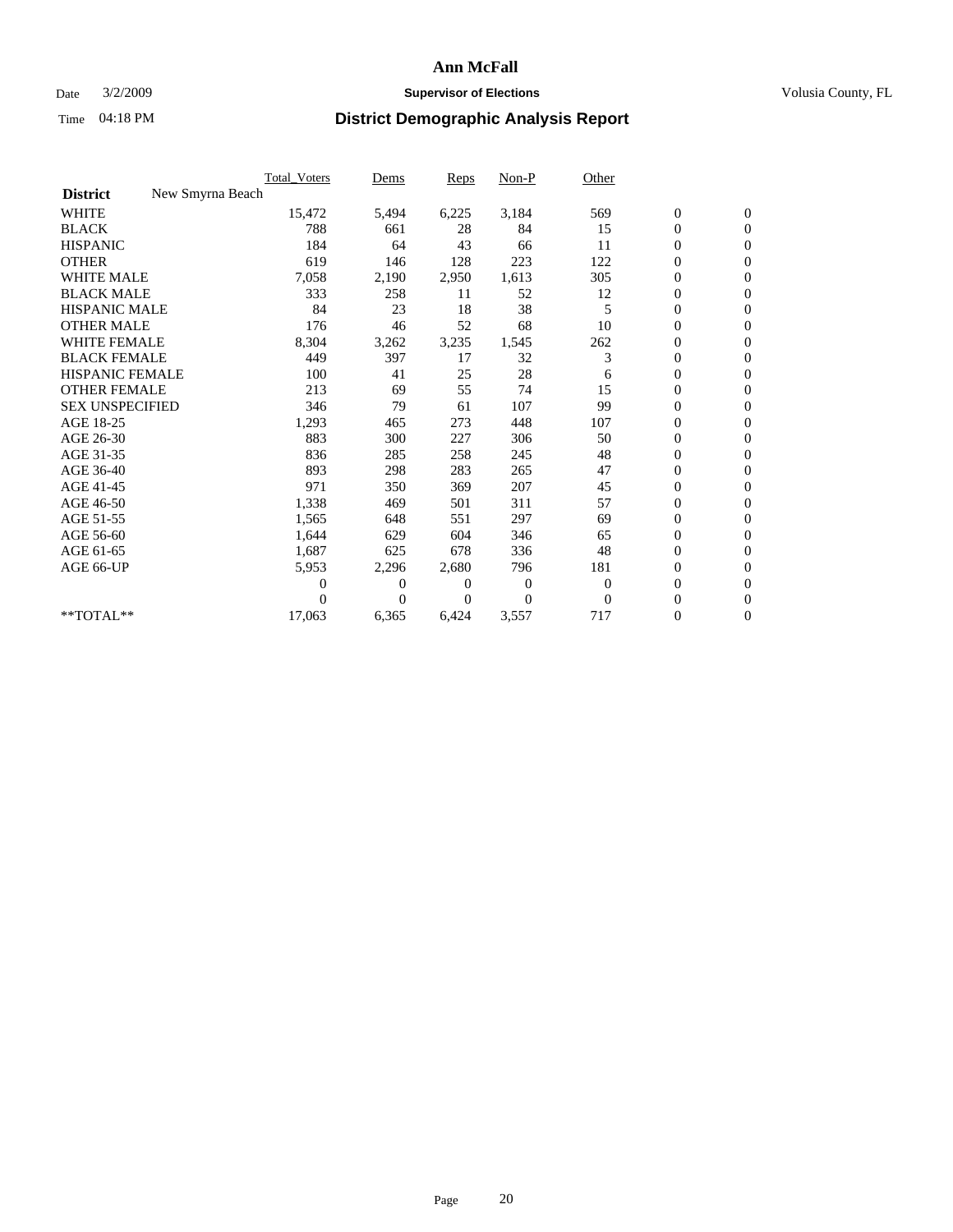## Date  $3/2/2009$  **Supervisor of Elections Supervisor of Elections** Volusia County, FL

|                        |          | Total Voters   | Dems           | Reps         | $Non-P$        | Other          |                  |              |  |
|------------------------|----------|----------------|----------------|--------------|----------------|----------------|------------------|--------------|--|
| <b>District</b>        | Oak Hill |                |                |              |                |                |                  |              |  |
| <b>WHITE</b>           |          | 1,125          | 441            | 399          | 251            | 34             | $\boldsymbol{0}$ | $\mathbf{0}$ |  |
| <b>BLACK</b>           |          | 178            | 155            | 6            | 15             | 2              | $\overline{0}$   | $\Omega$     |  |
| <b>HISPANIC</b>        |          | 4              | 3              |              | $\mathbf{0}$   | $\mathbf{0}$   | 0                | $\Omega$     |  |
| <b>OTHER</b>           |          | 40             | 11             | 8            | 14             | 7              | 0                | $\Omega$     |  |
| <b>WHITE MALE</b>      |          | 541            | 191            | 206          | 124            | 20             | 0                | 0            |  |
| <b>BLACK MALE</b>      |          | 80             | 67             | 4            |                | 2              | 0                | $\Omega$     |  |
| HISPANIC MALE          |          | $\overline{2}$ |                |              | $\overline{0}$ | $\Omega$       | 0                | $\Omega$     |  |
| <b>OTHER MALE</b>      |          | 19             | 4              | 5            | 9              |                | 0                | 0            |  |
| <b>WHITE FEMALE</b>    |          | 575            | 249            | 187          | 125            | 14             | 0                | $\Omega$     |  |
| <b>BLACK FEMALE</b>    |          | 97             | 88             |              | 8              | $\mathbf{0}$   | 0                | 0            |  |
| <b>HISPANIC FEMALE</b> |          | 2              | $\overline{c}$ | 0            | $\mathbf{0}$   | $\Omega$       | 0                | 0            |  |
| <b>OTHER FEMALE</b>    |          | 14             | 6              | 2            | 4              | 2              | 0                | 0            |  |
| <b>SEX UNSPECIFIED</b> |          | 17             | $\overline{2}$ | 8            | 3              | 4              | 0                | $\Omega$     |  |
| AGE 18-25              |          | 104            | 46             | 20           | 30             | 8              | 0                | $\Omega$     |  |
| AGE 26-30              |          | 77             | 36             | 23           | 17             |                | 0                | 0            |  |
| AGE 31-35              |          | 55             | 17             | 18           | 16             | 4              | 0                | 0            |  |
| AGE 36-40              |          | 78             | 40             | 19           | 17             | $\overline{c}$ | 0                | 0            |  |
| AGE 41-45              |          | 101            | 41             | 37           | 20             | 3              | 0                | $\Omega$     |  |
| AGE 46-50              |          | 124            | 59             | 40           | 22             | 3              | 0                | $\Omega$     |  |
| AGE 51-55              |          | 156            | 74             | 38           | 37             | 7              | 0                | 0            |  |
| AGE 56-60              |          | 120            | 61             | 30           | 26             | 3              | 0                | 0            |  |
| AGE 61-65              |          | 155            | 69             | 45           | 34             |                | $\overline{0}$   | 0            |  |
| AGE 66-UP              |          | 377            | 167            | 144          | 61             | 5              | 0                | 0            |  |
|                        |          | 0              | $\overline{0}$ | $\mathbf{0}$ | $\mathbf{0}$   | $\Omega$       | 0                | 0            |  |
|                        |          | $\theta$       | $\overline{0}$ | $\Omega$     | $\overline{0}$ | $\Omega$       |                  | 0            |  |
| **TOTAL**              |          | 1,347          | 610            | 414          | 280            | 43             | 0                | 0            |  |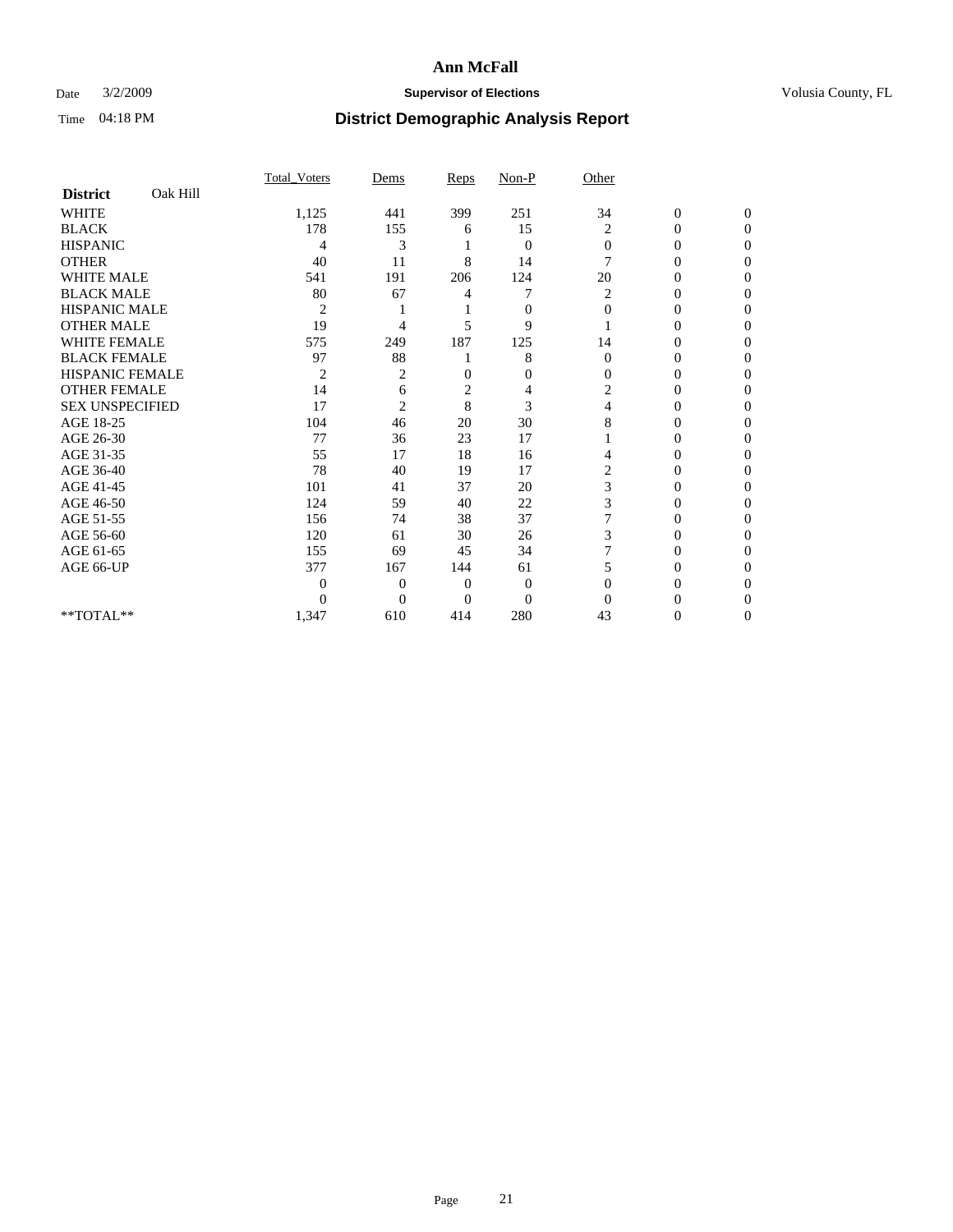## Date  $3/2/2009$  **Supervisor of Elections Supervisor of Elections** Volusia County, FL

|                        |             | Total Voters     | Dems           | <b>Reps</b> | $Non-P$      | Other          |                  |                  |  |
|------------------------|-------------|------------------|----------------|-------------|--------------|----------------|------------------|------------------|--|
| <b>District</b>        | Orange City |                  |                |             |              |                |                  |                  |  |
| <b>WHITE</b>           |             | 4,937            | 1,772          | 2,017       | 918          | 230            | $\boldsymbol{0}$ | $\boldsymbol{0}$ |  |
| <b>BLACK</b>           |             | 284              | 227            | 13          | 34           | 10             | $\boldsymbol{0}$ | $\mathbf{0}$     |  |
| <b>HISPANIC</b>        |             | 552              | 288            | 80          | 167          | 17             | $\overline{0}$   | $\mathbf{0}$     |  |
| <b>OTHER</b>           |             | 287              | 111            | 66          | 87           | 23             | $\boldsymbol{0}$ | $\mathbf{0}$     |  |
| <b>WHITE MALE</b>      |             | 2,132            | 684            | 901         | 414          | 133            | $\boldsymbol{0}$ | $\mathbf{0}$     |  |
| <b>BLACK MALE</b>      |             | 106              | 76             | 7           | 17           | 6              | $\boldsymbol{0}$ | $\mathbf{0}$     |  |
| <b>HISPANIC MALE</b>   |             | 236              | 129            | 38          | 65           | 4              | $\boldsymbol{0}$ | $\mathbf{0}$     |  |
| <b>OTHER MALE</b>      |             | 96               | 38             | 26          | 28           | 4              | $\boldsymbol{0}$ | $\mathbf{0}$     |  |
| <b>WHITE FEMALE</b>    |             | 2,775            | 1,077          | 1,105       | 497          | 96             | $\overline{0}$   | $\mathbf{0}$     |  |
| <b>BLACK FEMALE</b>    |             | 176              | 149            | 6           | 17           | 4              | $\boldsymbol{0}$ | $\mathbf{0}$     |  |
| <b>HISPANIC FEMALE</b> |             | 316              | 159            | 42          | 102          | 13             | $\boldsymbol{0}$ | $\mathbf{0}$     |  |
| <b>OTHER FEMALE</b>    |             | 108              | 50             | 27          | 24           | $\overline{7}$ | $\mathbf{0}$     | $\mathbf{0}$     |  |
| <b>SEX UNSPECIFIED</b> |             | 115              | 36             | 24          | 42           | 13             | $\boldsymbol{0}$ | $\mathbf{0}$     |  |
| AGE 18-25              |             | 523              | 195            | 124         | 160          | 44             | $\overline{0}$   | $\mathbf{0}$     |  |
| AGE 26-30              |             | 434              | 137            | 134         | 129          | 34             | $\overline{0}$   | $\mathbf{0}$     |  |
| AGE 31-35              |             | 357              | 136            | 105         | 100          | 16             | $\boldsymbol{0}$ | $\mathbf{0}$     |  |
| AGE 36-40              |             | 380              | 149            | 100         | 115          | 16             | $\boldsymbol{0}$ | $\mathbf{0}$     |  |
| AGE 41-45              |             | 374              | 142            | 123         | 95           | 14             | $\overline{0}$   | $\mathbf{0}$     |  |
| AGE 46-50              |             | 435              | 158            | 156         | 99           | 22             | $\boldsymbol{0}$ | $\mathbf{0}$     |  |
| AGE 51-55              |             | 450              | 201            | 151         | 84           | 14             | $\boldsymbol{0}$ | $\mathbf{0}$     |  |
| AGE 56-60              |             | 439              | 183            | 146         | 87           | 23             | $\overline{0}$   | $\Omega$         |  |
| AGE 61-65              |             | 449              | 200            | 155         | 69           | 25             | $\mathbf{0}$     | $\mathbf{0}$     |  |
| AGE 66-UP              |             | 2,219            | 897            | 982         | 268          | 72             | $\boldsymbol{0}$ | $\mathbf{0}$     |  |
|                        |             | $\boldsymbol{0}$ | $\overline{0}$ | 0           | $\mathbf{0}$ | $\theta$       | $\overline{0}$   | $\mathbf{0}$     |  |
|                        |             | $\theta$         | $\theta$       | $\Omega$    | $\theta$     | $\Omega$       | $\boldsymbol{0}$ | $\mathbf{0}$     |  |
| **TOTAL**              |             | 6,060            | 2,398          | 2,176       | 1,206        | 280            | $\overline{0}$   | $\mathbf{0}$     |  |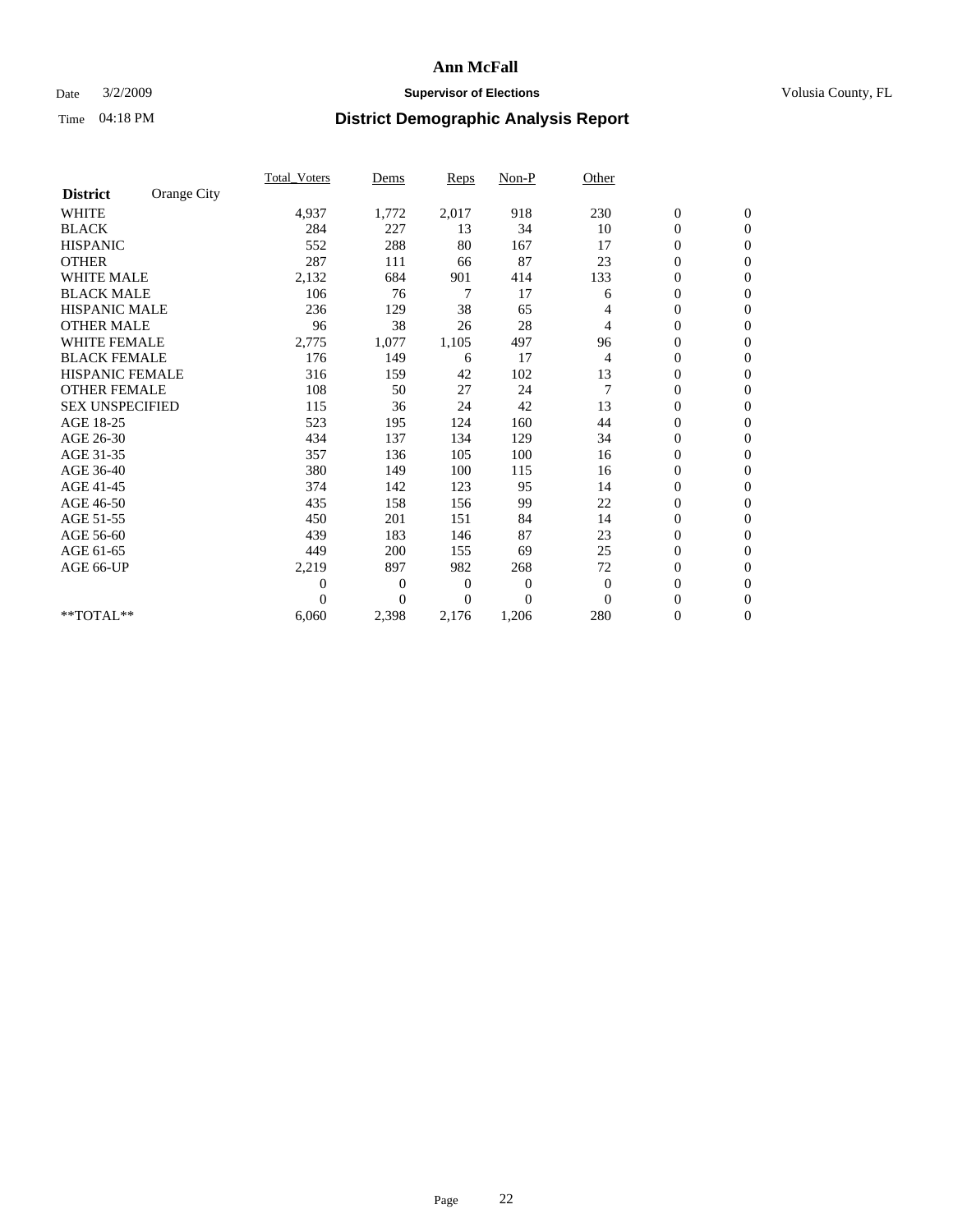### Date  $3/2/2009$  **Supervisor of Elections Supervisor of Elections** Volusia County, FL

|                        |              | Total Voters   | Dems           | <b>Reps</b> | $Non-P$      | Other          |                  |                  |  |
|------------------------|--------------|----------------|----------------|-------------|--------------|----------------|------------------|------------------|--|
| <b>District</b>        | Ormond Beach |                |                |             |              |                |                  |                  |  |
| <b>WHITE</b>           |              | 25,967         | 9,385          | 11,012      | 4,693        | 877            | $\boldsymbol{0}$ | $\boldsymbol{0}$ |  |
| <b>BLACK</b>           |              | 789            | 595            | 58          | 110          | 26             | $\boldsymbol{0}$ | $\mathbf{0}$     |  |
| <b>HISPANIC</b>        |              | 454            | 193            | 125         | 126          | 10             | $\overline{0}$   | $\mathbf{0}$     |  |
| <b>OTHER</b>           |              | 1,488          | 505            | 387         | 467          | 129            | 0                | $\mathbf{0}$     |  |
| <b>WHITE MALE</b>      |              | 11,677         | 3,776          | 5,198       | 2,252        | 451            | $\boldsymbol{0}$ | $\mathbf{0}$     |  |
| <b>BLACK MALE</b>      |              | 360            | 255            | 30          | 60           | 15             | $\overline{0}$   | $\mathbf{0}$     |  |
| <b>HISPANIC MALE</b>   |              | 191            | 64             | 61          | 58           | 8              | $\boldsymbol{0}$ | $\Omega$         |  |
| <b>OTHER MALE</b>      |              | 522            | 161            | 156         | 184          | 21             | $\overline{0}$   | $\mathbf{0}$     |  |
| <b>WHITE FEMALE</b>    |              | 14,147         | 5,566          | 5,766       | 2,397        | 418            | $\boldsymbol{0}$ | $\mathbf{0}$     |  |
| <b>BLACK FEMALE</b>    |              | 423            | 335            | 28          | 50           | 10             | $\boldsymbol{0}$ | $\mathbf{0}$     |  |
| <b>HISPANIC FEMALE</b> |              | 256            | 126            | 60          | 68           | 2              | 0                | $\mathbf{0}$     |  |
| <b>OTHER FEMALE</b>    |              | 598            | 244            | 174         | 155          | 25             | $\mathbf{0}$     | $\mathbf{0}$     |  |
| <b>SEX UNSPECIFIED</b> |              | 524            | 151            | 109         | 172          | 92             | $\boldsymbol{0}$ | $\mathbf{0}$     |  |
| AGE 18-25              |              | 2,496          | 871            | 789         | 681          | 155            | $\boldsymbol{0}$ | $\mathbf{0}$     |  |
| AGE 26-30              |              | 1,349          | 443            | 443         | 403          | 60             | $\overline{0}$   | $\mathbf{0}$     |  |
| AGE 31-35              |              | 1,327          | 428            | 438         | 377          | 84             | $\boldsymbol{0}$ | $\mathbf{0}$     |  |
| AGE 36-40              |              | 1,773          | 542            | 764         | 392          | 75             | $\boldsymbol{0}$ | $\mathbf{0}$     |  |
| AGE 41-45              |              | 2,206          | 673            | 976         | 477          | 80             | $\boldsymbol{0}$ | $\mathbf{0}$     |  |
| AGE 46-50              |              | 2,559          | 893            | 1,110       | 486          | 70             | $\boldsymbol{0}$ | $\Omega$         |  |
| AGE 51-55              |              | 2,787          | 1,052          | 1,171       | 488          | 76             | $\boldsymbol{0}$ | $\mathbf{0}$     |  |
| AGE 56-60              |              | 2,726          | 1,115          | 1.037       | 498          | 76             | $\overline{0}$   | $\mathbf{0}$     |  |
| AGE 61-65              |              | 2,573          | 1,001          | 1.068       | 415          | 89             | 0                | $\mathbf{0}$     |  |
| AGE 66-UP              |              | 8,902          | 3,660          | 3,786       | 1,179        | 277            | $\overline{0}$   | $\mathbf{0}$     |  |
|                        |              | $\overline{0}$ | 0              | $\theta$    | $\mathbf{0}$ | $\overline{0}$ | $\mathbf{0}$     | $\mathbf{0}$     |  |
|                        |              | 0              | $\overline{0}$ | 0           | $\Omega$     | $\Omega$       | 0                | $\mathbf{0}$     |  |
| **TOTAL**              |              | 28,698         | 10,678         | 11,582      | 5,396        | 1,042          | 0                | $\boldsymbol{0}$ |  |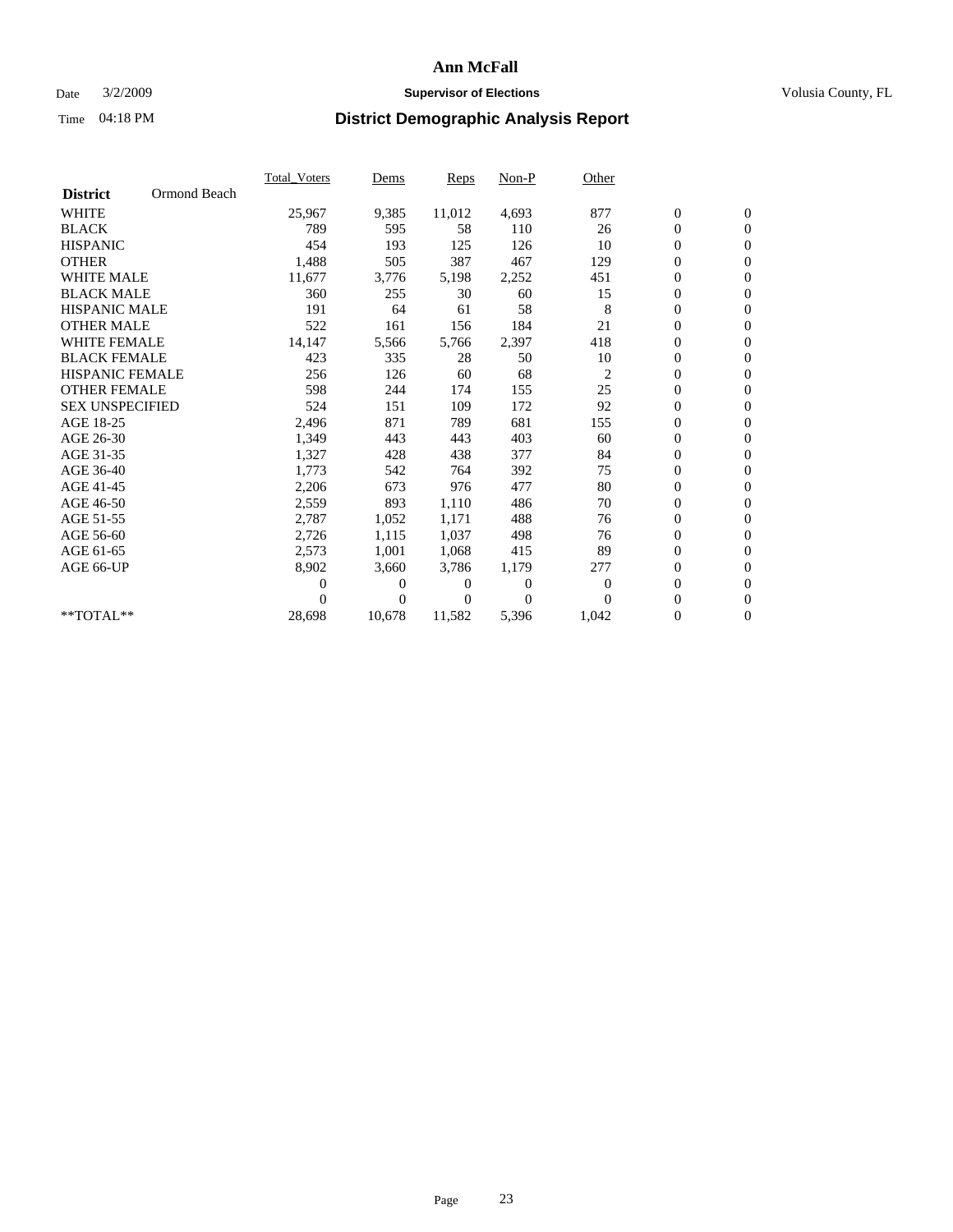## Date  $3/2/2009$  **Supervisor of Elections Supervisor of Elections** Volusia County, FL

|                        |         | Total Voters   | Dems           | Reps           | $Non-P$        | Other          |                  |              |  |
|------------------------|---------|----------------|----------------|----------------|----------------|----------------|------------------|--------------|--|
| <b>District</b>        | Pierson |                |                |                |                |                |                  |              |  |
| <b>WHITE</b>           |         | 549            | 220            | 224            | 87             | 18             | $\boldsymbol{0}$ | $\mathbf{0}$ |  |
| <b>BLACK</b>           |         | 60             | 52             | 4              | 3              |                | $\overline{0}$   | $\Omega$     |  |
| <b>HISPANIC</b>        |         | 84             | 35             |                | 38             | 4              | 0                | $\Omega$     |  |
| <b>OTHER</b>           |         | 27             | 5              | $\overline{2}$ | 19             |                | 0                | $\Omega$     |  |
| <b>WHITE MALE</b>      |         | 266            | 99             | 117            | 36             | 14             | $\theta$         | 0            |  |
| <b>BLACK MALE</b>      |         | 25             | 22             | 2              |                | $\mathbf{0}$   | 0                | $\Omega$     |  |
| HISPANIC MALE          |         | 42             | 22             | 3              | 15             | 2              | $\overline{0}$   | $\Omega$     |  |
| <b>OTHER MALE</b>      |         | 11             | $\overline{2}$ | $\overline{2}$ | 7              | $\Omega$       | 0                | 0            |  |
| <b>WHITE FEMALE</b>    |         | 281            | 121            | 106            | 50             | 4              | 0                | $\Omega$     |  |
| <b>BLACK FEMALE</b>    |         | 35             | 30             | $\overline{c}$ | $\overline{c}$ |                | $\overline{0}$   | 0            |  |
| <b>HISPANIC FEMALE</b> |         | 40             | 13             | 4              | 21             | 2              | 0                | 0            |  |
| <b>OTHER FEMALE</b>    |         | 5              | 3              | 0              | $\overline{c}$ | $\Omega$       | 0                | 0            |  |
| <b>SEX UNSPECIFIED</b> |         | 15             | $\overline{0}$ |                | 13             |                | 0                | $\Omega$     |  |
| AGE 18-25              |         | 104            | 31             | 27             | 41             | 5              | 0                | $\Omega$     |  |
| AGE 26-30              |         | 57             | 19             | 13             | 24             |                | 0                | 0            |  |
| AGE 31-35              |         | 54             | 18             | 19             | 15             | 2              | 0                | 0            |  |
| AGE 36-40              |         | 47             | 18             | 16             | 11             | $\overline{c}$ | 0                | 0            |  |
| AGE 41-45              |         | 46             | 16             | 17             | 11             | 2              | 0                | $\Omega$     |  |
| AGE 46-50              |         | 70             | 36             | 20             | 12             | 2              | 0                | $\Omega$     |  |
| AGE 51-55              |         | 94             | 41             | 38             | 11             | 4              | 0                | 0            |  |
| AGE 56-60              |         | 49             | 24             | 21             | 4              | $\Omega$       | 0                | 0            |  |
| AGE 61-65              |         | 51             | 29             | 14             | $\overline{7}$ |                | 0                | 0            |  |
| AGE 66-UP              |         | 148            | 80             | 52             | 11             | 5              | 0                | 0            |  |
|                        |         | $\theta$       | $\overline{0}$ | $\mathbf{0}$   | $\mathbf{0}$   | $\Omega$       | 0                | 0            |  |
|                        |         | $\overline{0}$ | $\overline{0}$ | $\overline{0}$ | $\overline{0}$ | $\Omega$       |                  | 0            |  |
| **TOTAL**              |         | 720            | 312            | 237            | 147            | 24             | 0                | 0            |  |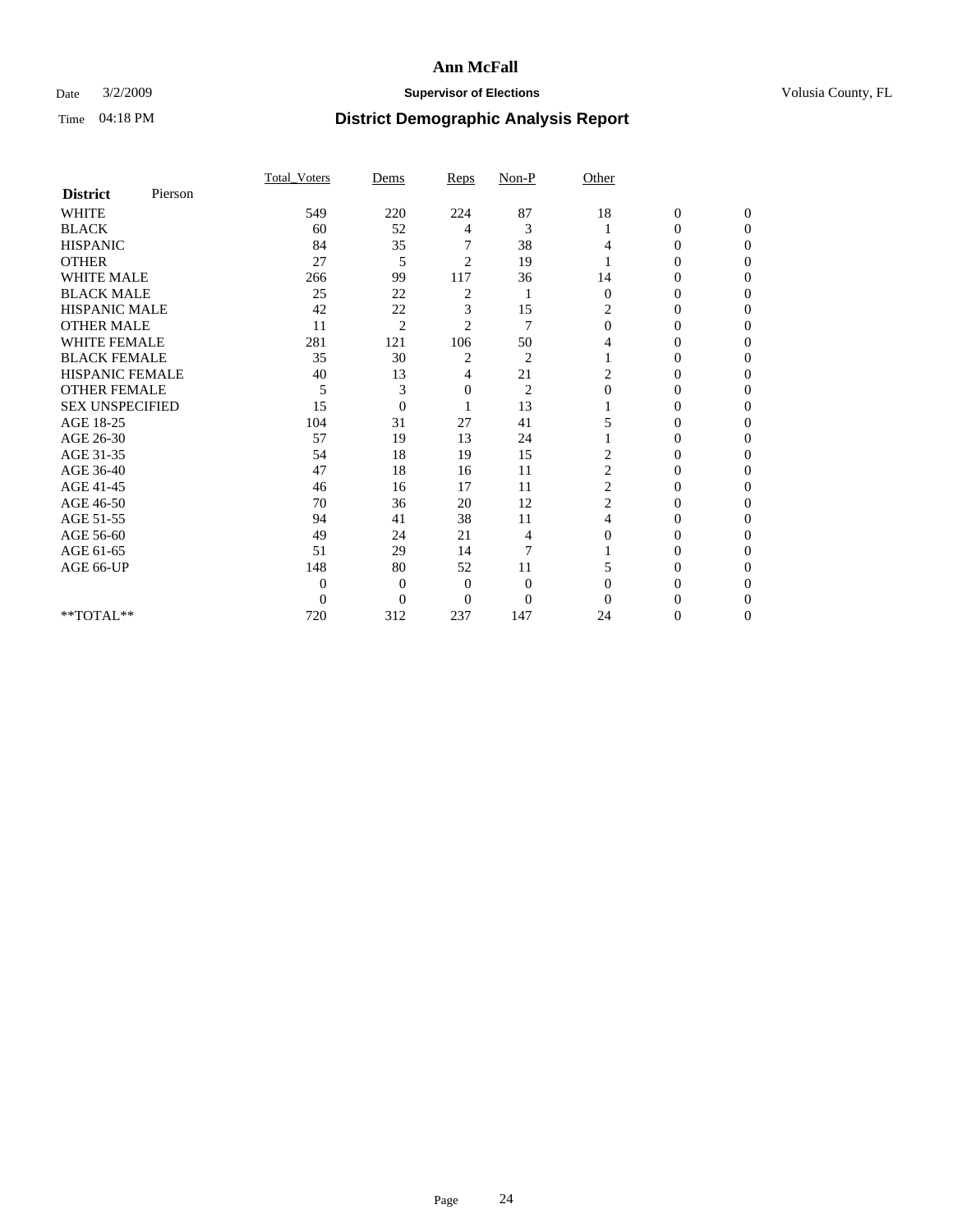## Date  $3/2/2009$  **Supervisor of Elections Supervisor of Elections** Volusia County, FL

|                        |             | <b>Total_Voters</b> | Dems           | Reps           | $Non-P$        | Other          |                  |              |  |
|------------------------|-------------|---------------------|----------------|----------------|----------------|----------------|------------------|--------------|--|
| <b>District</b>        | Ponce Inlet |                     |                |                |                |                |                  |              |  |
| <b>WHITE</b>           |             | 2,557               | 704            | 1,267          | 499            | 87             | $\boldsymbol{0}$ | $\mathbf{0}$ |  |
| <b>BLACK</b>           |             | 8                   | 5              |                | 2              | $\Omega$       | 0                | $\Omega$     |  |
| <b>HISPANIC</b>        |             | 25                  | 4              | 11             | 8              | 2              | 0                | $\Omega$     |  |
| <b>OTHER</b>           |             | 111                 | 29             | 35             | 37             | 10             | 0                | $\Omega$     |  |
| <b>WHITE MALE</b>      |             | 1,219               | 296            | 625            | 252            | 46             | 0                | 0            |  |
| <b>BLACK MALE</b>      |             | 3                   | 2              | $\overline{0}$ |                | $\theta$       | 0                | $\Omega$     |  |
| HISPANIC MALE          |             | 11                  | $\overline{2}$ | 4              | 3              | 2              | $\overline{0}$   | $\Omega$     |  |
| <b>OTHER MALE</b>      |             | 45                  | 10             | 15             | 16             | 4              | 0                | 0            |  |
| <b>WHITE FEMALE</b>    |             | 1,320               | 404            | 634            | 242            | 40             | 0                | $\Omega$     |  |
| <b>BLACK FEMALE</b>    |             | 5                   | 3              |                |                | $\overline{0}$ | $\overline{0}$   | 0            |  |
| <b>HISPANIC FEMALE</b> |             | 14                  | $\overline{2}$ | 7              | 5              | $\Omega$       | 0                | 0            |  |
| <b>OTHER FEMALE</b>    |             | 37                  | 12             | 12             | 10             | 3              | 0                | 0            |  |
| <b>SEX UNSPECIFIED</b> |             | 47                  | 11             | 16             | 16             | 4              | 0                | $\Omega$     |  |
| AGE 18-25              |             | 144                 | 41             | 60             | 34             | 9              | 0                | $\Omega$     |  |
| AGE 26-30              |             | 78                  | 20             | 21             | 35             | 2              | 0                | 0            |  |
| AGE 31-35              |             | 73                  | 16             | 23             | 27             |                | 0                | $\Omega$     |  |
| AGE 36-40              |             | 82                  | 17             | 40             | 22             | 3              | 0                | 0            |  |
| AGE 41-45              |             | 128                 | 40             | 60             | 21             |                | 0                | $\Omega$     |  |
| AGE 46-50              |             | 203                 | 42             | 115            | 42             | 4              | 0                | $\Omega$     |  |
| AGE 51-55              |             | 265                 | 84             | 117            | 54             | 10             | 0                | 0            |  |
| AGE 56-60              |             | 341                 | 96             | 147            | 82             | 16             | 0                | $\Omega$     |  |
| AGE 61-65              |             | 408                 | 112            | 210            | 68             | 18             | 0                | $\Omega$     |  |
| AGE 66-UP              |             | 979                 | 274            | 521            | 161            | 23             | 0                | 0            |  |
|                        |             | $\Omega$            | $\overline{0}$ | $\theta$       | $\theta$       | $\Omega$       | 0                | $\Omega$     |  |
|                        |             | 0                   | $\Omega$       | 0              | $\overline{0}$ | $\Omega$       |                  | 0            |  |
| **TOTAL**              |             | 2,701               | 742            | 1,314          | 546            | 99             | 0                | 0            |  |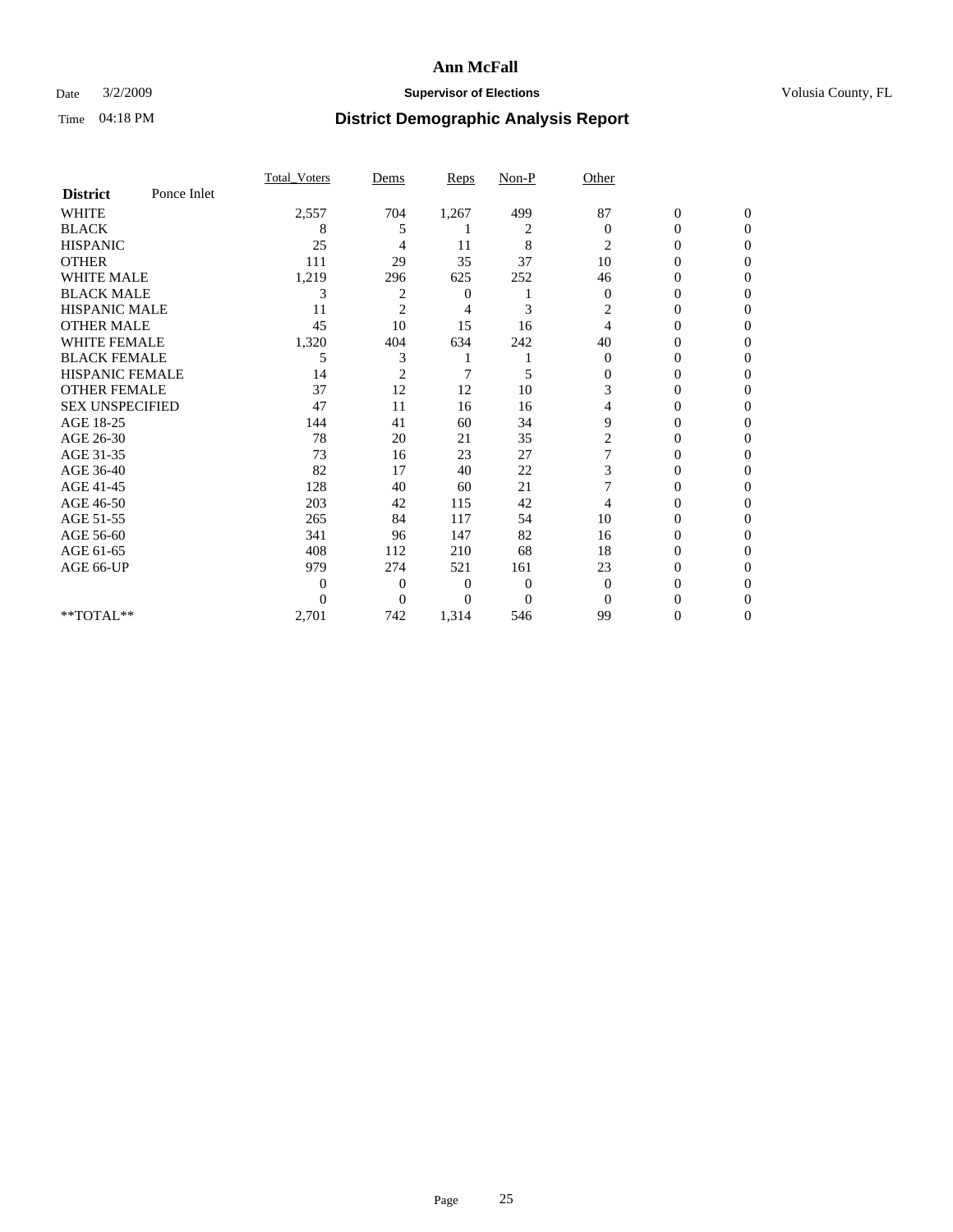### Date  $3/2/2009$  **Supervisor of Elections Supervisor of Elections** Volusia County, FL

|                        |             | Total Voters | Dems           | <b>Reps</b> | $Non-P$        | Other    |                  |                  |  |
|------------------------|-------------|--------------|----------------|-------------|----------------|----------|------------------|------------------|--|
| <b>District</b>        | Port Orange |              |                |             |                |          |                  |                  |  |
| <b>WHITE</b>           |             | 34,656       | 12,713         | 13,198      | 7,399          | 1,346    | $\boldsymbol{0}$ | $\boldsymbol{0}$ |  |
| <b>BLACK</b>           |             | 884          | 713            | 47          | 103            | 21       | $\overline{0}$   | $\mathbf{0}$     |  |
| <b>HISPANIC</b>        |             | 823          | 345            | 175         | 269            | 34       | $\overline{0}$   | $\mathbf{0}$     |  |
| <b>OTHER</b>           |             | 1,831        | 598            | 400         | 654            | 179      | $\overline{0}$   | $\mathbf{0}$     |  |
| <b>WHITE MALE</b>      |             | 15,849       | 5,159          | 6,434       | 3,554          | 702      | $\boldsymbol{0}$ | $\mathbf{0}$     |  |
| <b>BLACK MALE</b>      |             | 416          | 318            | 30          | 58             | 10       | $\boldsymbol{0}$ | $\mathbf{0}$     |  |
| <b>HISPANIC MALE</b>   |             | 349          | 142            | 75          | 119            | 13       | $\boldsymbol{0}$ | $\mathbf{0}$     |  |
| <b>OTHER MALE</b>      |             | 625          | 197            | 146         | 245            | 37       | $\boldsymbol{0}$ | $\mathbf{0}$     |  |
| <b>WHITE FEMALE</b>    |             | 18,555       | 7,480          | 6.669       | 3,784          | 622      | $\mathbf{0}$     | $\mathbf{0}$     |  |
| <b>BLACK FEMALE</b>    |             | 464          | 392            | 16          | 45             | 11       | $\boldsymbol{0}$ | $\Omega$         |  |
| <b>HISPANIC FEMALE</b> |             | 467          | 203            | 97          | 147            | 20       | $\boldsymbol{0}$ | $\mathbf{0}$     |  |
| <b>OTHER FEMALE</b>    |             | 728          | 288            | 165         | 234            | 41       | $\mathbf{0}$     | $\mathbf{0}$     |  |
| <b>SEX UNSPECIFIED</b> |             | 741          | 190            | 188         | 239            | 124      | $\boldsymbol{0}$ | $\mathbf{0}$     |  |
| AGE 18-25              |             | 3,897        | 1,396          | 1,046       | 1,180          | 275      | $\overline{0}$   | $\mathbf{0}$     |  |
| AGE 26-30              |             | 2,477        | 836            | 711         | 806            | 124      | $\overline{0}$   | $\mathbf{0}$     |  |
| AGE 31-35              |             | 2,185        | 729            | 702         | 652            | 102      | $\boldsymbol{0}$ | $\mathbf{0}$     |  |
| AGE 36-40              |             | 2,628        | 861            | 979         | 681            | 107      | $\boldsymbol{0}$ | $\mathbf{0}$     |  |
| AGE 41-45              |             | 2,954        | 957            | 1,139       | 737            | 121      | $\boldsymbol{0}$ | $\mathbf{0}$     |  |
| AGE 46-50              |             | 3,434        | 1,162          | 1,380       | 768            | 124      | $\boldsymbol{0}$ | $\Omega$         |  |
| AGE 51-55              |             | 3,552        | 1,386          | 1,419       | 637            | 110      | $\boldsymbol{0}$ | $\mathbf{0}$     |  |
| AGE 56-60              |             | 3,417        | 1,422          | 1,192       | 681            | 122      | $\mathbf{0}$     | $\mathbf{0}$     |  |
| AGE 61-65              |             | 3,385        | 1,342          | 1,244       | 648            | 151      | $\boldsymbol{0}$ | $\mathbf{0}$     |  |
| AGE 66-UP              |             | 10,265       | 4,278          | 4,008       | 1,635          | 344      | $\mathbf{0}$     | $\mathbf{0}$     |  |
|                        |             | 0            | 0              | 0           | $\overline{0}$ | $\bf{0}$ | $\boldsymbol{0}$ | $\mathbf{0}$     |  |
|                        |             | 0            | $\overline{0}$ | 0           | $\Omega$       | $\Omega$ | $\boldsymbol{0}$ | $\mathbf{0}$     |  |
| **TOTAL**              |             | 38,194       | 14,369         | 13,820      | 8,425          | 1,580    | $\boldsymbol{0}$ | $\boldsymbol{0}$ |  |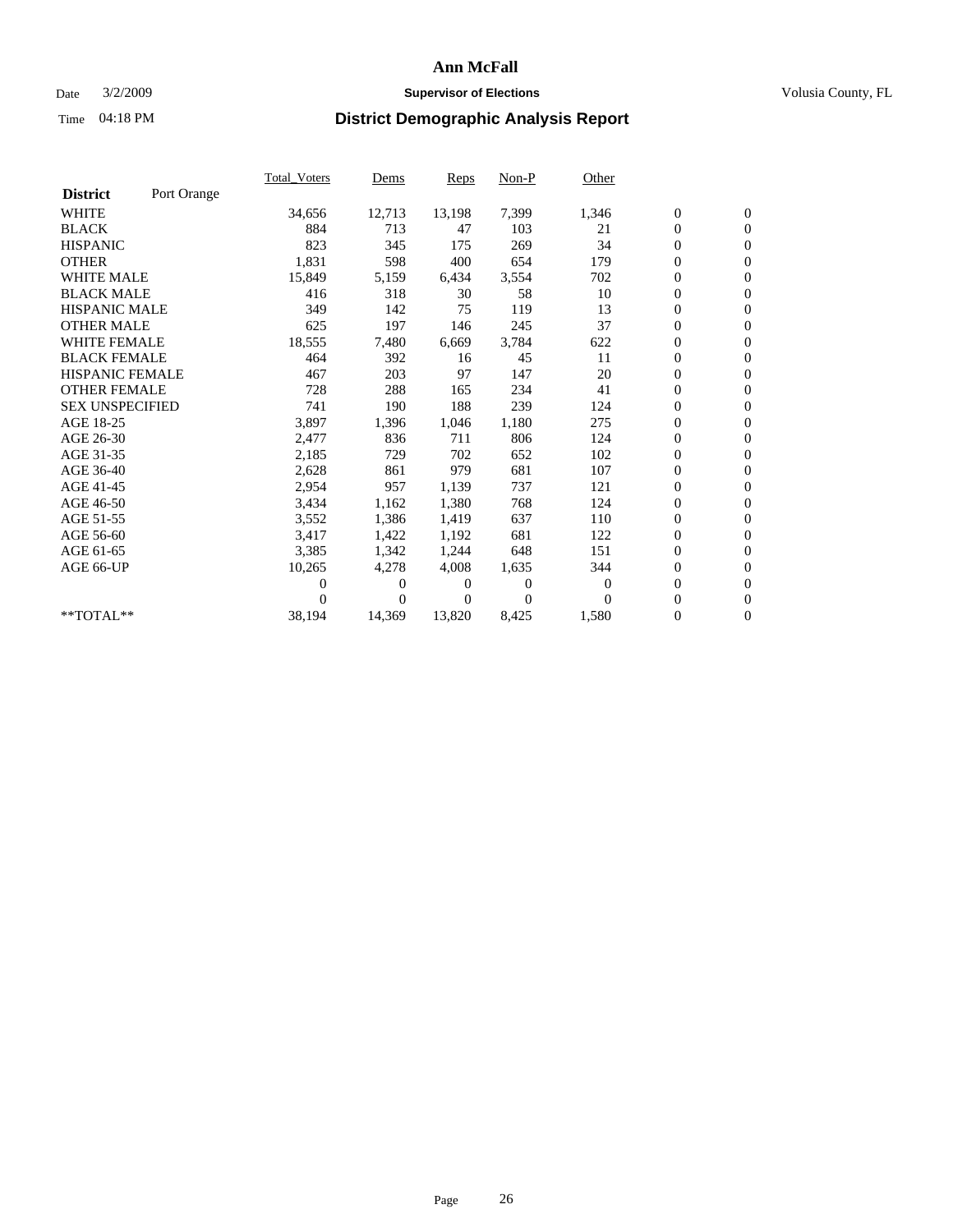## Date  $3/2/2009$  **Supervisor of Elections Supervisor of Elections** Volusia County, FL

|                        |               | Total Voters   | Dems           | <b>Reps</b> | $Non-P$      | Other          |                  |                  |  |
|------------------------|---------------|----------------|----------------|-------------|--------------|----------------|------------------|------------------|--|
| <b>District</b>        | South Daytona |                |                |             |              |                |                  |                  |  |
| <b>WHITE</b>           |               | 6,872          | 2,918          | 2,265       | 1,430        | 259            | $\boldsymbol{0}$ | $\boldsymbol{0}$ |  |
| <b>BLACK</b>           |               | 598            | 489            | 17          | 83           | 9              | $\boldsymbol{0}$ | $\mathbf{0}$     |  |
| <b>HISPANIC</b>        |               | 174            | 81             | 36          | 51           | 6              | $\overline{0}$   | $\mathbf{0}$     |  |
| <b>OTHER</b>           |               | 408            | 159            | 76          | 149          | 24             | $\boldsymbol{0}$ | $\Omega$         |  |
| <b>WHITE MALE</b>      |               | 3,145          | 1,179          | 1,141       | 671          | 154            | $\overline{0}$   | $\mathbf{0}$     |  |
| <b>BLACK MALE</b>      |               | 224            | 176            | 8           | 37           | 3              | $\boldsymbol{0}$ | $\mathbf{0}$     |  |
| <b>HISPANIC MALE</b>   |               | 90             | 41             | 17          | 30           | 2              | $\overline{0}$   | $\overline{0}$   |  |
| <b>OTHER MALE</b>      |               | 132            | 49             | 36          | 43           | 4              | $\boldsymbol{0}$ | $\mathbf{0}$     |  |
| WHITE FEMALE           |               | 3,682          | 1,715          | 1,111       | 752          | 104            | $\overline{0}$   | $\mathbf{0}$     |  |
| <b>BLACK FEMALE</b>    |               | 368            | 308            | 8           | 46           | 6              | $\boldsymbol{0}$ | $\mathbf{0}$     |  |
| <b>HISPANIC FEMALE</b> |               | 81             | 38             | 18          | 21           | 4              | $\boldsymbol{0}$ | $\mathbf{0}$     |  |
| <b>OTHER FEMALE</b>    |               | 162            | 79             | 28          | 53           | $\overline{c}$ | $\mathbf{0}$     | $\mathbf{0}$     |  |
| <b>SEX UNSPECIFIED</b> |               | 168            | 62             | 27          | 60           | 19             | $\boldsymbol{0}$ | $\mathbf{0}$     |  |
| AGE 18-25              |               | 950            | 432            | 194         | 274          | 50             | $\overline{0}$   | $\mathbf{0}$     |  |
| AGE 26-30              |               | 591            | 233            | 118         | 207          | 33             | $\overline{0}$   | $\mathbf{0}$     |  |
| AGE 31-35              |               | 494            | 184            | 138         | 148          | 24             | $\boldsymbol{0}$ | $\mathbf{0}$     |  |
| AGE 36-40              |               | 602            | 259            | 168         | 151          | 24             | 0                | $\mathbf{0}$     |  |
| AGE 41-45              |               | 742            | 268            | 263         | 175          | 36             | $\overline{0}$   | $\mathbf{0}$     |  |
| AGE 46-50              |               | 766            | 329            | 246         | 158          | 33             | $\boldsymbol{0}$ | $\mathbf{0}$     |  |
| AGE 51-55              |               | 720            | 352            | 223         | 128          | 17             | $\boldsymbol{0}$ | $\mathbf{0}$     |  |
| AGE 56-60              |               | 678            | 315            | 215         | 127          | 21             | $\overline{0}$   | $\Omega$         |  |
| AGE 61-65              |               | 631            | 266            | 236         | 105          | 24             | $\mathbf{0}$     | $\mathbf{0}$     |  |
| AGE 66-UP              |               | 1,878          | 1,009          | 593         | 240          | 36             | $\boldsymbol{0}$ | $\mathbf{0}$     |  |
|                        |               | $\overline{0}$ | $\overline{0}$ | 0           | $\mathbf{0}$ | $\mathbf{0}$   | $\overline{0}$   | $\mathbf{0}$     |  |
|                        |               | $\Omega$       | $\overline{0}$ | $\Omega$    | $\theta$     | $\Omega$       | $\boldsymbol{0}$ | $\mathbf{0}$     |  |
| **TOTAL**              |               | 8,052          | 3,647          | 2,394       | 1,713        | 298            | 0                | $\mathbf{0}$     |  |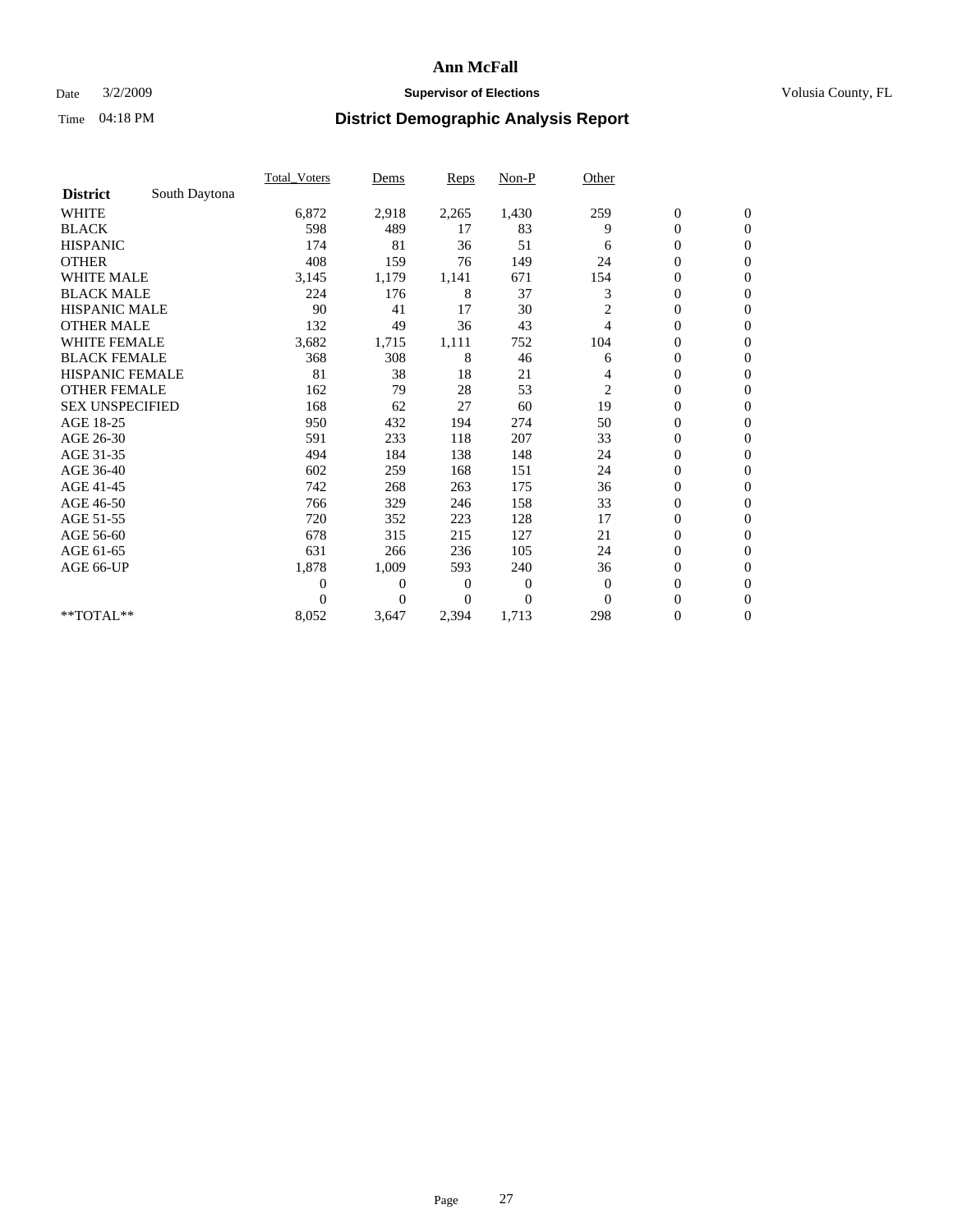## Date  $3/2/2009$  **Supervisor of Elections Supervisor of Elections** Volusia County, FL

|                        |               | Total Voters   | Dems              | Reps     | $Non-P$           | Other    |                |              |  |
|------------------------|---------------|----------------|-------------------|----------|-------------------|----------|----------------|--------------|--|
| <b>District</b>        | Flagler Beach |                |                   |          |                   |          |                |              |  |
| <b>WHITE</b>           |               | 60             | 25                | 21       | 13                |          | $\overline{0}$ | $\mathbf{0}$ |  |
| <b>BLACK</b>           |               | 0              | $\theta$          | $\Omega$ | $\Omega$          | $\Omega$ | 0              | 0            |  |
| <b>HISPANIC</b>        |               |                |                   |          |                   |          |                |              |  |
| <b>OTHER</b>           |               |                |                   | 2        |                   |          |                |              |  |
| WHITE MALE             |               | 28             | 12                | 11       |                   |          |                |              |  |
| <b>BLACK MALE</b>      |               | 0              | 0                 | $\Omega$ |                   |          |                |              |  |
| HISPANIC MALE          |               | 0              |                   |          |                   |          |                |              |  |
| <b>OTHER MALE</b>      |               | $\overline{c}$ |                   |          | $\mathbf{\Omega}$ |          |                |              |  |
| WHITE FEMALE           |               | 32             | 13                | 10       | 8                 |          |                |              |  |
| <b>BLACK FEMALE</b>    |               | 0              | 0                 | $\theta$ |                   |          |                |              |  |
| HISPANIC FEMALE        |               |                |                   |          |                   |          |                |              |  |
| <b>OTHER FEMALE</b>    |               |                |                   |          |                   |          |                |              |  |
| <b>SEX UNSPECIFIED</b> |               |                |                   |          |                   |          |                |              |  |
| AGE 18-25              |               |                |                   |          | 0                 |          |                |              |  |
| AGE 26-30              |               |                | $\mathbf{\Omega}$ | 0        |                   |          |                |              |  |
| AGE 31-35              |               |                |                   |          |                   |          |                |              |  |
| AGE 36-40              |               |                |                   |          |                   |          |                |              |  |
| AGE 41-45              |               |                |                   |          |                   |          |                |              |  |
| AGE 46-50              |               |                |                   |          |                   |          |                |              |  |
| AGE 51-55              |               |                |                   | 0        |                   |          |                |              |  |
| AGE 56-60              |               |                |                   |          |                   |          |                |              |  |
| AGE 61-65              |               | 6              |                   | 2        |                   |          |                |              |  |
| AGE 66-UP              |               | 46             | 20                | 19       | h                 |          |                |              |  |
|                        |               |                | $\Omega$          | 0        |                   |          |                |              |  |
|                        |               |                | 0                 | 0        |                   |          |                |              |  |
| **TOTAL**              |               | 64             | 26                | 23       | 14                |          |                |              |  |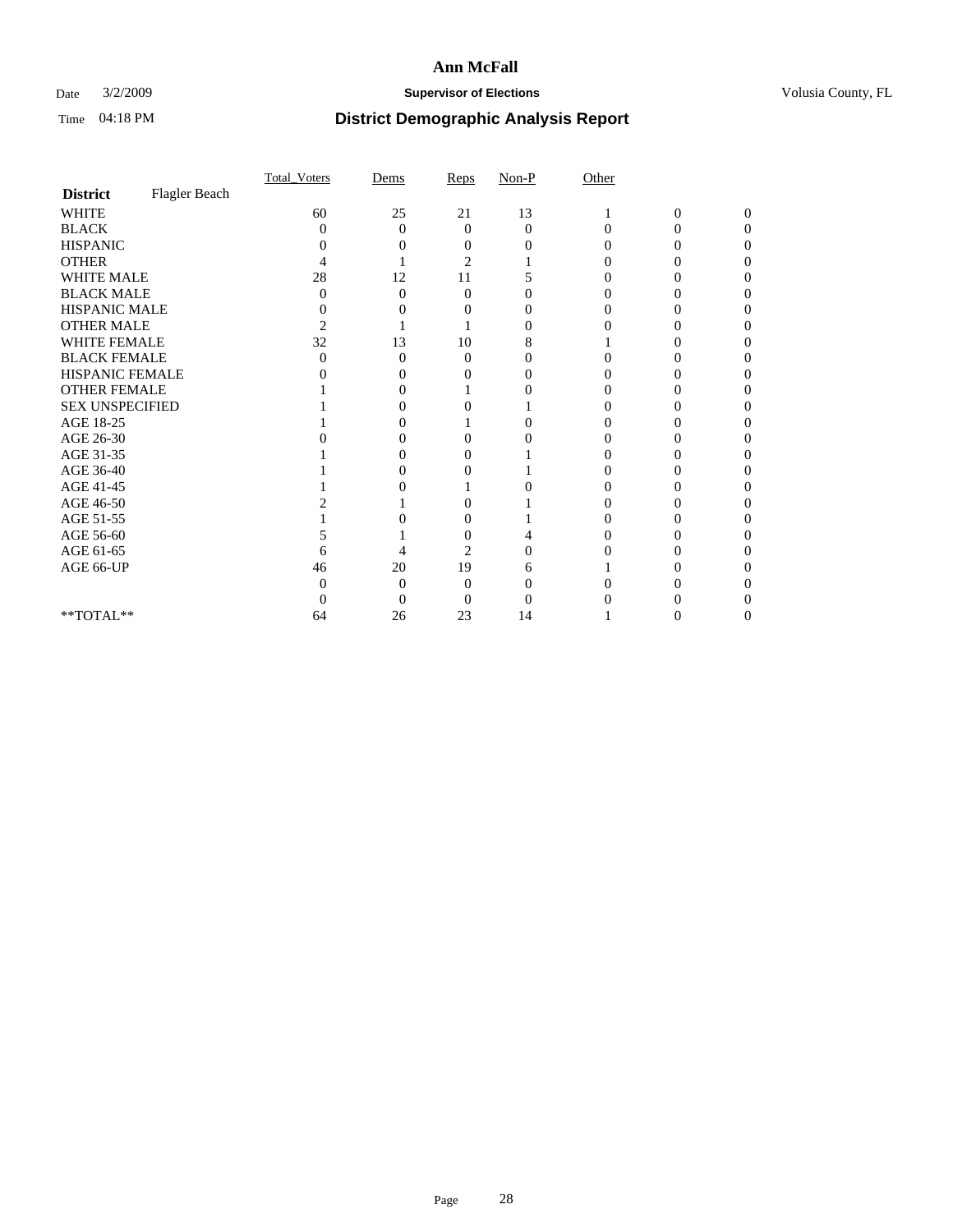## Date  $3/2/2009$  **Supervisor of Elections Supervisor of Elections** Volusia County, FL

|                        |                           | Total_Voters | Dems   | Reps   | Non-P    | Other    |                  |                  |  |
|------------------------|---------------------------|--------------|--------|--------|----------|----------|------------------|------------------|--|
| <b>District</b>        | <b>Hospital Authority</b> |              |        |        |          |          |                  |                  |  |
| <b>WHITE</b>           |                           | 100,205      | 34,632 | 40,980 | 19,786   | 4,807    | $\boldsymbol{0}$ | $\boldsymbol{0}$ |  |
| <b>BLACK</b>           |                           | 9,706        | 7,744  | 448    | 1,260    | 254      | $\boldsymbol{0}$ | $\mathbf{0}$     |  |
| <b>HISPANIC</b>        |                           | 15,903       | 7,752  | 2,787  | 4,843    | 521      | $\boldsymbol{0}$ | $\mathbf{0}$     |  |
| <b>OTHER</b>           |                           | 6,995        | 2,225  | 1,516  | 2,479    | 775      | 0                | $\mathbf{0}$     |  |
| <b>WHITE MALE</b>      |                           | 46,367       | 14,202 | 20,047 | 9,547    | 2,571    | 0                | $\mathbf{0}$     |  |
| <b>BLACK MALE</b>      |                           | 4,194        | 3,178  | 233    | 628      | 155      | $\overline{0}$   | $\mathbf{0}$     |  |
| <b>HISPANIC MALE</b>   |                           | 7,413        | 3,484  | 1,395  | 2,271    | 263      | 0                | $\mathbf{0}$     |  |
| <b>OTHER MALE</b>      |                           | 2,275        | 778    | 596    | 762      | 139      | 0                | $\mathbf{0}$     |  |
| <b>WHITE FEMALE</b>    |                           | 53,270       | 20,242 | 20,713 | 10,106   | 2,209    | $\boldsymbol{0}$ | $\mathbf{0}$     |  |
| <b>BLACK FEMALE</b>    |                           | 5,428        | 4,497  | 213    | 620      | 98       | 0                | $\mathbf{0}$     |  |
| <b>HISPANIC FEMALE</b> |                           | 8,362        | 4,204  | 1,379  | 2,531    | 248      | 0                | $\mathbf{0}$     |  |
| <b>OTHER FEMALE</b>    |                           | 2,658        | 1,023  | 591    | 874      | 170      | 0                | $\mathbf{0}$     |  |
| <b>SEX UNSPECIFIED</b> |                           | 2,842        | 745    | 564    | 1,029    | 504      | 0                | $\mathbf{0}$     |  |
| AGE 18-25              |                           | 15,045       | 5,178  | 3,675  | 4,992    | 1,200    | 0                | $\mathbf{0}$     |  |
| AGE 26-30              |                           | 9,629        | 3,364  | 2,538  | 3,121    | 606      | 0                | $\mathbf{0}$     |  |
| AGE 31-35              |                           | 9,676        | 3,473  | 2,862  | 2,756    | 585      | 0                | $\mathbf{0}$     |  |
| AGE 36-40              |                           | 10,755       | 3,697  | 3,722  | 2,773    | 563      | 0                | $\mathbf{0}$     |  |
| AGE 41-45              |                           | 11,961       | 4,249  | 4,412  | 2,778    | 522      | 0                | $\mathbf{0}$     |  |
| AGE 46-50              |                           | 13,124       | 4,899  | 5,001  | 2,653    | 571      | 0                | $\mathbf{0}$     |  |
| AGE 51-55              |                           | 12,526       | 5,050  | 4,633  | 2,309    | 534      | 0                | $\mathbf{0}$     |  |
| AGE 56-60              |                           | 11,315       | 4,865  | 4.060  | 1,931    | 459      | 0                | $\mathbf{0}$     |  |
| AGE 61-65              |                           | 10,064       | 4,279  | 3,791  | 1,601    | 393      | 0                | $\mathbf{0}$     |  |
| AGE 66-UP              |                           | 28,713       | 13,299 | 11,036 | 3,454    | 924      | 0                | $\mathbf{0}$     |  |
|                        |                           | 0            | 0      | 0      | $\theta$ | $\bf{0}$ | 0                | $\mathbf{0}$     |  |
|                        |                           | 0            | 0      | 0      | $\Omega$ | $\Omega$ | 0                | $\mathbf{0}$     |  |
| **TOTAL**              |                           | 132,809      | 52,353 | 45,731 | 28,368   | 6,357    | 0                | $\boldsymbol{0}$ |  |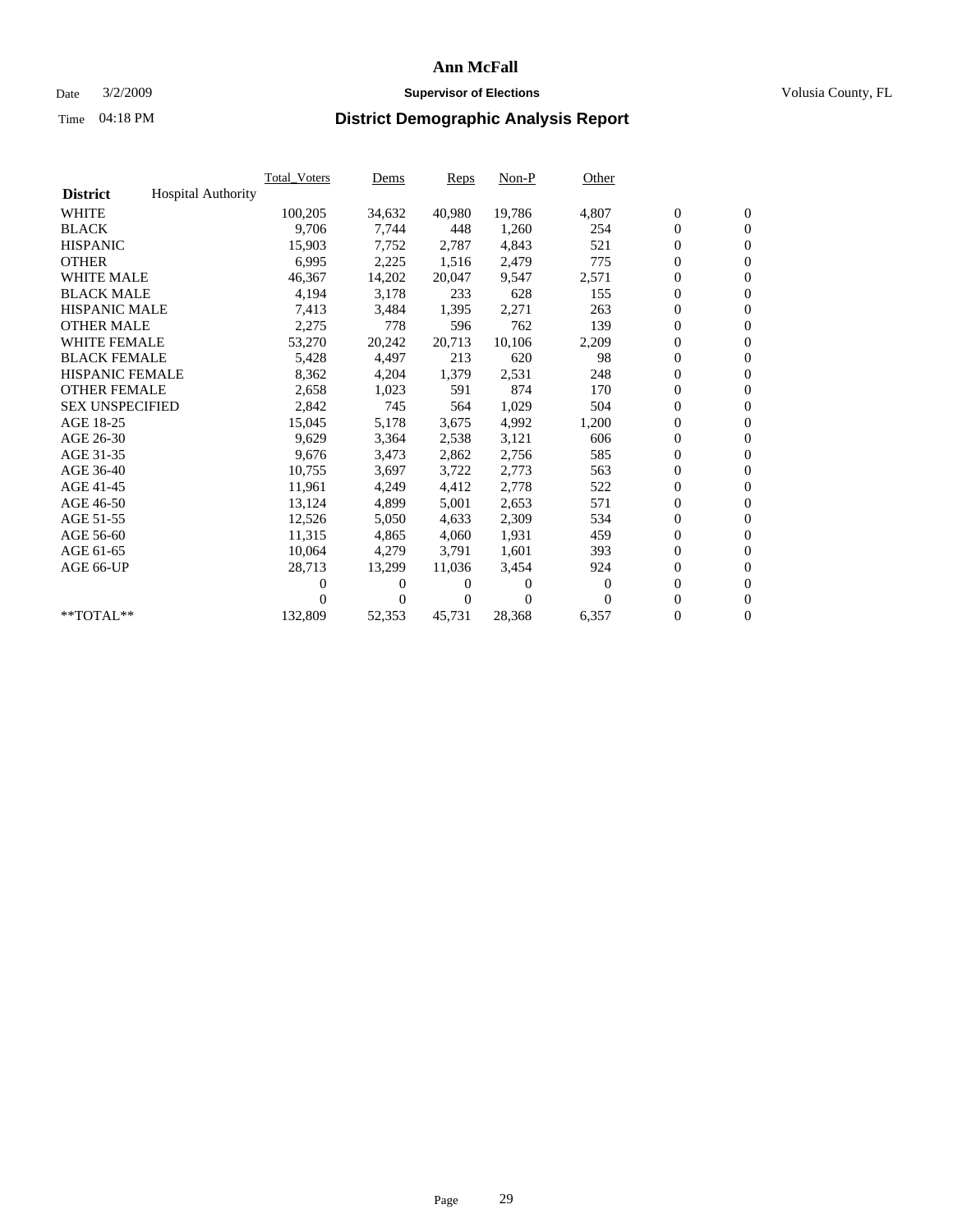## Date  $3/2/2009$  **Supervisor of Elections Supervisor of Elections** Volusia County, FL

|                        |                       | <b>Total_Voters</b> | Dems           | <b>Reps</b> | $Non-P$      | Other        |                  |                  |  |
|------------------------|-----------------------|---------------------|----------------|-------------|--------------|--------------|------------------|------------------|--|
| <b>District</b>        | Florida House Seat 21 |                     |                |             |              |              |                  |                  |  |
| <b>WHITE</b>           |                       | 2,242               | 821            | 952         | 385          | 84           | $\boldsymbol{0}$ | $\boldsymbol{0}$ |  |
| <b>BLACK</b>           |                       | 180                 | 159            | 8           | 12           |              | $\boldsymbol{0}$ | $\Omega$         |  |
| <b>HISPANIC</b>        |                       | 182                 | 73             | 31          | 71           |              | $\mathbf{0}$     | $\Omega$         |  |
| <b>OTHER</b>           |                       | 114                 | 35             | 28          | 47           | 4            | 0                | $\Omega$         |  |
| <b>WHITE MALE</b>      |                       | 1,086               | 356            | 490         | 197          | 43           | $\overline{0}$   | $\mathbf{0}$     |  |
| <b>BLACK MALE</b>      |                       | 77                  | 69             | 4           | 4            | $\mathbf{0}$ | $\overline{0}$   | $\Omega$         |  |
| <b>HISPANIC MALE</b>   |                       | 97                  | 43             | 15          | 36           | 3            | 0                | $\Omega$         |  |
| <b>OTHER MALE</b>      |                       | 40                  | 15             | 11          | 14           | $\Omega$     | 0                | 0                |  |
| WHITE FEMALE           |                       | 1,146               | 460            | 458         | 187          | 41           | 0                | $\mathbf{0}$     |  |
| <b>BLACK FEMALE</b>    |                       | 103                 | 90             | 4           | 8            |              | 0                | $\Omega$         |  |
| <b>HISPANIC FEMALE</b> |                       | 81                  | 29             | 16          | 32           | 4            | 0                | $\mathbf{0}$     |  |
| <b>OTHER FEMALE</b>    |                       | 40                  | 16             | 10          | 14           | $\Omega$     | 0                | $\Omega$         |  |
| <b>SEX UNSPECIFIED</b> |                       | 48                  | 10             | 11          | 23           | 4            | $\overline{0}$   | $\mathbf{0}$     |  |
| AGE 18-25              |                       | 288                 | 83             | 93          | 100          | 12           | 0                | $\Omega$         |  |
| AGE 26-30              |                       | 178                 | 48             | 56          | 67           |              | 0                | $\Omega$         |  |
| AGE 31-35              |                       | 169                 | 42             | 74          | 47           | 6            | $\boldsymbol{0}$ | $\Omega$         |  |
| AGE 36-40              |                       | 157                 | 46             | 61          | 41           | 9            | 0                | 0                |  |
| AGE 41-45              |                       | 205                 | 65             | 89          | 42           | 9            | 0                | $\Omega$         |  |
| AGE 46-50              |                       | 264                 | 113            | 93          | 49           | 9            | 0                | $\Omega$         |  |
| AGE 51-55              |                       | 296                 | 122            | 126         | 40           | 8            | 0                | $\mathbf{0}$     |  |
| AGE 56-60              |                       | 252                 | 101            | 100         | 40           | 11           | 0                | 0                |  |
| AGE 61-65              |                       | 257                 | 122            | 91          | 37           | 7            | 0                | $\Omega$         |  |
| AGE 66-UP              |                       | 652                 | 346            | 236         | 52           | 18           | 0                | 0                |  |
|                        |                       | $\overline{0}$      | $\overline{0}$ | 0           | $\mathbf{0}$ | $\mathbf{0}$ | 0                | $\Omega$         |  |
|                        |                       | $\theta$            | $\overline{0}$ | $\Omega$    | $\Omega$     | $\Omega$     | 0                | $\Omega$         |  |
| **TOTAL**              |                       | 2,718               | 1,088          | 1,019       | 515          | 96           | 0                | $\mathbf{0}$     |  |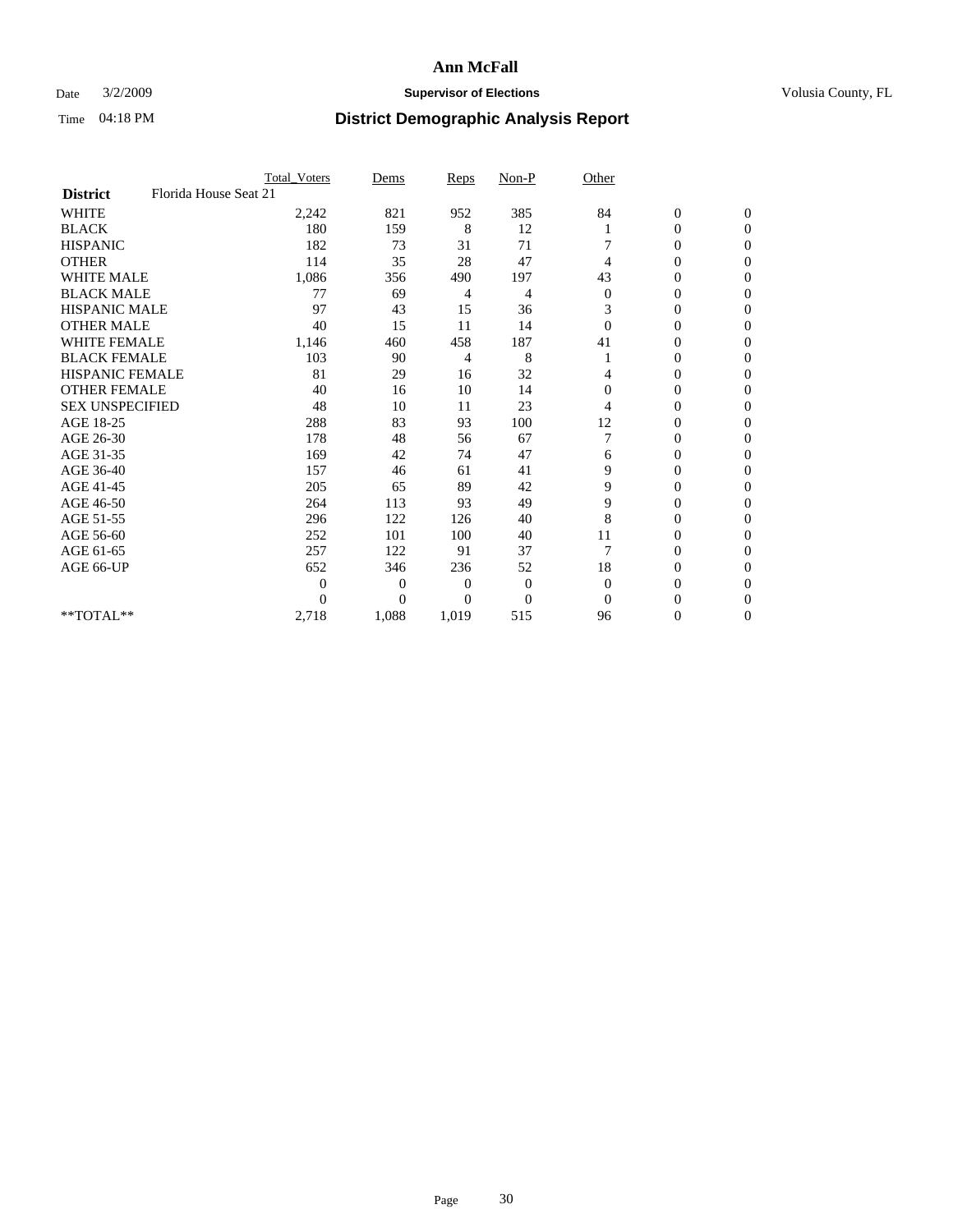## Date  $3/2/2009$  **Supervisor of Elections Supervisor of Elections** Volusia County, FL

|                        |                       | Total Voters   | Dems           | <b>Reps</b> | $Non-P$      | Other        |                  |                  |  |
|------------------------|-----------------------|----------------|----------------|-------------|--------------|--------------|------------------|------------------|--|
| <b>District</b>        | Florida House Seat 25 |                |                |             |              |              |                  |                  |  |
| <b>WHITE</b>           |                       | 16,370         | 5,711          | 6,405       | 3,463        | 791          | $\boldsymbol{0}$ | $\boldsymbol{0}$ |  |
| <b>BLACK</b>           |                       | 1,330          | 1,035          | 73          | 179          | 43           | $\boldsymbol{0}$ | $\mathbf{0}$     |  |
| <b>HISPANIC</b>        |                       | 4,153          | 2,087          | 715         | 1,229        | 122          | $\overline{0}$   | $\mathbf{0}$     |  |
| <b>OTHER</b>           |                       | 1,275          | 404            | 257         | 462          | 152          | $\boldsymbol{0}$ | $\mathbf{0}$     |  |
| <b>WHITE MALE</b>      |                       | 7,563          | 2,327          | 3,109       | 1,715        | 412          | $\boldsymbol{0}$ | $\mathbf{0}$     |  |
| <b>BLACK MALE</b>      |                       | 598            | 437            | 42          | 94           | 25           | $\overline{0}$   | $\mathbf{0}$     |  |
| <b>HISPANIC MALE</b>   |                       | 1,944          | 944            | 357         | 578          | 65           | $\boldsymbol{0}$ | $\Omega$         |  |
| <b>OTHER MALE</b>      |                       | 418            | 149            | 95          | 149          | 25           | $\boldsymbol{0}$ | $\mathbf{0}$     |  |
| <b>WHITE FEMALE</b>    |                       | 8,701          | 3,345          | 3,258       | 1,728        | 370          | $\boldsymbol{0}$ | $\mathbf{0}$     |  |
| <b>BLACK FEMALE</b>    |                       | 720            | 587            | 31          | 84           | 18           | $\boldsymbol{0}$ | $\mathbf{0}$     |  |
| <b>HISPANIC FEMALE</b> |                       | 2,179          | 1,124          | 355         | 644          | 56           | $\boldsymbol{0}$ | $\mathbf{0}$     |  |
| <b>OTHER FEMALE</b>    |                       | 508            | 183            | 111         | 177          | 37           | $\mathbf{0}$     | $\mathbf{0}$     |  |
| <b>SEX UNSPECIFIED</b> |                       | 497            | 141            | 92          | 164          | 100          | $\boldsymbol{0}$ | $\mathbf{0}$     |  |
| AGE 18-25              |                       | 2,581          | 897            | 564         | 901          | 219          | $\boldsymbol{0}$ | $\mathbf{0}$     |  |
| AGE 26-30              |                       | 1,809          | 651            | 431         | 620          | 107          | $\overline{0}$   | $\mathbf{0}$     |  |
| AGE 31-35              |                       | 1,894          | 670            | 540         | 568          | 116          | $\boldsymbol{0}$ | $\mathbf{0}$     |  |
| AGE 36-40              |                       | 2,068          | 721            | 691         | 544          | 112          | $\boldsymbol{0}$ | $\mathbf{0}$     |  |
| AGE 41-45              |                       | 2,112          | 792            | 719         | 510          | 91           | $\boldsymbol{0}$ | $\mathbf{0}$     |  |
| AGE 46-50              |                       | 2,291          | 857            | 831         | 494          | 109          | $\boldsymbol{0}$ | $\Omega$         |  |
| AGE 51-55              |                       | 2,099          | 825            | 730         | 454          | 90           | $\boldsymbol{0}$ | $\mathbf{0}$     |  |
| AGE 56-60              |                       | 1,966          | 861            | 686         | 358          | 61           | $\boldsymbol{0}$ | $\mathbf{0}$     |  |
| AGE 61-65              |                       | 1,672          | 715            | 614         | 286          | 57           | $\overline{0}$   | $\mathbf{0}$     |  |
| AGE 66-UP              |                       | 4,636          | 2,248          | 1,644       | 598          | 146          | $\boldsymbol{0}$ | $\mathbf{0}$     |  |
|                        |                       | $\overline{0}$ | $\overline{0}$ | 0           | $\mathbf{0}$ | $\mathbf{0}$ | $\mathbf{0}$     | $\mathbf{0}$     |  |
|                        |                       | 0              | $\overline{0}$ | 0           | $\Omega$     | $\Omega$     | 0                | $\mathbf{0}$     |  |
| **TOTAL**              |                       | 23,128         | 9,237          | 7,450       | 5,333        | 1,108        | 0                | $\boldsymbol{0}$ |  |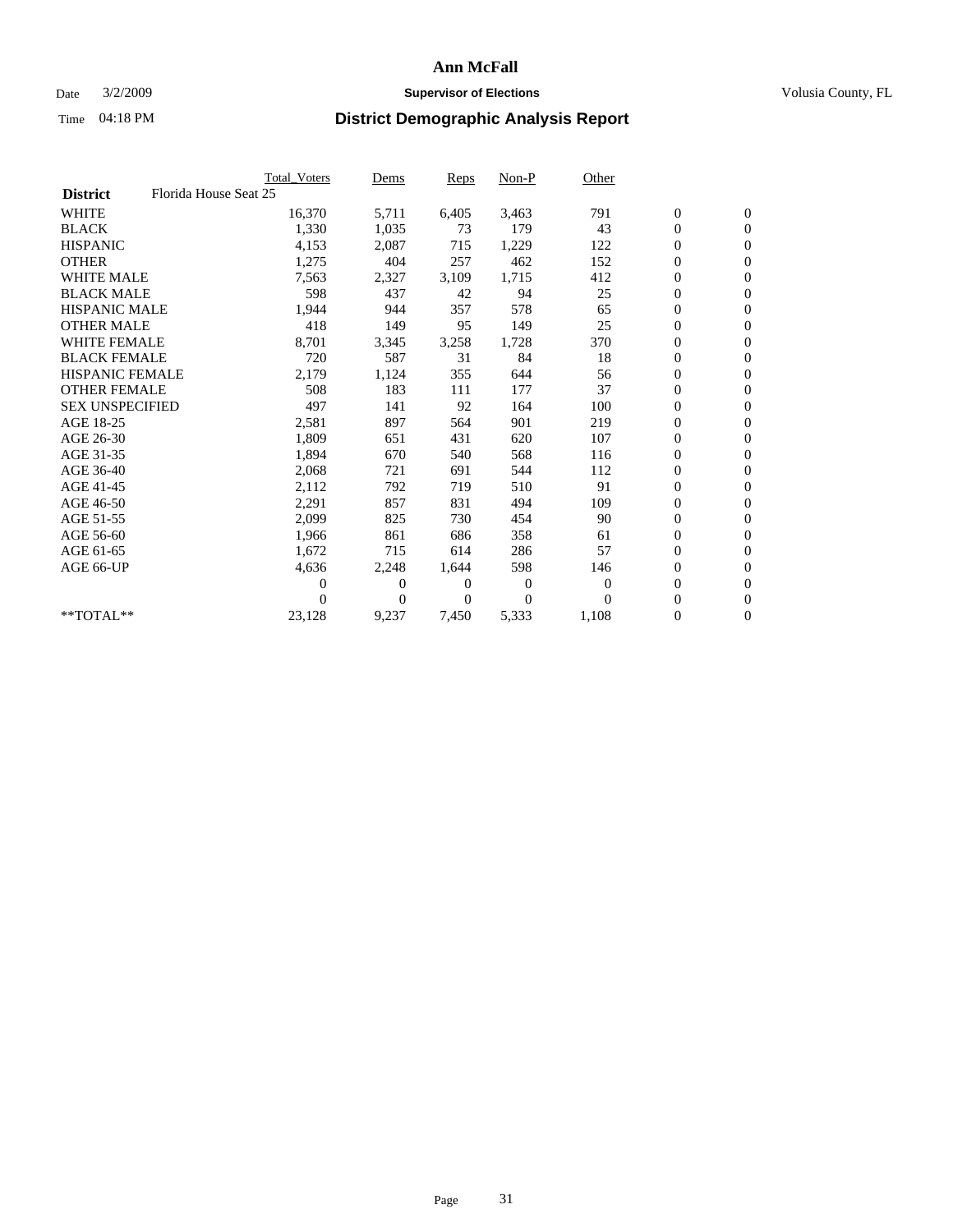## Date  $3/2/2009$  **Supervisor of Elections Supervisor of Elections** Volusia County, FL

|                        |                       | <b>Total Voters</b> | Dems           | Reps   | $Non-P$  | Other    |                  |                  |  |
|------------------------|-----------------------|---------------------|----------------|--------|----------|----------|------------------|------------------|--|
| <b>District</b>        | Florida House Seat 26 |                     |                |        |          |          |                  |                  |  |
| <b>WHITE</b>           |                       | 91,220              | 31,933         | 38,375 | 17,026   | 3,886    | $\boldsymbol{0}$ | $\boldsymbol{0}$ |  |
| <b>BLACK</b>           |                       | 3,909               | 3,007          | 230    | 553      | 119      | $\overline{0}$   | $\mathbf{0}$     |  |
| <b>HISPANIC</b>        |                       | 6,965               | 3,294          | 1,359  | 2,103    | 209      | $\overline{0}$   | $\mathbf{0}$     |  |
| <b>OTHER</b>           |                       | 5,353               | 1,661          | 1,338  | 1,801    | 553      | 0                | $\mathbf{0}$     |  |
| <b>WHITE MALE</b>      |                       | 41,870              | 12,987         | 18,629 | 8,170    | 2,084    | 0                | $\mathbf{0}$     |  |
| <b>BLACK MALE</b>      |                       | 1,710               | 1,230          | 126    | 286      | 68       | $\boldsymbol{0}$ | $\mathbf{0}$     |  |
| <b>HISPANIC MALE</b>   |                       | 3,217               | 1,456          | 683    | 980      | 98       | 0                | $\mathbf{0}$     |  |
| <b>OTHER MALE</b>      |                       | 1,821               | 562            | 548    | 608      | 103      | 0                | $\mathbf{0}$     |  |
| <b>WHITE FEMALE</b>    |                       | 48,836              | 18,788         | 19,534 | 8,735    | 1,779    | 0                | $\mathbf{0}$     |  |
| <b>BLACK FEMALE</b>    |                       | 2,168               | 1,749          | 104    | 266      | 49       | 0                | $\Omega$         |  |
| HISPANIC FEMALE        |                       | 3,693               | 1,811          | 668    | 1,110    | 104      | $\boldsymbol{0}$ | $\mathbf{0}$     |  |
| <b>OTHER FEMALE</b>    |                       | 2,027               | 783            | 520    | 602      | 122      | 0                | $\mathbf{0}$     |  |
| <b>SEX UNSPECIFIED</b> |                       | 2,105               | 529            | 490    | 726      | 360      | 0                | $\mathbf{0}$     |  |
| AGE 18-25              |                       | 10,441              | 3,425          | 2,932  | 3,283    | 801      | $\overline{0}$   | $\mathbf{0}$     |  |
| AGE 26-30              |                       | 6,216               | 2,029          | 1,905  | 1,903    | 379      | 0                | $\mathbf{0}$     |  |
| AGE 31-35              |                       | 6,141               | 2,037          | 2,012  | 1,726    | 366      | 0                | $\mathbf{0}$     |  |
| AGE 36-40              |                       | 7,381               | 2,339          | 2,797  | 1,876    | 369      | 0                | $\mathbf{0}$     |  |
| AGE 41-45              |                       | 8,740               | 2,804          | 3,575  | 2,010    | 351      | 0                | $\mathbf{0}$     |  |
| AGE 46-50              |                       | 9,963               | 3,420          | 4,163  | 1,970    | 410      | 0                | $\Omega$         |  |
| AGE 51-55              |                       | 10,209              | 3,893          | 4,123  | 1,783    | 410      | $\boldsymbol{0}$ | $\mathbf{0}$     |  |
| AGE 56-60              |                       | 10,055              | 4.072          | 3.847  | 1.748    | 388      | 0                | $\mathbf{0}$     |  |
| AGE 61-65              |                       | 9,577               | 3,744          | 3,894  | 1,554    | 385      | 0                | $\mathbf{0}$     |  |
| AGE 66-UP              |                       | 28,723              | 12,132         | 12,053 | 3,630    | 908      | $\overline{0}$   | $\mathbf{0}$     |  |
|                        |                       | 0                   | 0              | 0      | $\theta$ | $\Omega$ | 0                | $\mathbf{0}$     |  |
|                        |                       | 0                   | $\overline{0}$ | 0      | $\Omega$ | $\Omega$ | 0                | $\mathbf{0}$     |  |
| $*$ TOTAL $**$         |                       | 107,447             | 39,895         | 41,302 | 21,483   | 4,767    | 0                | $\boldsymbol{0}$ |  |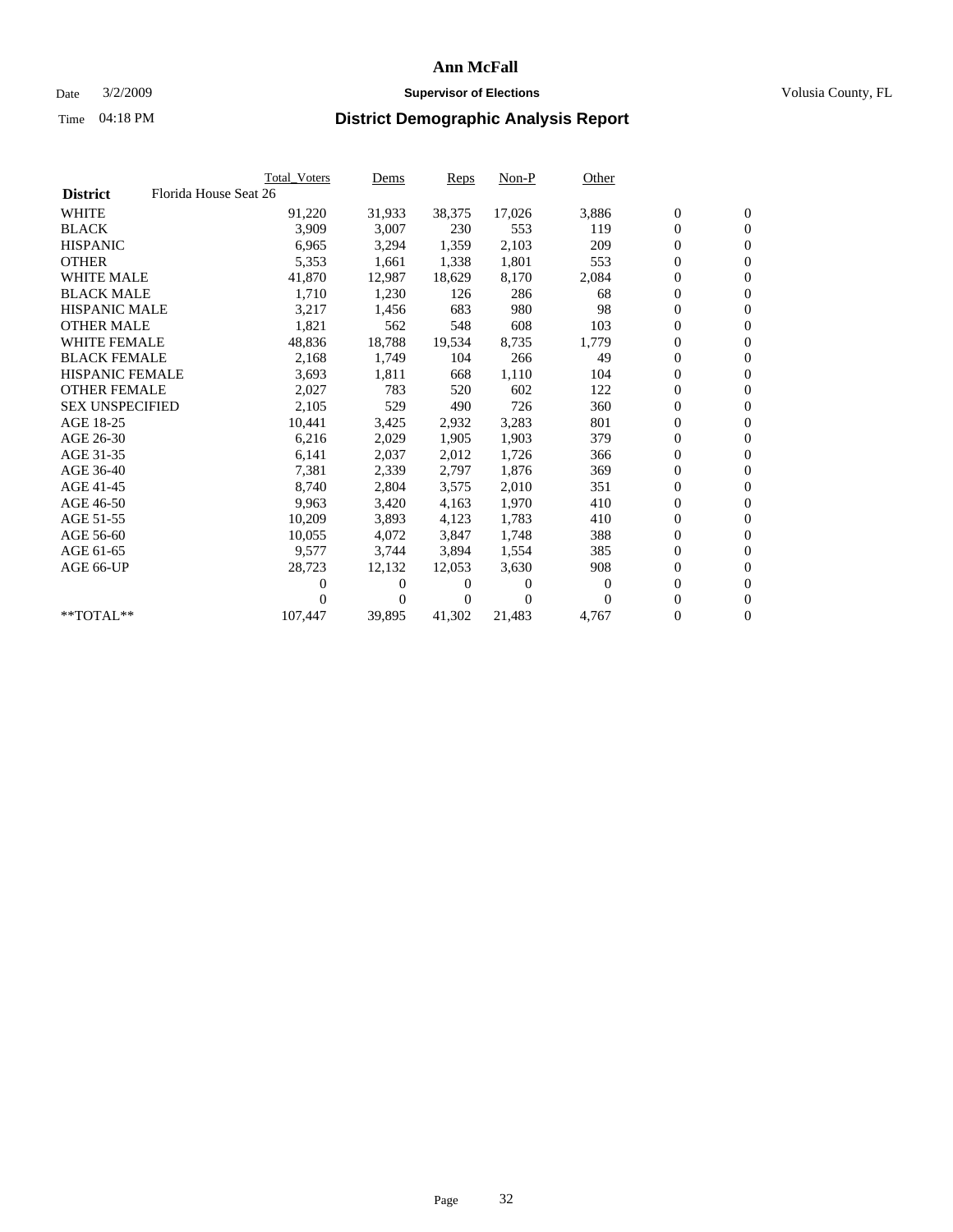## Date  $3/2/2009$  **Supervisor of Elections Supervisor of Elections** Volusia County, FL

|                        |                       | <b>Total Voters</b> | Dems   | Reps   | $Non-P$  | Other    |                  |                  |  |
|------------------------|-----------------------|---------------------|--------|--------|----------|----------|------------------|------------------|--|
| <b>District</b>        | Florida House Seat 27 |                     |        |        |          |          |                  |                  |  |
| <b>WHITE</b>           |                       | 56,038              | 23,047 | 18,372 | 12,193   | 2,426    | $\boldsymbol{0}$ | $\boldsymbol{0}$ |  |
| <b>BLACK</b>           |                       | 18,494              | 15,582 | 538    | 2,058    | 316      | $\overline{0}$   | $\mathbf{0}$     |  |
| <b>HISPANIC</b>        |                       | 1,977               | 960    | 335    | 598      | 84       | $\overline{0}$   | $\mathbf{0}$     |  |
| <b>OTHER</b>           |                       | 4,952               | 2,028  | 760    | 1,676    | 488      | 0                | $\mathbf{0}$     |  |
| <b>WHITE MALE</b>      |                       | 25,772              | 9,352  | 9,117  | 5,961    | 1,342    | 0                | $\mathbf{0}$     |  |
| <b>BLACK MALE</b>      |                       | 7,426               | 6,042  | 282    | 929      | 173      | $\boldsymbol{0}$ | $\mathbf{0}$     |  |
| <b>HISPANIC MALE</b>   |                       | 941                 | 434    | 164    | 299      | 44       | 0                | $\mathbf{0}$     |  |
| <b>OTHER MALE</b>      |                       | 1,482               | 636    | 282    | 476      | 88       | $\boldsymbol{0}$ | $\mathbf{0}$     |  |
| <b>WHITE FEMALE</b>    |                       | 29,911              | 13,552 | 9,152  | 6,149    | 1,058    | 0                | $\mathbf{0}$     |  |
| <b>BLACK FEMALE</b>    |                       | 10,900              | 9,404  | 251    | 1,103    | 142      | 0                | $\Omega$         |  |
| HISPANIC FEMALE        |                       | 1,018               | 520    | 170    | 292      | 36       | $\boldsymbol{0}$ | $\mathbf{0}$     |  |
| <b>OTHER FEMALE</b>    |                       | 1,784               | 854    | 306    | 548      | 76       | 0                | $\mathbf{0}$     |  |
| <b>SEX UNSPECIFIED</b> |                       | 2,227               | 823    | 281    | 768      | 355      | 0                | $\mathbf{0}$     |  |
| AGE 18-25              |                       | 12,291              | 6,807  | 1,698  | 3,100    | 686      | $\overline{0}$   | $\mathbf{0}$     |  |
| AGE 26-30              |                       | 6,261               | 2,899  | 1,102  | 1,971    | 289      | 0                | $\mathbf{0}$     |  |
| AGE 31-35              |                       | 5,072               | 2,355  | 1,036  | 1,421    | 260      | 0                | $\mathbf{0}$     |  |
| AGE 36-40              |                       | 5,385               | 2,479  | 1,341  | 1,335    | 230      | $\overline{0}$   | $\mathbf{0}$     |  |
| AGE 41-45              |                       | 6,026               | 2,830  | 1,558  | 1,362    | 276      | 0                | $\mathbf{0}$     |  |
| AGE 46-50              |                       | 7,126               | 3,511  | 1,909  | 1,404    | 302      | 0                | $\Omega$         |  |
| AGE 51-55              |                       | 7,040               | 3,725  | 1,825  | 1,239    | 251      | $\boldsymbol{0}$ | $\mathbf{0}$     |  |
| AGE 56-60              |                       | 6,539               | 3,385  | 1,741  | 1,191    | 222      | 0                | $\mathbf{0}$     |  |
| AGE 61-65              |                       | 5,974               | 3,003  | 1,721  | 1,017    | 233      | 0                | $\mathbf{0}$     |  |
| AGE 66-UP              |                       | 19,747              | 10,623 | 6.074  | 2,485    | 565      | $\overline{0}$   | $\mathbf{0}$     |  |
|                        |                       | 0                   | 0      | 0      | $\theta$ | $\Omega$ | 0                | $\mathbf{0}$     |  |
|                        |                       | 0                   | 0      | 0      | $\Omega$ | $\Omega$ | 0                | $\mathbf{0}$     |  |
| $*$ TOTAL $**$         |                       | 81,461              | 41,617 | 20,005 | 16,525   | 3,314    | 0                | $\boldsymbol{0}$ |  |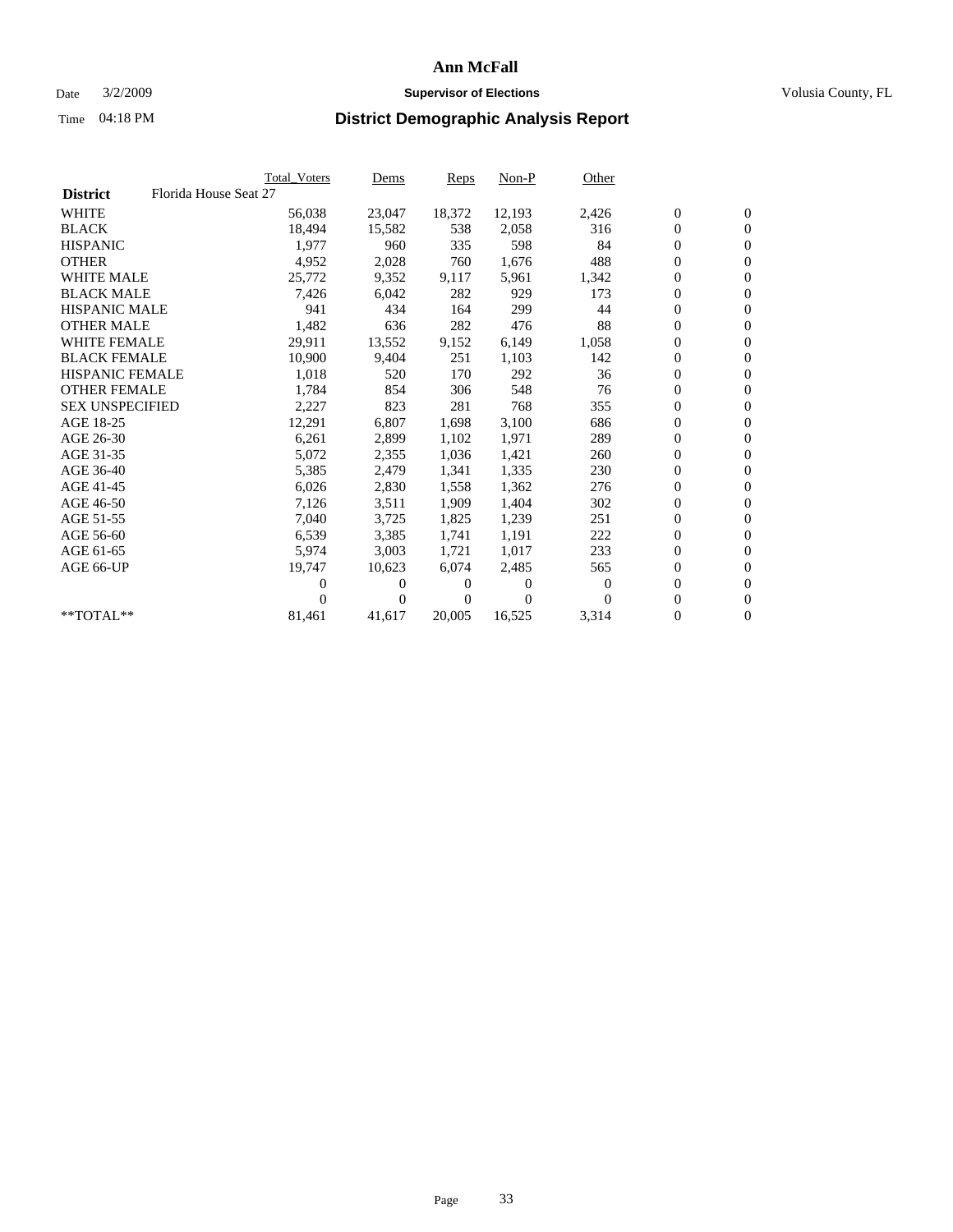## Date  $3/2/2009$  **Supervisor of Elections Supervisor of Elections** Volusia County, FL

|                        | <b>Total Voters</b>   | <u>Dems</u>    | <b>Reps</b>  | $Non-P$      | Other |                  |                  |  |
|------------------------|-----------------------|----------------|--------------|--------------|-------|------------------|------------------|--|
| <b>District</b>        | Florida House Seat 28 |                |              |              |       |                  |                  |  |
| <b>WHITE</b>           | 95,622                | 33,749         | 37,770       | 20,382       | 3,721 | $\boldsymbol{0}$ | $\boldsymbol{0}$ |  |
| <b>BLACK</b>           | 4,225                 | 3,380          | 192          | 551          | 102   | $\boldsymbol{0}$ | $\mathbf{0}$     |  |
| <b>HISPANIC</b>        | 5,035                 | 2,362          | 955          | 1,531        | 187   | $\boldsymbol{0}$ | $\mathbf{0}$     |  |
| <b>OTHER</b>           | 4,885                 | 1,395          | 1,086        | 1,812        | 592   | 0                | $\mathbf{0}$     |  |
| <b>WHITE MALE</b>      | 44,504                | 14,009         | 18,497       | 10,008       | 1,990 | $\boldsymbol{0}$ | $\mathbf{0}$     |  |
| <b>BLACK MALE</b>      | 1,925                 | 1,447          | 106          | 306          | 66    | $\overline{0}$   | $\mathbf{0}$     |  |
| <b>HISPANIC MALE</b>   | 2,316                 | 1,047          | 445          | 721          | 103   | 0                | $\mathbf{0}$     |  |
| <b>OTHER MALE</b>      | 1,623                 | 476            | 434          | 613          | 100   | 0                | $\mathbf{0}$     |  |
| <b>WHITE FEMALE</b>    | 50,475                | 19,528         | 19,036       | 10,208       | 1,703 | $\boldsymbol{0}$ | $\mathbf{0}$     |  |
| <b>BLACK FEMALE</b>    | 2,273                 | 1,913          | 84           | 241          | 35    | $\boldsymbol{0}$ | $\mathbf{0}$     |  |
| <b>HISPANIC FEMALE</b> | 2,681                 | 1,297          | 501          | 799          | 84    | 0                | $\mathbf{0}$     |  |
| <b>OTHER FEMALE</b>    | 1,857                 | 671            | 441          | 628          | 117   | $\overline{0}$   | $\mathbf{0}$     |  |
| <b>SEX UNSPECIFIED</b> | 2,113                 | 498            | 459          | 752          | 404   | $\boldsymbol{0}$ | $\mathbf{0}$     |  |
| AGE 18-25              | 10,554                | 3,580          | 2,663        | 3,489        | 822   | $\boldsymbol{0}$ | $\mathbf{0}$     |  |
| AGE 26-30              | 6,639                 | 2,207          | 1,795        | 2,285        | 352   | 0                | $\mathbf{0}$     |  |
| AGE 31-35              | 6,333                 | 2,165          | 1,898        | 1,941        | 329   | $\boldsymbol{0}$ | $\mathbf{0}$     |  |
| AGE 36-40              | 7,363                 | 2,425          | 2,559        | 2,042        | 337   | $\boldsymbol{0}$ | $\mathbf{0}$     |  |
| AGE 41-45              | 8,266                 | 2,830          | 3,148        | 1,955        | 333   | 0                | $\mathbf{0}$     |  |
| AGE 46-50              | 9,966                 | 3,468          | 3,955        | 2,212        | 331   | 0                | $\Omega$         |  |
| AGE 51-55              | 10,440                | 4,074          | 3,940        | 2,066        | 360   | $\boldsymbol{0}$ | $\mathbf{0}$     |  |
| AGE 56-60              | 10.078                | 4,065          | 3,582        | 2,030        | 401   | 0                | $\mathbf{0}$     |  |
| AGE 61-65              | 9,839                 | 3,729          | 3,855        | 1,866        | 389   | 0                | $\mathbf{0}$     |  |
| AGE 66-UP              | 30,289                | 12,343         | 12,608       | 4,390        | 948   | 0                | $\mathbf{0}$     |  |
|                        | 0                     | 0              | $\theta$     | $\mathbf{0}$ | 0     | $\mathbf{0}$     | $\mathbf{0}$     |  |
|                        | 0                     | $\overline{0}$ | $\mathbf{0}$ | $\Omega$     | 0     | 0                | $\mathbf{0}$     |  |
| **TOTAL**              | 109,767               | 40,886         | 40,003       | 24,276       | 4,602 | 0                | $\boldsymbol{0}$ |  |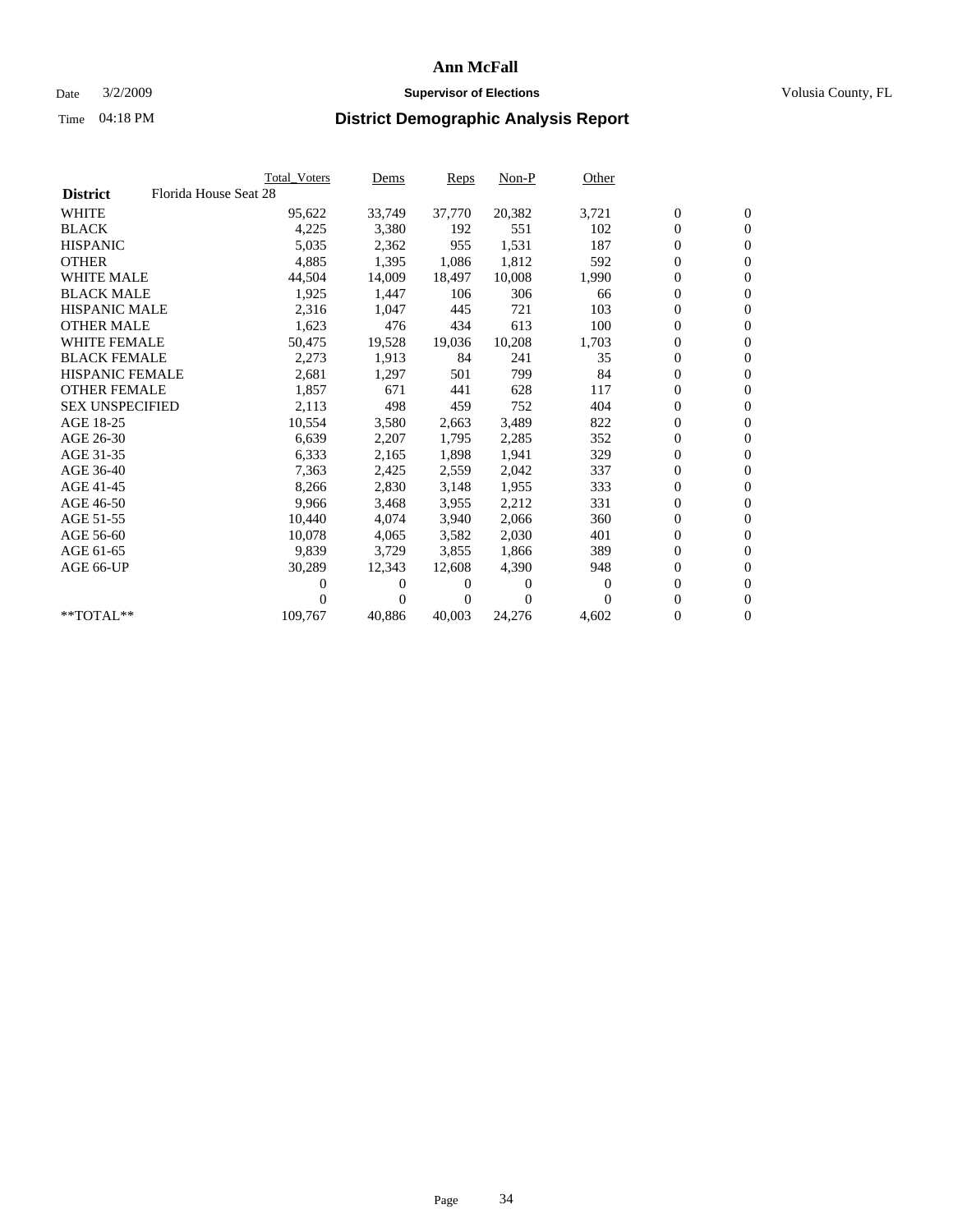## Date  $3/2/2009$  **Supervisor of Elections Supervisor of Elections** Volusia County, FL

|                        |                       | Total Voters   | Dems           | <b>Reps</b> | Non-P        | Other    |                  |                  |  |
|------------------------|-----------------------|----------------|----------------|-------------|--------------|----------|------------------|------------------|--|
| <b>District</b>        | Florida House Seat 33 |                |                |             |              |          |                  |                  |  |
| <b>WHITE</b>           |                       | 5,248          | 1,627          | 2,287       | 1,086        | 248      | $\boldsymbol{0}$ | $\boldsymbol{0}$ |  |
| <b>BLACK</b>           |                       | 528            | 414            | 27          | 75           | 12       | $\boldsymbol{0}$ | $\mathbf{0}$     |  |
| <b>HISPANIC</b>        |                       | 1,070          | 494            | 183         | 356          | 37       | $\overline{0}$   | $\mathbf{0}$     |  |
| <b>OTHER</b>           |                       | 397            | 122            | 88          | 134          | 53       | $\boldsymbol{0}$ | $\mathbf{0}$     |  |
| <b>WHITE MALE</b>      |                       | 2,482          | 662            | 1,161       | 540          | 119      | $\boldsymbol{0}$ | $\mathbf{0}$     |  |
| <b>BLACK MALE</b>      |                       | 219            | 170            | 10          | 32           |          | $\overline{0}$   | $\mathbf{0}$     |  |
| <b>HISPANIC MALE</b>   |                       | 498            | 212            | 98          | 174          | 14       | $\boldsymbol{0}$ | $\mathbf{0}$     |  |
| <b>OTHER MALE</b>      |                       | 136            | 50             | 32          | 49           | 5        | $\boldsymbol{0}$ | $\mathbf{0}$     |  |
| <b>WHITE FEMALE</b>    |                       | 2,726          | 953            | 1,109       | 537          | 127      | $\overline{0}$   | $\mathbf{0}$     |  |
| <b>BLACK FEMALE</b>    |                       | 303            | 239            | 17          | 42           | 5        | $\boldsymbol{0}$ | $\mathbf{0}$     |  |
| <b>HISPANIC FEMALE</b> |                       | 558            | 277            | 83          | 175          | 23       | $\boldsymbol{0}$ | $\mathbf{0}$     |  |
| <b>OTHER FEMALE</b>    |                       | 144            | 47             | 34          | 50           | 13       | $\mathbf{0}$     | $\mathbf{0}$     |  |
| <b>SEX UNSPECIFIED</b> |                       | 177            | 47             | 41          | 52           | 37       | $\boldsymbol{0}$ | $\mathbf{0}$     |  |
| AGE 18-25              |                       | 858            | 271            | 210         | 308          | 69       | $\overline{0}$   | $\mathbf{0}$     |  |
| AGE 26-30              |                       | 528            | 181            | 130         | 174          | 43       | $\overline{0}$   | $\mathbf{0}$     |  |
| AGE 31-35              |                       | 569            | 201            | 174         | 161          | 33       | $\boldsymbol{0}$ | $\mathbf{0}$     |  |
| AGE 36-40              |                       | 598            | 194            | 214         | 157          | 33       | 0                | $\mathbf{0}$     |  |
| AGE 41-45              |                       | 709            | 250            | 254         | 163          | 42       | $\overline{0}$   | $\mathbf{0}$     |  |
| AGE 46-50              |                       | 834            | 277            | 355         | 170          | 32       | $\boldsymbol{0}$ | $\mathbf{0}$     |  |
| AGE 51-55              |                       | 765            | 281            | 303         | 147          | 34       | $\boldsymbol{0}$ | $\mathbf{0}$     |  |
| AGE 56-60              |                       | 651            | 255            | 262         | 122          | 12       | $\boldsymbol{0}$ | $\Omega$         |  |
| AGE 61-65              |                       | 523            | 233            | 190         | 82           | 18       | $\mathbf{0}$     | $\mathbf{0}$     |  |
| AGE 66-UP              |                       | 1,208          | 514            | 493         | 167          | 34       | $\boldsymbol{0}$ | $\mathbf{0}$     |  |
|                        |                       | $\overline{0}$ | $\overline{0}$ | 0           | $\mathbf{0}$ | $\theta$ | $\overline{0}$   | $\mathbf{0}$     |  |
|                        |                       | $\theta$       | $\overline{0}$ | $\Omega$    | $\theta$     | $\Omega$ | $\boldsymbol{0}$ | $\mathbf{0}$     |  |
| **TOTAL**              |                       | 7,243          | 2,657          | 2,585       | 1,651        | 350      | 0                | $\mathbf{0}$     |  |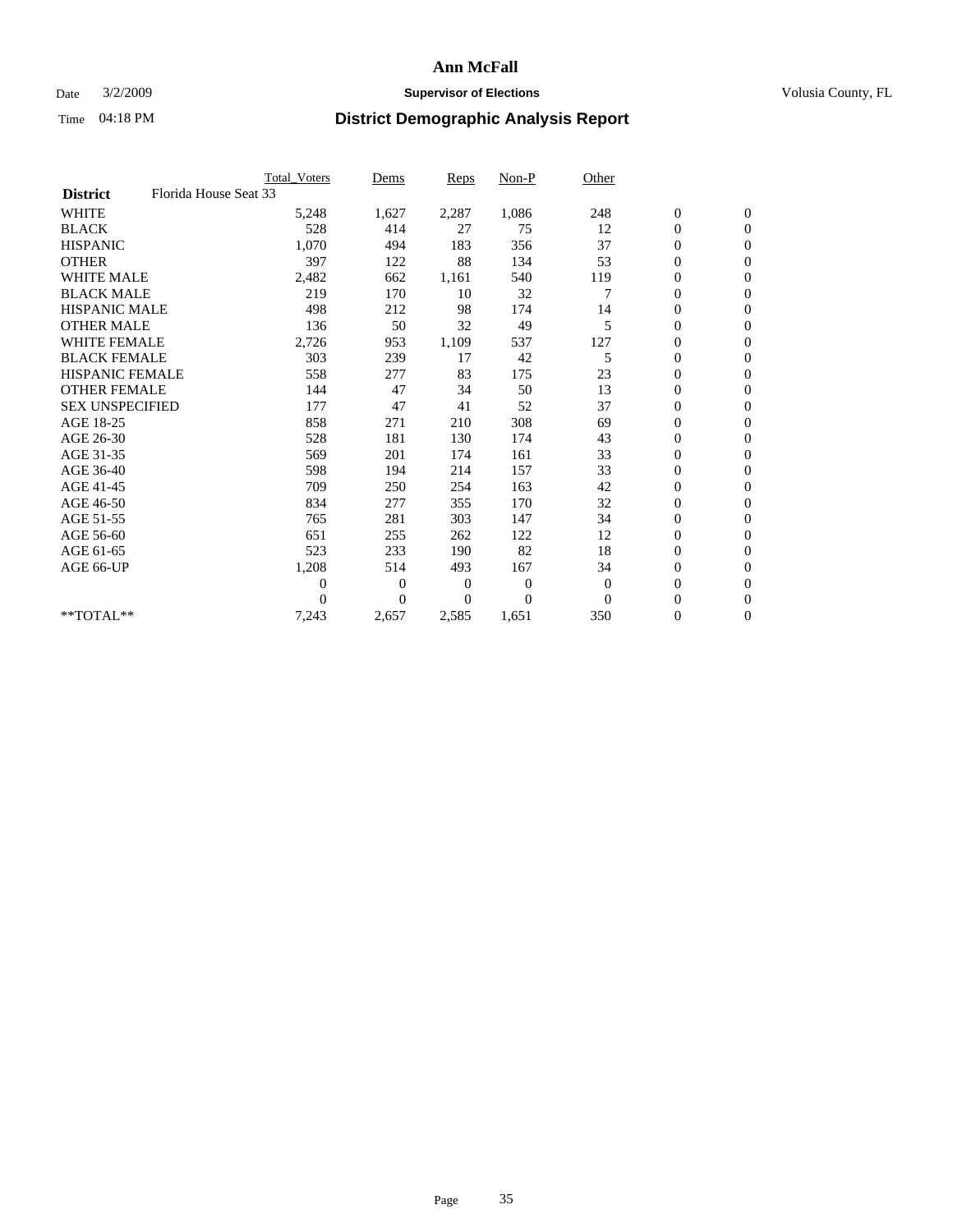### Date  $3/2/2009$  **Supervisor of Elections Supervisor of Elections** Volusia County, FL

|                        |                         | <b>Total Voters</b> | Dems           | Reps   | $Non-P$  | Other    |                  |                  |  |
|------------------------|-------------------------|---------------------|----------------|--------|----------|----------|------------------|------------------|--|
| <b>District</b>        | School Board District 1 |                     |                |        |          |          |                  |                  |  |
| <b>WHITE</b>           |                         | 51,135              | 18,496         | 20,797 | 9,482    | 2,360    | $\boldsymbol{0}$ | $\mathbf{0}$     |  |
| <b>BLACK</b>           |                         | 4,502               | 3,711          | 172    | 528      | 91       | $\overline{0}$   | $\mathbf{0}$     |  |
| <b>HISPANIC</b>        |                         | 2,981               | 1,331          | 542    | 973      | 135      | $\overline{0}$   | $\mathbf{0}$     |  |
| <b>OTHER</b>           |                         | 2,978               | 975            | 713    | 992      | 298      | 0                | $\mathbf{0}$     |  |
| <b>WHITE MALE</b>      |                         | 23,449              | 7,520          | 10,084 | 4,562    | 1,283    | 0                | $\mathbf{0}$     |  |
| <b>BLACK MALE</b>      |                         | 1,862               | 1,475          | 82     | 249      | 56       | $\boldsymbol{0}$ | $\mathbf{0}$     |  |
| <b>HISPANIC MALE</b>   |                         | 1,350               | 606            | 258    | 419      | 67       | 0                | $\mathbf{0}$     |  |
| <b>OTHER MALE</b>      |                         | 951                 | 323            | 279    | 285      | 64       | 0                | $\mathbf{0}$     |  |
| <b>WHITE FEMALE</b>    |                         | 27,419              | 10,885         | 10,614 | 4,854    | 1,066    | 0                | $\mathbf{0}$     |  |
| <b>BLACK FEMALE</b>    |                         | 2,602               | 2,208          | 88     | 272      | 34       | 0                | $\Omega$         |  |
| HISPANIC FEMALE        |                         | 1,609               | 716            | 282    | 546      | 65       | $\boldsymbol{0}$ | $\mathbf{0}$     |  |
| <b>OTHER FEMALE</b>    |                         | 1,118               | 445            | 269    | 339      | 65       | 0                | $\mathbf{0}$     |  |
| <b>SEX UNSPECIFIED</b> |                         | 1,236               | 335            | 268    | 449      | 184      | 0                | $\Omega$         |  |
| AGE 18-25              |                         | 6,655               | 2,266          | 1,772  | 2,116    | 501      | $\overline{0}$   | $\mathbf{0}$     |  |
| AGE 26-30              |                         | 4,187               | 1,449          | 1,163  | 1,302    | 273      | 0                | $\mathbf{0}$     |  |
| AGE 31-35              |                         | 3,906               | 1,341          | 1,248  | 1,067    | 250      | 0                | $\mathbf{0}$     |  |
| AGE 36-40              |                         | 4,524               | 1,550          | 1,630  | 1,121    | 223      | $\overline{0}$   | $\mathbf{0}$     |  |
| AGE 41-45              |                         | 5,050               | 1,715          | 2,029  | 1,096    | 210      | 0                | $\mathbf{0}$     |  |
| AGE 46-50              |                         | 5,811               | 2,185          | 2,265  | 1,099    | 262      | 0                | $\Omega$         |  |
| AGE 51-55              |                         | 5,722               | 2,381          | 2,163  | 939      | 239      | $\boldsymbol{0}$ | $\mathbf{0}$     |  |
| AGE 56-60              |                         | 5,477               | 2.408          | 1.998  | 830      | 241      | 0                | $\mathbf{0}$     |  |
| AGE 61-65              |                         | 5,044               | 2,222          | 1,890  | 729      | 203      | 0                | $\Omega$         |  |
| AGE 66-UP              |                         | 15,220              | 6,996          | 6,066  | 1,676    | 482      | $\overline{0}$   | $\mathbf{0}$     |  |
|                        |                         | 0                   | 0              | 0      | $\theta$ | $\Omega$ | 0                | $\mathbf{0}$     |  |
|                        |                         | 0                   | $\overline{0}$ | 0      | $\Omega$ | $\Omega$ | 0                | $\mathbf{0}$     |  |
| $*$ TOTAL $**$         |                         | 61,596              | 24,513         | 22,224 | 11,975   | 2,884    | 0                | $\boldsymbol{0}$ |  |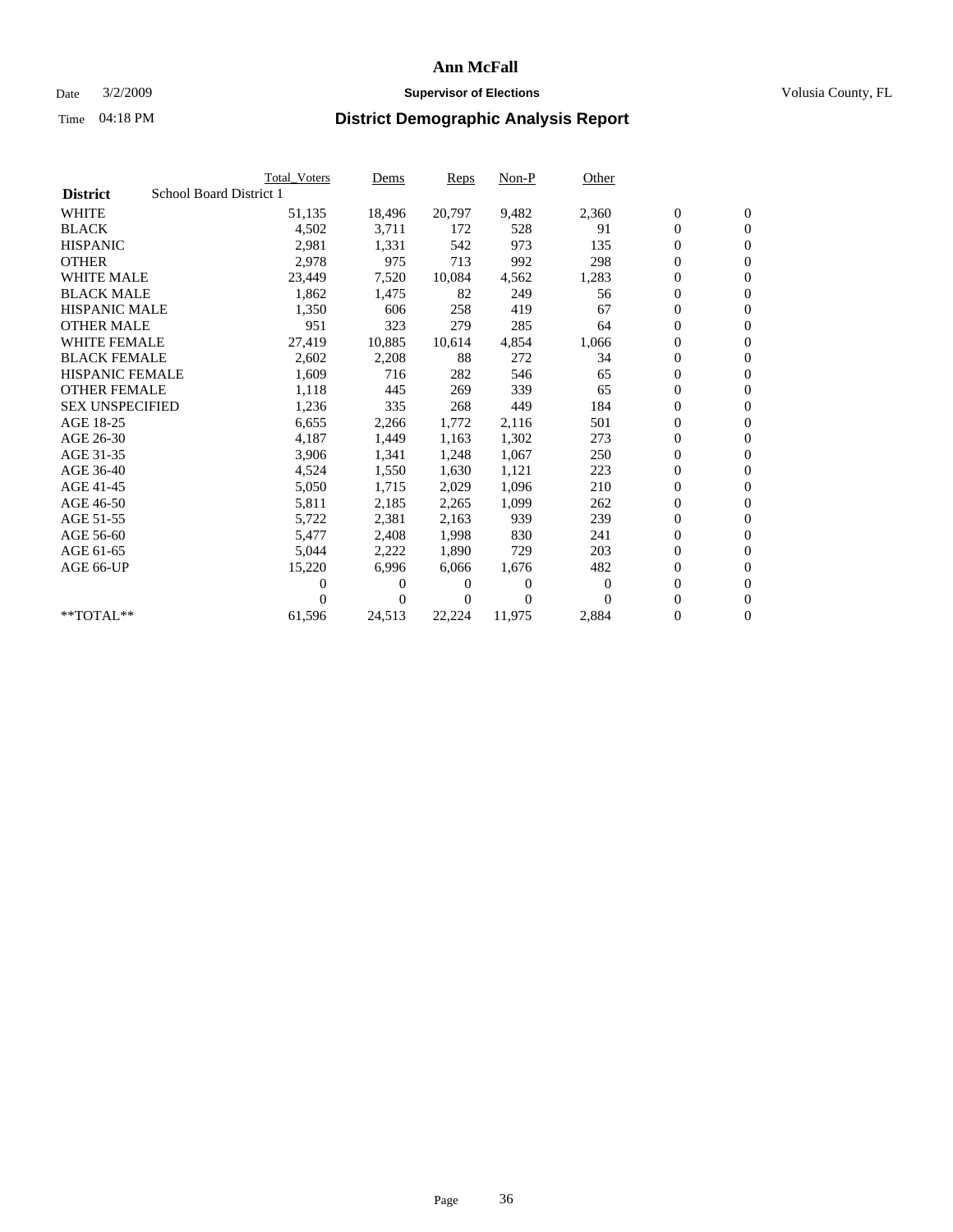## Date  $3/2/2009$  **Supervisor of Elections Supervisor of Elections** Volusia County, FL

|                        |                         | <b>Total Voters</b> | Dems   | <b>Reps</b> | Non-P    | Other    |                  |                  |  |
|------------------------|-------------------------|---------------------|--------|-------------|----------|----------|------------------|------------------|--|
| <b>District</b>        | School Board District 2 |                     |        |             |          |          |                  |                  |  |
| <b>WHITE</b>           |                         | 43,718              | 16,988 | 15,552      | 9,366    | 1,812    | $\boldsymbol{0}$ | $\boldsymbol{0}$ |  |
| <b>BLACK</b>           |                         | 11,392              | 9,610  | 331         | 1,262    | 189      | $\overline{0}$   | $\mathbf{0}$     |  |
| <b>HISPANIC</b>        |                         | 1,274               | 565    | 239         | 418      | 52       | $\overline{0}$   | $\mathbf{0}$     |  |
| <b>OTHER</b>           |                         | 3,462               | 1,379  | 574         | 1,157    | 352      | 0                | $\mathbf{0}$     |  |
| <b>WHITE MALE</b>      |                         | 20,470              | 7,064  | 7,737       | 4,648    | 1,021    | 0                | $\mathbf{0}$     |  |
| <b>BLACK MALE</b>      |                         | 4,612               | 3,777  | 176         | 572      | 87       | $\overline{0}$   | $\mathbf{0}$     |  |
| <b>HISPANIC MALE</b>   |                         | 612                 | 261    | 113         | 214      | 24       | 0                | $\mathbf{0}$     |  |
| <b>OTHER MALE</b>      |                         | 1,132               | 465    | 233         | 376      | 58       | 0                | $\mathbf{0}$     |  |
| <b>WHITE FEMALE</b>    |                         | 22,940              | 9,809  | 7,712       | 4,652    | 767      | 0                | $\mathbf{0}$     |  |
| <b>BLACK FEMALE</b>    |                         | 6,676               | 5,749  | 152         | 674      | 101      | 0                | $\mathbf{0}$     |  |
| <b>HISPANIC FEMALE</b> |                         | 650                 | 300    | 123         | 201      | 26       | 0                | $\mathbf{0}$     |  |
| <b>OTHER FEMALE</b>    |                         | 1,264               | 586    | 219         | 395      | 64       | 0                | $\mathbf{0}$     |  |
| <b>SEX UNSPECIFIED</b> |                         | 1,490               | 531    | 231         | 471      | 257      | 0                | $\mathbf{0}$     |  |
| AGE 18-25              |                         | 8,582               | 4,842  | 1,238       | 2,057    | 445      | 0                | $\mathbf{0}$     |  |
| AGE 26-30              |                         | 4,147               | 1,825  | 819         | 1,315    | 188      | 0                | $\mathbf{0}$     |  |
| AGE 31-35              |                         | 3,272               | 1,423  | 743         | 958      | 148      | 0                | $\mathbf{0}$     |  |
| AGE 36-40              |                         | 3,585               | 1,587  | 957         | 888      | 153      | 0                | $\mathbf{0}$     |  |
| AGE 41-45              |                         | 4,112               | 1,791  | 1,209       | 924      | 188      | 0                | $\mathbf{0}$     |  |
| AGE 46-50              |                         | 4,880               | 2,232  | 1,468       | 987      | 193      | 0                | $\mathbf{0}$     |  |
| AGE 51-55              |                         | 5,074               | 2,436  | 1,510       | 946      | 182      | 0                | $\mathbf{0}$     |  |
| AGE 56-60              |                         | 5,052               | 2,346  | 1,526       | 996      | 184      | 0                | $\mathbf{0}$     |  |
| AGE 61-65              |                         | 4,942               | 2,209  | 1,606       | 916      | 211      | 0                | $\mathbf{0}$     |  |
| AGE 66-UP              |                         | 16,200              | 7,851  | 5,620       | 2,216    | 513      | 0                | $\mathbf{0}$     |  |
|                        |                         | 0                   | 0      | 0           | $\theta$ | $\theta$ | 0                | $\mathbf{0}$     |  |
|                        |                         | 0                   | 0      | 0           | $\theta$ | $\Omega$ | 0                | $\mathbf{0}$     |  |
| **TOTAL**              |                         | 59,846              | 28,542 | 16,696      | 12,203   | 2,405    | 0                | $\boldsymbol{0}$ |  |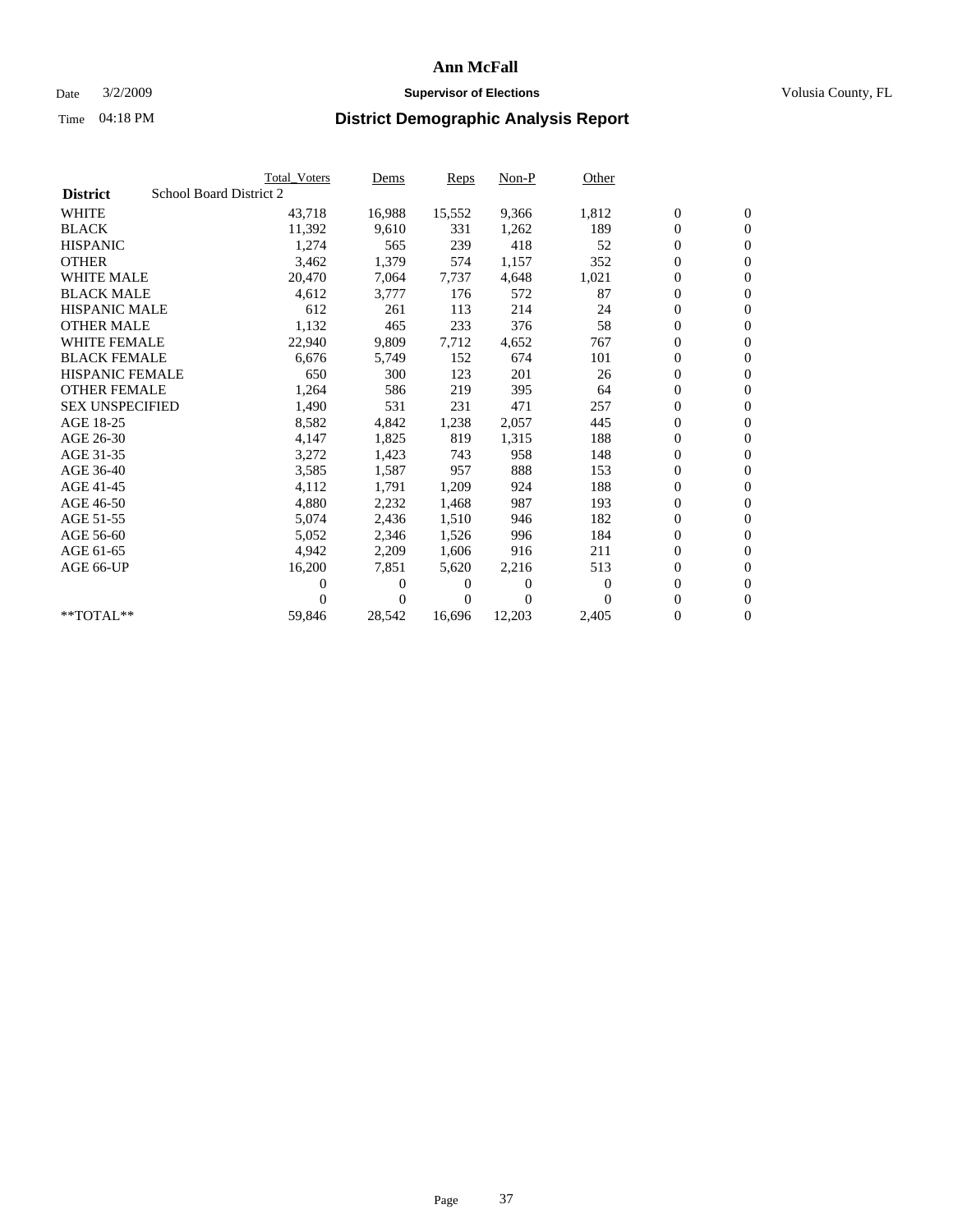## Date  $3/2/2009$  **Supervisor of Elections Supervisor of Elections** Volusia County, FL

|                        |                         | <b>Total Voters</b> | Dems           | <b>Reps</b> | $Non-P$  | Other    |                  |                  |  |
|------------------------|-------------------------|---------------------|----------------|-------------|----------|----------|------------------|------------------|--|
| <b>District</b>        | School Board District 3 |                     |                |             |          |          |                  |                  |  |
| <b>WHITE</b>           |                         | 66,213              | 24,253         | 25,295      | 14,228   | 2,437    | $\boldsymbol{0}$ | $\mathbf{0}$     |  |
| <b>BLACK</b>           |                         | 1,977               | 1,624          | 83          | 235      | 35       | $\overline{0}$   | $\mathbf{0}$     |  |
| <b>HISPANIC</b>        |                         | 950                 | 382            | 233         | 295      | 40       | $\overline{0}$   | $\mathbf{0}$     |  |
| <b>OTHER</b>           |                         | 2,814               | 780            | 615         | 1,042    | 377      | 0                | $\mathbf{0}$     |  |
| <b>WHITE MALE</b>      |                         | 30,568              | 9,959          | 12,385      | 6,935    | 1,289    | 0                | $\mathbf{0}$     |  |
| <b>BLACK MALE</b>      |                         | 907                 | 702            | 44          | 136      | 25       | $\overline{0}$   | $\mathbf{0}$     |  |
| <b>HISPANIC MALE</b>   |                         | 423                 | 158            | 98          | 147      | 20       | 0                | $\mathbf{0}$     |  |
| <b>OTHER MALE</b>      |                         | 895                 | 255            | 243         | 343      | 54       | 0                | $\mathbf{0}$     |  |
| <b>WHITE FEMALE</b>    |                         | 35,187              | 14,138         | 12,742      | 7,176    | 1,131    | 0                | $\mathbf{0}$     |  |
| <b>BLACK FEMALE</b>    |                         | 1,052               | 908            | 37          | 98       | 9        | 0                | $\Omega$         |  |
| <b>HISPANIC FEMALE</b> |                         | 517                 | 220            | 133         | 144      | 20       | $\boldsymbol{0}$ | $\mathbf{0}$     |  |
| <b>OTHER FEMALE</b>    |                         | 1,043               | 372            | 260         | 344      | 67       | 0                | $\mathbf{0}$     |  |
| <b>SEX UNSPECIFIED</b> |                         | 1,362               | 327            | 284         | 477      | 274      | 0                | $\Omega$         |  |
| AGE 18-25              |                         | 6,228               | 2,077          | 1,531       | 2,121    | 499      | $\overline{0}$   | $\mathbf{0}$     |  |
| AGE 26-30              |                         | 3,905               | 1,299          | 1,062       | 1,341    | 203      | 0                | $\mathbf{0}$     |  |
| AGE 31-35              |                         | 3,708               | 1,220          | 1,126       | 1,169    | 193      | 0                | $\mathbf{0}$     |  |
| AGE 36-40              |                         | 4,540               | 1,448          | 1,569       | 1,326    | 197      | $\overline{0}$   | $\mathbf{0}$     |  |
| AGE 41-45              |                         | 5,158               | 1,733          | 1,957       | 1,262    | 206      | 0                | $\mathbf{0}$     |  |
| AGE 46-50              |                         | 6,543               | 2,226          | 2,598       | 1,487    | 232      | 0                | $\Omega$         |  |
| AGE 51-55              |                         | 7,079               | 2,805          | 2,667       | 1,368    | 239      | $\boldsymbol{0}$ | $\mathbf{0}$     |  |
| AGE 56-60              |                         | 6.910               | 2.849          | 2.441       | 1.367    | 253      | 0                | $\mathbf{0}$     |  |
| AGE 61-65              |                         | 6,841               | 2,619          | 2,671       | 1,290    | 261      | 0                | $\Omega$         |  |
| AGE 66-UP              |                         | 21,042              | 8,763          | 8,604       | 3,069    | 606      | 0                | $\mathbf{0}$     |  |
|                        |                         | 0                   | 0              | 0           | $\theta$ | $\Omega$ | 0                | $\mathbf{0}$     |  |
|                        |                         | 0                   | $\overline{0}$ | 0           | $\Omega$ | $\Omega$ | 0                | $\mathbf{0}$     |  |
| $*$ TOTAL $**$         |                         | 71,954              | 27,039         | 26,226      | 15,800   | 2,889    | 0                | $\boldsymbol{0}$ |  |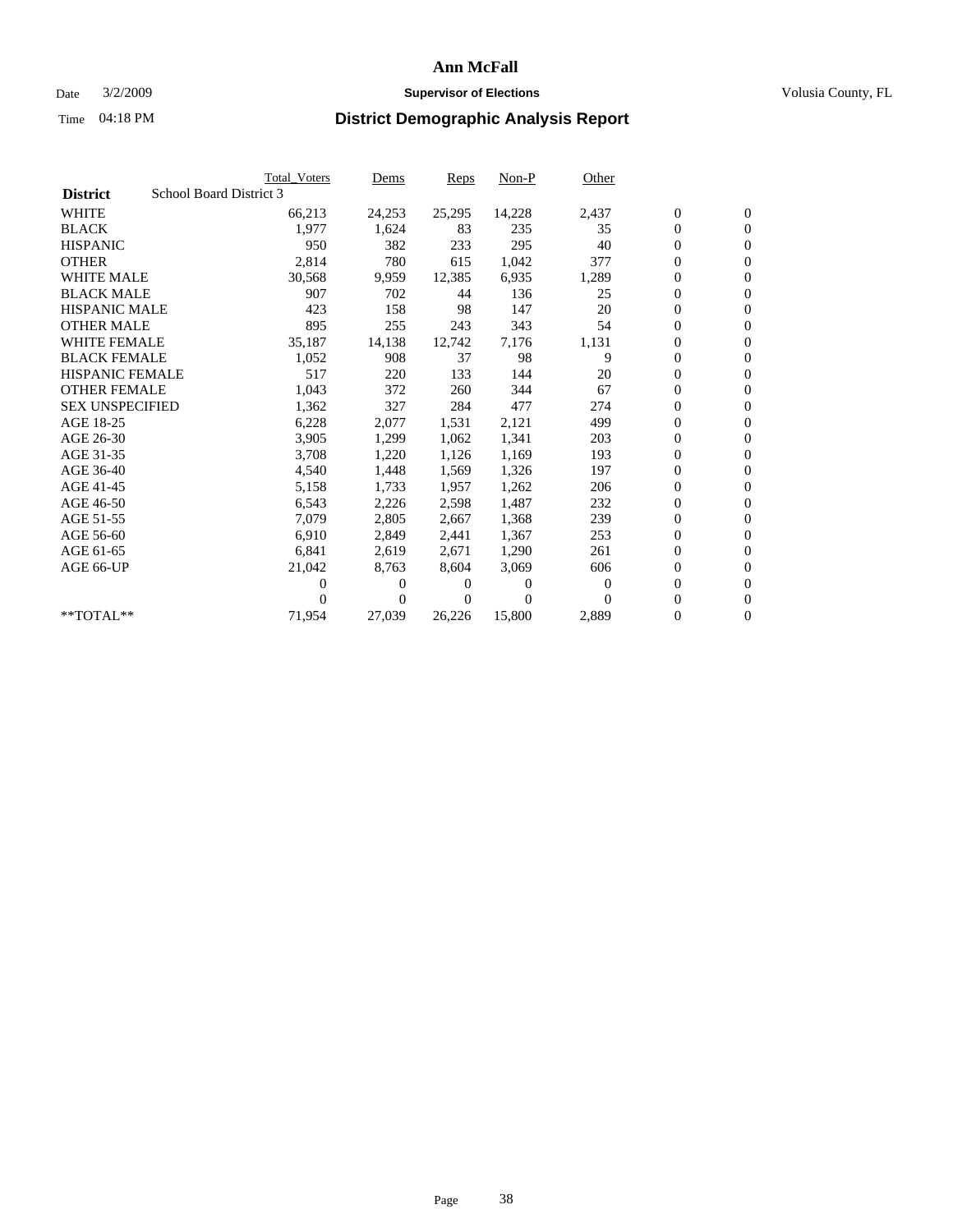## Date  $3/2/2009$  **Supervisor of Elections Supervisor of Elections** Volusia County, FL

|                        | <b>Total Voters</b>     | Dems           | <b>Reps</b> | $Non-P$  | Other        |                  |                  |  |
|------------------------|-------------------------|----------------|-------------|----------|--------------|------------------|------------------|--|
| <b>District</b>        | School Board District 4 |                |             |          |              |                  |                  |  |
| <b>WHITE</b>           | 55,774                  | 20,597         | 22,112      | 10,978   | 2,087        | $\boldsymbol{0}$ | $\mathbf{0}$     |  |
| <b>BLACK</b>           | 5,587                   | 4,591          | 205         | 677      | 114          | $\overline{0}$   | $\mathbf{0}$     |  |
| <b>HISPANIC</b>        | 1,251                   | 567            | 320         | 328      | 36           | $\overline{0}$   | $\mathbf{0}$     |  |
| <b>OTHER</b>           | 3,683                   | 1,242          | 850         | 1,251    | 340          | 0                | $\mathbf{0}$     |  |
| <b>WHITE MALE</b>      | 25,476                  | 8,280          | 10,727      | 5,366    | 1,103        | $\boldsymbol{0}$ | $\mathbf{0}$     |  |
| <b>BLACK MALE</b>      | 2,240                   | 1,734          | 117         | 318      | 71           | $\boldsymbol{0}$ | $\mathbf{0}$     |  |
| <b>HISPANIC MALE</b>   | 568                     | 231            | 158         | 157      | 22           | 0                | $\mathbf{0}$     |  |
| <b>OTHER MALE</b>      | 1,212                   | 384            | 334         | 427      | 67           | $\boldsymbol{0}$ | $\mathbf{0}$     |  |
| <b>WHITE FEMALE</b>    | 29,967                  | 12,210         | 11,262      | 5,531    | 964          | $\mathbf{0}$     | $\mathbf{0}$     |  |
| <b>BLACK FEMALE</b>    | 3,310                   | 2,825          | 88          | 355      | 42           | $\boldsymbol{0}$ | $\Omega$         |  |
| HISPANIC FEMALE        | 673                     | 331            | 157         | 171      | 14           | $\boldsymbol{0}$ | $\mathbf{0}$     |  |
| <b>OTHER FEMALE</b>    | 1,386                   | 563            | 353         | 405      | 65           | $\overline{0}$   | $\mathbf{0}$     |  |
| <b>SEX UNSPECIFIED</b> | 1,463                   | 439            | 291         | 504      | 229          | $\boldsymbol{0}$ | $\mathbf{0}$     |  |
| AGE 18-25              | 7,057                   | 2,920          | 1,700       | 1,976    | 461          | $\boldsymbol{0}$ | $\mathbf{0}$     |  |
| AGE 26-30              | 3,885                   | 1,507          | 991         | 1,206    | 181          | $\overline{0}$   | $\mathbf{0}$     |  |
| AGE 31-35              | 3,457                   | 1,330          | 979         | 965      | 183          | $\boldsymbol{0}$ | $\mathbf{0}$     |  |
| AGE 36-40              | 3,998                   | 1,439          | 1,402       | 977      | 180          | $\boldsymbol{0}$ | $\mathbf{0}$     |  |
| AGE 41-45              | 4,806                   | 1,771          | 1,777       | 1,075    | 183          | $\boldsymbol{0}$ | $\mathbf{0}$     |  |
| AGE 46-50              | 5,825                   | 2,252          | 2,213       | 1,161    | 199          | 0                | $\Omega$         |  |
| AGE 51-55              | 6,074                   | 2,577          | 2,200       | 1,104    | 193          | $\boldsymbol{0}$ | $\mathbf{0}$     |  |
| AGE 56-60              | 6,126                   | 2,606          | 2.140       | 1,181    | 199          | $\mathbf{0}$     | $\mathbf{0}$     |  |
| AGE 61-65              | 5,938                   | 2,394          | 2,288       | 1,031    | 225          | 0                | $\Omega$         |  |
| AGE 66-UP              | 19,129                  | 8,201          | 7,797       | 2,558    | 573          | $\mathbf{0}$     | $\mathbf{0}$     |  |
|                        | 0                       | 0              | 0           | 0        | $\mathbf{0}$ | $\overline{0}$   | $\mathbf{0}$     |  |
|                        | 0                       | $\overline{0}$ | 0           | $\Omega$ | $\Omega$     | 0                | $\mathbf{0}$     |  |
| $*$ TOTAL $**$         | 66,295                  | 26,997         | 23,487      | 13,234   | 2,577        | 0                | $\boldsymbol{0}$ |  |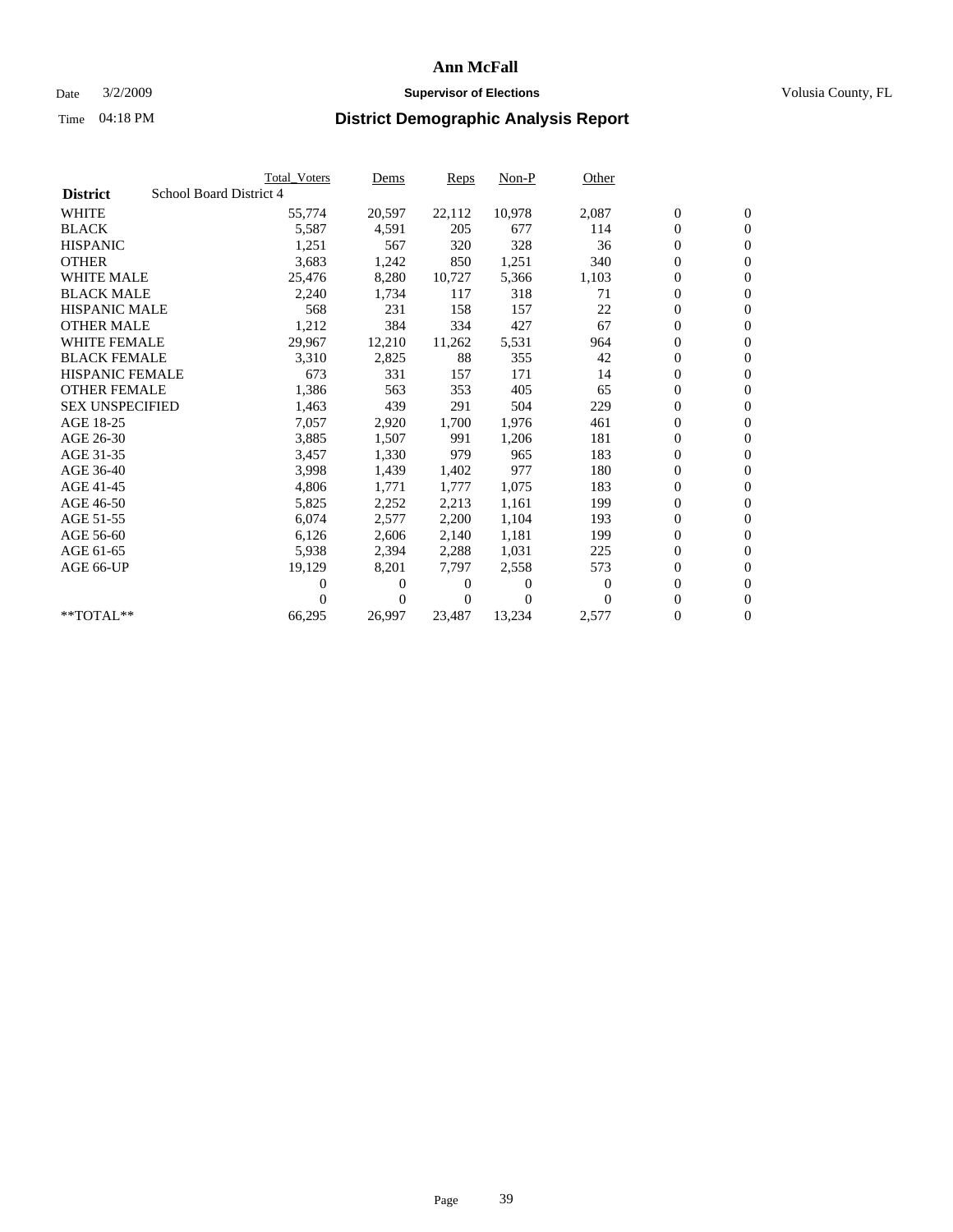## Date  $3/2/2009$  **Supervisor of Elections Supervisor of Elections** Volusia County, FL

|                        |                         | <b>Total Voters</b> | Dems         | <b>Reps</b> | $Non-P$  | Other    |                  |                  |  |
|------------------------|-------------------------|---------------------|--------------|-------------|----------|----------|------------------|------------------|--|
| <b>District</b>        | School Board District 5 |                     |              |             |          |          |                  |                  |  |
| <b>WHITE</b>           |                         | 49,900              | 16,554       | 20,405      | 10,481   | 2,460    | $\boldsymbol{0}$ | $\boldsymbol{0}$ |  |
| <b>BLACK</b>           |                         | 5,208               | 4,041        | 277         | 726      | 164      | $\overline{0}$   | $\mathbf{0}$     |  |
| <b>HISPANIC</b>        |                         | 12,926              | 6,425        | 2,244       | 3,874    | 383      | $\overline{0}$   | $\mathbf{0}$     |  |
| <b>OTHER</b>           |                         | 4,039               | 1,269        | 805         | 1,490    | 475      | 0                | $\mathbf{0}$     |  |
| <b>WHITE MALE</b>      |                         | 23,314              | 6,870        | 10,070      | 5,080    | 1,294    | 0                | $\mathbf{0}$     |  |
| <b>BLACK MALE</b>      |                         | 2,334               | 1,707        | 151         | 376      | 100      | $\boldsymbol{0}$ | $\mathbf{0}$     |  |
| <b>HISPANIC MALE</b>   |                         | 6,060               | 2,880        | 1,135       | 1,851    | 194      | 0                | $\mathbf{0}$     |  |
| <b>OTHER MALE</b>      |                         | 1,330               | 461          | 313         | 478      | 78       | $\boldsymbol{0}$ | $\mathbf{0}$     |  |
| <b>WHITE FEMALE</b>    |                         | 26,282              | 9,584        | 10,217      | 5,331    | 1,150    | 0                | $\mathbf{0}$     |  |
| <b>BLACK FEMALE</b>    |                         | 2,827               | 2,292        | 126         | 345      | 64       | 0                | $\Omega$         |  |
| HISPANIC FEMALE        |                         | 6,761               | 3,491        | 1,098       | 1,990    | 182      | $\boldsymbol{0}$ | $\mathbf{0}$     |  |
| <b>OTHER FEMALE</b>    |                         | 1,549               | 588          | 321         | 536      | 104      | 0                | $\mathbf{0}$     |  |
| <b>SEX UNSPECIFIED</b> |                         | 1,616               | 416          | 300         | 584      | 316      | 0                | $\mathbf{0}$     |  |
| AGE 18-25              |                         | 8,491               | 2,958        | 1,919       | 2,911    | 703      | $\overline{0}$   | $\mathbf{0}$     |  |
| AGE 26-30              |                         | 5,507               | 1,935        | 1,384       | 1,856    | 332      | 0                | $\mathbf{0}$     |  |
| AGE 31-35              |                         | 5,835               | 2,156        | 1,638       | 1,705    | 336      | 0                | $\mathbf{0}$     |  |
| AGE 36-40              |                         | 6,305               | 2,180        | 2,105       | 1,683    | 337      | $\overline{0}$   | $\mathbf{0}$     |  |
| AGE 41-45              |                         | 6,932               | 2,561        | 2,371       | 1,685    | 315      | $\boldsymbol{0}$ | $\mathbf{0}$     |  |
| AGE 46-50              |                         | 7,385               | 2,751        | 2,762       | 1,565    | 307      | 0                | $\Omega$         |  |
| AGE 51-55              |                         | 6,900               | 2,721        | 2,507       | 1,372    | 300      | $\boldsymbol{0}$ | $\mathbf{0}$     |  |
| AGE 56-60              |                         | 5,976               | 2,530        | 2.113       | 1,115    | 218      | 0                | $\mathbf{0}$     |  |
| AGE 61-65              |                         | 5,077               | 2,102        | 1,910       | 876      | 189      | 0                | $\mathbf{0}$     |  |
| AGE 66-UP              |                         | 13,664              | 6,395        | 5,021       | 1,803    | 445      | $\overline{0}$   | $\mathbf{0}$     |  |
|                        |                         | 0                   | 0            | 0           | $\theta$ | $\bf{0}$ | 0                | $\mathbf{0}$     |  |
|                        |                         | 0                   | $\mathbf{0}$ | 0           | $\Omega$ | $\Omega$ | 0                | $\mathbf{0}$     |  |
| $*$ TOTAL $**$         |                         | 72,073              | 28,289       | 23,731      | 16,571   | 3,482    | 0                | $\boldsymbol{0}$ |  |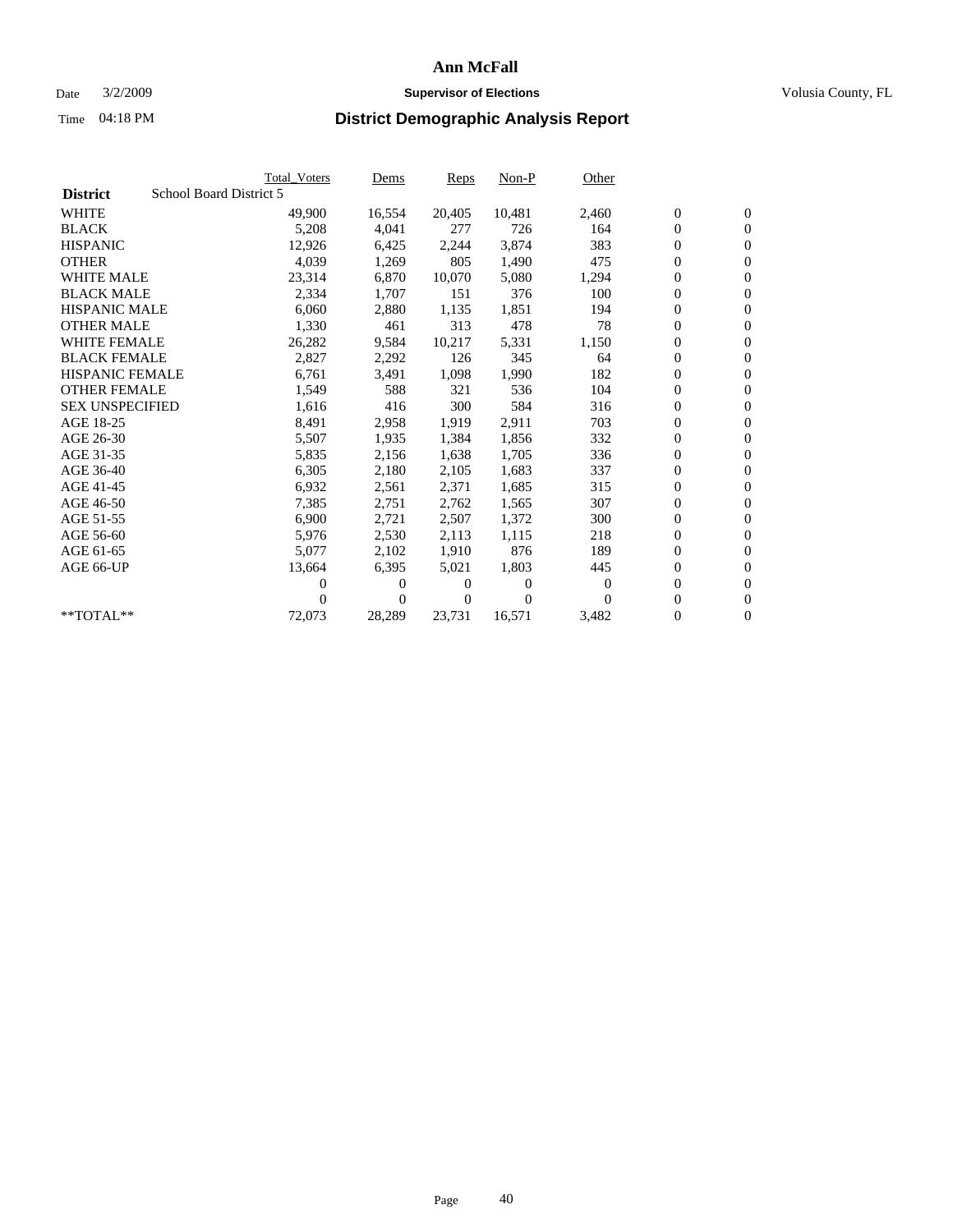## Date  $3/2/2009$  **Supervisor of Elections Supervisor of Elections** Volusia County, FL

|                        |                       | Total Voters | Dems     | <b>Reps</b> | $Non-P$  | Other        |                  |                  |  |
|------------------------|-----------------------|--------------|----------|-------------|----------|--------------|------------------|------------------|--|
| <b>District</b>        | Florida Senate Seat 1 |              |          |             |          |              |                  |                  |  |
| <b>WHITE</b>           |                       | 6,645        | 2,554    | 2,215       | 1,580    | 296          | $\boldsymbol{0}$ | $\boldsymbol{0}$ |  |
| <b>BLACK</b>           |                       | 11,960       | 10,185   | 323         | 1,265    | 187          | $\boldsymbol{0}$ | $\mathbf{0}$     |  |
| <b>HISPANIC</b>        |                       | 471          | 228      | 80          | 148      | 15           | $\overline{0}$   | $\mathbf{0}$     |  |
| <b>OTHER</b>           |                       | 1,567        | 748      | 148         | 491      | 180          | $\boldsymbol{0}$ | $\mathbf{0}$     |  |
| <b>WHITE MALE</b>      |                       | 3,122        | 983      | 1,162       | 807      | 170          | $\boldsymbol{0}$ | $\mathbf{0}$     |  |
| <b>BLACK MALE</b>      |                       | 4,709        | 3,874    | 179         | 561      | 95           | $\boldsymbol{0}$ | $\mathbf{0}$     |  |
| <b>HISPANIC MALE</b>   |                       | 227          | 95       | 39          | 84       | 9            | $\boldsymbol{0}$ | $\mathbf{0}$     |  |
| <b>OTHER MALE</b>      |                       | 440          | 219      | 53          | 139      | 29           | $\boldsymbol{0}$ | $\mathbf{0}$     |  |
| <b>WHITE FEMALE</b>    |                       | 3,489        | 1,556    | 1,042       | 767      | 124          | $\overline{0}$   | $\mathbf{0}$     |  |
| <b>BLACK FEMALE</b>    |                       | 7,136        | 6,214    | 142         | 689      | 91           | $\boldsymbol{0}$ | $\mathbf{0}$     |  |
| <b>HISPANIC FEMALE</b> |                       | 239          | 130      | 41          | 63       | 5            | $\boldsymbol{0}$ | $\mathbf{0}$     |  |
| <b>OTHER FEMALE</b>    |                       | 523          | 289      | 64          | 150      | 20           | $\mathbf{0}$     | $\mathbf{0}$     |  |
| <b>SEX UNSPECIFIED</b> |                       | 758          | 355      | 44          | 224      | 135          | $\boldsymbol{0}$ | $\mathbf{0}$     |  |
| AGE 18-25              |                       | 5,346        | 3,701    | 373         | 1,014    | 258          | $\boldsymbol{0}$ | $\mathbf{0}$     |  |
| AGE 26-30              |                       | 1,865        | 1,074    | 233         | 504      | 54           | $\overline{0}$   | $\mathbf{0}$     |  |
| AGE 31-35              |                       | 1,431        | 830      | 192         | 359      | 50           | $\boldsymbol{0}$ | $\mathbf{0}$     |  |
| AGE 36-40              |                       | 1,425        | 867      | 214         | 297      | 47           | $\boldsymbol{0}$ | $\mathbf{0}$     |  |
| AGE 41-45              |                       | 1,570        | 987      | 236         | 294      | 53           | $\overline{0}$   | $\mathbf{0}$     |  |
| AGE 46-50              |                       | 1,735        | 1,122    | 323         | 232      | 58           | $\boldsymbol{0}$ | $\mathbf{0}$     |  |
| AGE 51-55              |                       | 1,673        | 1,125    | 275         | 226      | 47           | $\boldsymbol{0}$ | $\mathbf{0}$     |  |
| AGE 56-60              |                       | 1,400        | 939      | 229         | 199      | 33           | $\overline{0}$   | $\Omega$         |  |
| AGE 61-65              |                       | 1,154        | 799      | 201         | 126      | 28           | $\mathbf{0}$     | $\mathbf{0}$     |  |
| AGE 66-UP              |                       | 3,044        | 2,271    | 490         | 233      | 50           | $\boldsymbol{0}$ | $\mathbf{0}$     |  |
|                        |                       | 0            | 0        | 0           | 0        | $\mathbf{0}$ | $\overline{0}$   | $\mathbf{0}$     |  |
|                        |                       | 0            | $\Omega$ | $\Omega$    | $\theta$ | $\Omega$     | $\boldsymbol{0}$ | $\mathbf{0}$     |  |
| $*$ TOTAL $**$         |                       | 20,643       | 13,715   | 2,766       | 3,484    | 678          | 0                | $\mathbf{0}$     |  |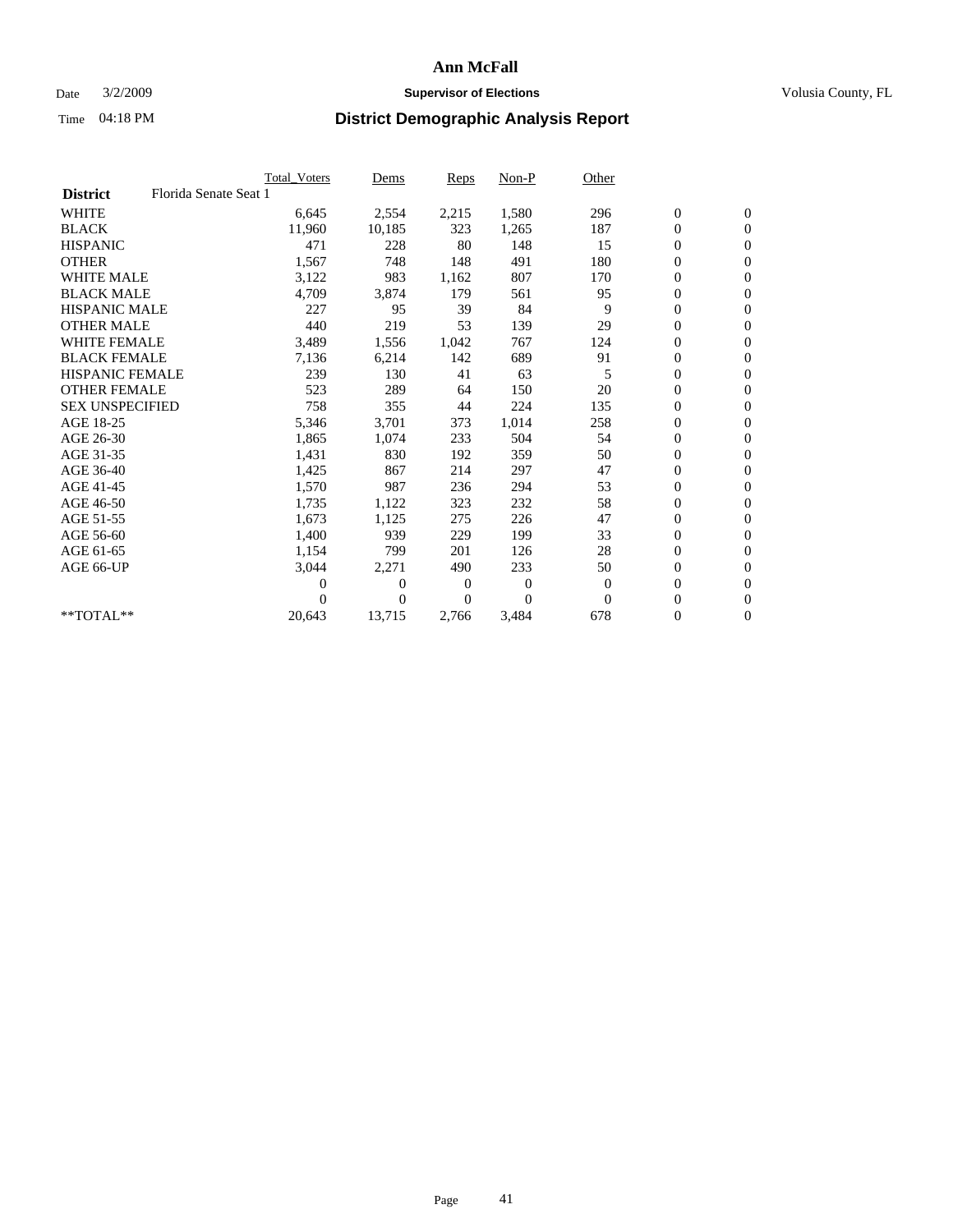## Date  $3/2/2009$  **Supervisor of Elections Supervisor of Elections** Volusia County, FL

|                        |                       | <b>Total Voters</b> | Dems   | <b>Reps</b> | $Non-P$        | Other    |                  |                  |  |
|------------------------|-----------------------|---------------------|--------|-------------|----------------|----------|------------------|------------------|--|
| <b>District</b>        | Florida Senate Seat 7 |                     |        |             |                |          |                  |                  |  |
| <b>WHITE</b>           |                       | 161,076             | 59,814 | 61,561      | 33,400         | 6,301    | $\boldsymbol{0}$ | $\boldsymbol{0}$ |  |
| <b>BLACK</b>           |                       | 7,642               | 6,157  | 338         | 996            | 151      | $\overline{0}$   | $\mathbf{0}$     |  |
| <b>HISPANIC</b>        |                       | 5,774               | 2,612  | 1,142       | 1,795          | 225      | 0                | $\mathbf{0}$     |  |
| <b>OTHER</b>           |                       | 8,526               | 2,668  | 1,925       | 3,018          | 915      | 0                | $\mathbf{0}$     |  |
| <b>WHITE MALE</b>      |                       | 74,654              | 24,646 | 30,241      | 16,373         | 3,394    | 0                | $\mathbf{0}$     |  |
| <b>BLACK MALE</b>      |                       | 3,346               | 2,565  | 178         | 514            | 89       | $\overline{0}$   | $\mathbf{0}$     |  |
| <b>HISPANIC MALE</b>   |                       | 2,668               | 1,150  | 549         | 853            | 116      | 0                | $\mathbf{0}$     |  |
| <b>OTHER MALE</b>      |                       | 2,844               | 887    | 775         | 1,027          | 155      | 0                | $\mathbf{0}$     |  |
| <b>WHITE FEMALE</b>    |                       | 85,356              | 34,794 | 30,941      | 16,767         | 2,854    | 0                | $\mathbf{0}$     |  |
| <b>BLACK FEMALE</b>    |                       | 4,245               | 3,552  | 157         | 476            | 60       | 0                | $\Omega$         |  |
| <b>HISPANIC FEMALE</b> |                       | 3,052               | 1,440  | 581         | 924            | 107      | 0                | $\mathbf{0}$     |  |
| <b>OTHER FEMALE</b>    |                       | 3,223               | 1,241  | 780         | 1,030          | 172      | 0                | $\mathbf{0}$     |  |
| <b>SEX UNSPECIFIED</b> |                       | 3,630               | 976    | 764         | 1,245          | 645      | 0                | $\mathbf{0}$     |  |
| AGE 18-25              |                       | 17,452              | 6,311  | 4,297       | 5,597          | 1,247    | $\overline{0}$   | $\mathbf{0}$     |  |
| AGE 26-30              |                       | 10,909              | 3,758  | 2,864       | 3,709          | 578      | 0                | $\mathbf{0}$     |  |
| AGE 31-35              |                       | 9,948               | 3,465  | 2,962       | 2,993          | 528      | 0                | $\mathbf{0}$     |  |
| AGE 36-40              |                       | 11,738              | 3,960  | 4,038       | 3,176          | 564      | 0                | $\mathbf{0}$     |  |
| AGE 41-45              |                       | 13,701              | 4,733  | 5,126       | 3,243          | 599      | 0                | $\mathbf{0}$     |  |
| AGE 46-50              |                       | 16,681              | 5,998  | 6,423       | 3,643          | 617      | 0                | $\Omega$         |  |
| AGE 51-55              |                       | 17,416              | 7,030  | 6,434       | 3,311          | 641      | $\boldsymbol{0}$ | $\mathbf{0}$     |  |
| AGE 56-60              |                       | 17.214              | 7,128  | 6.060       | 3,397          | 629      | 0                | $\mathbf{0}$     |  |
| AGE 61-65              |                       | 16,367              | 6,497  | 6,195       | 3,014          | 661      | 0                | $\Omega$         |  |
| AGE 66-UP              |                       | 51,592              | 22,371 | 20,567      | 7,126          | 1,528    | 0                | $\mathbf{0}$     |  |
|                        |                       | 0                   | 0      | 0           | $\overline{0}$ | $\Omega$ | 0                | $\mathbf{0}$     |  |
|                        |                       | 0                   | 0      | 0           | $\Omega$       |          | 0                | $\mathbf{0}$     |  |
| $*$ TOTAL $**$         |                       | 183,018             | 71,251 | 64,966      | 39,209         | 7,592    | 0                | $\boldsymbol{0}$ |  |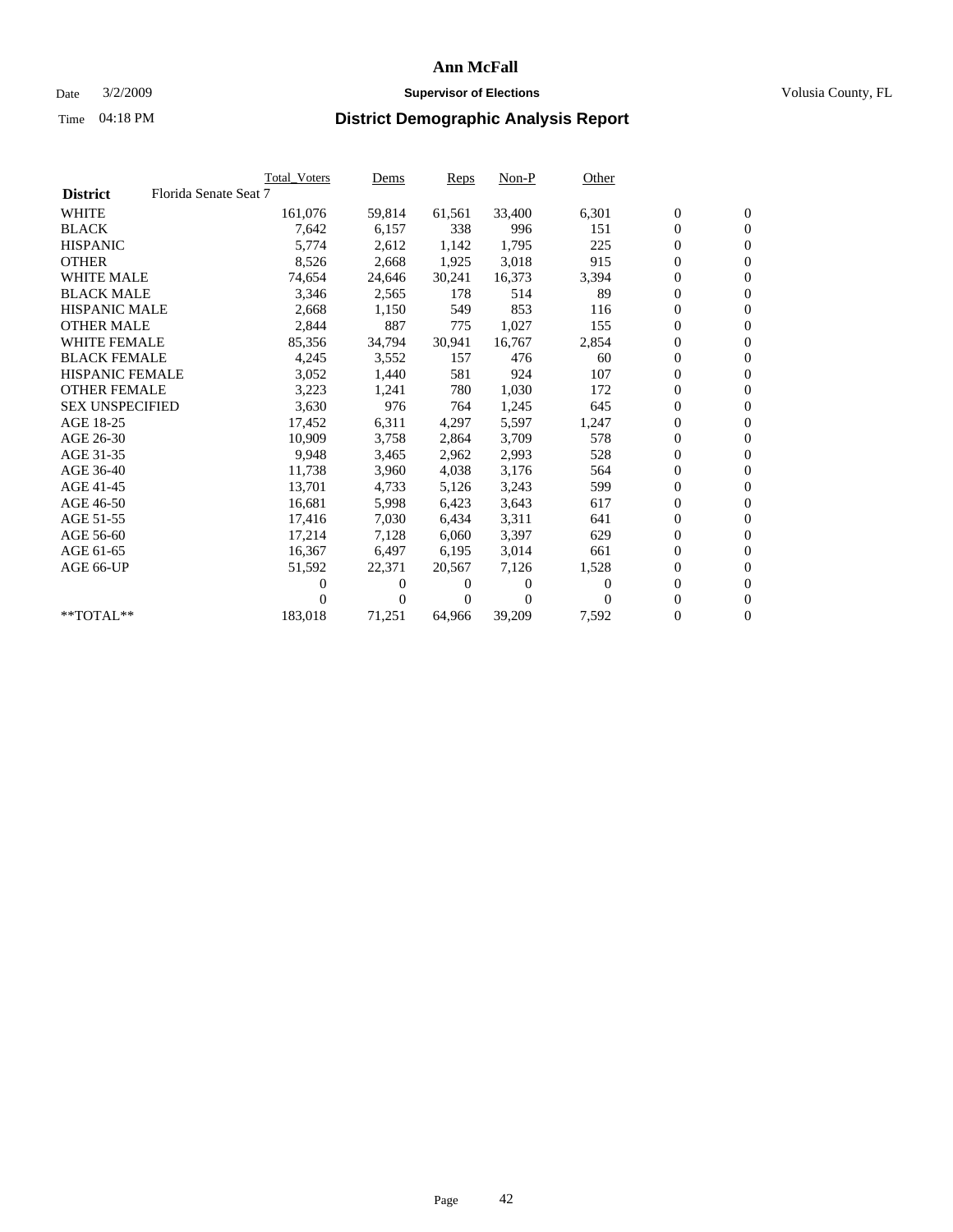## Date  $3/2/2009$  **Supervisor of Elections Supervisor of Elections** Volusia County, FL

|                        |                       | Total Voters | Dems           | <b>Reps</b> | $Non-P$      | Other        |                  |                  |  |
|------------------------|-----------------------|--------------|----------------|-------------|--------------|--------------|------------------|------------------|--|
| <b>District</b>        | Florida Senate Seat 8 |              |                |             |              |              |                  |                  |  |
| <b>WHITE</b>           |                       | 24,063       | 8,303          | 10,146      | 4,735        | 879          | $\boldsymbol{0}$ | $\boldsymbol{0}$ |  |
| <b>BLACK</b>           |                       | 1,084        | 841            | 50          | 156          | 37           | $\boldsymbol{0}$ | $\mathbf{0}$     |  |
| <b>HISPANIC</b>        |                       | 516          | 216            | 143         | 139          | 18           | $\boldsymbol{0}$ | $\mathbf{0}$     |  |
| <b>OTHER</b>           |                       | 1,511        | 478            | 365         | 531          | 137          | 0                | $\mathbf{0}$     |  |
| <b>WHITE MALE</b>      |                       | 11,074       | 3,368          | 4,931       | 2,318        | 457          | $\boldsymbol{0}$ | $\mathbf{0}$     |  |
| <b>BLACK MALE</b>      |                       | 454          | 335            | 29          | 72           | 18           | $\overline{0}$   | $\mathbf{0}$     |  |
| <b>HISPANIC MALE</b>   |                       | 255          | 97             | 77          | 70           | 11           | $\boldsymbol{0}$ | $\Omega$         |  |
| <b>OTHER MALE</b>      |                       | 509          | 164            | 139         | 179          | 27           | $\overline{0}$   | $\mathbf{0}$     |  |
| <b>WHITE FEMALE</b>    |                       | 12,825       | 4,891          | 5,147       | 2,374        | 413          | $\boldsymbol{0}$ | $\mathbf{0}$     |  |
| <b>BLACK FEMALE</b>    |                       | 624          | 502            | 21          | 82           | 19           | $\boldsymbol{0}$ | $\mathbf{0}$     |  |
| <b>HISPANIC FEMALE</b> |                       | 260          | 119            | 65          | 69           |              | $\boldsymbol{0}$ | $\mathbf{0}$     |  |
| <b>OTHER FEMALE</b>    |                       | 563          | 221            | 139         | 170          | 33           | $\mathbf{0}$     | $\mathbf{0}$     |  |
| <b>SEX UNSPECIFIED</b> |                       | 610          | 141            | 156         | 227          | 86           | $\boldsymbol{0}$ | $\mathbf{0}$     |  |
| AGE 18-25              |                       | 2,844        | 987            | 828         | 845          | 184          | $\boldsymbol{0}$ | $\mathbf{0}$     |  |
| AGE 26-30              |                       | 1,378        | 480            | 396         | 426          | 76           | $\overline{0}$   | $\mathbf{0}$     |  |
| AGE 31-35              |                       | 1,296        | 423            | 425         | 378          | 70           | $\boldsymbol{0}$ | $\mathbf{0}$     |  |
| AGE 36-40              |                       | 1,509        | 446            | 628         | 371          | 64           | $\boldsymbol{0}$ | $\mathbf{0}$     |  |
| AGE 41-45              |                       | 1,879        | 602            | 801         | 404          | 72           | $\boldsymbol{0}$ | $\mathbf{0}$     |  |
| AGE 46-50              |                       | 2,305        | 783            | 988         | 462          | 72           | $\boldsymbol{0}$ | $\Omega$         |  |
| AGE 51-55              |                       | 2,446        | 920            | 1,009       | 453          | 64           | $\boldsymbol{0}$ | $\mathbf{0}$     |  |
| AGE 56-60              |                       | 2,513        | 971            | 980         | 472          | 90           | $\overline{0}$   | $\mathbf{0}$     |  |
| AGE 61-65              |                       | 2,731        | 1,016          | 1,120       | 496          | 99           | 0                | $\mathbf{0}$     |  |
| AGE 66-UP              |                       | 8,273        | 3,210          | 3,529       | 1,254        | 280          | $\boldsymbol{0}$ | $\mathbf{0}$     |  |
|                        |                       | 0            | $\overline{0}$ | 0           | $\mathbf{0}$ | $\mathbf{0}$ | $\mathbf{0}$     | $\mathbf{0}$     |  |
|                        |                       | 0            | $\overline{0}$ | 0           | $\Omega$     | $\Omega$     | 0                | $\mathbf{0}$     |  |
| **TOTAL**              |                       | 27,174       | 9,838          | 10,704      | 5,561        | 1,071        | 0                | $\boldsymbol{0}$ |  |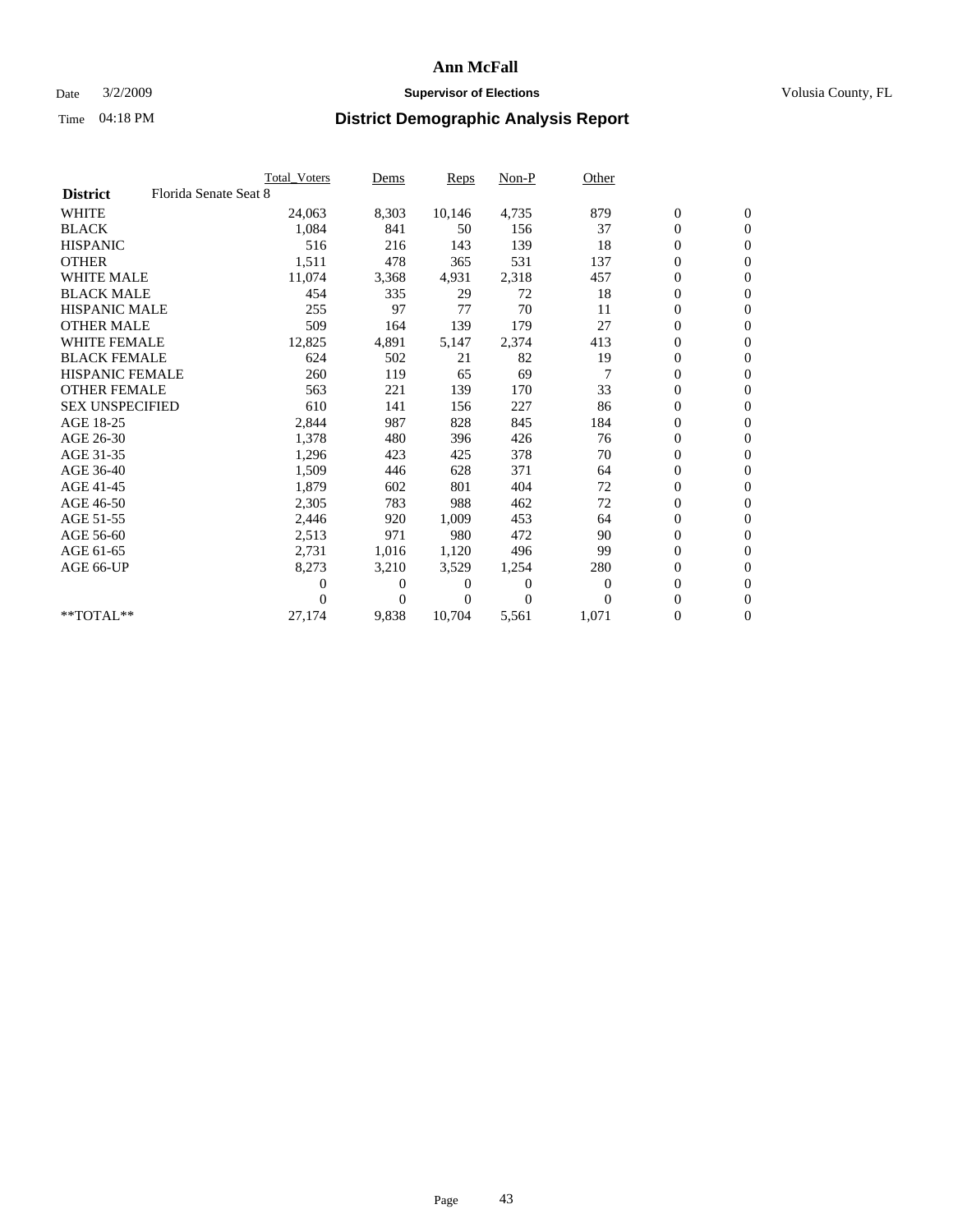## Date  $3/2/2009$  **Supervisor of Elections Supervisor of Elections** Volusia County, FL

|                        |                        | <b>Total Voters</b> | Dems         | <b>Reps</b> | $Non-P$        | Other    |                  |                  |  |
|------------------------|------------------------|---------------------|--------------|-------------|----------------|----------|------------------|------------------|--|
| <b>District</b>        | Florida Senate Seat 20 |                     |              |             |                |          |                  |                  |  |
| <b>WHITE</b>           |                        | 74,956              | 26,217       | 30,239      | 14,820         | 3,680    | $\boldsymbol{0}$ | $\boldsymbol{0}$ |  |
| <b>BLACK</b>           |                        | 7,980               | 6,394        | 357         | 1,011          | 218      | $\overline{0}$   | $\mathbf{0}$     |  |
| <b>HISPANIC</b>        |                        | 12,621              | 6,214        | 2,213       | 3,806          | 388      | $\overline{0}$   | $\mathbf{0}$     |  |
| <b>OTHER</b>           |                        | 5,372               | 1,751        | 1,119       | 1,892          | 610      | 0                | $\mathbf{0}$     |  |
| <b>WHITE MALE</b>      |                        | 34,427              | 10,696       | 14,669      | 7,093          | 1,969    | 0                | $\mathbf{0}$     |  |
| <b>BLACK MALE</b>      |                        | 3,446               | 2,621        | 184         | 504            | 137      | $\boldsymbol{0}$ | $\mathbf{0}$     |  |
| <b>HISPANIC MALE</b>   |                        | 5,863               | 2,794        | 1,097       | 1,781          | 191      | 0                | $\mathbf{0}$     |  |
| <b>OTHER MALE</b>      |                        | 1,727               | 618          | 435         | 564            | 110      | 0                | $\mathbf{0}$     |  |
| <b>WHITE FEMALE</b>    |                        | 40,125              | 15,385       | 15,417      | 7,636          | 1,687    | 0                | $\mathbf{0}$     |  |
| <b>BLACK FEMALE</b>    |                        | 4,462               | 3,714        | 171         | 497            | 80       | 0                | $\Omega$         |  |
| HISPANIC FEMALE        |                        | 6,659               | 3,369        | 1,106       | 1,996          | 188      | $\boldsymbol{0}$ | $\mathbf{0}$     |  |
| <b>OTHER FEMALE</b>    |                        | 2,051               | 803          | 439         | 669            | 140      | 0                | $\mathbf{0}$     |  |
| <b>SEX UNSPECIFIED</b> |                        | 2,169               | 576          | 410         | 789            | 394      | 0                | $\mathbf{0}$     |  |
| AGE 18-25              |                        | 11,371              | 4,064        | 2,662       | 3,725          | 920      | $\overline{0}$   | $\mathbf{0}$     |  |
| AGE 26-30              |                        | 7,479               | 2,703        | 1,926       | 2,381          | 469      | 0                | $\mathbf{0}$     |  |
| AGE 31-35              |                        | 7,503               | 2,752        | 2,155       | 2,134          | 462      | 0                | $\mathbf{0}$     |  |
| AGE 36-40              |                        | 8,280               | 2,931        | 2,783       | 2,151          | 415      | $\overline{0}$   | $\mathbf{0}$     |  |
| AGE 41-45              |                        | 8,908               | 3,249        | 3,180       | 2,101          | 378      | $\boldsymbol{0}$ | $\mathbf{0}$     |  |
| AGE 46-50              |                        | 9,723               | 3,743        | 3,572       | 1,962          | 446      | 0                | $\Omega$         |  |
| AGE 51-55              |                        | 9,314               | 3,845        | 3,329       | 1,739          | 401      | $\boldsymbol{0}$ | $\mathbf{0}$     |  |
| AGE 56-60              |                        | 8,414               | 3.701        | 2.949       | 1.421          | 343      | 0                | $\mathbf{0}$     |  |
| AGE 61-65              |                        | 7,590               | 3,234        | 2,849       | 1,206          | 301      | 0                | $\mathbf{0}$     |  |
| AGE 66-UP              |                        | 22,346              | 10,354       | 8,522       | 2,709          | 761      | $\overline{0}$   | $\mathbf{0}$     |  |
|                        |                        | 0                   | 0            | 0           | $\overline{0}$ | $\theta$ | 0                | $\mathbf{0}$     |  |
|                        |                        | 0                   | $\mathbf{0}$ | 0           | $\Omega$       | $\Omega$ | 0                | $\mathbf{0}$     |  |
| $*$ TOTAL $**$         |                        | 100,929             | 40,576       | 33,928      | 21,529         | 4,896    | 0                | $\boldsymbol{0}$ |  |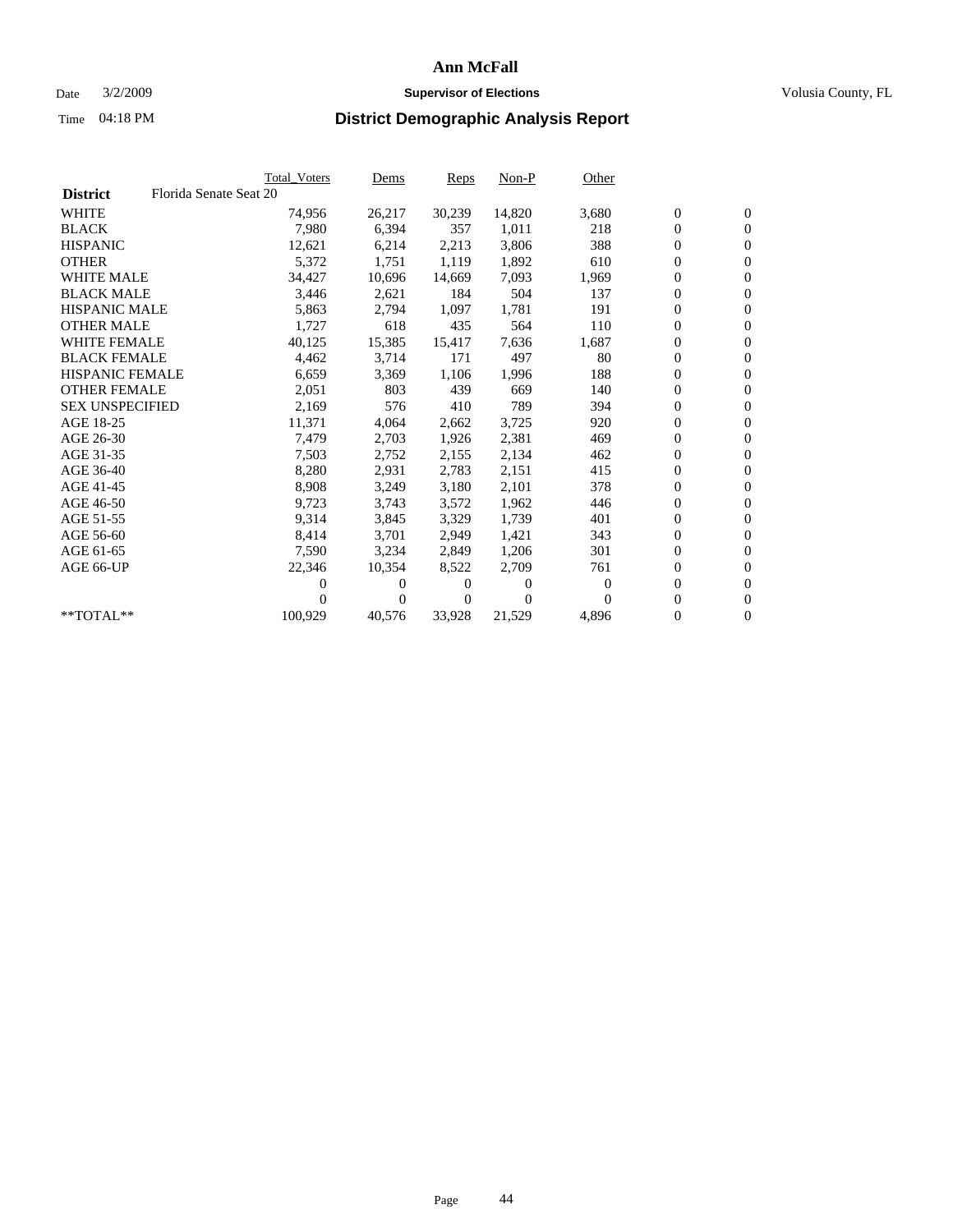## Date  $3/2/2009$  **Supervisor of Elections Supervisor of Elections** Volusia County, FL

|                                       | <b>Total_Voters</b> | Dems           | <b>Reps</b>  | Non-P        | Other        |                  |                  |  |
|---------------------------------------|---------------------|----------------|--------------|--------------|--------------|------------------|------------------|--|
| Daytona Bch Zone 1<br><b>District</b> |                     |                |              |              |              |                  |                  |  |
| <b>WHITE</b>                          | 4,839               | 1,985          | 1,600        | 1,061        | 193          | $\boldsymbol{0}$ | $\boldsymbol{0}$ |  |
| <b>BLACK</b>                          | 999                 | 828            | 29           | 123          | 19           | $\boldsymbol{0}$ | $\mathbf{0}$     |  |
| <b>HISPANIC</b>                       | 146                 | 71             | 28           | 41           | 6            | $\overline{0}$   | $\mathbf{0}$     |  |
| <b>OTHER</b>                          | 418                 | 159            | 90           | 120          | 49           | $\boldsymbol{0}$ | $\mathbf{0}$     |  |
| <b>WHITE MALE</b>                     | 2,287               | 821            | 812          | 546          | 108          | $\overline{0}$   | $\mathbf{0}$     |  |
| <b>BLACK MALE</b>                     | 457                 | 379            | 14           | 53           | 11           | $\boldsymbol{0}$ | $\mathbf{0}$     |  |
| <b>HISPANIC MALE</b>                  | 72                  | 26             | 19           | 24           | 3            | $\boldsymbol{0}$ | $\mathbf{0}$     |  |
| <b>OTHER MALE</b>                     | 160                 | 62             | 37           | 51           | 10           | $\boldsymbol{0}$ | $\mathbf{0}$     |  |
| <b>WHITE FEMALE</b>                   | 2,521               | 1,151          | 783          | 504          | 83           | $\overline{0}$   | $\mathbf{0}$     |  |
| <b>BLACK FEMALE</b>                   | 536                 | 445            | 15           | 68           | 8            | $\boldsymbol{0}$ | $\mathbf{0}$     |  |
| <b>HISPANIC FEMALE</b>                | 74                  | 45             | 9            | 17           | 3            | $\boldsymbol{0}$ | $\mathbf{0}$     |  |
| <b>OTHER FEMALE</b>                   | 156                 | 69             | 36           | 40           | 11           | $\mathbf{0}$     | $\mathbf{0}$     |  |
| <b>SEX UNSPECIFIED</b>                | 139                 | 45             | 22           | 42           | 30           | $\boldsymbol{0}$ | $\mathbf{0}$     |  |
| AGE 18-25                             | 852                 | 443            | 126          | 232          | 51           | $\boldsymbol{0}$ | $\mathbf{0}$     |  |
| AGE 26-30                             | 504                 | 236            | 92           | 146          | 30           | $\boldsymbol{0}$ | $\mathbf{0}$     |  |
| AGE 31-35                             | 348                 | 142            | 81           | 114          | 11           | $\boldsymbol{0}$ | $\mathbf{0}$     |  |
| AGE 36-40                             | 366                 | 137            | 109          | 97           | 23           | $\boldsymbol{0}$ | $\mathbf{0}$     |  |
| AGE 41-45                             | 423                 | 176            | 137          | 95           | 15           | $\overline{0}$   | $\mathbf{0}$     |  |
| AGE 46-50                             | 494                 | 218            | 158          | 98           | 20           | $\boldsymbol{0}$ | $\mathbf{0}$     |  |
| AGE 51-55                             | 573                 | 272            | 158          | 114          | 29           | $\boldsymbol{0}$ | $\mathbf{0}$     |  |
| AGE 56-60                             | 564                 | 256            | 163          | 129          | 16           | $\boldsymbol{0}$ | $\Omega$         |  |
| AGE 61-65                             | 501                 | 240            | 145          | 94           | 22           | $\boldsymbol{0}$ | $\mathbf{0}$     |  |
| AGE 66-UP                             | 1,777               | 923            | 578          | 226          | 50           | $\boldsymbol{0}$ | $\mathbf{0}$     |  |
|                                       | $\overline{0}$      | $\overline{0}$ | 0            | $\mathbf{0}$ | $\theta$     | $\overline{0}$   | $\mathbf{0}$     |  |
|                                       | $\Omega$            | $\overline{0}$ | $\mathbf{0}$ | $\Omega$     | $\mathbf{0}$ | $\boldsymbol{0}$ | $\mathbf{0}$     |  |
| **TOTAL**                             | 6,402               | 3,043          | 1,747        | 1,345        | 267          | 0                | $\mathbf{0}$     |  |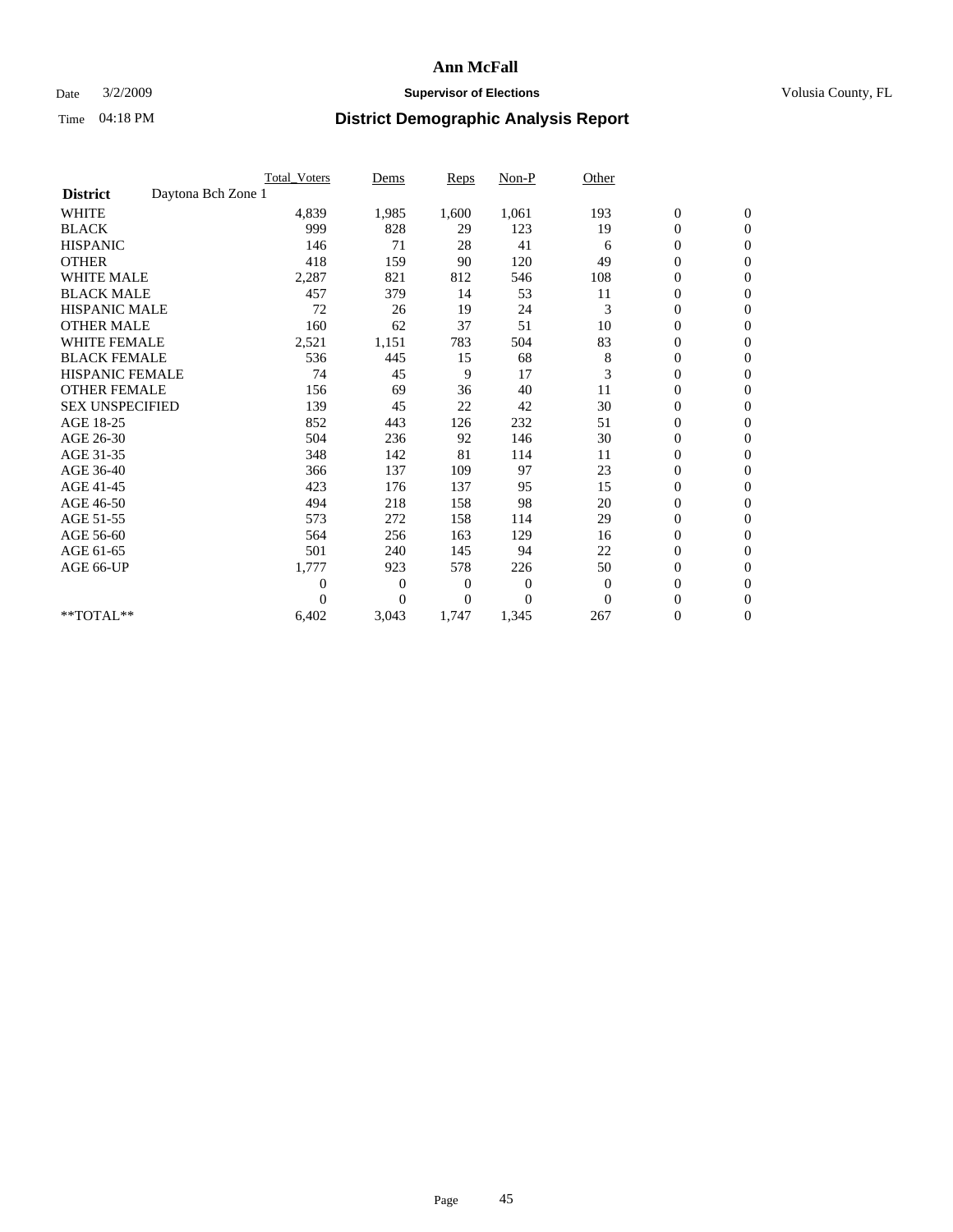## Date  $3/2/2009$  **Supervisor of Elections Supervisor of Elections** Volusia County, FL

|                        |                    | <b>Total Voters</b> | Dems           | <b>Reps</b> | $Non-P$        | Other        |                  |                  |  |
|------------------------|--------------------|---------------------|----------------|-------------|----------------|--------------|------------------|------------------|--|
| <b>District</b>        | Daytona Bch Zone 2 |                     |                |             |                |              |                  |                  |  |
| <b>WHITE</b>           |                    | 4,216               | 1,779          | 1,391       | 866            | 180          | $\boldsymbol{0}$ | $\boldsymbol{0}$ |  |
| <b>BLACK</b>           |                    | 1,347               | 1,121          | 54          | 145            | 27           | $\boldsymbol{0}$ | $\mathbf{0}$     |  |
| <b>HISPANIC</b>        |                    | 129                 | 54             | 27          | 41             |              | $\overline{0}$   | $\mathbf{0}$     |  |
| <b>OTHER</b>           |                    | 361                 | 147            | 50          | 135            | 29           | $\boldsymbol{0}$ | $\Omega$         |  |
| <b>WHITE MALE</b>      |                    | 2,036               | 786            | 720         | 431            | 99           | $\overline{0}$   | $\mathbf{0}$     |  |
| <b>BLACK MALE</b>      |                    | 550                 | 432            | 31          | 73             | 14           | $\boldsymbol{0}$ | $\mathbf{0}$     |  |
| <b>HISPANIC MALE</b>   |                    | 67                  | 29             | 13          | 21             | 4            | $\boldsymbol{0}$ | $\mathbf{0}$     |  |
| <b>OTHER MALE</b>      |                    | 115                 | 50             | 19          | 40             | 6            | $\boldsymbol{0}$ | $\mathbf{0}$     |  |
| <b>WHITE FEMALE</b>    |                    | 2,152               | 981            | 660         | 432            | 79           | $\overline{0}$   | $\mathbf{0}$     |  |
| <b>BLACK FEMALE</b>    |                    | 789                 | 683            | 23          | 70             | 13           | $\boldsymbol{0}$ | $\mathbf{0}$     |  |
| <b>HISPANIC FEMALE</b> |                    | 62                  | 25             | 14          | 20             | 3            | $\boldsymbol{0}$ | $\mathbf{0}$     |  |
| <b>OTHER FEMALE</b>    |                    | 137                 | 67             | 24          | 43             | 3            | $\mathbf{0}$     | $\mathbf{0}$     |  |
| <b>SEX UNSPECIFIED</b> |                    | 145                 | 48             | 18          | 57             | 22           | $\boldsymbol{0}$ | $\mathbf{0}$     |  |
| AGE 18-25              |                    | 628                 | 303            | 110         | 173            | 42           | $\boldsymbol{0}$ | $\mathbf{0}$     |  |
| AGE 26-30              |                    | 410                 | 194            | 63          | 132            | 21           | $\overline{0}$   | $\mathbf{0}$     |  |
| AGE 31-35              |                    | 341                 | 161            | 61          | 107            | 12           | $\boldsymbol{0}$ | $\mathbf{0}$     |  |
| AGE 36-40              |                    | 369                 | 168            | 88          | 98             | 15           | $\boldsymbol{0}$ | $\mathbf{0}$     |  |
| AGE 41-45              |                    | 455                 | 206            | 123         | 101            | 25           | $\overline{0}$   | $\mathbf{0}$     |  |
| AGE 46-50              |                    | 568                 | 288            | 146         | 111            | 23           | $\boldsymbol{0}$ | $\mathbf{0}$     |  |
| AGE 51-55              |                    | 562                 | 290            | 152         | 101            | 19           | $\boldsymbol{0}$ | $\mathbf{0}$     |  |
| AGE 56-60              |                    | 564                 | 296            | 144         | 103            | 21           | $\overline{0}$   | $\Omega$         |  |
| AGE 61-65              |                    | 470                 | 232            | 145         | 75             | 18           | $\overline{0}$   | $\mathbf{0}$     |  |
| AGE 66-UP              |                    | 1,686               | 963            | 490         | 186            | 47           | $\boldsymbol{0}$ | $\mathbf{0}$     |  |
|                        |                    | $\overline{0}$      | $\overline{0}$ | 0           | $\overline{0}$ | $\mathbf{0}$ | $\overline{0}$   | $\mathbf{0}$     |  |
|                        |                    | $\Omega$            | $\theta$       | $\Omega$    | $\theta$       | $\Omega$     | $\boldsymbol{0}$ | $\mathbf{0}$     |  |
| **TOTAL**              |                    | 6,053               | 3,101          | 1,522       | 1,187          | 243          | 0                | $\mathbf{0}$     |  |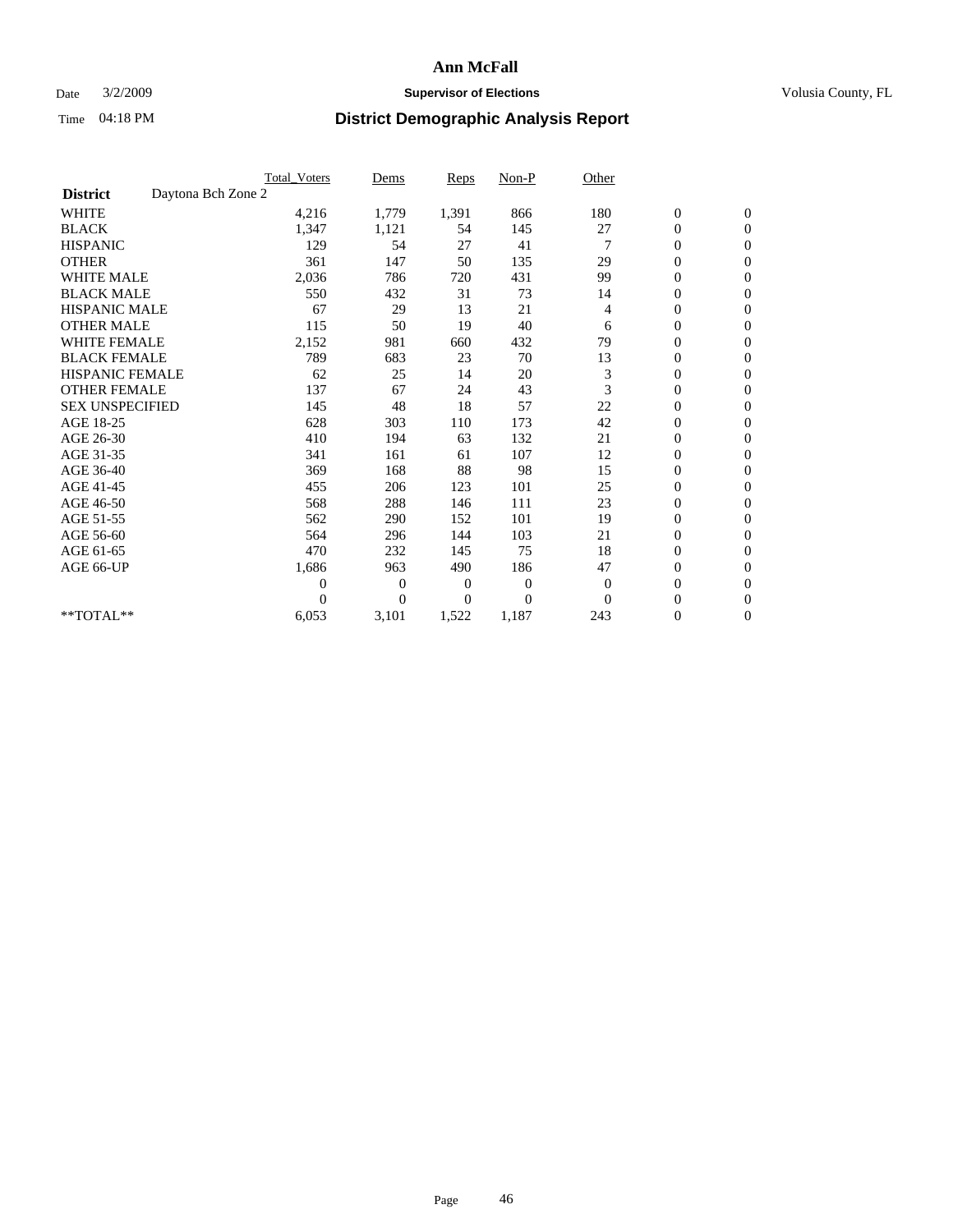## Date  $3/2/2009$  **Supervisor of Elections Supervisor of Elections** Volusia County, FL

|                        |                    | <b>Total Voters</b> | Dems           | <b>Reps</b>  | $Non-P$        | Other        |                  |                |  |
|------------------------|--------------------|---------------------|----------------|--------------|----------------|--------------|------------------|----------------|--|
| <b>District</b>        | Daytona Bch Zone 3 |                     |                |              |                |              |                  |                |  |
| <b>WHITE</b>           |                    | 3,888               | 1,690          | 1,085        | 911            | 202          | $\boldsymbol{0}$ | $\mathbf{0}$   |  |
| <b>BLACK</b>           |                    | 2,308               | 1,979          | 49           | 237            | 43           | $\boldsymbol{0}$ | $\mathbf{0}$   |  |
| <b>HISPANIC</b>        |                    | 137                 | 67             | 17           | 48             | 5            | $\overline{0}$   | $\mathbf{0}$   |  |
| <b>OTHER</b>           |                    | 512                 | 226            | 51           | 167            | 68           | $\overline{0}$   | $\mathbf{0}$   |  |
| <b>WHITE MALE</b>      |                    | 1,979               | 771            | 604          | 478            | 126          | $\boldsymbol{0}$ | $\mathbf{0}$   |  |
| <b>BLACK MALE</b>      |                    | 727                 | 613            | 22           | 75             | 17           | $\boldsymbol{0}$ | $\mathbf{0}$   |  |
| <b>HISPANIC MALE</b>   |                    | 67                  | 35             | 5            | 25             | 2            | $\boldsymbol{0}$ | $\mathbf{0}$   |  |
| <b>OTHER MALE</b>      |                    | 120                 | 60             | 20           | 34             | 6            | $\boldsymbol{0}$ | $\mathbf{0}$   |  |
| <b>WHITE FEMALE</b>    |                    | 1,881               | 909            | 474          | 424            | 74           | $\mathbf{0}$     | $\mathbf{0}$   |  |
| <b>BLACK FEMALE</b>    |                    | 1,563               | 1,354          | 27           | 156            | 26           | $\boldsymbol{0}$ | $\mathbf{0}$   |  |
| <b>HISPANIC FEMALE</b> |                    | 69                  | 31             | 12           | 23             | 3            | $\boldsymbol{0}$ | $\mathbf{0}$   |  |
| <b>OTHER FEMALE</b>    |                    | 168                 | 86             | 13           | 59             | 10           | $\overline{0}$   | $\Omega$       |  |
| <b>SEX UNSPECIFIED</b> |                    | 271                 | 103            | 25           | 89             | 54           | $\overline{0}$   | $\mathbf{0}$   |  |
| AGE 18-25              |                    | 2,238               | 1,683          | 111          | 352            | 92           | $\overline{0}$   | $\mathbf{0}$   |  |
| AGE 26-30              |                    | 454                 | 200            | 77           | 155            | 22           | $\overline{0}$   | $\mathbf{0}$   |  |
| AGE 31-35              |                    | 313                 | 147            | 47           | 92             | 27           | $\boldsymbol{0}$ | $\mathbf{0}$   |  |
| AGE 36-40              |                    | 339                 | 146            | 80           | 96             | 17           | $\boldsymbol{0}$ | $\mathbf{0}$   |  |
| AGE 41-45              |                    | 347                 | 160            | 82           | 87             | 18           | $\overline{0}$   | $\mathbf{0}$   |  |
| AGE 46-50              |                    | 471                 | 232            | 98           | 112            | 29           | $\mathbf{0}$     | $\mathbf{0}$   |  |
| AGE 51-55              |                    | 541                 | 294            | 125          | 97             | 25           | $\boldsymbol{0}$ | $\mathbf{0}$   |  |
| AGE 56-60              |                    | 497                 | 245            | 132          | 101            | 19           | $\boldsymbol{0}$ | $\Omega$       |  |
| AGE 61-65              |                    | 445                 | 201            | 125          | 99             | 20           | $\boldsymbol{0}$ | $\overline{0}$ |  |
| AGE 66-UP              |                    | 1,200               | 654            | 325          | 172            | 49           | $\overline{0}$   | $\mathbf{0}$   |  |
|                        |                    | $\theta$            | $\overline{0}$ | $\mathbf{0}$ | $\mathbf{0}$   | $\mathbf{0}$ | $\overline{0}$   | $\Omega$       |  |
|                        |                    | $\Omega$            | $\overline{0}$ | 0            | $\overline{0}$ | $\Omega$     | $\overline{0}$   | $\overline{0}$ |  |
| **TOTAL**              |                    | 6,845               | 3,962          | 1,202        | 1,363          | 318          | 0                | $\mathbf{0}$   |  |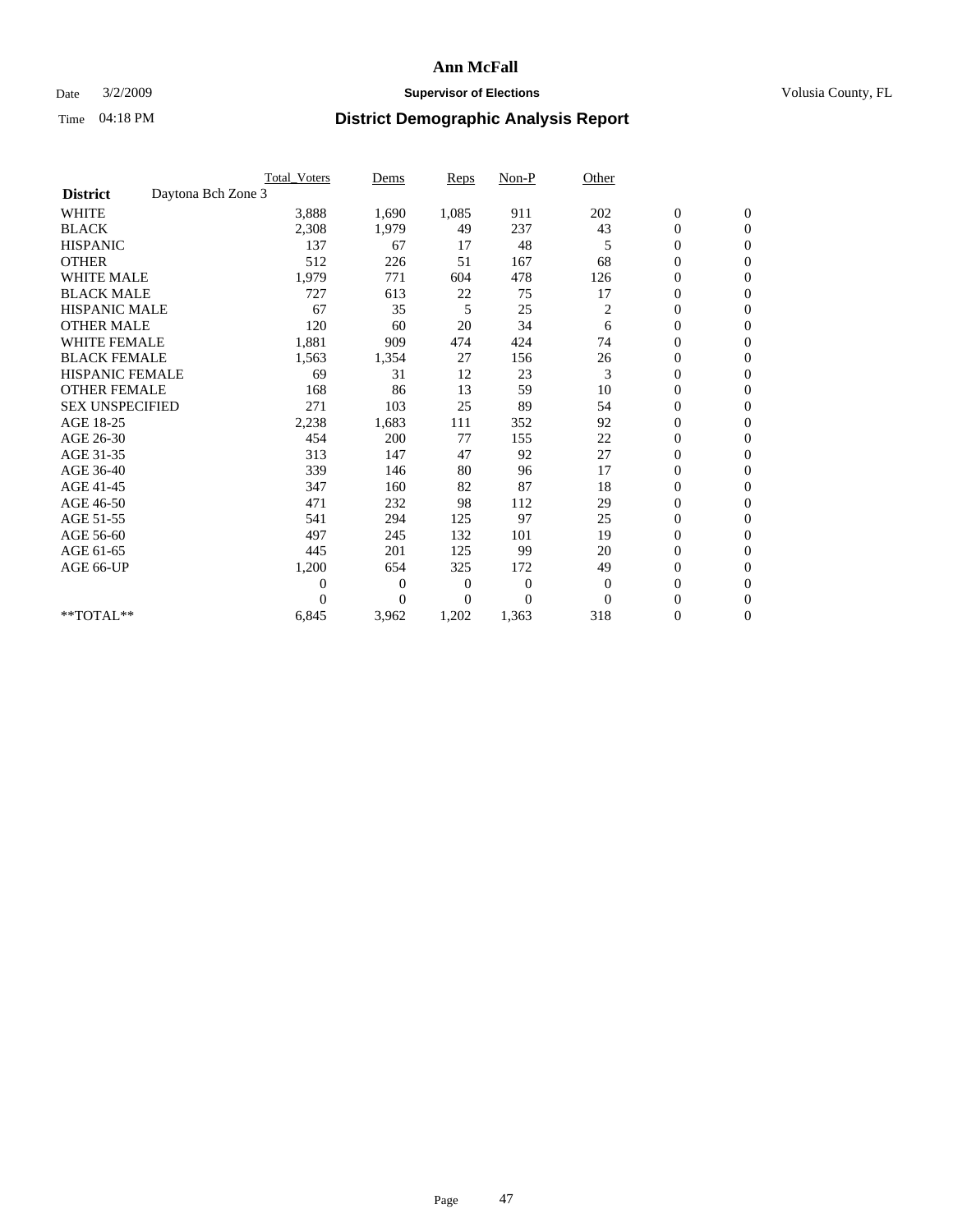## Date  $3/2/2009$  **Supervisor of Elections Supervisor of Elections** Volusia County, FL

|                        | <b>Total Voters</b> | Dems           | <b>Reps</b>  | Non-P        | Other          |                  |                  |  |
|------------------------|---------------------|----------------|--------------|--------------|----------------|------------------|------------------|--|
| <b>District</b>        | Daytona Bch Zone 4  |                |              |              |                |                  |                  |  |
| <b>WHITE</b>           | 6,141               | 1,987          | 2,713        | 1,192        | 249            | $\boldsymbol{0}$ | $\boldsymbol{0}$ |  |
| <b>BLACK</b>           | 767                 | 610            | 25           | 109          | 23             | $\boldsymbol{0}$ | $\mathbf{0}$     |  |
| <b>HISPANIC</b>        | 214                 | 88             | 57           | 64           | 5              | $\overline{0}$   | $\mathbf{0}$     |  |
| <b>OTHER</b>           | 579                 | 152            | 156          | 219          | 52             | $\overline{0}$   | $\mathbf{0}$     |  |
| <b>WHITE MALE</b>      | 2,961               | 827            | 1,345        | 637          | 152            | $\boldsymbol{0}$ | $\mathbf{0}$     |  |
| <b>BLACK MALE</b>      | 319                 | 237            | 18           | 53           | 11             | $\overline{0}$   | $\mathbf{0}$     |  |
| <b>HISPANIC MALE</b>   | 101                 | 40             | 27           | 32           | $\overline{c}$ | $\boldsymbol{0}$ | $\Omega$         |  |
| <b>OTHER MALE</b>      | 189                 | 44             | 53           | 75           | 17             | $\overline{0}$   | $\mathbf{0}$     |  |
| <b>WHITE FEMALE</b>    | 3,151               | 1,148          | 1,358        | 550          | 95             | $\boldsymbol{0}$ | $\mathbf{0}$     |  |
| <b>BLACK FEMALE</b>    | 445                 | 371            | 7            | 55           | 12             | $\boldsymbol{0}$ | $\mathbf{0}$     |  |
| <b>HISPANIC FEMALE</b> | 111                 | 47             | 29           | 32           | 3              | $\boldsymbol{0}$ | $\mathbf{0}$     |  |
| <b>OTHER FEMALE</b>    | 176                 | 64             | 46           | 57           | 9              | $\mathbf{0}$     | $\mathbf{0}$     |  |
| <b>SEX UNSPECIFIED</b> | 248                 | 59             | 68           | 93           | 28             | $\boldsymbol{0}$ | $\Omega$         |  |
| AGE 18-25              | 1,397               | 548            | 371          | 390          | 88             | $\boldsymbol{0}$ | $\mathbf{0}$     |  |
| AGE 26-30              | 665                 | 220            | 194          | 219          | 32             | $\overline{0}$   | $\Omega$         |  |
| AGE 31-35              | 410                 | 145            | 147          | 100          | 18             | $\boldsymbol{0}$ | $\mathbf{0}$     |  |
| AGE 36-40              | 400                 | 129            | 150          | 99           | 22             | $\boldsymbol{0}$ | $\mathbf{0}$     |  |
| AGE 41-45              | 367                 | 127            | 145          | 89           | 6              | $\boldsymbol{0}$ | $\mathbf{0}$     |  |
| AGE 46-50              | 466                 | 163            | 208          | 81           | 14             | $\boldsymbol{0}$ | $\Omega$         |  |
| AGE 51-55              | 507                 | 203            | 203          | 86           | 15             | $\overline{0}$   | $\mathbf{0}$     |  |
| AGE 56-60              | 605                 | 230            | 226          | 119          | 30             | $\overline{0}$   | $\mathbf{0}$     |  |
| AGE 61-65              | 626                 | 222            | 271          | 105          | 28             | $\overline{0}$   | $\mathbf{0}$     |  |
| AGE 66-UP              | 2,258               | 850            | 1,036        | 296          | 76             | $\boldsymbol{0}$ | $\mathbf{0}$     |  |
|                        | $\overline{0}$      | $\overline{0}$ | 0            | $\mathbf{0}$ | $\mathbf{0}$   | $\mathbf{0}$     | $\mathbf{0}$     |  |
|                        | $\Omega$            | $\overline{0}$ | $\mathbf{0}$ | $\mathbf{0}$ | $\mathbf{0}$   | 0                | $\mathbf{0}$     |  |
| **TOTAL**              | 7,701               | 2,837          | 2,951        | 1,584        | 329            | 0                | $\boldsymbol{0}$ |  |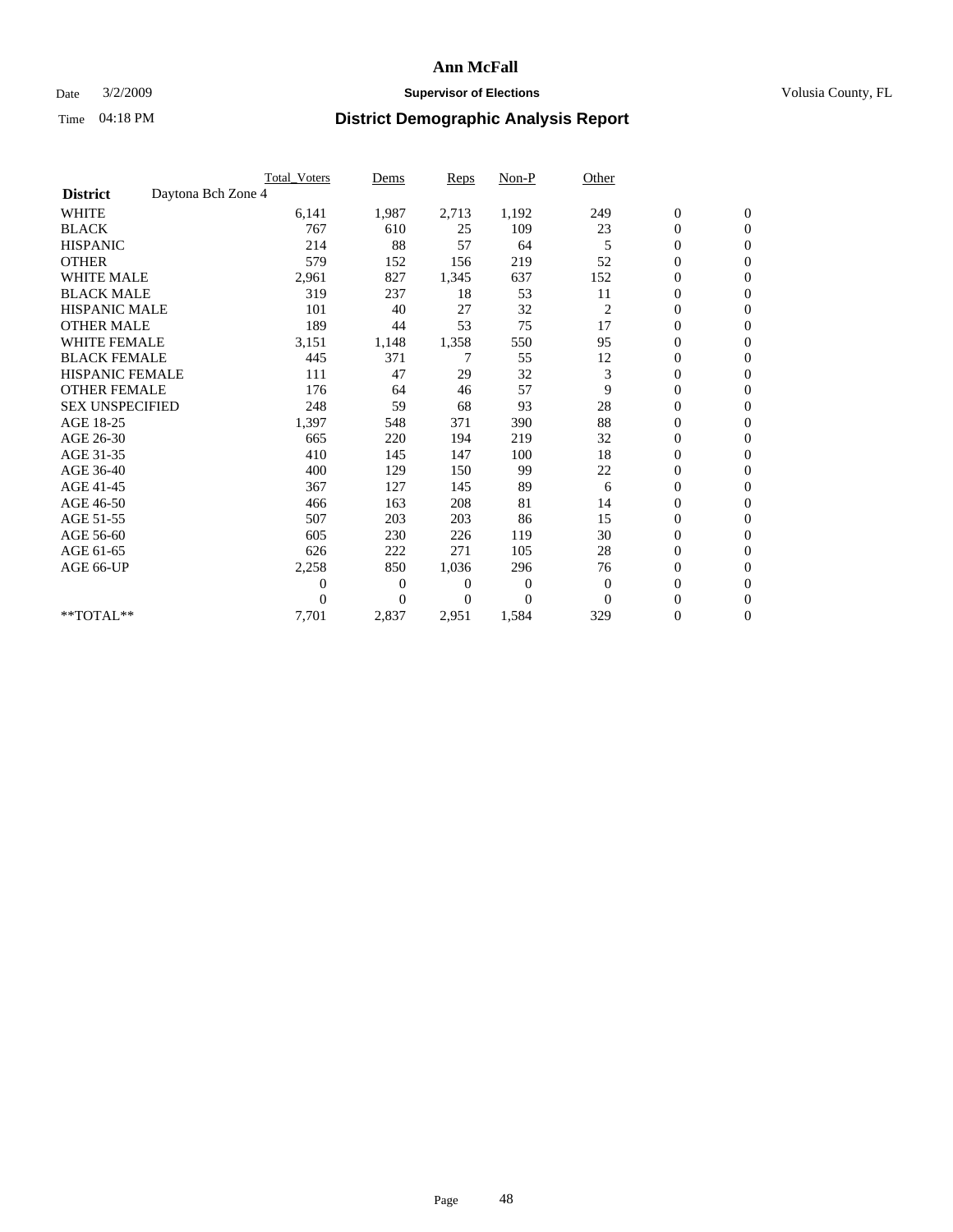## Date  $3/2/2009$  **Supervisor of Elections Supervisor of Elections** Volusia County, FL

|                        |                    | <b>Total_Voters</b> | Dems         | Reps           | $Non-P$  | Other          |                  |                  |  |
|------------------------|--------------------|---------------------|--------------|----------------|----------|----------------|------------------|------------------|--|
| <b>District</b>        | Daytona Bch Zone 5 |                     |              |                |          |                |                  |                  |  |
| <b>WHITE</b>           |                    | 2,177               | 926          | 635            | 514      | 102            | $\boldsymbol{0}$ | $\boldsymbol{0}$ |  |
| <b>BLACK</b>           |                    | 3,869               | 3,304        | 97             | 409      | 59             | 0                | $\mathbf{0}$     |  |
| <b>HISPANIC</b>        |                    | 172                 | 93           | 37             | 38       | $\overline{4}$ | $\mathbf{0}$     | $\mathbf{0}$     |  |
| <b>OTHER</b>           |                    | 497                 | 247          | 50             | 151      | 49             | 0                | $\Omega$         |  |
| <b>WHITE MALE</b>      |                    | 1,010               | 351          | 350            | 249      | 60             | 0                | $\mathbf{0}$     |  |
| <b>BLACK MALE</b>      |                    | 1,524               | 1,247        | 58             | 181      | 38             | $\boldsymbol{0}$ | $\mathbf{0}$     |  |
| <b>HISPANIC MALE</b>   |                    | 85                  | 44           | 21             | 18       | $\overline{c}$ | 0                | $\mathbf{0}$     |  |
| <b>OTHER MALE</b>      |                    | 131                 | 70           | 15             | 36       | 10             | 0                | $\mathbf{0}$     |  |
| <b>WHITE FEMALE</b>    |                    | 1,155               | 572          | 280            | 262      | 41             | 0                | $\mathbf{0}$     |  |
| <b>BLACK FEMALE</b>    |                    | 2,309               | 2,023        | 39             | 226      | 21             | 0                | $\mathbf{0}$     |  |
| <b>HISPANIC FEMALE</b> |                    | 86                  | 48           | 16             | 20       | 2              | 0                | $\mathbf{0}$     |  |
| <b>OTHER FEMALE</b>    |                    | 184                 | 99           | 22             | 55       | 8              | 0                | $\Omega$         |  |
| <b>SEX UNSPECIFIED</b> |                    | 231                 | 116          | 18             | 65       | 32             | 0                | $\mathbf{0}$     |  |
| AGE 18-25              |                    | 1,360               | 884          | 126            | 287      | 63             | 0                | $\mathbf{0}$     |  |
| AGE 26-30              |                    | 643                 | 377          | 78             | 167      | 21             | 0                | $\mathbf{0}$     |  |
| AGE 31-35              |                    | 536                 | 332          | 61             | 123      | 20             | 0                | $\mathbf{0}$     |  |
| AGE 36-40              |                    | 505                 | 344          | 55             | 97       | 9              | 0                | $\mathbf{0}$     |  |
| AGE 41-45              |                    | 570                 | 397          | 68             | 88       | 17             | $\mathbf{0}$     | $\mathbf{0}$     |  |
| AGE 46-50              |                    | 600                 | 424          | 75             | 83       | 18             | 0                | $\mathbf{0}$     |  |
| AGE 51-55              |                    | 552                 | 402          | 73             | 62       | 15             | 0                | $\mathbf{0}$     |  |
| AGE 56-60              |                    | 486                 | 358          | 56             | 58       | 14             | $\overline{0}$   | $\Omega$         |  |
| AGE 61-65              |                    | 395                 | 283          | 52             | 49       | 11             | 0                | $\mathbf{0}$     |  |
| AGE 66-UP              |                    | 1,068               | 769          | 175            | 98       | 26             | 0                | $\mathbf{0}$     |  |
|                        |                    | 0                   | $\mathbf{0}$ | $\overline{0}$ | $\theta$ | $\theta$       | 0                | $\mathbf{0}$     |  |
|                        |                    | 0                   | $\theta$     | $\theta$       | $\theta$ | $\Omega$       | $\overline{0}$   | $\mathbf{0}$     |  |
| **TOTAL**              |                    | 6,715               | 4,570        | 819            | 1,112    | 214            | 0                | $\overline{0}$   |  |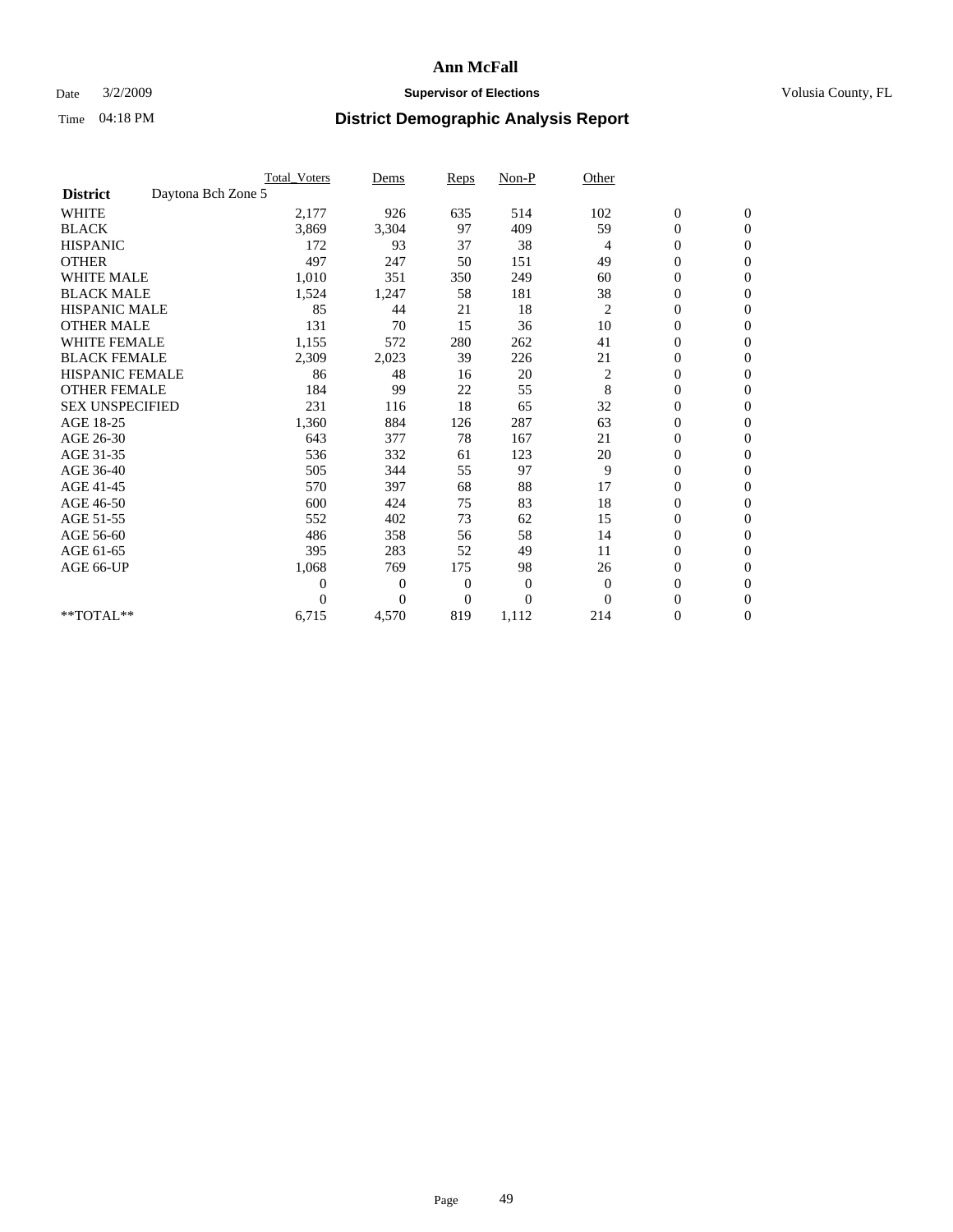## Date  $3/2/2009$  **Supervisor of Elections Supervisor of Elections** Volusia County, FL

|                        |                    | <b>Total_Voters</b> | Dems           | <b>Reps</b>    | $Non-P$        | Other    |                  |                |  |
|------------------------|--------------------|---------------------|----------------|----------------|----------------|----------|------------------|----------------|--|
| <b>District</b>        | Daytona Bch Zone 6 |                     |                |                |                |          |                  |                |  |
| <b>WHITE</b>           |                    | 1,395               | 601            | 382            | 347            | 65       | $\boldsymbol{0}$ | $\mathbf{0}$   |  |
| <b>BLACK</b>           |                    | 4,378               | 3,726          | 117            | 477            | 58       | $\boldsymbol{0}$ | $\mathbf{0}$   |  |
| <b>HISPANIC</b>        |                    | 147                 | 73             | 11             | 57             | 6        | $\mathbf{0}$     | $\mathbf{0}$   |  |
| <b>OTHER</b>           |                    | 467                 | 234            | 26             | 156            | 51       | $\overline{0}$   | $\mathbf{0}$   |  |
| <b>WHITE MALE</b>      |                    | 668                 | 237            | 206            | 181            | 44       | 0                | $\mathbf{0}$   |  |
| <b>BLACK MALE</b>      |                    | 1,897               | 1,568          | 62             | 241            | 26       | $\boldsymbol{0}$ | $\mathbf{0}$   |  |
| <b>HISPANIC MALE</b>   |                    | 75                  | 32             | 5              | 34             | 4        | $\boldsymbol{0}$ | $\Omega$       |  |
| <b>OTHER MALE</b>      |                    | 145                 | 80             | 11             | 46             | 8        | 0                | $\mathbf{0}$   |  |
| <b>WHITE FEMALE</b>    |                    | 721                 | 358            | 176            | 166            | 21       | 0                | $\mathbf{0}$   |  |
| <b>BLACK FEMALE</b>    |                    | 2,432               | 2,117          | 53             | 231            | 31       | $\boldsymbol{0}$ | $\mathbf{0}$   |  |
| <b>HISPANIC FEMALE</b> |                    | 69                  | 40             | 6              | 22             |          | $\boldsymbol{0}$ | $\mathbf{0}$   |  |
| <b>OTHER FEMALE</b>    |                    | 133                 | 81             | 11             | 36             | 5        | $\overline{0}$   | $\Omega$       |  |
| <b>SEX UNSPECIFIED</b> |                    | 247                 | 121            | 6              | 80             | 40       | $\overline{0}$   | $\mathbf{0}$   |  |
| AGE 18-25              |                    | 1,431               | 980            | 75             | 313            | 63       | 0                | $\mathbf{0}$   |  |
| AGE 26-30              |                    | 622                 | 389            | 48             | 167            | 18       | $\overline{0}$   | $\mathbf{0}$   |  |
| AGE 31-35              |                    | 454                 | 292            | 35             | 113            | 14       | $\boldsymbol{0}$ | $\mathbf{0}$   |  |
| AGE 36-40              |                    | 463                 | 319            | 45             | 80             | 19       | $\boldsymbol{0}$ | $\mathbf{0}$   |  |
| AGE 41-45              |                    | 504                 | 356            | 34             | 97             | 17       | $\overline{0}$   | $\mathbf{0}$   |  |
| AGE 46-50              |                    | 541                 | 393            | 65             | 67             | 16       | $\overline{0}$   | $\mathbf{0}$   |  |
| AGE 51-55              |                    | 545                 | 399            | 57             | 75             | 14       | $\boldsymbol{0}$ | $\mathbf{0}$   |  |
| AGE 56-60              |                    | 427                 | 329            | 48             | 45             | 5        | $\overline{0}$   | $\Omega$       |  |
| AGE 61-65              |                    | 375                 | 301            | 33             | 35             | 6        | $\boldsymbol{0}$ | $\mathbf{0}$   |  |
| AGE 66-UP              |                    | 1,025               | 876            | 96             | 45             | 8        | $\mathbf{0}$     | $\mathbf{0}$   |  |
|                        |                    | $\theta$            | $\overline{0}$ | $\mathbf{0}$   | $\mathbf{0}$   | $\Omega$ | 0                | $\Omega$       |  |
|                        |                    | $\Omega$            | $\overline{0}$ | $\overline{0}$ | $\overline{0}$ | $\Omega$ | $\overline{0}$   | $\overline{0}$ |  |
| **TOTAL**              |                    | 6,387               | 4,634          | 536            | 1,037          | 180      | 0                | $\mathbf{0}$   |  |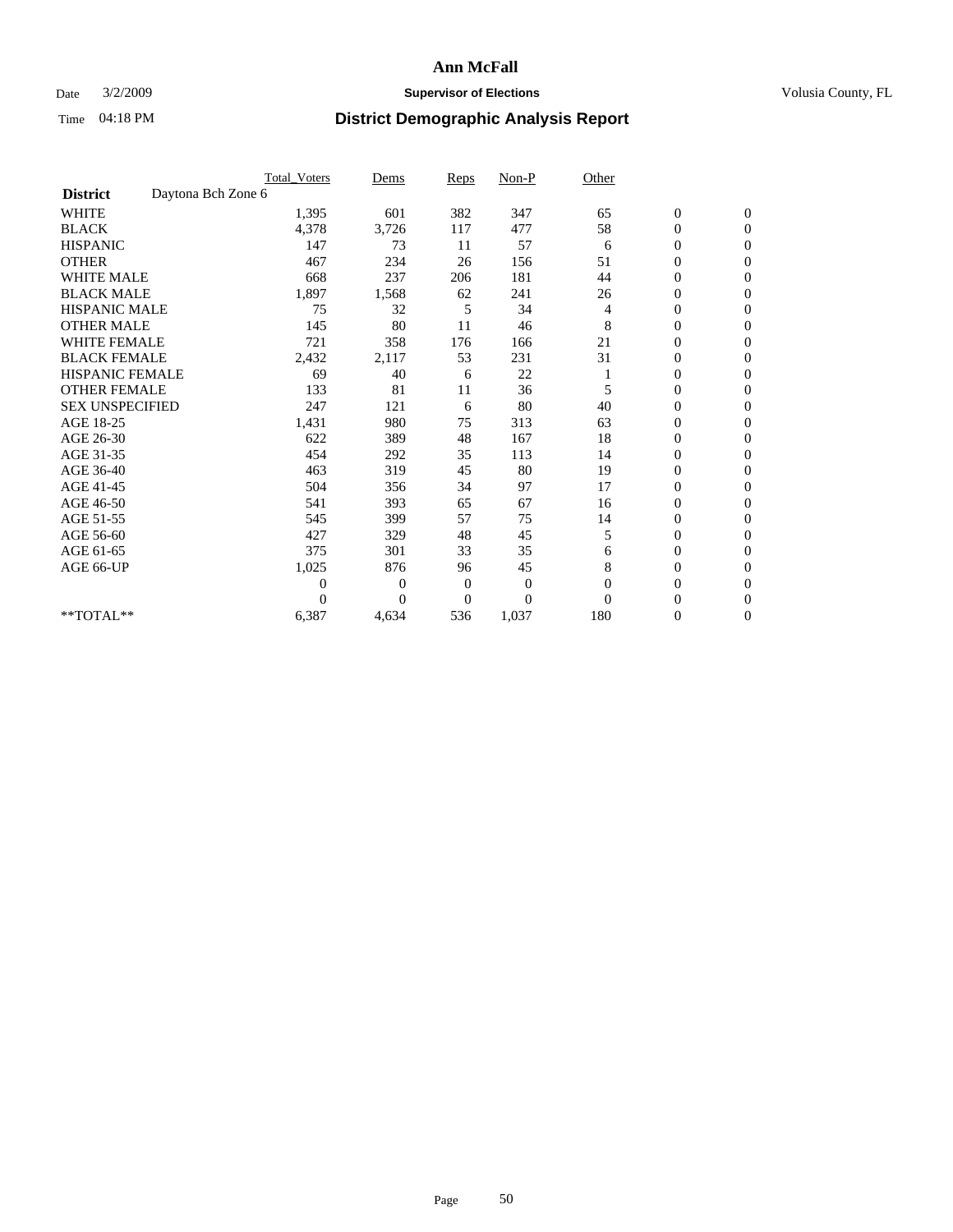## Date  $3/2/2009$  **Supervisor of Elections Supervisor of Elections** Volusia County, FL

|                        |                    | Total Voters   | Dems           | <b>Reps</b> | Non-P        | Other    |                  |                  |  |
|------------------------|--------------------|----------------|----------------|-------------|--------------|----------|------------------|------------------|--|
| <b>District</b>        | Deltona District 1 |                |                |             |              |          |                  |                  |  |
| <b>WHITE</b>           |                    | 5,387          | 1,938          | 1,938       | 1,263        | 248      | $\boldsymbol{0}$ | $\boldsymbol{0}$ |  |
| <b>BLACK</b>           |                    | 942            | 730            | 46          | 133          | 33       | $\boldsymbol{0}$ | $\mathbf{0}$     |  |
| <b>HISPANIC</b>        |                    | 2,035          | 1,002          | 319         | 657          | 57       | $\overline{0}$   | $\mathbf{0}$     |  |
| <b>OTHER</b>           |                    | 554            | 170            | 90          | 242          | 52       | $\boldsymbol{0}$ | $\mathbf{0}$     |  |
| <b>WHITE MALE</b>      |                    | 2,559          | 839            | 976         | 605          | 139      | $\boldsymbol{0}$ | $\mathbf{0}$     |  |
| <b>BLACK MALE</b>      |                    | 433            | 312            | 29          | 69           | 23       | $\boldsymbol{0}$ | $\mathbf{0}$     |  |
| <b>HISPANIC MALE</b>   |                    | 951            | 447            | 166         | 311          | 27       | $\boldsymbol{0}$ | $\mathbf{0}$     |  |
| <b>OTHER MALE</b>      |                    | 167            | 58             | 34          | 64           | 11       | $\boldsymbol{0}$ | $\mathbf{0}$     |  |
| <b>WHITE FEMALE</b>    |                    | 2,796          | 1,087          | 954         | 647          | 108      | $\mathbf{0}$     | $\mathbf{0}$     |  |
| <b>BLACK FEMALE</b>    |                    | 506            | 417            | 17          | 62           | 10       | $\boldsymbol{0}$ | $\mathbf{0}$     |  |
| <b>HISPANIC FEMALE</b> |                    | 1,067          | 548            | 150         | 339          | 30       | $\boldsymbol{0}$ | $\mathbf{0}$     |  |
| <b>OTHER FEMALE</b>    |                    | 213            | 77             | 42          | 81           | 13       | $\mathbf{0}$     | $\mathbf{0}$     |  |
| <b>SEX UNSPECIFIED</b> |                    | 226            | 55             | 25          | 117          | 29       | $\boldsymbol{0}$ | $\mathbf{0}$     |  |
| AGE 18-25              |                    | 1,305          | 502            | 251         | 463          | 89       | $\boldsymbol{0}$ | $\mathbf{0}$     |  |
| AGE 26-30              |                    | 851            | 308            | 190         | 304          | 49       | $\overline{0}$   | $\mathbf{0}$     |  |
| AGE 31-35              |                    | 926            | 384            | 203         | 293          | 46       | $\boldsymbol{0}$ | $\boldsymbol{0}$ |  |
| AGE 36-40              |                    | 927            | 362            | 279         | 237          | 49       | $\boldsymbol{0}$ | $\mathbf{0}$     |  |
| AGE 41-45              |                    | 958            | 380            | 294         | 250          | 34       | $\overline{0}$   | $\mathbf{0}$     |  |
| AGE 46-50              |                    | 979            | 416            | 318         | 215          | 30       | $\boldsymbol{0}$ | $\mathbf{0}$     |  |
| AGE 51-55              |                    | 832            | 359            | 269         | 176          | 28       | $\boldsymbol{0}$ | $\mathbf{0}$     |  |
| AGE 56-60              |                    | 607            | 289            | 172         | 114          | 32       | $\boldsymbol{0}$ | $\mathbf{0}$     |  |
| AGE 61-65              |                    | 464            | 221            | 130         | 103          | 10       | $\boldsymbol{0}$ | $\mathbf{0}$     |  |
| AGE 66-UP              |                    | 1,069          | 619            | 287         | 140          | 23       | $\boldsymbol{0}$ | $\boldsymbol{0}$ |  |
|                        |                    | $\overline{0}$ | $\overline{0}$ | 0           | $\mathbf{0}$ | $\theta$ | $\overline{0}$   | $\mathbf{0}$     |  |
|                        |                    | $\theta$       | $\overline{0}$ | $\Omega$    | $\Omega$     | $\Omega$ | $\boldsymbol{0}$ | $\boldsymbol{0}$ |  |
| $*$ TOTAL $**$         |                    | 8,918          | 3,840          | 2,393       | 2,295        | 390      | 0                | $\mathbf{0}$     |  |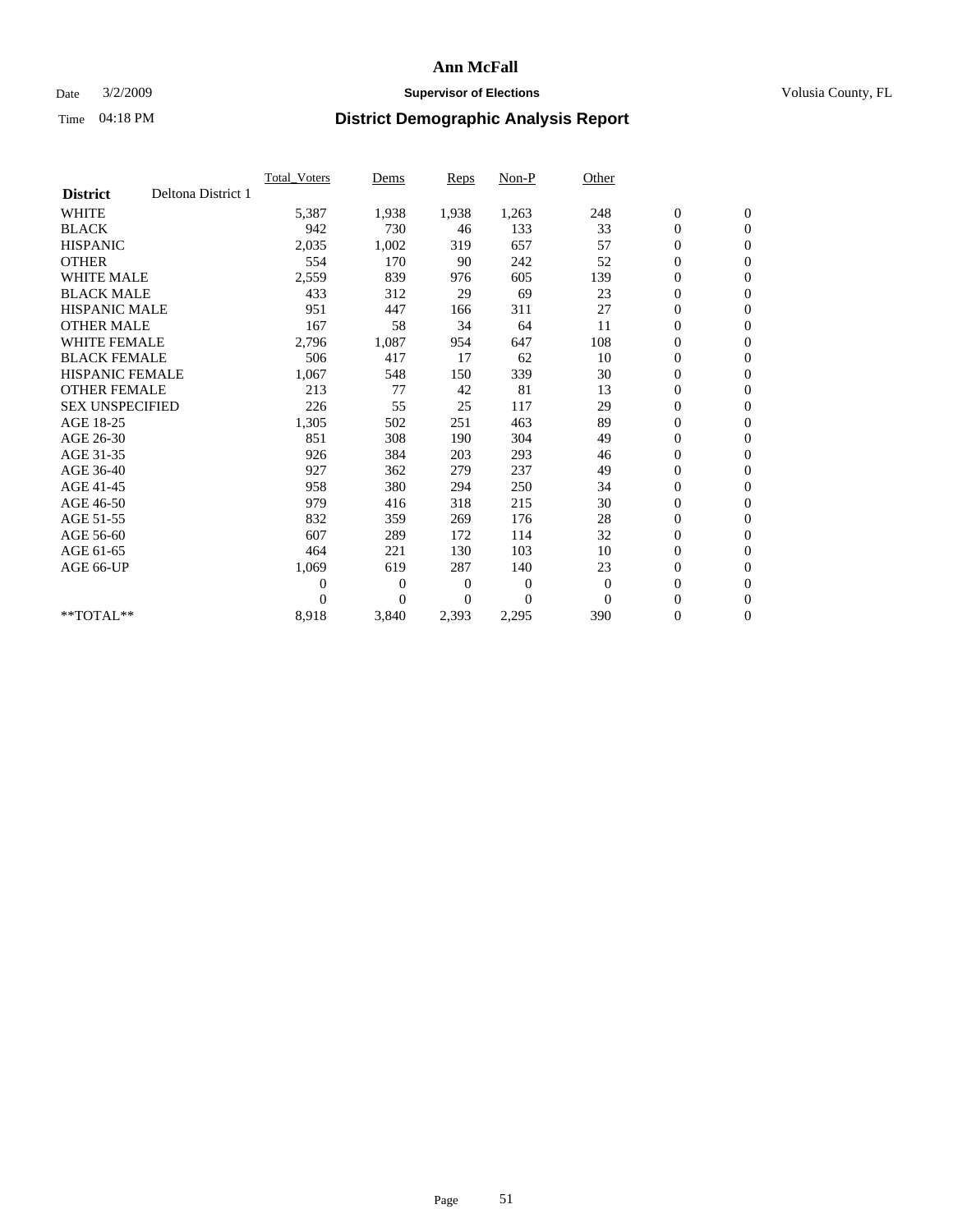### Date  $3/2/2009$  **Supervisor of Elections Supervisor of Elections** Volusia County, FL

|                        |                    | <b>Total Voters</b> | Dems           | <b>Reps</b> | Non-P    | Other    |                  |                  |  |
|------------------------|--------------------|---------------------|----------------|-------------|----------|----------|------------------|------------------|--|
| <b>District</b>        | Deltona District 2 |                     |                |             |          |          |                  |                  |  |
| <b>WHITE</b>           |                    | 6,544               | 2,175          | 2,685       | 1,359    | 325      | $\boldsymbol{0}$ | $\boldsymbol{0}$ |  |
| <b>BLACK</b>           |                    | 720                 | 564            | 39          | 89       | 28       | $\boldsymbol{0}$ | $\mathbf{0}$     |  |
| <b>HISPANIC</b>        |                    | 1,976               | 993            | 355         | 581      | 47       | $\overline{0}$   | $\mathbf{0}$     |  |
| <b>OTHER</b>           |                    | 553                 | 190            | 96          | 193      | 74       | $\boldsymbol{0}$ | $\mathbf{0}$     |  |
| <b>WHITE MALE</b>      |                    | 3,043               | 919            | 1,296       | 656      | 172      | $\boldsymbol{0}$ | $\mathbf{0}$     |  |
| <b>BLACK MALE</b>      |                    | 322                 | 226            | 27          | 50       | 19       | $\boldsymbol{0}$ | $\mathbf{0}$     |  |
| <b>HISPANIC MALE</b>   |                    | 937                 | 462            | 168         | 282      | 25       | $\boldsymbol{0}$ | $\mathbf{0}$     |  |
| <b>OTHER MALE</b>      |                    | 199                 | 85             | 36          | 65       | 13       | $\boldsymbol{0}$ | $\mathbf{0}$     |  |
| <b>WHITE FEMALE</b>    |                    | 3,472               | 1,245          | 1,380       | 694      | 153      | $\overline{0}$   | $\mathbf{0}$     |  |
| <b>BLACK FEMALE</b>    |                    | 389                 | 329            | 12          | 39       | 9        | $\boldsymbol{0}$ | $\mathbf{0}$     |  |
| <b>HISPANIC FEMALE</b> |                    | 1,023               | 523            | 186         | 295      | 19       | $\boldsymbol{0}$ | $\mathbf{0}$     |  |
| <b>OTHER FEMALE</b>    |                    | 196                 | 84             | 36          | 61       | 15       | $\mathbf{0}$     | $\mathbf{0}$     |  |
| <b>SEX UNSPECIFIED</b> |                    | 212                 | 49             | 34          | 80       | 49       | $\boldsymbol{0}$ | $\mathbf{0}$     |  |
| AGE 18-25              |                    | 1,149               | 429            | 246         | 383      | 91       | $\boldsymbol{0}$ | $\mathbf{0}$     |  |
| AGE 26-30              |                    | 702                 | 240            | 195         | 220      | 47       | $\overline{0}$   | $\mathbf{0}$     |  |
| AGE 31-35              |                    | 733                 | 277            | 207         | 200      | 49       | $\boldsymbol{0}$ | $\mathbf{0}$     |  |
| AGE 36-40              |                    | 796                 | 276            | 241         | 232      | 47       | $\boldsymbol{0}$ | $\mathbf{0}$     |  |
| AGE 41-45              |                    | 944                 | 333            | 317         | 253      | 41       | $\overline{0}$   | $\mathbf{0}$     |  |
| AGE 46-50              |                    | 984                 | 395            | 341         | 207      | 41       | $\boldsymbol{0}$ | $\mathbf{0}$     |  |
| AGE 51-55              |                    | 974                 | 386            | 370         | 176      | 42       | $\boldsymbol{0}$ | $\mathbf{0}$     |  |
| AGE 56-60              |                    | 806                 | 339            | 272         | 165      | 30       | $\boldsymbol{0}$ | $\Omega$         |  |
| AGE 61-65              |                    | 669                 | 285            | 253         | 103      | 28       | $\mathbf{0}$     | $\mathbf{0}$     |  |
| AGE 66-UP              |                    | 2,035               | 962            | 732         | 283      | 58       | $\boldsymbol{0}$ | $\mathbf{0}$     |  |
|                        |                    | $\overline{0}$      | $\overline{0}$ | 0           | 0        | $\theta$ | $\overline{0}$   | $\mathbf{0}$     |  |
|                        |                    | $\theta$            | $\overline{0}$ | $\Omega$    | $\Omega$ | $\Omega$ | $\boldsymbol{0}$ | $\mathbf{0}$     |  |
| $*$ TOTAL $**$         |                    | 9,793               | 3,922          | 3,175       | 2,222    | 474      | 0                | $\mathbf{0}$     |  |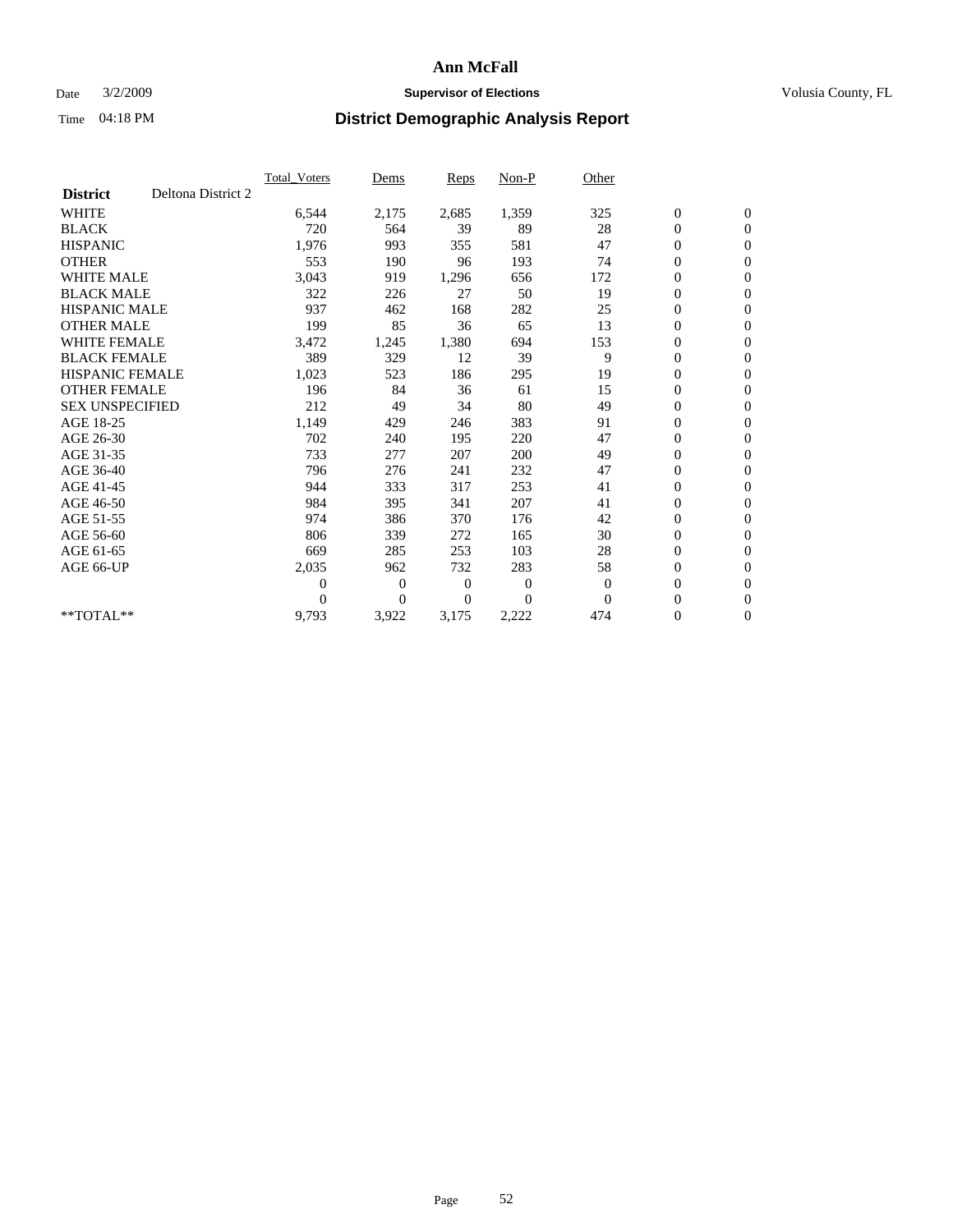## Date  $3/2/2009$  **Supervisor of Elections Supervisor of Elections** Volusia County, FL

|                        |                    | <b>Total Voters</b> | Dems           | <b>Reps</b> | Non-P        | Other        |                  |                  |  |
|------------------------|--------------------|---------------------|----------------|-------------|--------------|--------------|------------------|------------------|--|
| <b>District</b>        | Deltona District 3 |                     |                |             |              |              |                  |                  |  |
| <b>WHITE</b>           |                    | 5,409               | 1,923          | 1,984       | 1,253        | 249          | $\boldsymbol{0}$ | $\boldsymbol{0}$ |  |
| <b>BLACK</b>           |                    | 617                 | 484            | 32          | 78           | 23           | $\boldsymbol{0}$ | $\mathbf{0}$     |  |
| <b>HISPANIC</b>        |                    | 2,061               | 1,042          | 345         | 622          | 52           | $\overline{0}$   | $\mathbf{0}$     |  |
| <b>OTHER</b>           |                    | 503                 | 156            | 91          | 192          | 64           | $\boldsymbol{0}$ | $\mathbf{0}$     |  |
| <b>WHITE MALE</b>      |                    | 2,425               | 770            | 934         | 598          | 123          | $\boldsymbol{0}$ | $\mathbf{0}$     |  |
| <b>BLACK MALE</b>      |                    | 265                 | 200            | 16          | 35           | 14           | $\boldsymbol{0}$ | $\mathbf{0}$     |  |
| <b>HISPANIC MALE</b>   |                    | 971                 | 478            | 171         | 292          | 30           | $\boldsymbol{0}$ | $\mathbf{0}$     |  |
| <b>OTHER MALE</b>      |                    | 176                 | 65             | 37          | 64           | 10           | $\boldsymbol{0}$ | $\mathbf{0}$     |  |
| <b>WHITE FEMALE</b>    |                    | 2,958               | 1,142          | 1,043       | 650          | 123          | $\overline{0}$   | $\mathbf{0}$     |  |
| <b>BLACK FEMALE</b>    |                    | 348                 | 280            | 16          | 43           | 9            | $\boldsymbol{0}$ | $\mathbf{0}$     |  |
| <b>HISPANIC FEMALE</b> |                    | 1,072               | 552            | 171         | 328          | 21           | $\boldsymbol{0}$ | $\mathbf{0}$     |  |
| <b>OTHER FEMALE</b>    |                    | 195                 | 70             | 38          | 75           | 12           | $\mathbf{0}$     | $\mathbf{0}$     |  |
| <b>SEX UNSPECIFIED</b> |                    | 180                 | 48             | 26          | 60           | 46           | $\boldsymbol{0}$ | $\mathbf{0}$     |  |
| AGE 18-25              |                    | 1,016               | 395            | 171         | 370          | 80           | $\overline{0}$   | $\mathbf{0}$     |  |
| AGE 26-30              |                    | 759                 | 266            | 160         | 287          | 46           | $\overline{0}$   | $\mathbf{0}$     |  |
| AGE 31-35              |                    | 758                 | 278            | 200         | 243          | 37           | $\boldsymbol{0}$ | $\mathbf{0}$     |  |
| AGE 36-40              |                    | 798                 | 312            | 245         | 196          | 45           | $\boldsymbol{0}$ | $\mathbf{0}$     |  |
| AGE 41-45              |                    | 784                 | 325            | 238         | 193          | 28           | $\overline{0}$   | $\mathbf{0}$     |  |
| AGE 46-50              |                    | 823                 | 316            | 275         | 203          | 29           | $\boldsymbol{0}$ | $\mathbf{0}$     |  |
| AGE 51-55              |                    | 698                 | 290            | 196         | 174          | 38           | $\boldsymbol{0}$ | $\mathbf{0}$     |  |
| AGE 56-60              |                    | 663                 | 308            | 200         | 130          | 25           | $\overline{0}$   | $\Omega$         |  |
| AGE 61-65              |                    | 547                 | 245            | 181         | 106          | 15           | $\mathbf{0}$     | $\mathbf{0}$     |  |
| AGE 66-UP              |                    | 1,744               | 870            | 586         | 243          | 45           | $\boldsymbol{0}$ | $\mathbf{0}$     |  |
|                        |                    | $\overline{0}$      | $\overline{0}$ | 0           | $\mathbf{0}$ | $\mathbf{0}$ | $\overline{0}$   | $\mathbf{0}$     |  |
|                        |                    | $\theta$            | $\theta$       | $\Omega$    | $\Omega$     | $\Omega$     | $\boldsymbol{0}$ | $\mathbf{0}$     |  |
| $*$ TOTAL $**$         |                    | 8,590               | 3,605          | 2,452       | 2,145        | 388          | 0                | $\mathbf{0}$     |  |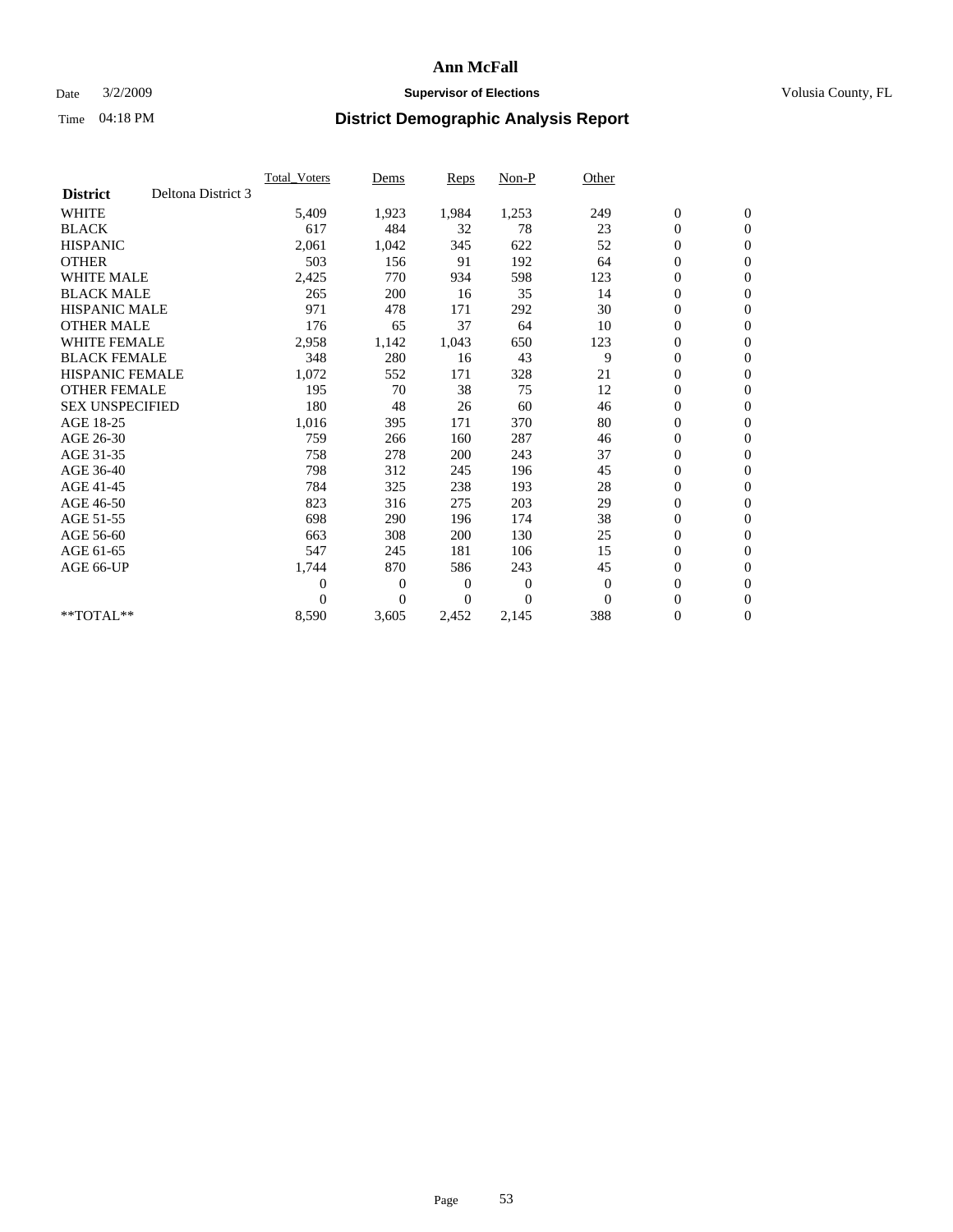## Date  $3/2/2009$  **Supervisor of Elections Supervisor of Elections** Volusia County, FL

|                        |                    | Total Voters   | Dems           | <b>Reps</b> | Non-P        | Other        |                  |                  |  |
|------------------------|--------------------|----------------|----------------|-------------|--------------|--------------|------------------|------------------|--|
| <b>District</b>        | Deltona District 4 |                |                |             |              |              |                  |                  |  |
| <b>WHITE</b>           |                    | 5,201          | 1,938          | 1,919       | 1,036        | 308          | $\boldsymbol{0}$ | $\boldsymbol{0}$ |  |
| <b>BLACK</b>           |                    | 606            | 472            | 24          | 91           | 19           | $\boldsymbol{0}$ | $\mathbf{0}$     |  |
| <b>HISPANIC</b>        |                    | 2,004          | 1,077          | 324         | 539          | 64           | $\overline{0}$   | $\mathbf{0}$     |  |
| <b>OTHER</b>           |                    | 487            | 186            | 78          | 164          | 59           | $\boldsymbol{0}$ | $\mathbf{0}$     |  |
| <b>WHITE MALE</b>      |                    | 2,349          | 785            | 913         | 493          | 158          | $\boldsymbol{0}$ | $\mathbf{0}$     |  |
| <b>BLACK MALE</b>      |                    | 275            | 197            | 17          | 50           | 11           | $\boldsymbol{0}$ | $\mathbf{0}$     |  |
| <b>HISPANIC MALE</b>   |                    | 907            | 469            | 167         | 242          | 29           | $\boldsymbol{0}$ | $\mathbf{0}$     |  |
| <b>OTHER MALE</b>      |                    | 141            | 57             | 28          | 47           | 9            | $\boldsymbol{0}$ | $\mathbf{0}$     |  |
| <b>WHITE FEMALE</b>    |                    | 2,815          | 1,137          | 993         | 538          | 147          | $\overline{0}$   | $\mathbf{0}$     |  |
| <b>BLACK FEMALE</b>    |                    | 324            | 269            | 7           | 40           | 8            | $\boldsymbol{0}$ | $\mathbf{0}$     |  |
| <b>HISPANIC FEMALE</b> |                    | 1,085          | 601            | 157         | 292          | 35           | $\boldsymbol{0}$ | $\mathbf{0}$     |  |
| <b>OTHER FEMALE</b>    |                    | 194            | 93             | 33          | 54           | 14           | $\mathbf{0}$     | $\mathbf{0}$     |  |
| <b>SEX UNSPECIFIED</b> |                    | 208            | 65             | 30          | 74           | 39           | $\boldsymbol{0}$ | $\mathbf{0}$     |  |
| AGE 18-25              |                    | 974            | 363            | 186         | 336          | 89           | $\overline{0}$   | $\mathbf{0}$     |  |
| AGE 26-30              |                    | 662            | 269            | 152         | 201          | 40           | $\overline{0}$   | $\mathbf{0}$     |  |
| AGE 31-35              |                    | 704            | 281            | 189         | 179          | 55           | $\boldsymbol{0}$ | $\mathbf{0}$     |  |
| AGE 36-40              |                    | 684            | 257            | 196         | 196          | 35           | 0                | $\mathbf{0}$     |  |
| AGE 41-45              |                    | 751            | 322            | 215         | 180          | 34           | $\overline{0}$   | $\mathbf{0}$     |  |
| AGE 46-50              |                    | 764            | 334            | 234         | 149          | 47           | $\boldsymbol{0}$ | $\mathbf{0}$     |  |
| AGE 51-55              |                    | 731            | 312            | 221         | 152          | 46           | $\boldsymbol{0}$ | $\mathbf{0}$     |  |
| AGE 56-60              |                    | 685            | 320            | 216         | 129          | 20           | $\boldsymbol{0}$ | $\Omega$         |  |
| AGE 61-65              |                    | 570            | 266            | 185         | 98           | 21           | $\overline{0}$   | $\mathbf{0}$     |  |
| AGE 66-UP              |                    | 1,773          | 949            | 551         | 210          | 63           | $\boldsymbol{0}$ | $\mathbf{0}$     |  |
|                        |                    | $\overline{0}$ | $\overline{0}$ | 0           | $\mathbf{0}$ | $\mathbf{0}$ | $\overline{0}$   | $\mathbf{0}$     |  |
|                        |                    | $\Omega$       | $\theta$       | $\Omega$    | $\theta$     | $\Omega$     | $\boldsymbol{0}$ | $\mathbf{0}$     |  |
| **TOTAL**              |                    | 8,298          | 3,673          | 2,345       | 1,830        | 450          | 0                | $\mathbf{0}$     |  |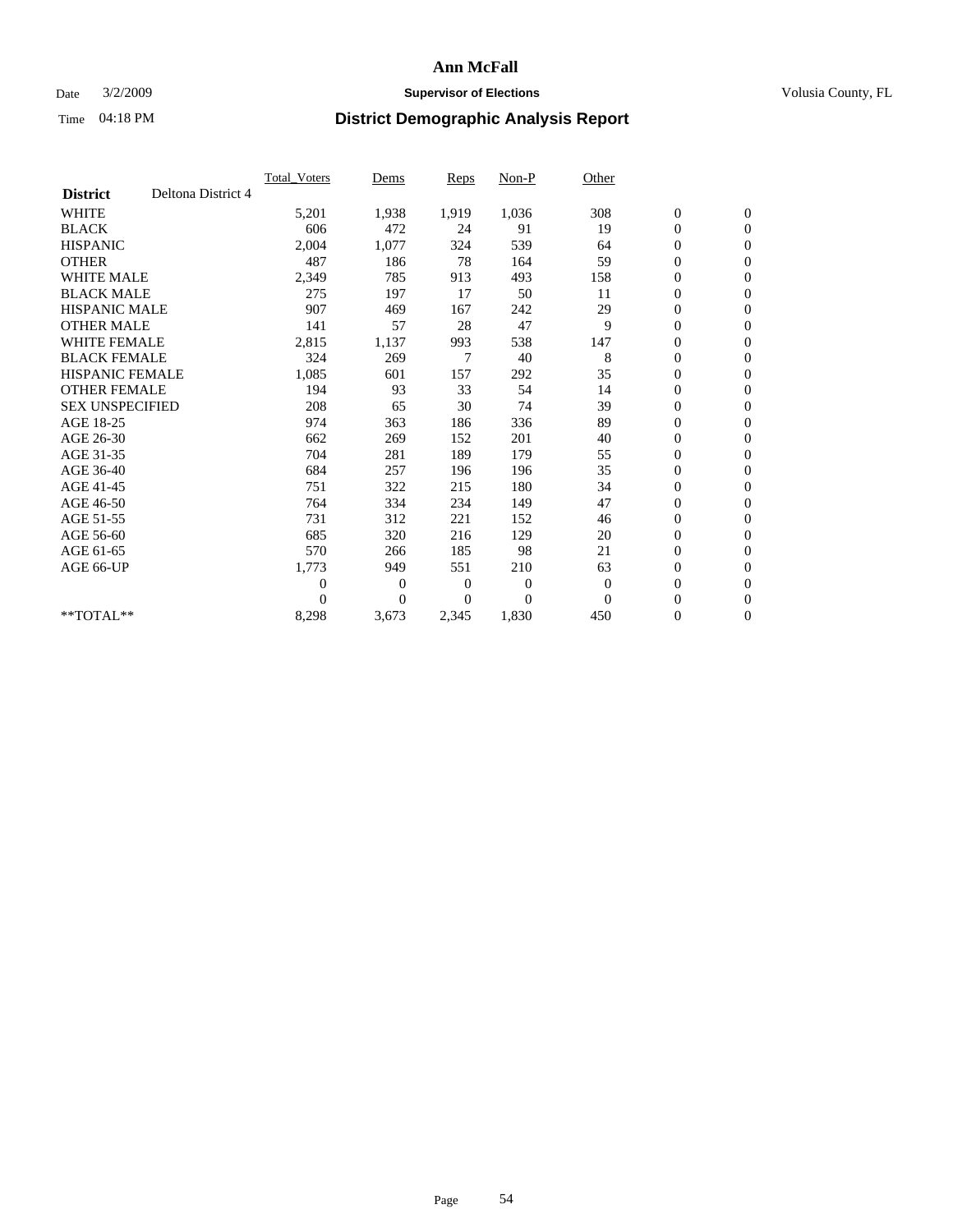## Date  $3/2/2009$  **Supervisor of Elections Supervisor of Elections** Volusia County, FL

|                        |                    | <b>Total Voters</b> | Dems           | <b>Reps</b> | Non-P        | Other        |                  |                  |  |
|------------------------|--------------------|---------------------|----------------|-------------|--------------|--------------|------------------|------------------|--|
| <b>District</b>        | Deltona District 5 |                     |                |             |              |              |                  |                  |  |
| <b>WHITE</b>           |                    | 6,254               | 2,163          | 2,417       | 1,315        | 359          | $\boldsymbol{0}$ | $\boldsymbol{0}$ |  |
| <b>BLACK</b>           |                    | 950                 | 729            | 56          | 140          | 25           | $\boldsymbol{0}$ | $\mathbf{0}$     |  |
| <b>HISPANIC</b>        |                    | 2,128               | 1,057          | 369         | 632          | 70           | $\overline{0}$   | $\mathbf{0}$     |  |
| <b>OTHER</b>           |                    | 572                 | 172            | 112         | 219          | 69           | $\boldsymbol{0}$ | $\mathbf{0}$     |  |
| <b>WHITE MALE</b>      |                    | 2,982               | 931            | 1,227       | 627          | 197          | $\overline{0}$   | $\mathbf{0}$     |  |
| <b>BLACK MALE</b>      |                    | 434                 | 326            | 28          | 66           | 14           | $\boldsymbol{0}$ | $\mathbf{0}$     |  |
| <b>HISPANIC MALE</b>   |                    | 1,016               | 485            | 183         | 308          | 40           | $\boldsymbol{0}$ | $\mathbf{0}$     |  |
| <b>OTHER MALE</b>      |                    | 182                 | 55             | 50          | 66           | 11           | $\boldsymbol{0}$ | $\mathbf{0}$     |  |
| <b>WHITE FEMALE</b>    |                    | 3,238               | 1,222          | 1,175       | 679          | 162          | $\overline{0}$   | $\mathbf{0}$     |  |
| <b>BLACK FEMALE</b>    |                    | 506                 | 393            | 28          | 74           | 11           | $\boldsymbol{0}$ | $\mathbf{0}$     |  |
| <b>HISPANIC FEMALE</b> |                    | 1,096               | 566            | 184         | 319          | 27           | $\boldsymbol{0}$ | $\mathbf{0}$     |  |
| <b>OTHER FEMALE</b>    |                    | 216                 | 85             | 36          | 81           | 14           | $\mathbf{0}$     | $\mathbf{0}$     |  |
| <b>SEX UNSPECIFIED</b> |                    | 234                 | 58             | 43          | 86           | 47           | $\boldsymbol{0}$ | $\mathbf{0}$     |  |
| AGE 18-25              |                    | 1,276               | 443            | 271         | 441          | 121          | $\boldsymbol{0}$ | $\mathbf{0}$     |  |
| AGE 26-30              |                    | 804                 | 311            | 193         | 253          | 47           | $\boldsymbol{0}$ | $\mathbf{0}$     |  |
| AGE 31-35              |                    | 891                 | 340            | 240         | 254          | 57           | $\boldsymbol{0}$ | $\mathbf{0}$     |  |
| AGE 36-40              |                    | 880                 | 326            | 278         | 233          | 43           | $\boldsymbol{0}$ | $\mathbf{0}$     |  |
| AGE 41-45              |                    | 1,007               | 395            | 315         | 244          | 53           | $\overline{0}$   | $\mathbf{0}$     |  |
| AGE 46-50              |                    | 1,035               | 403            | 358         | 238          | 36           | $\boldsymbol{0}$ | $\mathbf{0}$     |  |
| AGE 51-55              |                    | 971                 | 425            | 305         | 193          | 48           | $\boldsymbol{0}$ | $\mathbf{0}$     |  |
| AGE 56-60              |                    | 771                 | 349            | 237         | 151          | 34           | $\boldsymbol{0}$ | $\mathbf{0}$     |  |
| AGE 61-65              |                    | 649                 | 292            | 220         | 110          | 27           | $\mathbf{0}$     | $\mathbf{0}$     |  |
| AGE 66-UP              |                    | 1,620               | 837            | 537         | 189          | 57           | $\boldsymbol{0}$ | $\boldsymbol{0}$ |  |
|                        |                    | $\overline{0}$      | $\overline{0}$ | 0           | $\mathbf{0}$ | $\mathbf{0}$ | $\overline{0}$   | $\mathbf{0}$     |  |
|                        |                    | $\theta$            | $\theta$       | $\Omega$    | $\theta$     | $\Omega$     | $\boldsymbol{0}$ | $\boldsymbol{0}$ |  |
| $*$ TOTAL $**$         |                    | 9,904               | 4,121          | 2,954       | 2,306        | 523          | 0                | $\mathbf{0}$     |  |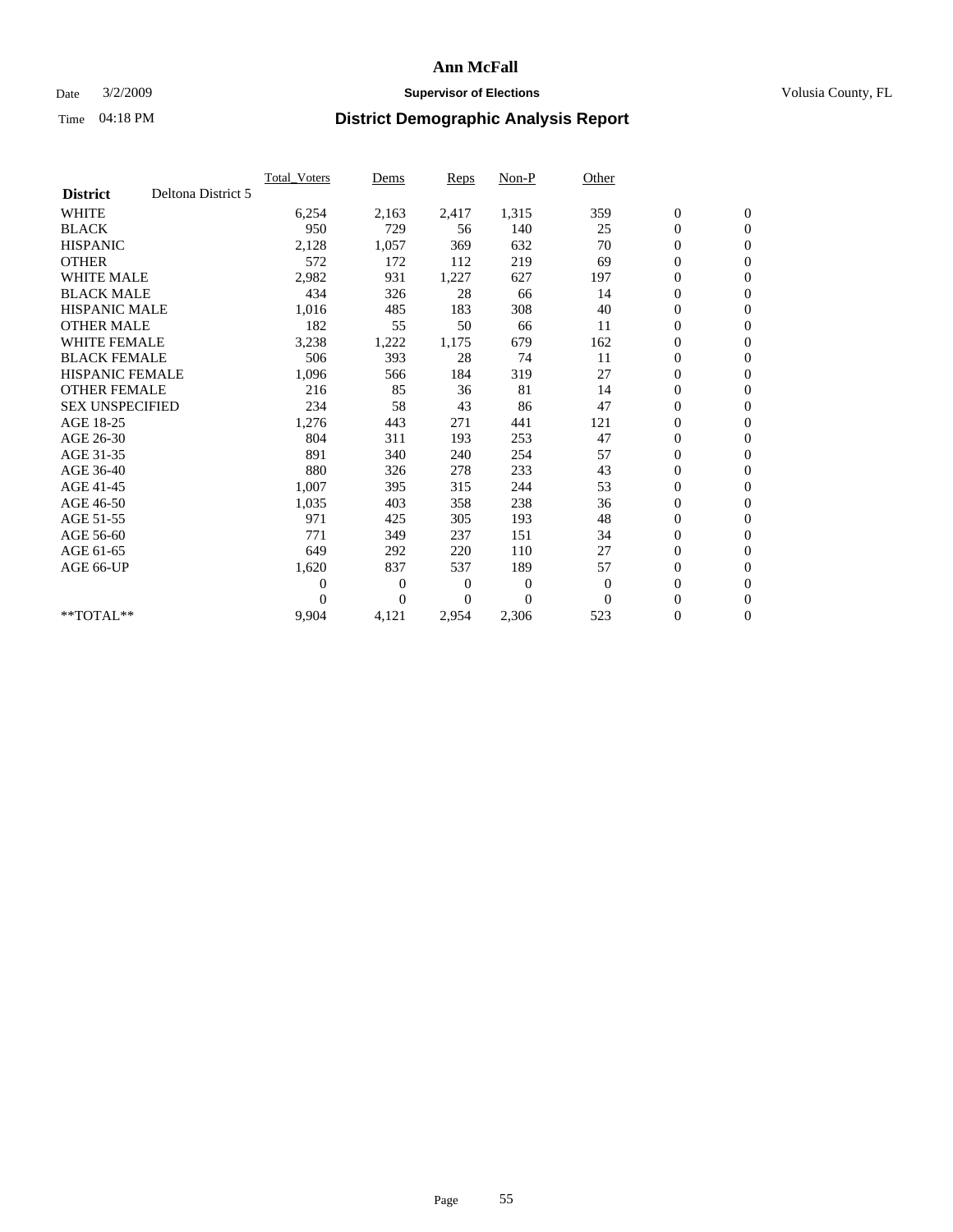### Date  $3/2/2009$  **Supervisor of Elections Supervisor of Elections** Volusia County, FL

|                        |                    | <b>Total Voters</b> | Dems           | <b>Reps</b>    | Non-P          | Other    |                  |                  |  |
|------------------------|--------------------|---------------------|----------------|----------------|----------------|----------|------------------|------------------|--|
| <b>District</b>        | Deltona District 6 |                     |                |                |                |          |                  |                  |  |
| <b>WHITE</b>           |                    | 5,971               | 1,886          | 2,441          | 1,342          | 302      | $\boldsymbol{0}$ | $\boldsymbol{0}$ |  |
| <b>BLACK</b>           |                    | 812                 | 624            | 37             | 129            | 22       | $\boldsymbol{0}$ | $\mathbf{0}$     |  |
| <b>HISPANIC</b>        |                    | 1,716               | 832            | 281            | 543            | 60       | $\boldsymbol{0}$ | $\mathbf{0}$     |  |
| <b>OTHER</b>           |                    | 500                 | 148            | 98             | 183            | 71       | 0                | $\mathbf{0}$     |  |
| <b>WHITE MALE</b>      |                    | 2,798               | 770            | 1,222          | 663            | 143      | 0                | $\mathbf{0}$     |  |
| <b>BLACK MALE</b>      |                    | 344                 | 256            | 15             | 61             | 12       | $\overline{0}$   | $\mathbf{0}$     |  |
| <b>HISPANIC MALE</b>   |                    | 791                 | 352            | 146            | 267            | 26       | 0                | $\mathbf{0}$     |  |
| <b>OTHER MALE</b>      |                    | 176                 | 58             | 43             | 67             | 8        | 0                | $\mathbf{0}$     |  |
| <b>WHITE FEMALE</b>    |                    | 3,132               | 1,104          | 1,201          | 669            | 158      | $\boldsymbol{0}$ | $\mathbf{0}$     |  |
| <b>BLACK FEMALE</b>    |                    | 460                 | 362            | 22             | 66             | 10       | 0                | $\mathbf{0}$     |  |
| <b>HISPANIC FEMALE</b> |                    | 907                 | 471            | 133            | 269            | 34       | $\boldsymbol{0}$ | $\mathbf{0}$     |  |
| <b>OTHER FEMALE</b>    |                    | 179                 | 66             | 33             | 66             | 14       | $\overline{0}$   | $\mathbf{0}$     |  |
| <b>SEX UNSPECIFIED</b> |                    | 212                 | 51             | 42             | 69             | 50       | 0                | $\mathbf{0}$     |  |
| AGE 18-25              |                    | 1,219               | 416            | 272            | 421            | 110      | 0                | $\mathbf{0}$     |  |
| AGE 26-30              |                    | 790                 | 291            | 180            | 267            | 52       | $\boldsymbol{0}$ | $\mathbf{0}$     |  |
| AGE 31-35              |                    | 842                 | 311            | 248            | 244            | 39       | 0                | $\mathbf{0}$     |  |
| AGE 36-40              |                    | 847                 | 284            | 290            | 226            | 47       | 0                | $\mathbf{0}$     |  |
| AGE 41-45              |                    | 980                 | 379            | 320            | 227            | 54       | $\boldsymbol{0}$ | $\mathbf{0}$     |  |
| AGE 46-50              |                    | 1,034               | 377            | 399            | 215            | 43       | 0                | $\mathbf{0}$     |  |
| AGE 51-55              |                    | 905                 | 357            | 335            | 174            | 39       | $\boldsymbol{0}$ | $\mathbf{0}$     |  |
| AGE 56-60              |                    | 696                 | 312            | 229            | 137            | 18       | $\overline{0}$   | $\mathbf{0}$     |  |
| AGE 61-65              |                    | 555                 | 236            | 188            | 107            | 24       | 0                | $\mathbf{0}$     |  |
| AGE 66-UP              |                    | 1,131               | 527            | 396            | 179            | 29       | $\boldsymbol{0}$ | $\mathbf{0}$     |  |
|                        |                    | 0                   | $\mathbf{0}$   | $\overline{0}$ | $\overline{0}$ | $\theta$ | $\overline{0}$   | $\mathbf{0}$     |  |
|                        |                    | $\theta$            | $\overline{0}$ | $\overline{0}$ | $\theta$       | $\theta$ | 0                | $\mathbf{0}$     |  |
| **TOTAL**              |                    | 8,999               | 3,490          | 2,857          | 2,197          | 455      | 0                | $\boldsymbol{0}$ |  |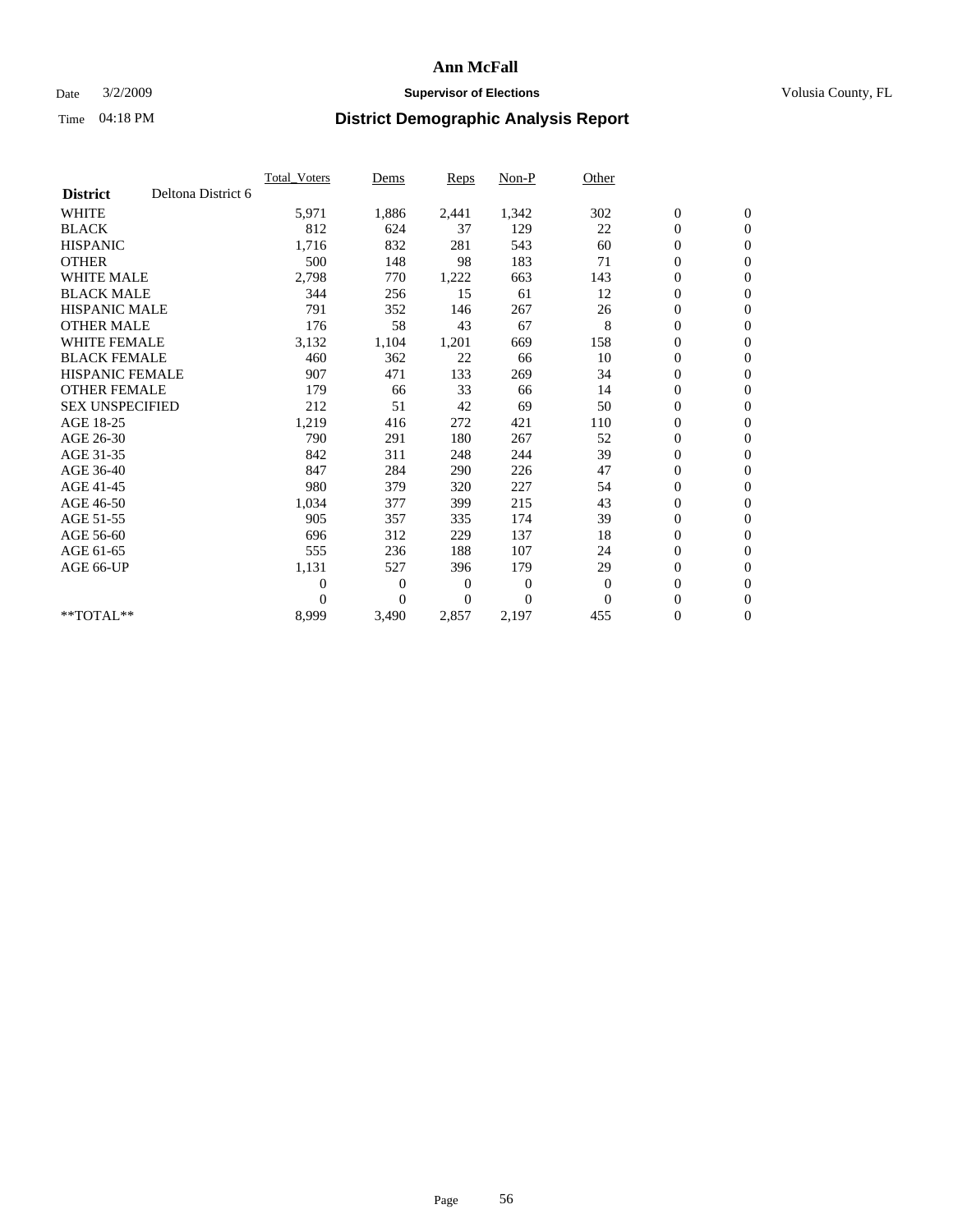## Date  $3/2/2009$  **Supervisor of Elections Supervisor of Elections** Volusia County, FL

|                        |                  | Total Voters   | Dems           | Reps           | $Non-P$        | Other    |                  |                  |  |
|------------------------|------------------|----------------|----------------|----------------|----------------|----------|------------------|------------------|--|
| <b>District</b>        | Edgewater Ward 1 |                |                |                |                |          |                  |                  |  |
| <b>WHITE</b>           |                  | 2,923          | 1,196          | 944            | 686            | 97       | $\boldsymbol{0}$ | $\boldsymbol{0}$ |  |
| <b>BLACK</b>           |                  | 49             | 30             | 3              | 12             | 4        | $\overline{0}$   | $\mathbf{0}$     |  |
| <b>HISPANIC</b>        |                  | 41             | 19             | 9              | 12             |          | $\theta$         | $\Omega$         |  |
| <b>OTHER</b>           |                  | 105            | 32             | 15             | 39             | 19       | 0                | $\Omega$         |  |
| <b>WHITE MALE</b>      |                  | 1,304          | 473            | 460            | 318            | 53       | $\overline{0}$   | $\Omega$         |  |
| <b>BLACK MALE</b>      |                  | 30             | 16             | 2              | 9              | 3        | 0                | $\Omega$         |  |
| HISPANIC MALE          |                  | 14             | 6              | $\overline{2}$ | 6              | $\Omega$ | 0                | $\Omega$         |  |
| <b>OTHER MALE</b>      |                  | 24             | 8              | 6              | 9              |          | $\overline{0}$   | $\Omega$         |  |
| <b>WHITE FEMALE</b>    |                  | 1,599          | 711            | 479            | 365            | 44       | 0                | $\Omega$         |  |
| <b>BLACK FEMALE</b>    |                  | 17             | 13             |                | $\overline{c}$ |          | 0                | $\Omega$         |  |
| HISPANIC FEMALE        |                  | 27             | 13             | 7              | 6              |          | 0                | 0                |  |
| <b>OTHER FEMALE</b>    |                  | 43             | 18             | 6              | 16             | 3        | 0                | $\Omega$         |  |
| <b>SEX UNSPECIFIED</b> |                  | 60             | 19             | 8              | 18             | 15       | 0                | $\Omega$         |  |
| AGE 18-25              |                  | 308            | 87             | 66             | 127            | 28       | $\overline{0}$   | $\mathbf{0}$     |  |
| AGE 26-30              |                  | 183            | 72             | 34             | 69             | 8        | $\theta$         | $\Omega$         |  |
| AGE 31-35              |                  | 173            | 59             | 42             | 61             | 11       | 0                | $\Omega$         |  |
| AGE 36-40              |                  | 199            | 69             | 60             | 63             |          | $\overline{0}$   | 0                |  |
| AGE 41-45              |                  | 228            | 78             | 75             | 61             | 14       | 0                | $\Omega$         |  |
| AGE 46-50              |                  | 313            | 118            | 105            | 78             | 12       | 0                | 0                |  |
| AGE 51-55              |                  | 309            | 130            | 95             | 79             | 5        | $\overline{0}$   | $\Omega$         |  |
| AGE 56-60              |                  | 288            | 128            | 88             | 60             | 12       | 0                | $\Omega$         |  |
| AGE 61-65              |                  | 270            | 114            | 96             | 52             | 8        | 0                | $\Omega$         |  |
| AGE 66-UP              |                  | 847            | 422            | 310            | 99             | 16       | $\overline{0}$   | $\mathbf{0}$     |  |
|                        |                  | $\overline{0}$ | $\overline{0}$ | $\mathbf{0}$   | $\mathbf{0}$   | $\Omega$ | 0                | $\Omega$         |  |
|                        |                  | 0              | $\overline{0}$ | $\mathbf{0}$   | $\overline{0}$ | $\Omega$ | 0                | 0                |  |
| **TOTAL**              |                  | 3,118          | 1,277          | 971            | 749            | 121      | 0                | $\mathbf{0}$     |  |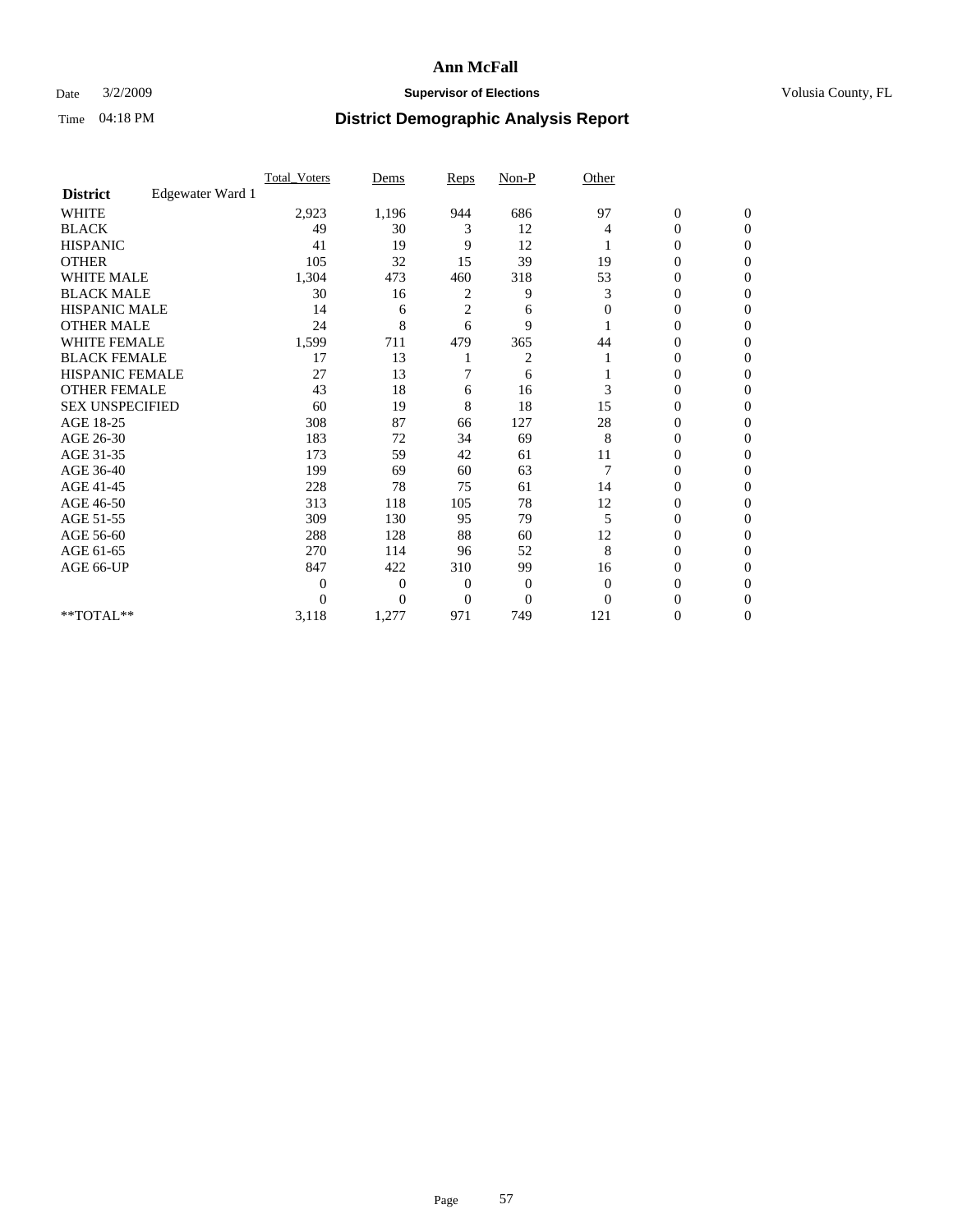## Date  $3/2/2009$  **Supervisor of Elections Supervisor of Elections** Volusia County, FL

|                        |                  | <b>Total_Voters</b> | Dems           | <b>Reps</b> | $Non-P$      | Other        |                  |                  |  |
|------------------------|------------------|---------------------|----------------|-------------|--------------|--------------|------------------|------------------|--|
| <b>District</b>        | Edgewater Ward 2 |                     |                |             |              |              |                  |                  |  |
| <b>WHITE</b>           |                  | 3,606               | 1,378          | 1,206       | 902          | 120          | $\boldsymbol{0}$ | $\boldsymbol{0}$ |  |
| <b>BLACK</b>           |                  | 79                  | 65             |             | 13           | $\Omega$     | $\boldsymbol{0}$ | $\mathbf{0}$     |  |
| <b>HISPANIC</b>        |                  | 55                  | 21             | 12          | 21           |              | 0                | $\Omega$         |  |
| <b>OTHER</b>           |                  | 129                 | 36             | 31          | 41           | 21           | 0                | $\Omega$         |  |
| <b>WHITE MALE</b>      |                  | 1,657               | 582            | 594         | 417          | 64           | $\overline{0}$   | $\mathbf{0}$     |  |
| <b>BLACK MALE</b>      |                  | 38                  | 30             | 0           | 8            | 0            | $\overline{0}$   | $\mathbf{0}$     |  |
| <b>HISPANIC MALE</b>   |                  | 27                  | 10             | 6           | 10           |              | 0                | $\Omega$         |  |
| <b>OTHER MALE</b>      |                  | 47                  | 15             | 15          | 14           | 3            | 0                | $\Omega$         |  |
| <b>WHITE FEMALE</b>    |                  | 1,929               | 790            | 603         | 481          | 55           | 0                | $\mathbf{0}$     |  |
| <b>BLACK FEMALE</b>    |                  | 40                  | 34             |             | 5            | $\mathbf{0}$ | $\boldsymbol{0}$ | $\Omega$         |  |
| <b>HISPANIC FEMALE</b> |                  | 26                  | 11             | 6           | 9            | $\mathbf{0}$ | 0                | $\mathbf{0}$     |  |
| <b>OTHER FEMALE</b>    |                  | 39                  | 14             | 11          | 11           | 3            | $\overline{0}$   | $\Omega$         |  |
| <b>SEX UNSPECIFIED</b> |                  | 66                  | 14             | 14          | 22           | 16           | $\overline{0}$   | $\mathbf{0}$     |  |
| AGE 18-25              |                  | 401                 | 133            | 88          | 148          | 32           | 0                | $\mathbf{0}$     |  |
| AGE 26-30              |                  | 256                 | 84             | 72          | 88           | 12           | 0                | $\Omega$         |  |
| AGE 31-35              |                  | 264                 | 87             | 75          | 92           | 10           | $\boldsymbol{0}$ | $\mathbf{0}$     |  |
| AGE 36-40              |                  | 302                 | 109            | 86          | 99           | 8            | 0                | $\Omega$         |  |
| AGE 41-45              |                  | 287                 | 113            | 94          | 70           | 10           | 0                | $\Omega$         |  |
| AGE 46-50              |                  | 371                 | 124            | 134         | 98           | 15           | $\boldsymbol{0}$ | $\Omega$         |  |
| AGE 51-55              |                  | 391                 | 142            | 147         | 93           | 9            | $\overline{0}$   | $\mathbf{0}$     |  |
| AGE 56-60              |                  | 378                 | 153            | 124         | 89           | 12           | 0                | $\Omega$         |  |
| AGE 61-65              |                  | 336                 | 132            | 120         | 72           | 12           | $\overline{0}$   | $\mathbf{0}$     |  |
| AGE 66-UP              |                  | 883                 | 423            | 310         | 128          | 22           | 0                | $\Omega$         |  |
|                        |                  | 0                   | 0              | 0           | $\mathbf{0}$ | $\theta$     | 0                | $\Omega$         |  |
|                        |                  | $\theta$            | $\overline{0}$ | $\Omega$    | $\mathbf{0}$ | $\Omega$     | 0                | $\Omega$         |  |
| **TOTAL**              |                  | 3,869               | 1,500          | 1,250       | 977          | 142          | 0                | $\mathbf{0}$     |  |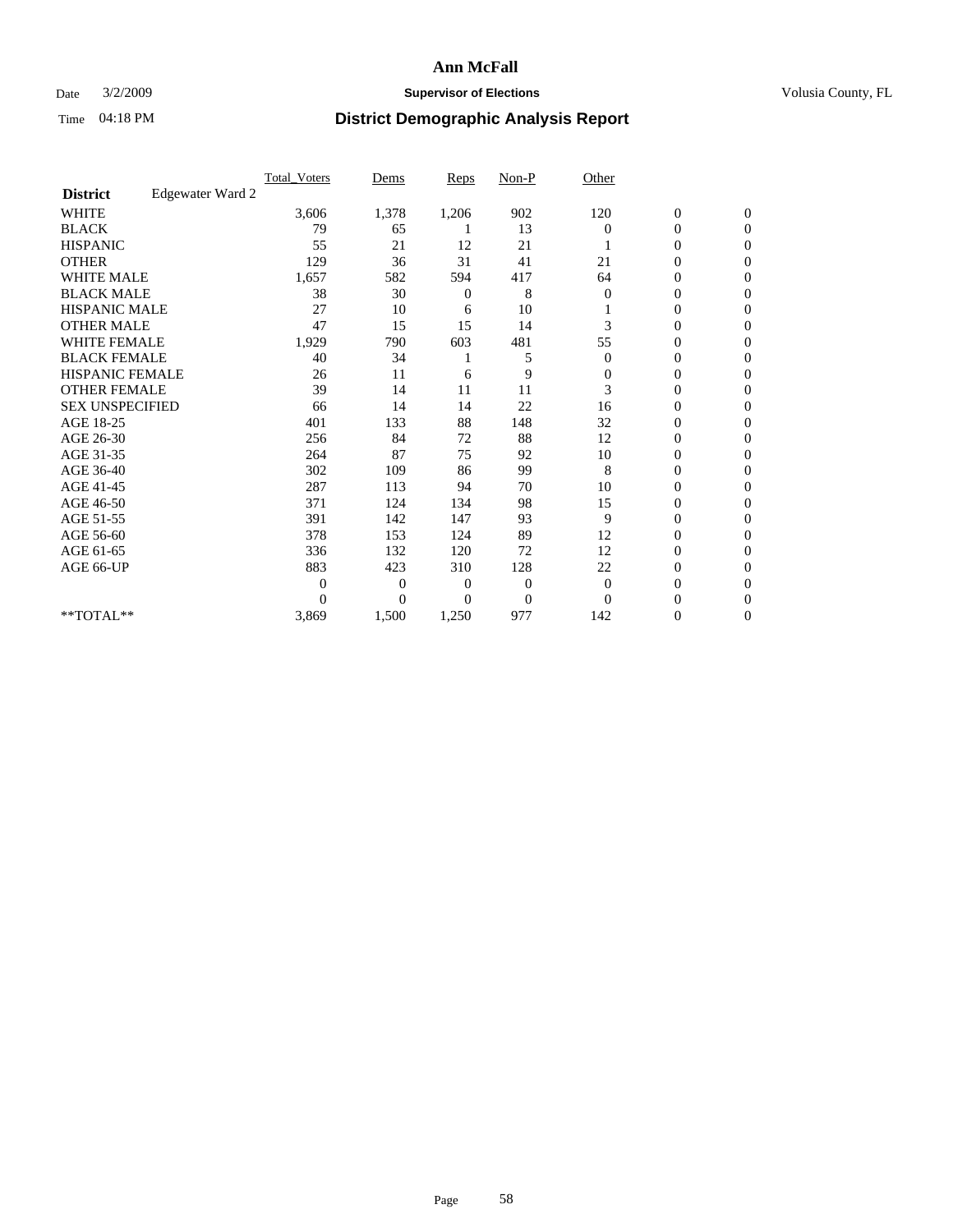## Date  $3/2/2009$  **Supervisor of Elections Supervisor of Elections** Volusia County, FL

|                        |                  | <b>Total_Voters</b> | Dems           | <b>Reps</b>    | $Non-P$        | Other          |                  |              |  |
|------------------------|------------------|---------------------|----------------|----------------|----------------|----------------|------------------|--------------|--|
| <b>District</b>        | Edgewater Ward 3 |                     |                |                |                |                |                  |              |  |
| <b>WHITE</b>           |                  | 3,506               | 1,363          | 1,178          | 838            | 127            | $\boldsymbol{0}$ | $\mathbf{0}$ |  |
| <b>BLACK</b>           |                  | 81                  | 64             |                | 14             | 2              | $\boldsymbol{0}$ | $\mathbf{0}$ |  |
| <b>HISPANIC</b>        |                  | 41                  | 14             | 12             | 12             | 3              | $\mathbf{0}$     | $\Omega$     |  |
| <b>OTHER</b>           |                  | 146                 | 45             | 28             | 56             | 17             | 0                | $\Omega$     |  |
| <b>WHITE MALE</b>      |                  | 1,569               | 539            | 568            | 398            | 64             | 0                | $\Omega$     |  |
| <b>BLACK MALE</b>      |                  | 46                  | 37             |                |                |                | $\mathbf{0}$     | $\Omega$     |  |
| HISPANIC MALE          |                  | 18                  | 5              | 5              | 6              | 2              | $\boldsymbol{0}$ | $\Omega$     |  |
| <b>OTHER MALE</b>      |                  | 45                  | 18             | 11             | 15             |                | 0                | $\Omega$     |  |
| <b>WHITE FEMALE</b>    |                  | 1,917               | 818            | 603            | 434            | 62             | 0                | $\Omega$     |  |
| <b>BLACK FEMALE</b>    |                  | 33                  | 26             | 0              | 7              | $\mathbf{0}$   | $\overline{0}$   | $\mathbf{0}$ |  |
| <b>HISPANIC FEMALE</b> |                  | 22                  | 8              | 7              | 6              |                | 0                | $\mathbf{0}$ |  |
| <b>OTHER FEMALE</b>    |                  | 59                  | 19             | 14             | 22             | 4              | 0                | $\Omega$     |  |
| <b>SEX UNSPECIFIED</b> |                  | 65                  | 16             | 10             | 25             | 14             | 0                | $\mathbf{0}$ |  |
| AGE 18-25              |                  | 354                 | 113            | 80             | 133            | 28             | 0                | $\mathbf{0}$ |  |
| AGE 26-30              |                  | 234                 | 70             | 60             | 94             | 10             | 0                | $\Omega$     |  |
| AGE 31-35              |                  | 272                 | 86             | 77             | 98             | 11             | 0                | $\Omega$     |  |
| AGE 36-40              |                  | 281                 | 87             | 99             | 82             | 13             | 0                | $\mathbf{0}$ |  |
| AGE 41-45              |                  | 277                 | 93             | 106            | 67             | 11             | $\mathbf{0}$     | $\Omega$     |  |
| AGE 46-50              |                  | 354                 | 140            | 115            | 88             | 11             | $\overline{0}$   | $\mathbf{0}$ |  |
| AGE 51-55              |                  | 365                 | 145            | 127            | 81             | 12             | 0                | 0            |  |
| AGE 56-60              |                  | 359                 | 159            | 117            | 68             | 15             | $\overline{0}$   | $\Omega$     |  |
| AGE 61-65              |                  | 317                 | 121            | 120            | 67             | 9              | $\overline{0}$   | $\Omega$     |  |
| AGE 66-UP              |                  | 961                 | 472            | 318            | 142            | 29             | 0                | $\Omega$     |  |
|                        |                  | $\theta$            | $\overline{0}$ | $\mathbf{0}$   | $\mathbf{0}$   | $\overline{0}$ | 0                | $\Omega$     |  |
|                        |                  | $\theta$            | $\overline{0}$ | $\overline{0}$ | $\overline{0}$ | $\Omega$       | $\theta$         | $\Omega$     |  |
| **TOTAL**              |                  | 3,774               | 1,486          | 1,219          | 920            | 149            | 0                | $\mathbf{0}$ |  |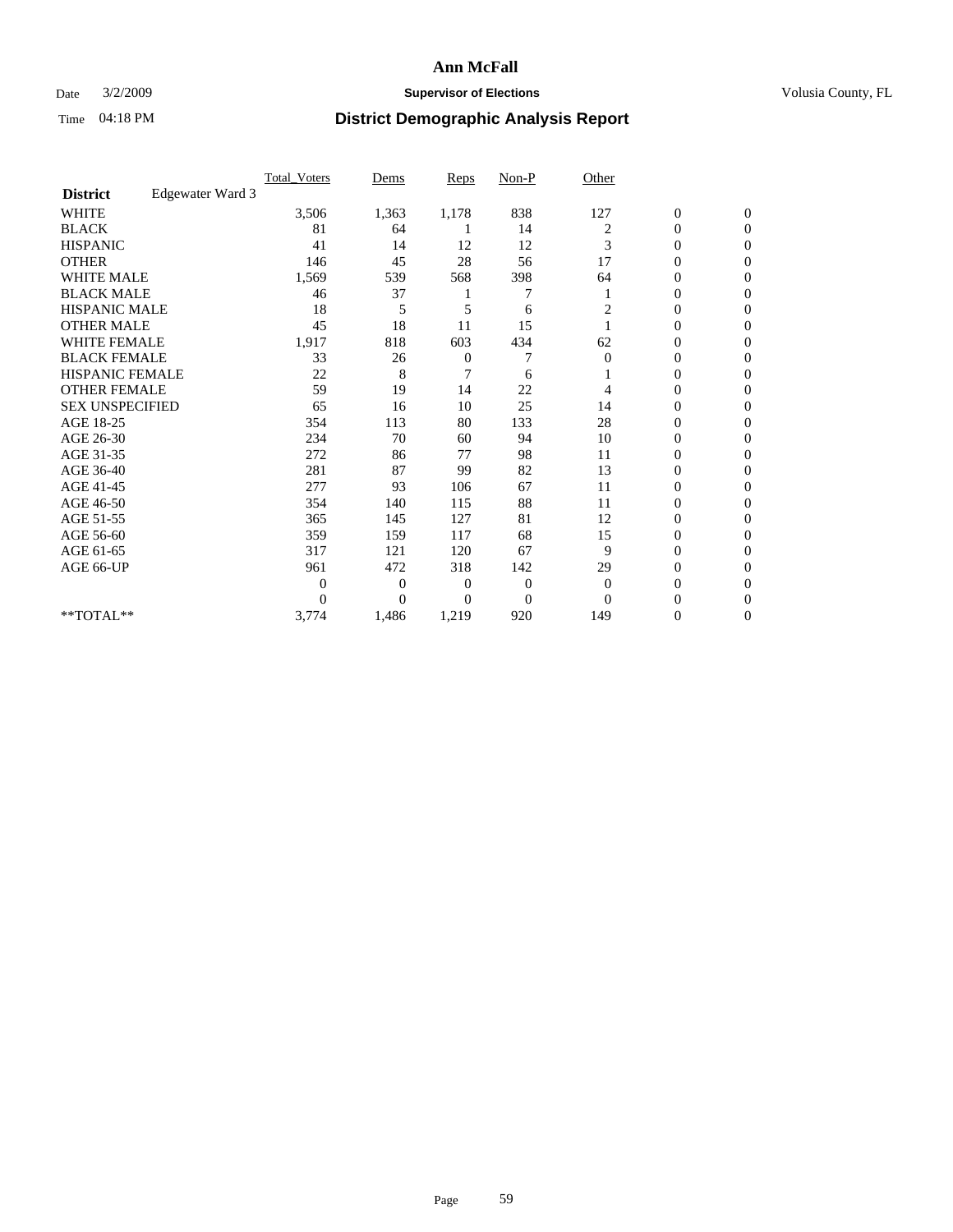## Date  $3/2/2009$  **Supervisor of Elections Supervisor of Elections** Volusia County, FL

|                        |                  | Total Voters   | Dems           | <b>Reps</b>    | $Non-P$      | Other        |                  |                  |  |
|------------------------|------------------|----------------|----------------|----------------|--------------|--------------|------------------|------------------|--|
| <b>District</b>        | Edgewater Ward 4 |                |                |                |              |              |                  |                  |  |
| <b>WHITE</b>           |                  | 3,665          | 1,401          | 1,244          | 865          | 155          | $\boldsymbol{0}$ | $\boldsymbol{0}$ |  |
| <b>BLACK</b>           |                  | 62             | 44             | 5              | 12           |              | $\boldsymbol{0}$ | $\Omega$         |  |
| <b>HISPANIC</b>        |                  | 29             | 15             | 4              | 9            |              | 0                | $\Omega$         |  |
| <b>OTHER</b>           |                  | 116            | 34             | 17             | 51           | 14           | 0                | $\Omega$         |  |
| <b>WHITE MALE</b>      |                  | 1,690          | 577            | 611            | 427          | 75           | $\mathbf{0}$     | $\mathbf{0}$     |  |
| <b>BLACK MALE</b>      |                  | 24             | 17             | 2              | 5            | $\bf{0}$     | $\mathbf{0}$     | $\Omega$         |  |
| <b>HISPANIC MALE</b>   |                  | 14             | 7              | $\overline{2}$ | 4            |              | 0                | $\Omega$         |  |
| <b>OTHER MALE</b>      |                  | 35             | 13             | 8              | 12           | 2            | 0                | 0                |  |
| <b>WHITE FEMALE</b>    |                  | 1,948          | 817            | 621            | 430          | 80           | 0                | $\Omega$         |  |
| <b>BLACK FEMALE</b>    |                  | 38             | 27             | 3              | 7            |              | 0                | $\Omega$         |  |
| HISPANIC FEMALE        |                  | 15             | 8              | $\overline{c}$ | 5            | 0            | 0                | $\Omega$         |  |
| <b>OTHER FEMALE</b>    |                  | 39             | 15             | 6              | 17           |              | 0                | $\Omega$         |  |
| <b>SEX UNSPECIFIED</b> |                  | 69             | 13             | 15             | 30           | 11           | 0                | $\Omega$         |  |
| AGE 18-25              |                  | 323            | 108            | 61             | 130          | 24           | 0                | $\Omega$         |  |
| AGE 26-30              |                  | 244            | 80             | 73             | 82           | 9            | $\overline{0}$   | $\Omega$         |  |
| AGE 31-35              |                  | 248            | 72             | 66             | 97           | 13           | $\boldsymbol{0}$ | $\Omega$         |  |
| AGE 36-40              |                  | 294            | 98             | 86             | 100          | 10           | 0                | 0                |  |
| AGE 41-45              |                  | 288            | 107            | 92             | 78           | 11           | 0                | $\Omega$         |  |
| AGE 46-50              |                  | 361            | 138            | 133            | 78           | 12           | 0                | $\Omega$         |  |
| AGE 51-55              |                  | 338            | 137            | 116            | 72           | 13           | 0                | $\mathbf{0}$     |  |
| AGE 56-60              |                  | 323            | 145            | 97             | 70           | 11           | 0                | 0                |  |
| AGE 61-65              |                  | 305            | 140            | 87             | 57           | 21           | 0                | $\Omega$         |  |
| AGE 66-UP              |                  | 1,148          | 469            | 459            | 173          | 47           | 0                | 0                |  |
|                        |                  | $\overline{0}$ | 0              | 0              | $\mathbf{0}$ | $\mathbf{0}$ | 0                | $\Omega$         |  |
|                        |                  | $\theta$       | $\overline{0}$ | $\Omega$       | $\Omega$     | $\Omega$     | 0                | $\Omega$         |  |
| **TOTAL**              |                  | 3,872          | 1,494          | 1,270          | 937          | 171          | 0                | $\mathbf{0}$     |  |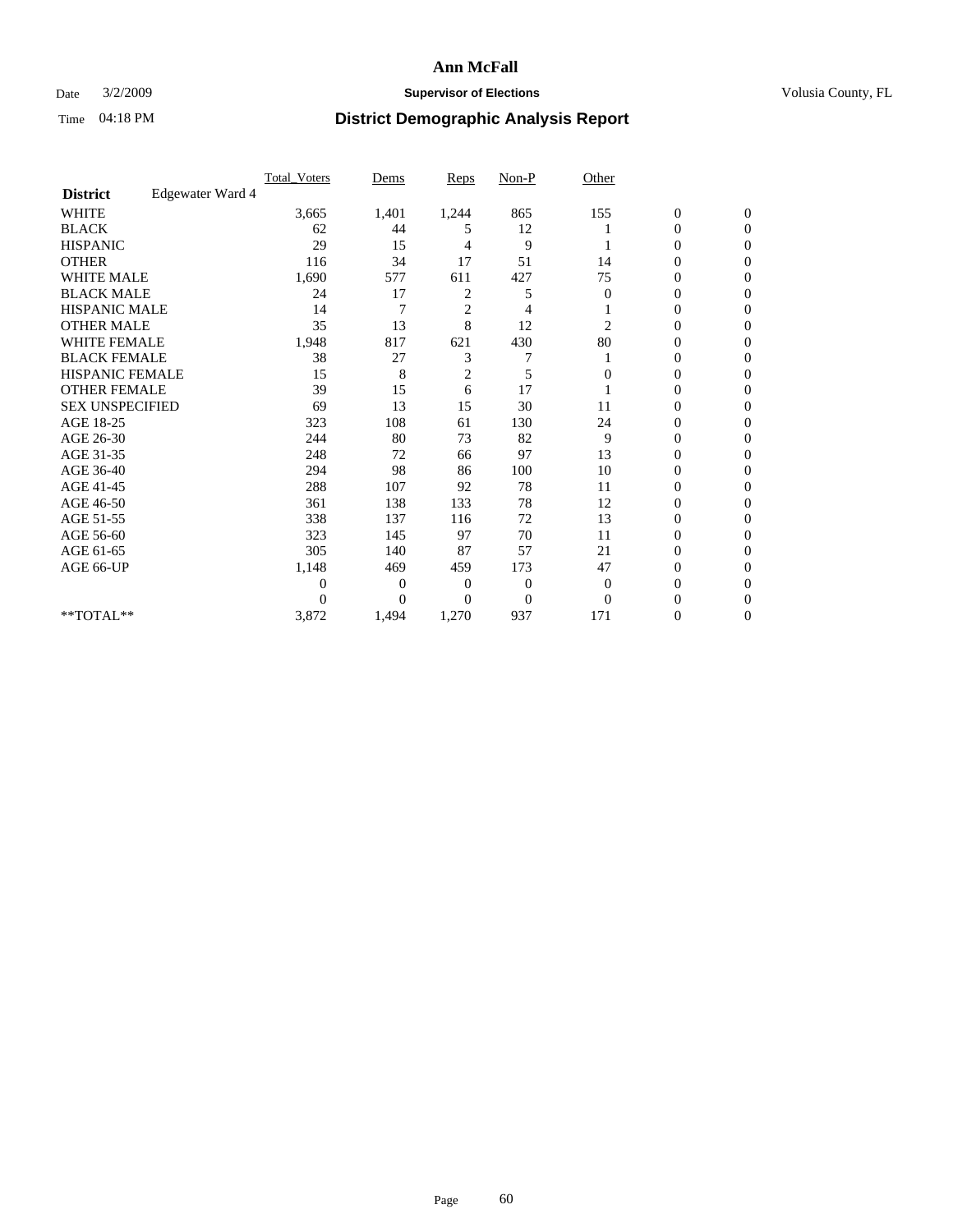## Date  $3/2/2009$  **Supervisor of Elections Supervisor of Elections** Volusia County, FL

|                        |                   | Total Voters | Dems           | Reps           | $Non-P$        | Other        |                  |              |  |
|------------------------|-------------------|--------------|----------------|----------------|----------------|--------------|------------------|--------------|--|
| <b>District</b>        | Holly Hill Zone 1 |              |                |                |                |              |                  |              |  |
| <b>WHITE</b>           |                   | 1,328        | 570            | 355            | 341            | 62           | $\boldsymbol{0}$ | $\mathbf{0}$ |  |
| <b>BLACK</b>           |                   | 113          | 92             | 5              | 14             | 2            | $\overline{0}$   | $\mathbf{0}$ |  |
| <b>HISPANIC</b>        |                   | 42           | 23             | 3              | 12             | 4            | $\mathbf{0}$     | $\Omega$     |  |
| <b>OTHER</b>           |                   | 76           | 25             | 18             | 26             | 7            | 0                | $\Omega$     |  |
| <b>WHITE MALE</b>      |                   | 636          | 250            | 193            | 165            | 28           | 0                | $\Omega$     |  |
| <b>BLACK MALE</b>      |                   | 43           | 31             | 2              | 8              | 2            | $\mathbf{0}$     | $\Omega$     |  |
| HISPANIC MALE          |                   | 20           | 9              | $\overline{c}$ | 8              |              | $\overline{0}$   | $\Omega$     |  |
| <b>OTHER MALE</b>      |                   | 20           | 3              | 6              | 8              | 3            | 0                | 0            |  |
| <b>WHITE FEMALE</b>    |                   | 681          | 316            | 160            | 174            | 31           | 0                | $\Omega$     |  |
| <b>BLACK FEMALE</b>    |                   | 70           | 61             | 3              | 6              | $\mathbf{0}$ | $\overline{0}$   | $\mathbf{0}$ |  |
| <b>HISPANIC FEMALE</b> |                   | 22           | 14             |                | 4              | 3            | 0                | $\Omega$     |  |
| <b>OTHER FEMALE</b>    |                   | 31           | 11             | 11             | $\overline{7}$ | 2            | 0                | 0            |  |
| <b>SEX UNSPECIFIED</b> |                   | 36           | 15             | 3              | 13             | 5            | 0                | $\Omega$     |  |
| AGE 18-25              |                   | 144          | 58             | 32             | 43             | 11           | 0                | $\mathbf{0}$ |  |
| AGE 26-30              |                   | 125          | 61             | 13             | 44             |              | 0                | $\Omega$     |  |
| AGE 31-35              |                   | 106          | 37             | 21             | 37             | 11           | 0                | $\Omega$     |  |
| AGE 36-40              |                   | 105          | 41             | 31             | 31             | 2            | 0                | $\Omega$     |  |
| AGE 41-45              |                   | 163          | 69             | 39             | 47             | 8            | 0                | $\Omega$     |  |
| AGE 46-50              |                   | 160          | 66             | 42             | 41             | 11           | 0                | $\Omega$     |  |
| AGE 51-55              |                   | 165          | 76             | 40             | 40             | 9            | 0                | 0            |  |
| AGE 56-60              |                   | 168          | 80             | 45             | 41             | 2            | 0                | $\Omega$     |  |
| AGE 61-65              |                   | 134          | 53             | 44             | 30             | 7            | 0                | $\Omega$     |  |
| AGE 66-UP              |                   | 289          | 169            | 74             | 39             |              | 0                | 0            |  |
|                        |                   | $\Omega$     | $\overline{0}$ | $\mathbf{0}$   | $\mathbf{0}$   | $\Omega$     | 0                | $\Omega$     |  |
|                        |                   | $\theta$     | $\overline{0}$ | $\overline{0}$ | $\overline{0}$ | $\Omega$     | 0                | $\Omega$     |  |
| **TOTAL**              |                   | 1,559        | 710            | 381            | 393            | 75           | 0                | $\mathbf{0}$ |  |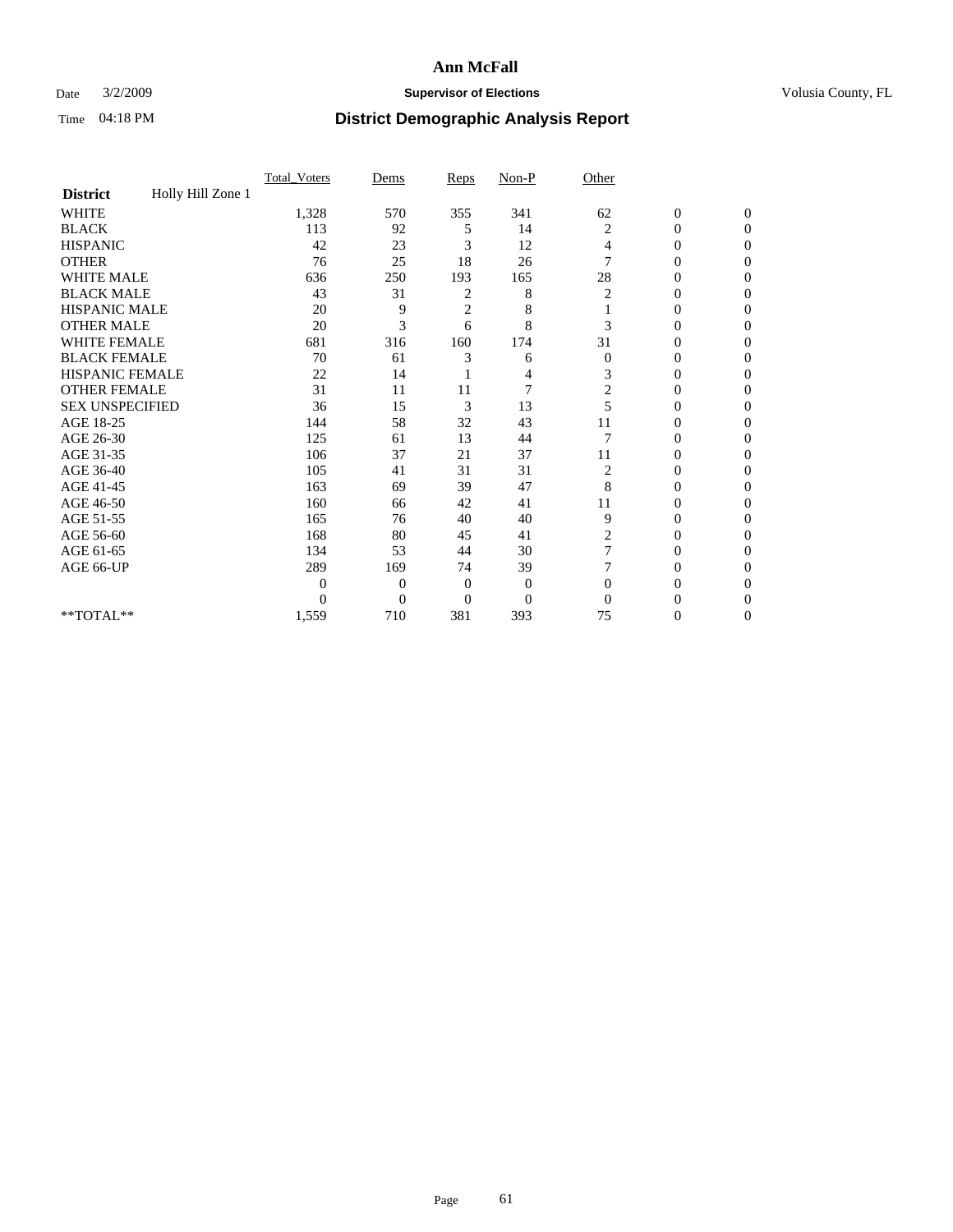### Date  $3/2/2009$  **Supervisor of Elections Supervisor of Elections** Volusia County, FL

|                        |                   | Total Voters | Dems           | Reps           | $Non-P$        | Other        |                  |              |  |
|------------------------|-------------------|--------------|----------------|----------------|----------------|--------------|------------------|--------------|--|
| <b>District</b>        | Holly Hill Zone 2 |              |                |                |                |              |                  |              |  |
| <b>WHITE</b>           |                   | 1,581        | 712            | 426            | 368            | 75           | $\boldsymbol{0}$ | $\mathbf{0}$ |  |
| <b>BLACK</b>           |                   | 200          | 165            | 6              | 26             | 3            | $\boldsymbol{0}$ | $\mathbf{0}$ |  |
| <b>HISPANIC</b>        |                   | 36           | 17             | 10             | 8              |              | $\mathbf{0}$     | $\Omega$     |  |
| <b>OTHER</b>           |                   | 102          | 40             | 16             | 36             | 10           | 0                | $\Omega$     |  |
| <b>WHITE MALE</b>      |                   | 726          | 289            | 221            | 183            | 33           | 0                | $\Omega$     |  |
| <b>BLACK MALE</b>      |                   | 92           | 73             | 2              | 15             | 2            | $\mathbf{0}$     | $\Omega$     |  |
| HISPANIC MALE          |                   | 19           | 6              | 9              | 4              | $\mathbf{0}$ | $\boldsymbol{0}$ | $\Omega$     |  |
| <b>OTHER MALE</b>      |                   | 28           | 8              | 6              | 10             | 4            | 0                | $\Omega$     |  |
| <b>WHITE FEMALE</b>    |                   | 844          | 418            | 204            | 183            | 39           | 0                | $\Omega$     |  |
| <b>BLACK FEMALE</b>    |                   | 108          | 92             | 4              | 11             |              | $\overline{0}$   | $\mathbf{0}$ |  |
| <b>HISPANIC FEMALE</b> |                   | 17           | 11             |                | 4              |              | 0                | $\Omega$     |  |
| <b>OTHER FEMALE</b>    |                   | 38           | 19             | 9              | 10             | $\Omega$     | 0                | 0            |  |
| <b>SEX UNSPECIFIED</b> |                   | 47           | 18             | $\overline{c}$ | 18             | 9            | $\overline{0}$   | $\Omega$     |  |
| AGE 18-25              |                   | 209          | 90             | 43             | 62             | 14           | 0                | $\mathbf{0}$ |  |
| AGE 26-30              |                   | 172          | 81             | 31             | 50             | 10           | 0                | $\Omega$     |  |
| AGE 31-35              |                   | 138          | 62             | 24             | 48             | 4            | $\boldsymbol{0}$ | $\Omega$     |  |
| AGE 36-40              |                   | 165          | 67             | 34             | 52             | 12           | 0                | $\mathbf{0}$ |  |
| AGE 41-45              |                   | 192          | 81             | 55             | 44             | 12           | $\mathbf{0}$     | $\Omega$     |  |
| AGE 46-50              |                   | 251          | 124            | 53             | 60             | 14           | $\overline{0}$   | $\mathbf{0}$ |  |
| AGE 51-55              |                   | 183          | 92             | 46             | 41             | 4            | 0                | 0            |  |
| AGE 56-60              |                   | 174          | 80             | 47             | 41             | 6            | $\overline{0}$   | $\Omega$     |  |
| AGE 61-65              |                   | 126          | 71             | 31             | 18             | 6            | $\overline{0}$   | $\Omega$     |  |
| AGE 66-UP              |                   | 309          | 186            | 94             | 22             |              | 0                | 0            |  |
|                        |                   | $\theta$     | $\overline{0}$ | $\mathbf{0}$   | $\mathbf{0}$   | $\Omega$     | 0                | $\Omega$     |  |
|                        |                   | $\theta$     | $\overline{0}$ | $\Omega$       | $\overline{0}$ | $\Omega$     | $\theta$         | $\Omega$     |  |
| **TOTAL**              |                   | 1,919        | 934            | 458            | 438            | 89           | 0                | $\mathbf{0}$ |  |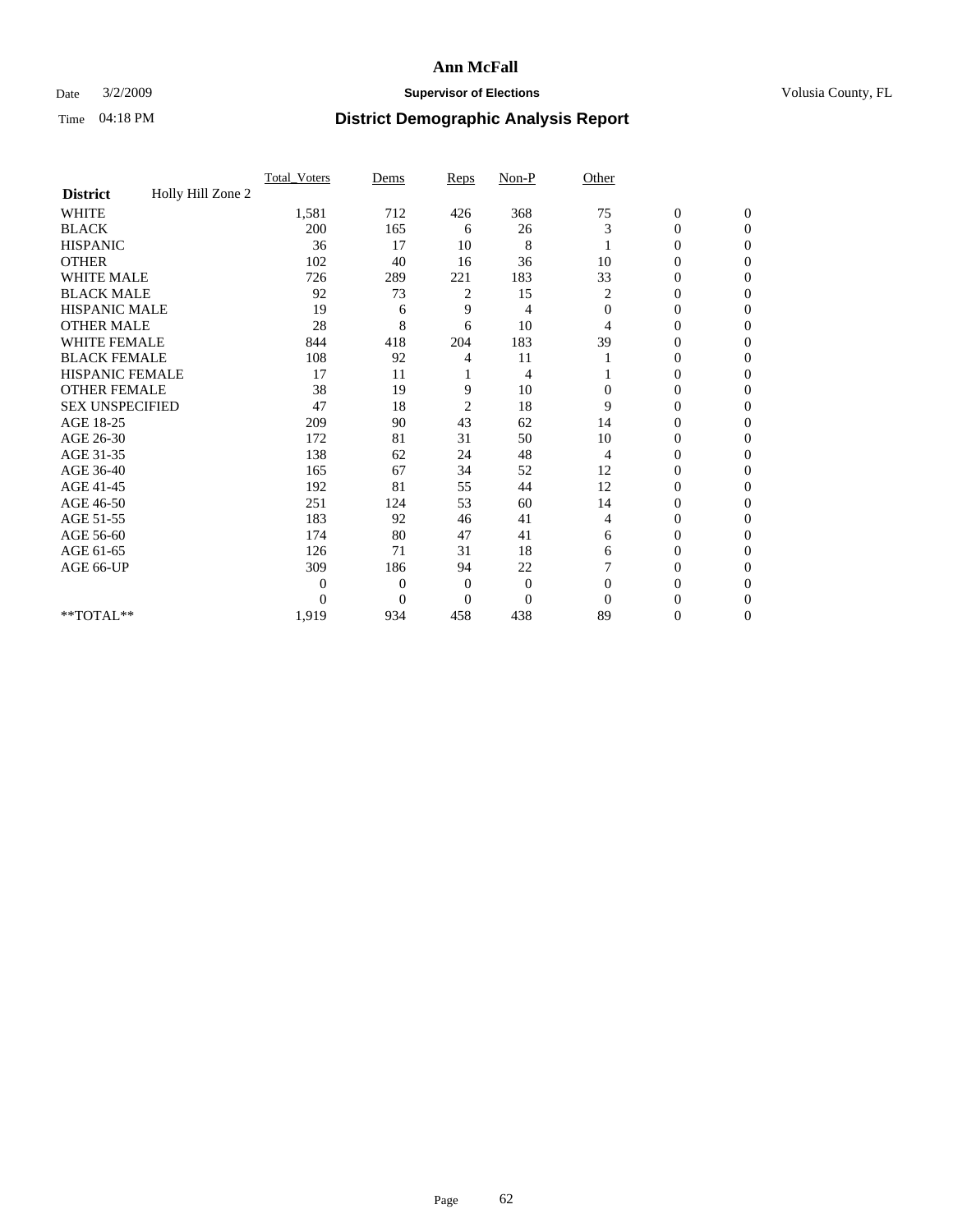## Date  $3/2/2009$  **Supervisor of Elections Supervisor of Elections** Volusia County, FL

|                        |                   | Total Voters   | Dems           | Reps           | Non-P          | Other          |                  |                  |
|------------------------|-------------------|----------------|----------------|----------------|----------------|----------------|------------------|------------------|
| <b>District</b>        | Holly Hill Zone 3 |                |                |                |                |                |                  |                  |
| <b>WHITE</b>           |                   | 1,615          | 672            | 537            | 332            | 74             | $\boldsymbol{0}$ | $\boldsymbol{0}$ |
| <b>BLACK</b>           |                   | 142            | 120            | 6              | 15             |                | 0                | $\Omega$         |
| <b>HISPANIC</b>        |                   | 26             | 12             | 4              | 8              | 2              | $\mathbf{0}$     | $\Omega$         |
| <b>OTHER</b>           |                   | 102            | 39             | 12             | 39             | 12             | 0                | $\Omega$         |
| <b>WHITE MALE</b>      |                   | 674            | 253            | 238            | 152            | 31             | 0                | $\Omega$         |
| <b>BLACK MALE</b>      |                   | 58             | 48             | 2              | 7              |                | $\overline{0}$   | $\Omega$         |
| <b>HISPANIC MALE</b>   |                   | 11             | 5              | 2              | 3              |                | 0                | 0                |
| <b>OTHER MALE</b>      |                   | 28             | 15             | 3              | 9              |                | 0                | 0                |
| <b>WHITE FEMALE</b>    |                   | 934            | 415            | 298            | 179            | 42             | $\overline{0}$   | $\Omega$         |
| <b>BLACK FEMALE</b>    |                   | 84             | 72             | 4              | 8              | $\bf{0}$       | 0                | $\mathbf{0}$     |
| <b>HISPANIC FEMALE</b> |                   | 15             | 7              | $\overline{c}$ | 5              |                | 0                | $\Omega$         |
| <b>OTHER FEMALE</b>    |                   | 39             | 13             | $\overline{7}$ | 18             |                | 0                | $\Omega$         |
| <b>SEX UNSPECIFIED</b> |                   | 42             | 15             | 3              | 13             | 11             | 0                | $\mathbf{0}$     |
| AGE 18-25              |                   | 136            | 53             | 26             | 44             | 13             | 0                | $\Omega$         |
| AGE 26-30              |                   | 103            | 37             | 17             | 46             | 3              | 0                | 0                |
| AGE 31-35              |                   | 84             | 40             | 16             | 24             | 4              | $\overline{0}$   | 0                |
| AGE 36-40              |                   | 99             | 34             | 29             | 31             | 5              | $\overline{0}$   | $\Omega$         |
| AGE 41-45              |                   | 111            | 43             | 35             | 29             | 4              | 0                | 0                |
| AGE 46-50              |                   | 134            | 55             | 37             | 34             | 8              | $\overline{0}$   | $\Omega$         |
| AGE 51-55              |                   | 129            | 62             | 35             | 22             | 10             | 0                | $\Omega$         |
| AGE 56-60              |                   | 161            | 77             | 47             | 33             | 4              | 0                | $\Omega$         |
| AGE 61-65              |                   | 149            | 76             | 36             | 29             | 8              | $\overline{0}$   | $\Omega$         |
| AGE 66-UP              |                   | 779            | 366            | 281            | 102            | 30             | $\overline{0}$   | $\mathbf{0}$     |
|                        |                   | $\overline{0}$ | $\overline{0}$ | $\mathbf{0}$   | $\mathbf{0}$   | $\overline{0}$ | 0                | $\Omega$         |
|                        |                   | $\theta$       | $\overline{0}$ | $\overline{0}$ | $\overline{0}$ | $\Omega$       | $\theta$         | $\overline{0}$   |
| $**TOTAL**$            |                   | 1,885          | 843            | 559            | 394            | 89             | 0                | $\mathbf{0}$     |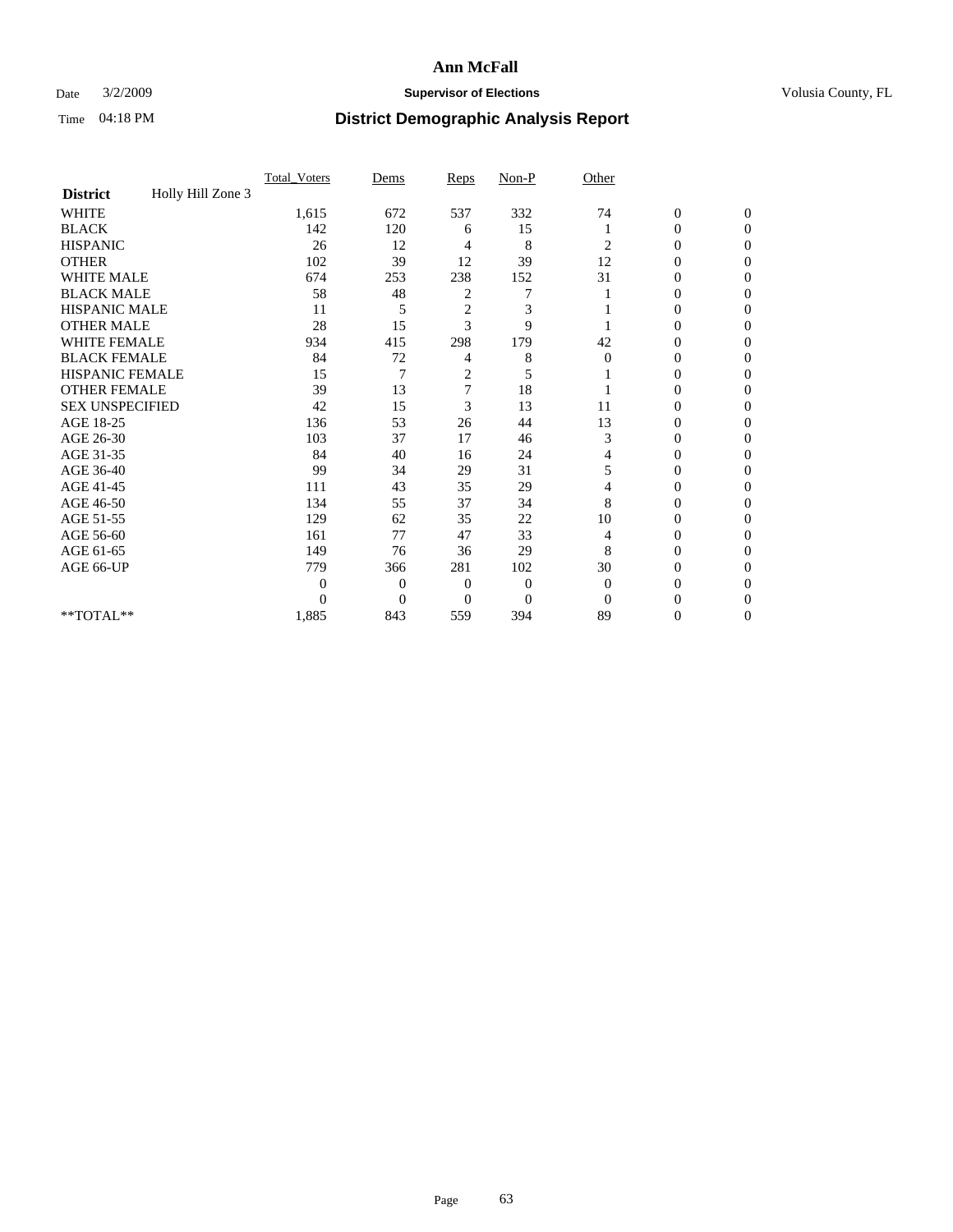## Date  $3/2/2009$  **Supervisor of Elections Supervisor of Elections** Volusia County, FL

|                        |                   | Total Voters | Dems           | Reps           | $Non-P$        | Other    |                  |                |  |
|------------------------|-------------------|--------------|----------------|----------------|----------------|----------|------------------|----------------|--|
| <b>District</b>        | Holly Hill Zone 4 |              |                |                |                |          |                  |                |  |
| <b>WHITE</b>           |                   | 1,477        | 637            | 463            | 308            | 69       | $\boldsymbol{0}$ | $\mathbf{0}$   |  |
| <b>BLACK</b>           |                   | 338          | 278            | 10             | 43             |          | $\overline{0}$   | $\mathbf{0}$   |  |
| <b>HISPANIC</b>        |                   | 47           | 30             | 5              | 11             |          | $\mathbf{0}$     | $\Omega$       |  |
| <b>OTHER</b>           |                   | 92           | 34             | 11             | 36             | 11       | 0                | $\Omega$       |  |
| <b>WHITE MALE</b>      |                   | 653          | 237            | 230            | 151            | 35       | 0                | $\Omega$       |  |
| <b>BLACK MALE</b>      |                   | 105          | 80             | 6              | 15             | 4        | $\mathbf{0}$     | $\Omega$       |  |
| HISPANIC MALE          |                   | 22           | 15             | $\overline{c}$ | 4              |          | $\boldsymbol{0}$ | $\Omega$       |  |
| <b>OTHER MALE</b>      |                   | 25           | 10             | 5              | 8              | 2        | 0                | $\Omega$       |  |
| <b>WHITE FEMALE</b>    |                   | 815          | 395            | 231            | 155            | 34       | 0                | $\Omega$       |  |
| <b>BLACK FEMALE</b>    |                   | 230          | 196            | 4              | 27             | 3        | $\overline{0}$   | $\overline{0}$ |  |
| <b>HISPANIC FEMALE</b> |                   | 25           | 15             | 3              | 7              | $\Omega$ | 0                | $\Omega$       |  |
| <b>OTHER FEMALE</b>    |                   | 32           | 16             | $\mathbf{0}$   | 15             |          | 0                | 0              |  |
| <b>SEX UNSPECIFIED</b> |                   | 47           | 15             | 8              | 16             | 8        | $\overline{0}$   | $\Omega$       |  |
| AGE 18-25              |                   | 343          | 164            | 60             | 97             | 22       | 0                | $\mathbf{0}$   |  |
| AGE 26-30              |                   | 167          | 78             | 32             | 48             | 9        | 0                | $\Omega$       |  |
| AGE 31-35              |                   | 136          | 73             | 22             | 34             | 7        | 0                | $\Omega$       |  |
| AGE 36-40              |                   | 135          | 61             | 36             | 28             | 10       | 0                | $\Omega$       |  |
| AGE 41-45              |                   | 164          | 76             | 36             | 45             |          | $\overline{0}$   | $\Omega$       |  |
| AGE 46-50              |                   | 184          | 73             | 66             | 34             | 11       | $\overline{0}$   | $\Omega$       |  |
| AGE 51-55              |                   | 172          | 93             | 42             | 35             | 2        | 0                | 0              |  |
| AGE 56-60              |                   | 143          | 71             | 39             | 26             |          | $\overline{0}$   | $\Omega$       |  |
| AGE 61-65              |                   | 98           | 50             | 27             | 18             | 3        | $\overline{0}$   | $\Omega$       |  |
| AGE 66-UP              |                   | 412          | 240            | 129            | 33             | 10       | 0                | 0              |  |
|                        |                   | $\Omega$     | $\overline{0}$ | $\mathbf{0}$   | $\mathbf{0}$   | $\Omega$ | 0                | $\Omega$       |  |
|                        |                   | $\theta$     | $\overline{0}$ | $\overline{0}$ | $\overline{0}$ | $\Omega$ | $\theta$         | $\Omega$       |  |
| **TOTAL**              |                   | 1,954        | 979            | 489            | 398            | 88       | 0                | $\mathbf{0}$   |  |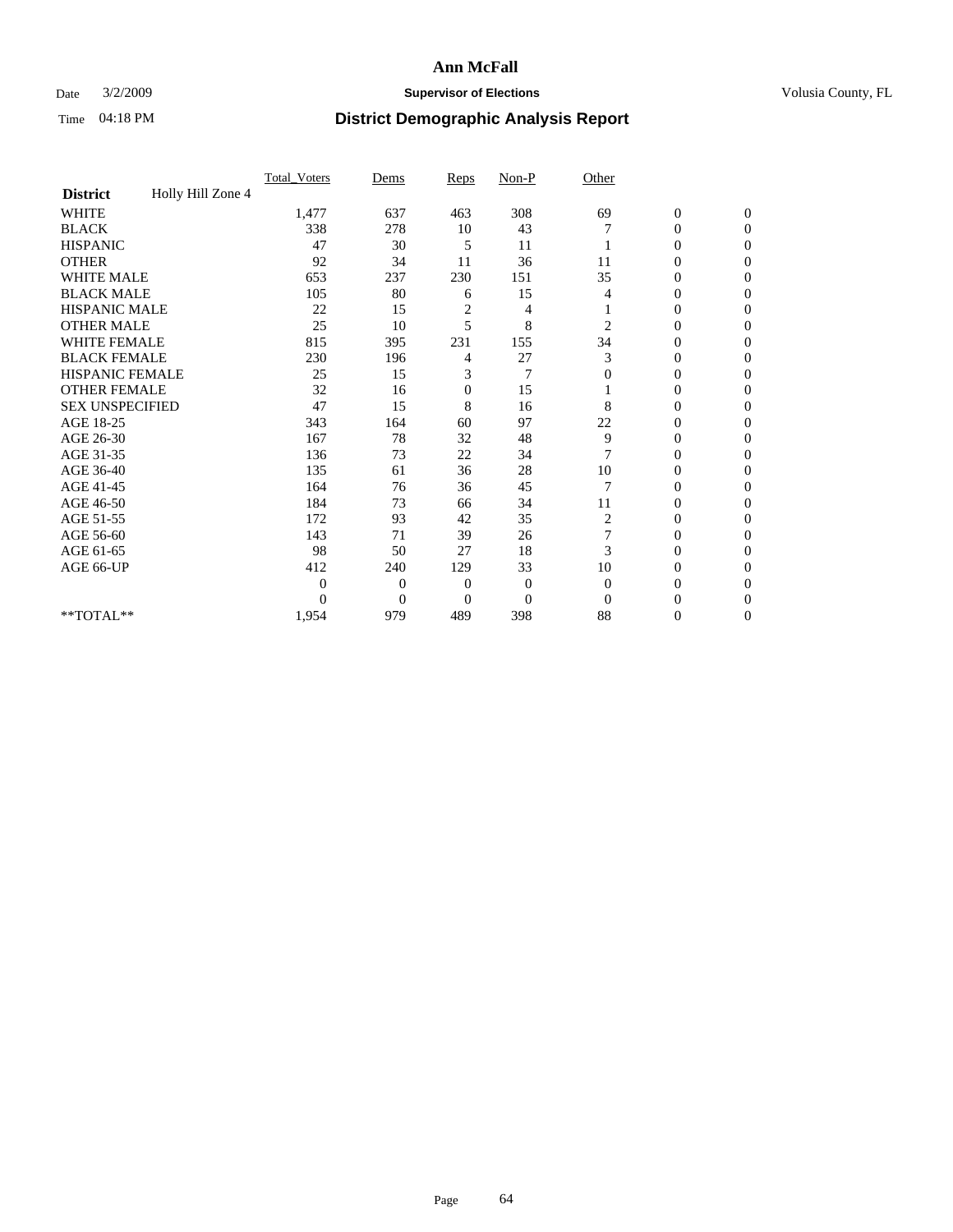## Date  $3/2/2009$  **Supervisor of Elections Supervisor of Elections** Volusia County, FL

|                                      | <b>Total_Voters</b> | Dems           | <b>Reps</b> | $Non-P$        | Other          |                  |                  |  |
|--------------------------------------|---------------------|----------------|-------------|----------------|----------------|------------------|------------------|--|
| New Smyrna Zone 1<br><b>District</b> |                     |                |             |                |                |                  |                  |  |
| <b>WHITE</b>                         | 3,803               | 1,293          | 1,657       | 724            | 129            | $\boldsymbol{0}$ | $\boldsymbol{0}$ |  |
| <b>BLACK</b>                         | 9                   | 4              | 2           | 3              | $\Omega$       | $\overline{0}$   | $\Omega$         |  |
| <b>HISPANIC</b>                      | 32                  | 10             | 8           | 12             | $\overline{c}$ | 0                | $\Omega$         |  |
| <b>OTHER</b>                         | 126                 | 26             | 37          | 42             | 21             | 0                | $\Omega$         |  |
| <b>WHITE MALE</b>                    | 1,772               | 502            | 811         | 387            | 72             | 0                | $\Omega$         |  |
| <b>BLACK MALE</b>                    | 4                   | 2              | 0           | 2              | $\mathbf{0}$   | 0                | 0                |  |
| <b>HISPANIC MALE</b>                 | 13                  | $\overline{2}$ |             | 10             | 0              | 0                | 0                |  |
| <b>OTHER MALE</b>                    | 37                  | 6              | 18          | 13             | $\Omega$       | 0                | 0                |  |
| <b>WHITE FEMALE</b>                  | 2,002               | 780            | 837         | 329            | 56             | 0                | $\Omega$         |  |
| <b>BLACK FEMALE</b>                  | 5                   | $\overline{c}$ | 2           |                | $\mathbf{0}$   | 0                | $\Omega$         |  |
| <b>HISPANIC FEMALE</b>               | 19                  | 8              | 7           | $\overline{c}$ | 2              | 0                | $\Omega$         |  |
| <b>OTHER FEMALE</b>                  | 45                  | 14             | 15          | 12             | 4              | 0                | $\Omega$         |  |
| <b>SEX UNSPECIFIED</b>               | 73                  | 17             | 13          | 25             | 18             | $\overline{0}$   | $\Omega$         |  |
| AGE 18-25                            | 252                 | 87             | 48          | 98             | 19             | 0                | 0                |  |
| AGE 26-30                            | 169                 | 57             | 45          | 56             | 11             | 0                | $\Omega$         |  |
| AGE 31-35                            | 154                 | 38             | 53          | 52             | 11             | 0                | $\Omega$         |  |
| AGE 36-40                            | 168                 | 41             | 56          | 61             | 10             | 0                | 0                |  |
| AGE 41-45                            | 198                 | 64             | 88          | 37             | 9              | 0                | $\Omega$         |  |
| AGE 46-50                            | 308                 | 106            | 136         | 53             | 13             | 0                | $\Omega$         |  |
| AGE 51-55                            | 385                 | 142            | 151         | 73             | 19             | 0                | $\overline{0}$   |  |
| AGE 56-60                            | 476                 | 165            | 209         | 87             | 15             | 0                | 0                |  |
| AGE 61-65                            | 449                 | 153            | 211         | 76             | 9              | $\overline{0}$   | $\Omega$         |  |
| AGE 66-UP                            | 1,411               | 480            | 707         | 188            | 36             | 0                | 0                |  |
|                                      | $\boldsymbol{0}$    | 0              | 0           | 0              | $\mathbf{0}$   | 0                | $\Omega$         |  |
|                                      | $\theta$            | $\overline{0}$ | $\Omega$    | $\overline{0}$ | $\Omega$       | 0                | $\Omega$         |  |
| **TOTAL**                            | 3,970               | 1,333          | 1,704       | 781            | 152            | 0                | $\mathbf{0}$     |  |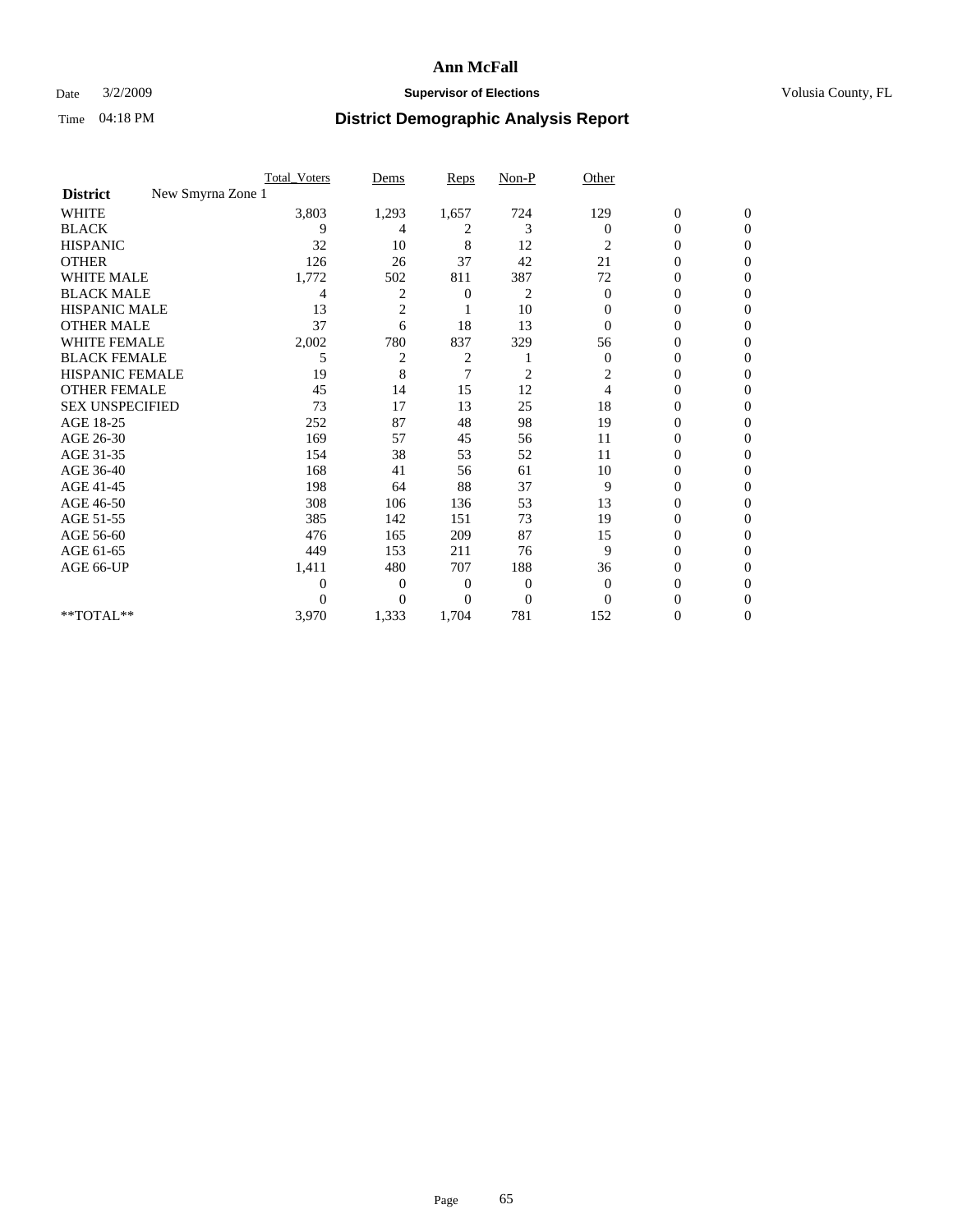## Date  $3/2/2009$  **Supervisor of Elections Supervisor of Elections** Volusia County, FL

|                        | <b>Total_Voters</b> | Dems           | <b>Reps</b>  | $Non-P$        | Other            |                  |                  |  |
|------------------------|---------------------|----------------|--------------|----------------|------------------|------------------|------------------|--|
| <b>District</b>        | New Smyrna Zone 2   |                |              |                |                  |                  |                  |  |
| <b>WHITE</b>           | 3,362               | 1,295          | 1,261        | 684            | 122              | $\boldsymbol{0}$ | $\boldsymbol{0}$ |  |
| <b>BLACK</b>           | 22                  | 17             | 0            | 5              | $\Omega$         | $\overline{0}$   | $\Omega$         |  |
| <b>HISPANIC</b>        | 41                  | 11             | 10           | 18             | 2                | 0                | $\Omega$         |  |
| <b>OTHER</b>           | 112                 | 27             | 28           | 40             | 17               | 0                | $\Omega$         |  |
| <b>WHITE MALE</b>      | 1,516               | 516            | 572          | 355            | 73               | $\mathbf{0}$     | $\mathbf{0}$     |  |
| <b>BLACK MALE</b>      | 9                   |                | 0            | 2              | $\mathbf{0}$     | $\mathbf{0}$     | $\Omega$         |  |
| <b>HISPANIC MALE</b>   | 22                  | 5              | 6            | 11             | 0                | 0                | 0                |  |
| <b>OTHER MALE</b>      | 36                  | 7              | 11           | 15             | 3                | 0                | 0                |  |
| <b>WHITE FEMALE</b>    | 1,813               | 768            | 672          | 324            | 49               | 0                | $\Omega$         |  |
| <b>BLACK FEMALE</b>    | 13                  | 10             | $\mathbf{0}$ | 3              | $\boldsymbol{0}$ | 0                | $\Omega$         |  |
| <b>HISPANIC FEMALE</b> | 19                  | 6              | 4            | 7              | 2                | 0                | $\Omega$         |  |
| <b>OTHER FEMALE</b>    | 42                  | 13             | 13           | 15             |                  | 0                | $\Omega$         |  |
| <b>SEX UNSPECIFIED</b> | 67                  | 18             | 21           | 15             | 13               | 0                | $\Omega$         |  |
| AGE 18-25              | 226                 | 83             | 58           | 75             | 10               | 0                | 0                |  |
| AGE 26-30              | 167                 | 55             | 44           | 60             | 8                | 0                | $\Omega$         |  |
| AGE 31-35              | 154                 | 50             | 44           | 52             | 8                | 0                | $\Omega$         |  |
| AGE 36-40              | 174                 | 51             | 59           | 58             | 6                | 0                | 0                |  |
| AGE 41-45              | 198                 | 62             | 81           | 46             | 9                | 0                | $\Omega$         |  |
| AGE 46-50              | 281                 | 90             | 104          | 75             | 12               | 0                | $\Omega$         |  |
| AGE 51-55              | 295                 | 122            | 102          | 58             | 13               | 0                | $\mathbf{0}$     |  |
| AGE 56-60              | 347                 | 122            | 126          | 82             | 17               | 0                | 0                |  |
| AGE 61-65              | 355                 | 121            | 153          | 69             | 12               | 0                | $\Omega$         |  |
| AGE 66-UP              | 1,340               | 594            | 528          | 172            | 46               | 0                | 0                |  |
|                        | 0                   | 0              | 0            | $\overline{0}$ | $\mathbf{0}$     | 0                | $\Omega$         |  |
|                        | $\theta$            | $\overline{0}$ | $\Omega$     | $\overline{0}$ | $\Omega$         | 0                | $\Omega$         |  |
| **TOTAL**              | 3,537               | 1,350          | 1,299        | 747            | 141              | 0                | $\overline{0}$   |  |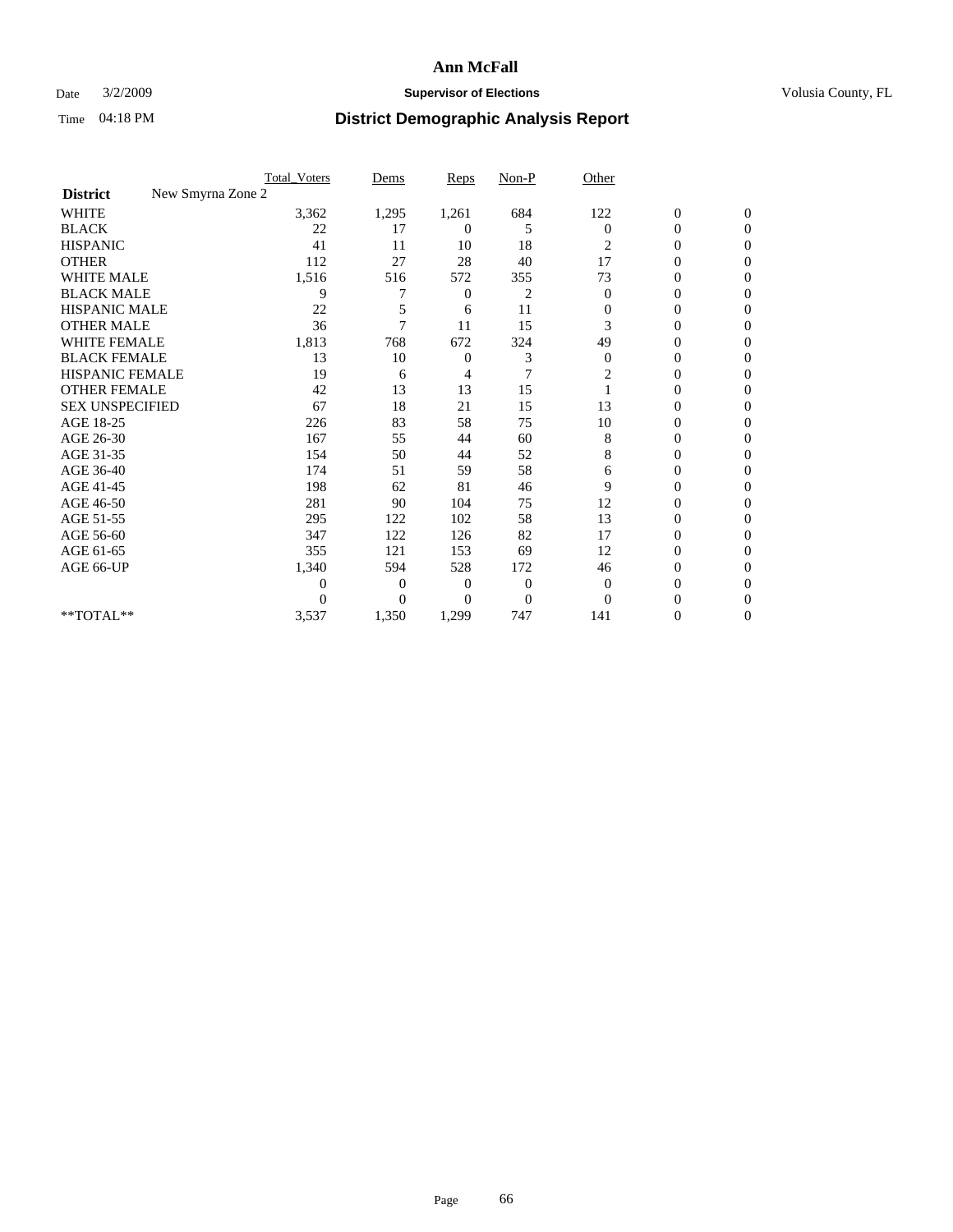## Date  $3/2/2009$  **Supervisor of Elections Supervisor of Elections** Volusia County, FL

|                                      | <b>Total_Voters</b> | Dems           | <b>Reps</b>    | $Non-P$        | Other          |                  |                |  |
|--------------------------------------|---------------------|----------------|----------------|----------------|----------------|------------------|----------------|--|
| New Smyrna Zone 3<br><b>District</b> |                     |                |                |                |                |                  |                |  |
| <b>WHITE</b>                         | 4,138               | 1,401          | 1,659          | 911            | 167            | $\boldsymbol{0}$ | $\mathbf{0}$   |  |
| <b>BLACK</b>                         | 39                  | 26             | 5              |                |                | $\boldsymbol{0}$ | $\mathbf{0}$   |  |
| <b>HISPANIC</b>                      | 42                  | 19             | 8              | 11             | 4              | $\overline{0}$   | $\Omega$       |  |
| <b>OTHER</b>                         | 162                 | 37             | 28             | 67             | 30             | 0                | $\Omega$       |  |
| <b>WHITE MALE</b>                    | 1,923               | 566            | 809            | 462            | 86             | 0                | $\Omega$       |  |
| <b>BLACK MALE</b>                    | 21                  | 13             | 3              | 4              |                | $\overline{0}$   | $\Omega$       |  |
| HISPANIC MALE                        | 18                  | 8              |                | $\overline{7}$ | 2              | $\boldsymbol{0}$ | $\Omega$       |  |
| <b>OTHER MALE</b>                    | 49                  | 18             | 9              | 20             | $\overline{2}$ | 0                | $\Omega$       |  |
| <b>WHITE FEMALE</b>                  | 2,189               | 825            | 841            | 442            | 81             | 0                | $\Omega$       |  |
| <b>BLACK FEMALE</b>                  | 18                  | 13             | 2              | 3              | $\mathbf{0}$   | $\overline{0}$   | $\overline{0}$ |  |
| <b>HISPANIC FEMALE</b>               | 24                  | 11             | 7              | 4              | 2              | 0                | $\Omega$       |  |
| <b>OTHER FEMALE</b>                  | 44                  | 12             | 12             | 15             | 5              | 0                | 0              |  |
| <b>SEX UNSPECIFIED</b>               | 95                  | 17             | 16             | 39             | 23             | $\overline{0}$   | $\Omega$       |  |
| AGE 18-25                            | 319                 | 86             | 76             | 123            | 34             | 0                | $\mathbf{0}$   |  |
| AGE 26-30                            | 254                 | 73             | 66             | 100            | 15             | 0                | $\Omega$       |  |
| AGE 31-35                            | 209                 | 84             | 49             | 62             | 14             | 0                | $\Omega$       |  |
| AGE 36-40                            | 224                 | 77             | 63             | 77             | 7              | 0                | $\mathbf{0}$   |  |
| AGE 41-45                            | 263                 | 93             | 93             | 65             | 12             | $\mathbf{0}$     | $\Omega$       |  |
| AGE 46-50                            | 385                 | 124            | 138            | 105            | 18             | $\overline{0}$   | $\mathbf{0}$   |  |
| AGE 51-55                            | 421                 | 173            | 151            | 79             | 18             | 0                | 0              |  |
| AGE 56-60                            | 379                 | 150            | 141            | 73             | 15             | $\overline{0}$   | $\Omega$       |  |
| AGE 61-65                            | 440                 | 161            | 166            | 94             | 19             | $\overline{0}$   | $\Omega$       |  |
| AGE 66-UP                            | 1,487               | 462            | 757            | 218            | 50             | 0                | 0              |  |
|                                      | 0                   | $\overline{0}$ | $\mathbf{0}$   | $\mathbf{0}$   | $\overline{0}$ | 0                | $\Omega$       |  |
|                                      | $\Omega$            | $\overline{0}$ | $\overline{0}$ | $\overline{0}$ | $\Omega$       | $\theta$         | $\Omega$       |  |
| **TOTAL**                            | 4,381               | 1,483          | 1,700          | 996            | 202            | 0                | $\overline{0}$ |  |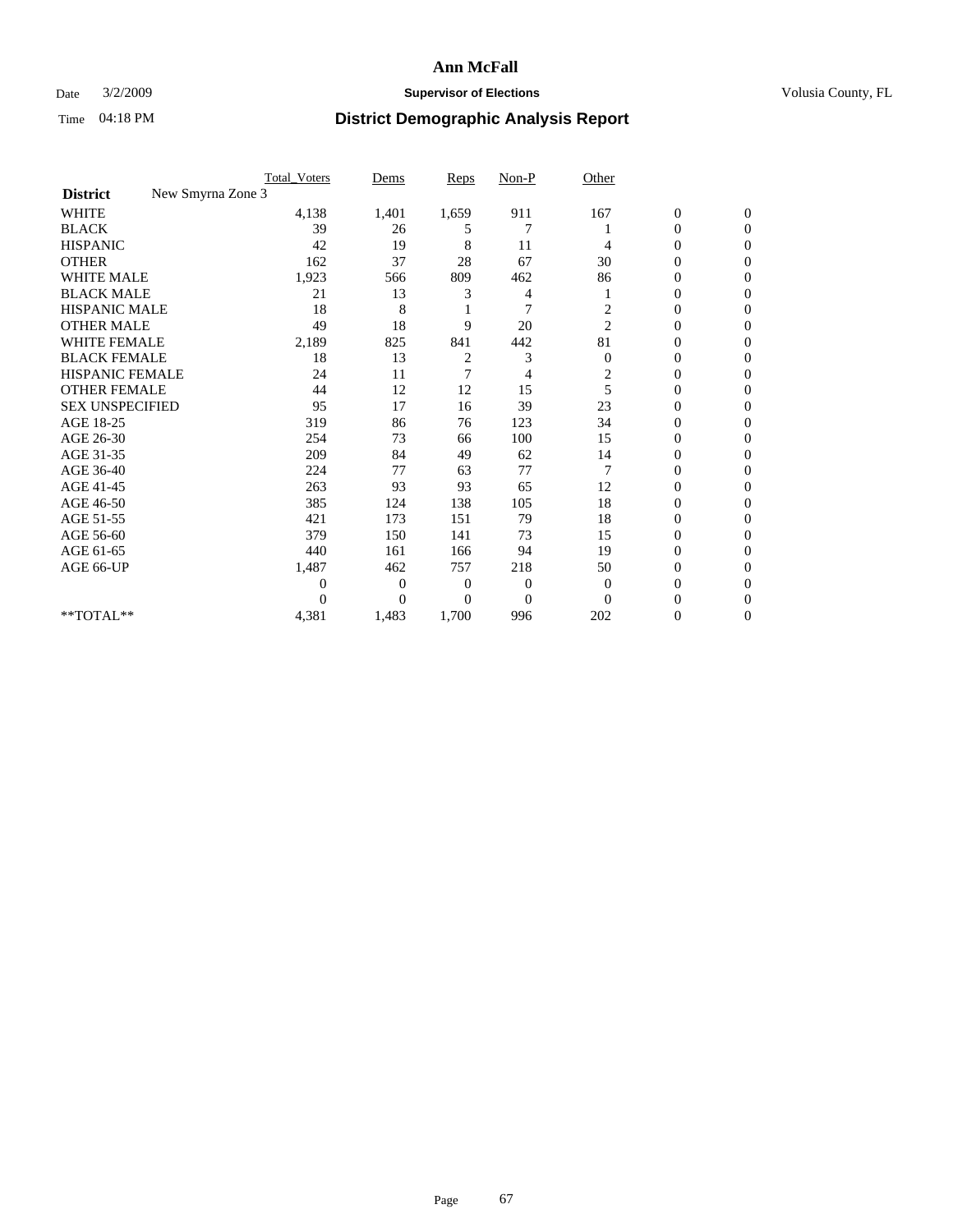## Date  $3/2/2009$  **Supervisor of Elections Supervisor of Elections** Volusia County, FL

|                        | <b>Total_Voters</b> | Dems                | Reps     | $Non-P$        | Other        |                  |                  |  |
|------------------------|---------------------|---------------------|----------|----------------|--------------|------------------|------------------|--|
| <b>District</b>        | New Smyrna Zone 4   |                     |          |                |              |                  |                  |  |
| <b>WHITE</b>           | 4,169               | 1,505               | 1,648    | 865            | 151          | $\boldsymbol{0}$ | $\boldsymbol{0}$ |  |
| <b>BLACK</b>           | 718                 | 614                 | 21       | 69             | 14           | 0                | $\mathbf{0}$     |  |
| <b>HISPANIC</b>        | 69                  | 24                  | 17       | 25             | 3            | $\overline{0}$   | $\mathbf{0}$     |  |
| <b>OTHER</b>           | 219                 | 56                  | 35       | 74             | 54           | 0                | $\Omega$         |  |
| <b>WHITE MALE</b>      | 1,847               | 606                 | 758      | 409            | 74           | 0                | $\mathbf{0}$     |  |
| <b>BLACK MALE</b>      | 299                 | 236                 | 8        | 44             | 11           | $\overline{0}$   | $\mathbf{0}$     |  |
| <b>HISPANIC MALE</b>   | 31                  | 8                   | 10       | 10             | 3            | 0                | $\mathbf{0}$     |  |
| <b>OTHER MALE</b>      | 54                  | 15                  | 14       | 20             | 5            | 0                | $\Omega$         |  |
| <b>WHITE FEMALE</b>    | 2,300               | 889                 | 885      | 450            | 76           | 0                | $\mathbf{0}$     |  |
| <b>BLACK FEMALE</b>    | 413                 | 372                 | 13       | 25             | 3            | 0                | $\mathbf{0}$     |  |
| <b>HISPANIC FEMALE</b> | 38                  | 16                  | 7        | 15             | $\mathbf{0}$ | 0                | $\mathbf{0}$     |  |
| <b>OTHER FEMALE</b>    | 82                  | 30                  | 15       | 32             | 5            | 0                | $\Omega$         |  |
| <b>SEX UNSPECIFIED</b> | 111                 | 27                  | 11       | 28             | 45           | 0                | $\mathbf{0}$     |  |
| AGE 18-25              | 496                 | 209                 | 91       | 152            | 44           | 0                | $\mathbf{0}$     |  |
| AGE 26-30              | 293                 | 115                 | 72       | 90             | 16           | 0                | $\mathbf{0}$     |  |
| AGE 31-35              | 319                 | 113                 | 112      | 79             | 15           | 0                | $\mathbf{0}$     |  |
| AGE 36-40              | 327                 | 129                 | 105      | 69             | 24           | 0                | $\mathbf{0}$     |  |
| AGE 41-45              | 312                 | 131                 | 107      | 59             | 15           | $\mathbf{0}$     | $\Omega$         |  |
| AGE 46-50              | 364                 | 149                 | 123      | 78             | 14           | 0                | $\mathbf{0}$     |  |
| AGE 51-55              | 464                 | 211                 | 147      | 87             | 19           | 0                | $\mathbf{0}$     |  |
| AGE 56-60              | 442                 | 192                 | 128      | 104            | 18           | 0                | $\Omega$         |  |
| AGE 61-65              | 443                 | 190                 | 148      | 97             | 8            | 0                | $\mathbf{0}$     |  |
| AGE 66-UP              | 1,715               | 760                 | 688      | 218            | 49           | 0                | $\mathbf{0}$     |  |
|                        |                     | 0<br>$\mathbf{0}$   | 0        | $\overline{0}$ | $\theta$     | 0                | $\mathbf{0}$     |  |
|                        |                     | 0<br>$\overline{0}$ | $\theta$ | $\Omega$       | $\Omega$     | 0                | $\overline{0}$   |  |
| **TOTAL**              | 5,175               | 2,199               | 1,721    | 1,033          | 222          | 0                | $\overline{0}$   |  |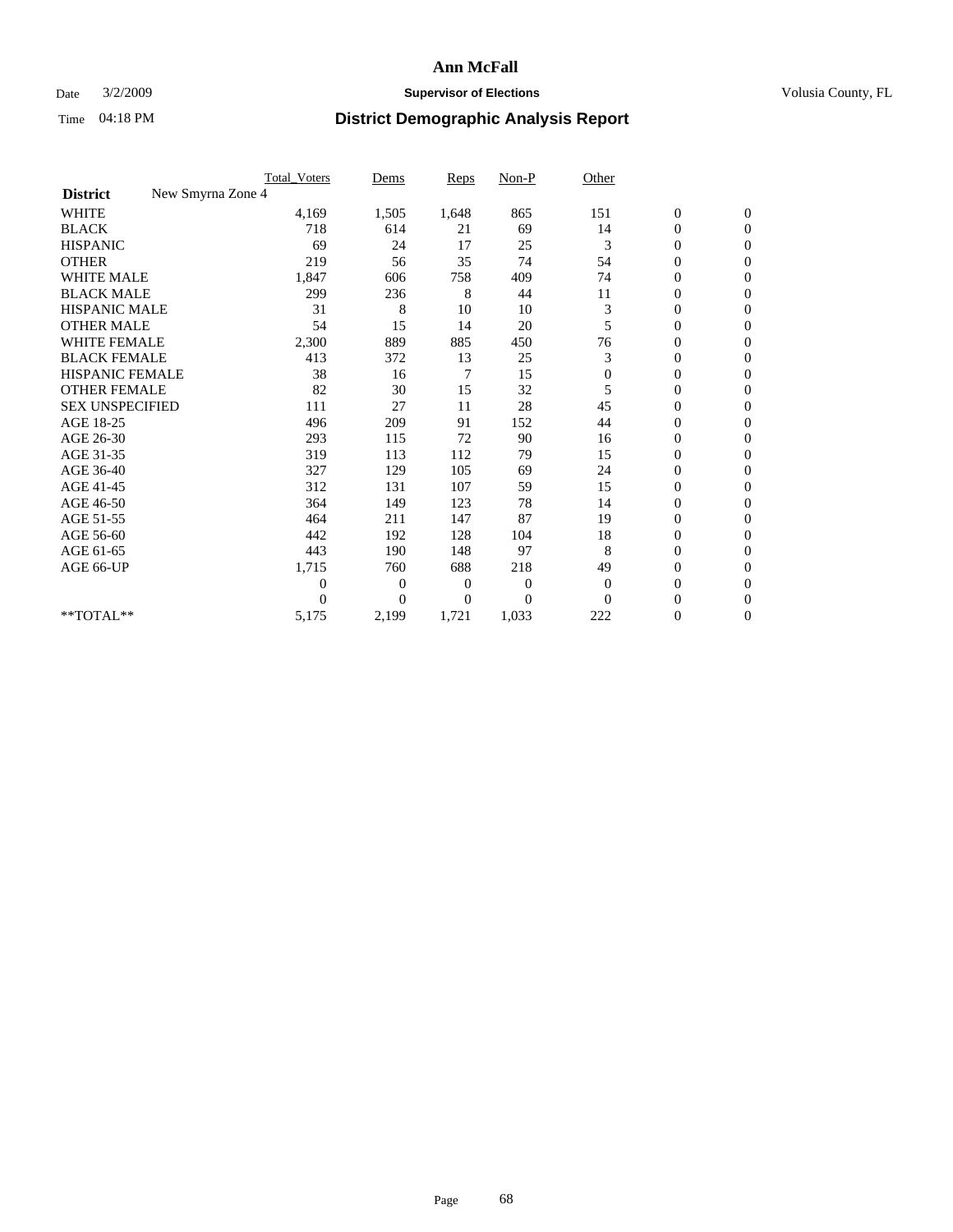## Date  $3/2/2009$  **Supervisor of Elections Supervisor of Elections** Volusia County, FL

|                        | Total Voters      | Dems           | <b>Reps</b> | Non-P        | Other          |                  |                  |  |
|------------------------|-------------------|----------------|-------------|--------------|----------------|------------------|------------------|--|
| <b>District</b>        | Ormond Bch Zone 1 |                |             |              |                |                  |                  |  |
| <b>WHITE</b>           | 6,880             | 2,516          | 2,957       | 1,216        | 191            | $\boldsymbol{0}$ | $\boldsymbol{0}$ |  |
| <b>BLACK</b>           | 88                | 68             | 7           | 11           | 2              | $\boldsymbol{0}$ | $\mathbf{0}$     |  |
| <b>HISPANIC</b>        | 109               | 44             | 34          | 29           | 2              | $\overline{0}$   | $\mathbf{0}$     |  |
| <b>OTHER</b>           | 339               | 114            | 99          | 100          | 26             | 0                | $\Omega$         |  |
| <b>WHITE MALE</b>      | 3,180             | 1,050          | 1,418       | 602          | 110            | 0                | $\mathbf{0}$     |  |
| <b>BLACK MALE</b>      | 39                | 30             | 4           | 4            |                | $\overline{0}$   | $\mathbf{0}$     |  |
| <b>HISPANIC MALE</b>   | 44                | 9              | 18          | 16           |                | 0                | $\Omega$         |  |
| <b>OTHER MALE</b>      | 139               | 45             | 48          | 42           | 4              | 0                | $\Omega$         |  |
| WHITE FEMALE           | 3,671             | 1,460          | 1,527       | 604          | 80             | 0                | $\mathbf{0}$     |  |
| <b>BLACK FEMALE</b>    | 48                | 38             | 3           | 7            | $\overline{0}$ | $\boldsymbol{0}$ | $\Omega$         |  |
| <b>HISPANIC FEMALE</b> | 60                | 32             | 14          | 13           |                | 0                | $\mathbf{0}$     |  |
| <b>OTHER FEMALE</b>    | 114               | 48             | 34          | 27           | 5              | $\overline{0}$   | $\Omega$         |  |
| <b>SEX UNSPECIFIED</b> | 121               | 30             | 31          | 41           | 19             | $\overline{0}$   | $\overline{0}$   |  |
| AGE 18-25              | 633               | 217            | 197         | 180          | 39             | 0                | $\overline{0}$   |  |
| AGE 26-30              | 307               | 96             | 112         | 89           | 10             | $\overline{0}$   | $\Omega$         |  |
| AGE 31-35              | 345               | 112            | 116         | 94           | 23             | $\boldsymbol{0}$ | $\mathbf{0}$     |  |
| AGE 36-40              | 488               | 158            | 214         | 101          | 15             | 0                | $\Omega$         |  |
| AGE 41-45              | 608               | 194            | 258         | 134          | 22             | 0                | $\Omega$         |  |
| AGE 46-50              | 660               | 236            | 276         | 131          | 17             | $\boldsymbol{0}$ | $\Omega$         |  |
| AGE 51-55              | 753               | 284            | 329         | 123          | 17             | 0                | $\mathbf{0}$     |  |
| AGE 56-60              | 749               | 307            | 304         | 129          | 9              | $\overline{0}$   | $\Omega$         |  |
| AGE 61-65              | 655               | 240            | 293         | 104          | 18             | 0                | $\mathbf{0}$     |  |
| AGE 66-UP              | 2,218             | 898            | 998         | 271          | 51             | 0                | $\bf{0}$         |  |
|                        | 0                 | $\overline{0}$ | 0           | $\mathbf{0}$ | 0              | 0                | $\mathbf{0}$     |  |
|                        | $\theta$          | $\Omega$       | $\Omega$    | $\theta$     | $\Omega$       | $\overline{0}$   | $\Omega$         |  |
| **TOTAL**              | 7,416             | 2,742          | 3,097       | 1,356        | 221            | 0                | $\mathbf{0}$     |  |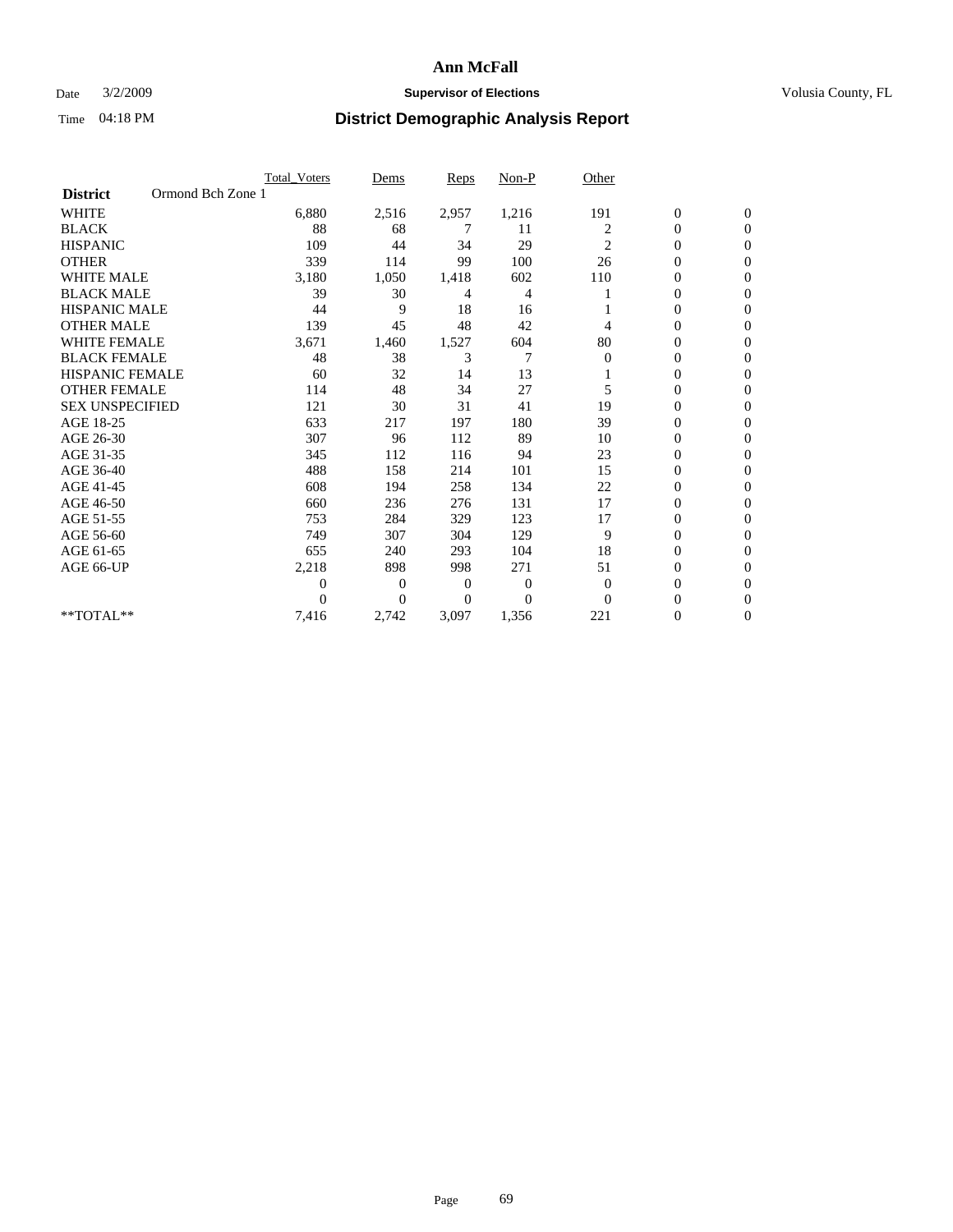## Date  $3/2/2009$  **Supervisor of Elections Supervisor of Elections** Volusia County, FL

|                        | <b>Total Voters</b> | Dems           | <b>Reps</b> | Non-P        | Other        |                  |                  |  |
|------------------------|---------------------|----------------|-------------|--------------|--------------|------------------|------------------|--|
| <b>District</b>        | Ormond Bch Zone 2   |                |             |              |              |                  |                  |  |
| <b>WHITE</b>           | 4,798               | 1,950          | 1,734       | 938          | 176          | $\boldsymbol{0}$ | $\boldsymbol{0}$ |  |
| <b>BLACK</b>           | 395                 | 300            | 29          | 55           | 11           | $\boldsymbol{0}$ | $\mathbf{0}$     |  |
| <b>HISPANIC</b>        | 114                 | 53             | 27          | 31           | 3            | $\overline{0}$   | $\mathbf{0}$     |  |
| <b>OTHER</b>           | 378                 | 145            | 84          | 111          | 38           | 0                | $\Omega$         |  |
| <b>WHITE MALE</b>      | 2,093               | 740            | 810         | 451          | 92           | $\overline{0}$   | $\mathbf{0}$     |  |
| <b>BLACK MALE</b>      | 179                 | 121            | 14          | 35           | 9            | $\overline{0}$   | $\mathbf{0}$     |  |
| <b>HISPANIC MALE</b>   | 45                  | 19             | 9           | 14           | 3            | $\overline{0}$   | $\overline{0}$   |  |
| <b>OTHER MALE</b>      | 111                 | 38             | 32          | 40           |              | 0                | $\mathbf{0}$     |  |
| <b>WHITE FEMALE</b>    | 2,681               | 1,199          | 919         | 480          | 83           | $\overline{0}$   | $\mathbf{0}$     |  |
| <b>BLACK FEMALE</b>    | 212                 | 175            | 15          | 20           | 2            | $\boldsymbol{0}$ | $\mathbf{0}$     |  |
| <b>HISPANIC FEMALE</b> | 68                  | 34             | 17          | 17           | $\mathbf{0}$ | $\boldsymbol{0}$ | $\mathbf{0}$     |  |
| <b>OTHER FEMALE</b>    | 141                 | 69             | 37          | 29           | 6            | $\mathbf{0}$     | $\Omega$         |  |
| <b>SEX UNSPECIFIED</b> | 155                 | 53             | 21          | 49           | 32           | $\overline{0}$   | $\overline{0}$   |  |
| AGE 18-25              | 529                 | 217            | 128         | 150          | 34           | $\overline{0}$   | $\mathbf{0}$     |  |
| AGE 26-30              | 370                 | 138            | 90          | 127          | 15           | $\overline{0}$   | $\mathbf{0}$     |  |
| AGE 31-35              | 333                 | 141            | 84          | 93           | 15           | $\boldsymbol{0}$ | $\overline{0}$   |  |
| AGE 36-40              | 389                 | 140            | 136         | 94           | 19           | 0                | $\mathbf{0}$     |  |
| AGE 41-45              | 440                 | 153            | 154         | 109          | 24           | $\overline{0}$   | $\mathbf{0}$     |  |
| AGE 46-50              | 522                 | 205            | 194         | 102          | 21           | $\boldsymbol{0}$ | $\overline{0}$   |  |
| AGE 51-55              | 543                 | 239            | 172         | 112          | 20           | $\boldsymbol{0}$ | $\mathbf{0}$     |  |
| AGE 56-60              | 523                 | 235            | 155         | 114          | 19           | $\overline{0}$   | $\Omega$         |  |
| AGE 61-65              | 492                 | 216            | 183         | 77           | 16           | $\overline{0}$   | $\mathbf{0}$     |  |
| AGE 66-UP              | 1,544               | 764            | 578         | 157          | 45           | $\boldsymbol{0}$ | $\mathbf{0}$     |  |
|                        | $\overline{0}$      | $\overline{0}$ | 0           | $\mathbf{0}$ | $\mathbf{0}$ | $\overline{0}$   | $\mathbf{0}$     |  |
|                        | $\theta$            | $\theta$       | $\Omega$    | $\theta$     | $\Omega$     | $\overline{0}$   | $\mathbf{0}$     |  |
| **TOTAL**              | 5,685               | 2,448          | 1,874       | 1,135        | 228          | 0                | $\mathbf{0}$     |  |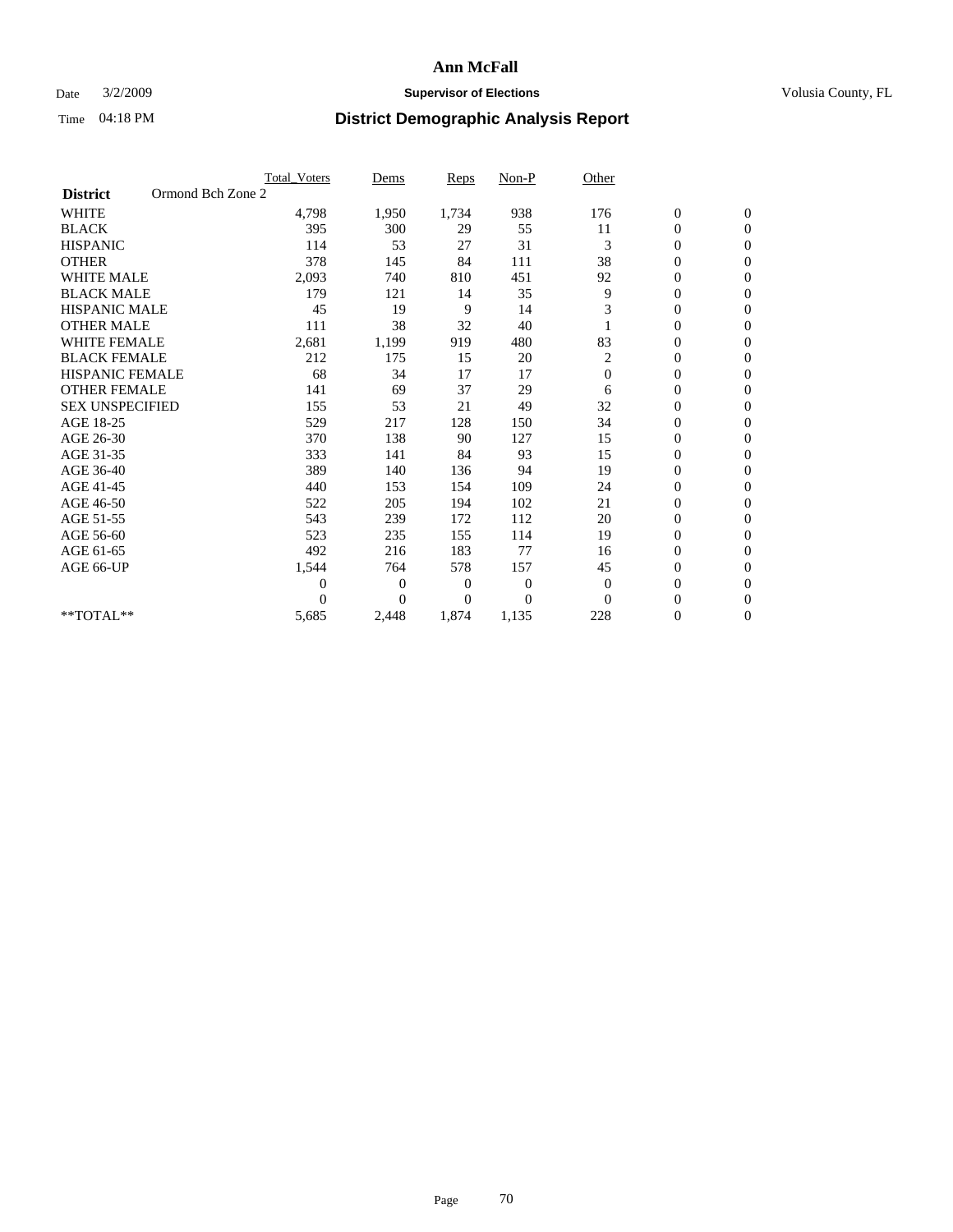### Date  $3/2/2009$  **Supervisor of Elections Supervisor of Elections** Volusia County, FL

|                        |                   | Total Voters | Dems           | <b>Reps</b> | Non-P          | Other          |                  |                  |  |
|------------------------|-------------------|--------------|----------------|-------------|----------------|----------------|------------------|------------------|--|
| <b>District</b>        | Ormond Bch Zone 3 |              |                |             |                |                |                  |                  |  |
| <b>WHITE</b>           |                   | 7,981        | 2,524          | 3,848       | 1,362          | 247            | $\boldsymbol{0}$ | $\boldsymbol{0}$ |  |
| <b>BLACK</b>           |                   | 162          | 116            | 14          | 22             | 10             | $\boldsymbol{0}$ | $\mathbf{0}$     |  |
| <b>HISPANIC</b>        |                   | 142          | 50             | 53          | 36             | 3              | $\overline{0}$   | $\mathbf{0}$     |  |
| <b>OTHER</b>           |                   | 454          | 137            | 127         | 152            | 38             | 0                | $\Omega$         |  |
| <b>WHITE MALE</b>      |                   | 3,688        | 1,059          | 1,856       | 662            | 111            | $\mathbf{0}$     | $\mathbf{0}$     |  |
| <b>BLACK MALE</b>      |                   | 75           | 54             | 8           | 9              | $\overline{4}$ | $\boldsymbol{0}$ | $\mathbf{0}$     |  |
| <b>HISPANIC MALE</b>   |                   | 70           | 20             | 30          | 18             | $\overline{c}$ | 0                | $\mathbf{0}$     |  |
| <b>OTHER MALE</b>      |                   | 162          | 41             | 51          | 62             | 8              | 0                | $\mathbf{0}$     |  |
| <b>WHITE FEMALE</b>    |                   | 4,244        | 1,451          | 1,971       | 689            | 133            | $\overline{0}$   | $\mathbf{0}$     |  |
| <b>BLACK FEMALE</b>    |                   | 86           | 61             | 6           | 13             | 6              | $\boldsymbol{0}$ | $\overline{0}$   |  |
| <b>HISPANIC FEMALE</b> |                   | 71           | 30             | 22          | 18             |                | 0                | $\mathbf{0}$     |  |
| <b>OTHER FEMALE</b>    |                   | 195          | 72             | 56          | 60             | 7              | $\mathbf{0}$     | $\mathbf{0}$     |  |
| <b>SEX UNSPECIFIED</b> |                   | 148          | 39             | 42          | 41             | 26             | $\overline{0}$   | $\overline{0}$   |  |
| AGE 18-25              |                   | 834          | 238            | 336         | 212            | 48             | 0                | $\mathbf{0}$     |  |
| AGE 26-30              |                   | 381          | 120            | 138         | 104            | 19             | $\overline{0}$   | $\mathbf{0}$     |  |
| AGE 31-35              |                   | 376          | 95             | 147         | 109            | 25             | $\boldsymbol{0}$ | $\overline{0}$   |  |
| AGE 36-40              |                   | 553          | 133            | 286         | 110            | 24             | 0                | $\mathbf{0}$     |  |
| AGE 41-45              |                   | 751          | 188            | 395         | 143            | 25             | $\overline{0}$   | $\mathbf{0}$     |  |
| AGE 46-50              |                   | 811          | 234            | 414         | 143            | 20             | $\boldsymbol{0}$ | $\overline{0}$   |  |
| AGE 51-55              |                   | 939          | 302            | 455         | 162            | 20             | $\boldsymbol{0}$ | $\mathbf{0}$     |  |
| AGE 56-60              |                   | 880          | 322            | 383         | 156            | 19             | $\overline{0}$   | $\Omega$         |  |
| AGE 61-65              |                   | 856          | 317            | 393         | 120            | 26             | $\overline{0}$   | $\overline{0}$   |  |
| AGE 66-UP              |                   | 2,358        | 878            | 1,095       | 313            | 72             | $\boldsymbol{0}$ | $\mathbf{0}$     |  |
|                        |                   | 0            | $\overline{0}$ | 0           | $\overline{0}$ | $\theta$       | $\overline{0}$   | $\mathbf{0}$     |  |
|                        |                   | $\Omega$     | $\Omega$       | $\Omega$    | $\Omega$       | $\Omega$       | $\overline{0}$   | $\mathbf{0}$     |  |
| **TOTAL**              |                   | 8,739        | 2,827          | 4,042       | 1,572          | 298            | 0                | $\mathbf{0}$     |  |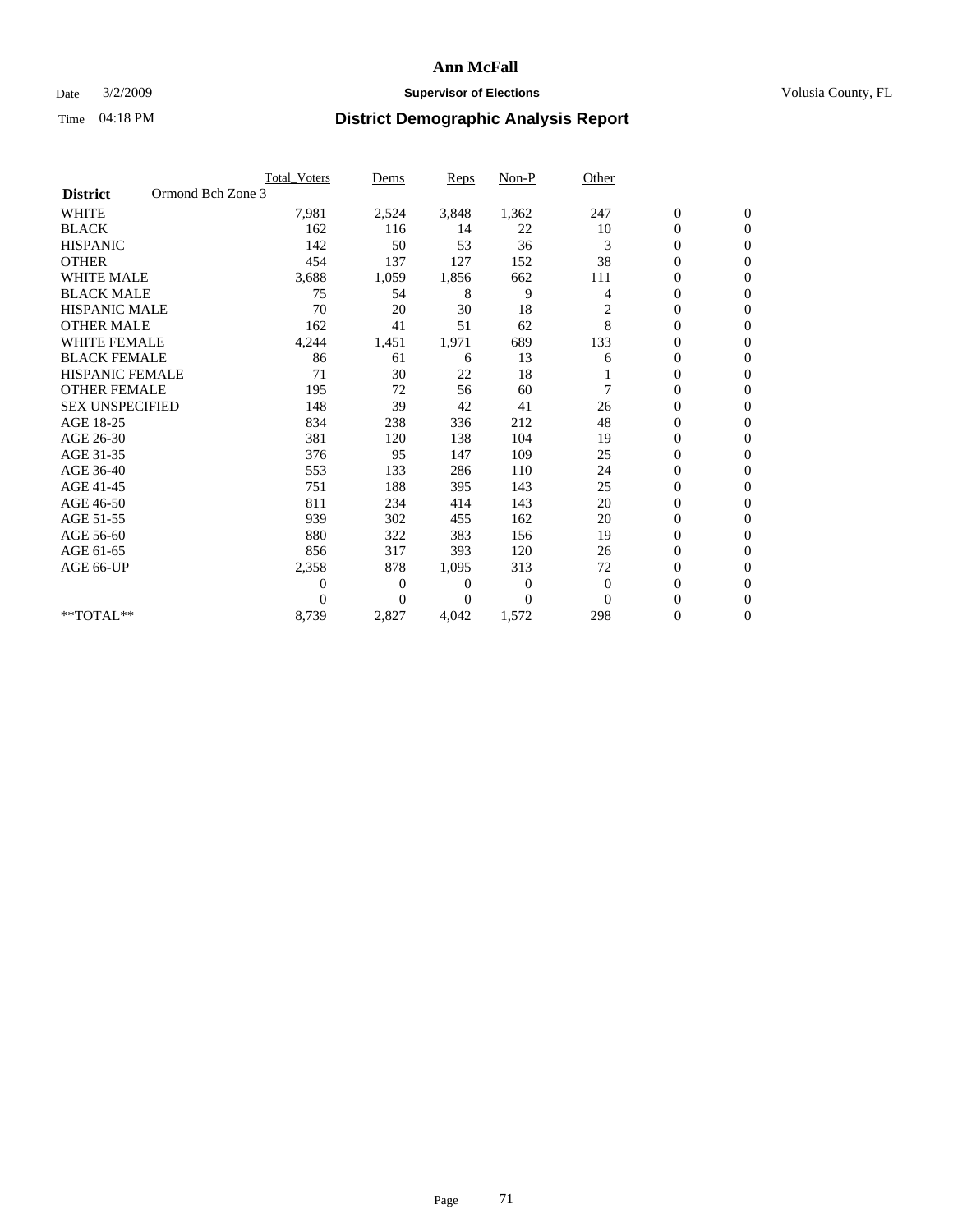## Date  $3/2/2009$  **Supervisor of Elections Supervisor of Elections** Volusia County, FL

|                                      | Total Voters   | Dems     | <b>Reps</b> | Non-P    | Other        |                  |                  |  |
|--------------------------------------|----------------|----------|-------------|----------|--------------|------------------|------------------|--|
| Ormond Bch Zone 4<br><b>District</b> |                |          |             |          |              |                  |                  |  |
| <b>WHITE</b>                         | 6,308          | 2,395    | 2,473       | 1,177    | 263          | $\boldsymbol{0}$ | $\boldsymbol{0}$ |  |
| <b>BLACK</b>                         | 144            | 111      | 8           | 22       | 3            | $\boldsymbol{0}$ | $\mathbf{0}$     |  |
| <b>HISPANIC</b>                      | 89             | 46       | 11          | 30       | 2            | $\overline{0}$   | $\mathbf{0}$     |  |
| <b>OTHER</b>                         | 317            | 109      | 77          | 104      | 27           | 0                | $\Omega$         |  |
| <b>WHITE MALE</b>                    | 2,716          | 927      | 1,114       | 537      | 138          | $\mathbf{0}$     | $\mathbf{0}$     |  |
| <b>BLACK MALE</b>                    | 67             | 50       | 4           | 12       |              | $\overline{0}$   | $\mathbf{0}$     |  |
| <b>HISPANIC MALE</b>                 | 32             | 16       | 4           | 10       | 2            | 0                | $\Omega$         |  |
| <b>OTHER MALE</b>                    | 110            | 37       | 25          | 40       | 8            | 0                | $\Omega$         |  |
| WHITE FEMALE                         | 3,551          | 1,456    | 1,349       | 624      | 122          | $\overline{0}$   | $\mathbf{0}$     |  |
| <b>BLACK FEMALE</b>                  | 77             | 61       | 4           | 10       | 2            | $\boldsymbol{0}$ | $\Omega$         |  |
| <b>HISPANIC FEMALE</b>               | 57             | 30       | 7           | 20       | $\mathbf{0}$ | 0                | $\mathbf{0}$     |  |
| <b>OTHER FEMALE</b>                  | 148            | 55       | 47          | 39       | 7            | $\overline{0}$   | $\Omega$         |  |
| <b>SEX UNSPECIFIED</b>               | 100            | 29       | 15          | 41       | 15           | $\overline{0}$   | $\overline{0}$   |  |
| AGE 18-25                            | 500            | 199      | 128         | 139      | 34           | 0                | $\mathbf{0}$     |  |
| AGE 26-30                            | 291            | 89       | 103         | 83       | 16           | $\overline{0}$   | $\mathbf{0}$     |  |
| AGE 31-35                            | 273            | 80       | 91          | 81       | 21           | $\boldsymbol{0}$ | $\overline{0}$   |  |
| AGE 36-40                            | 343            | 111      | 128         | 87       | 17           | 0                | $\mathbf{0}$     |  |
| AGE 41-45                            | 407            | 138      | 169         | 91       | 9            | $\overline{0}$   | $\Omega$         |  |
| AGE 46-50                            | 566            | 218      | 226         | 110      | 12           | 0                | $\Omega$         |  |
| AGE 51-55                            | 552            | 227      | 215         | 91       | 19           | $\boldsymbol{0}$ | $\mathbf{0}$     |  |
| AGE 56-60                            | 574            | 251      | 195         | 99       | 29           | 0                | $\Omega$         |  |
| AGE 61-65                            | 570            | 228      | 199         | 114      | 29           | 0                | $\overline{0}$   |  |
| AGE 66-UP                            | 2,782          | 1,120    | 1,115       | 438      | 109          | 0                | $\mathbf{0}$     |  |
|                                      | $\overline{0}$ | 0        | 0           | 0        | $\mathbf{0}$ | $\overline{0}$   | $\mathbf{0}$     |  |
|                                      | $\theta$       | $\theta$ | $\Omega$    | $\Omega$ | $\Omega$     | $\overline{0}$   | $\Omega$         |  |
| **TOTAL**                            | 6,858          | 2,661    | 2,569       | 1,333    | 295          | 0                | $\overline{0}$   |  |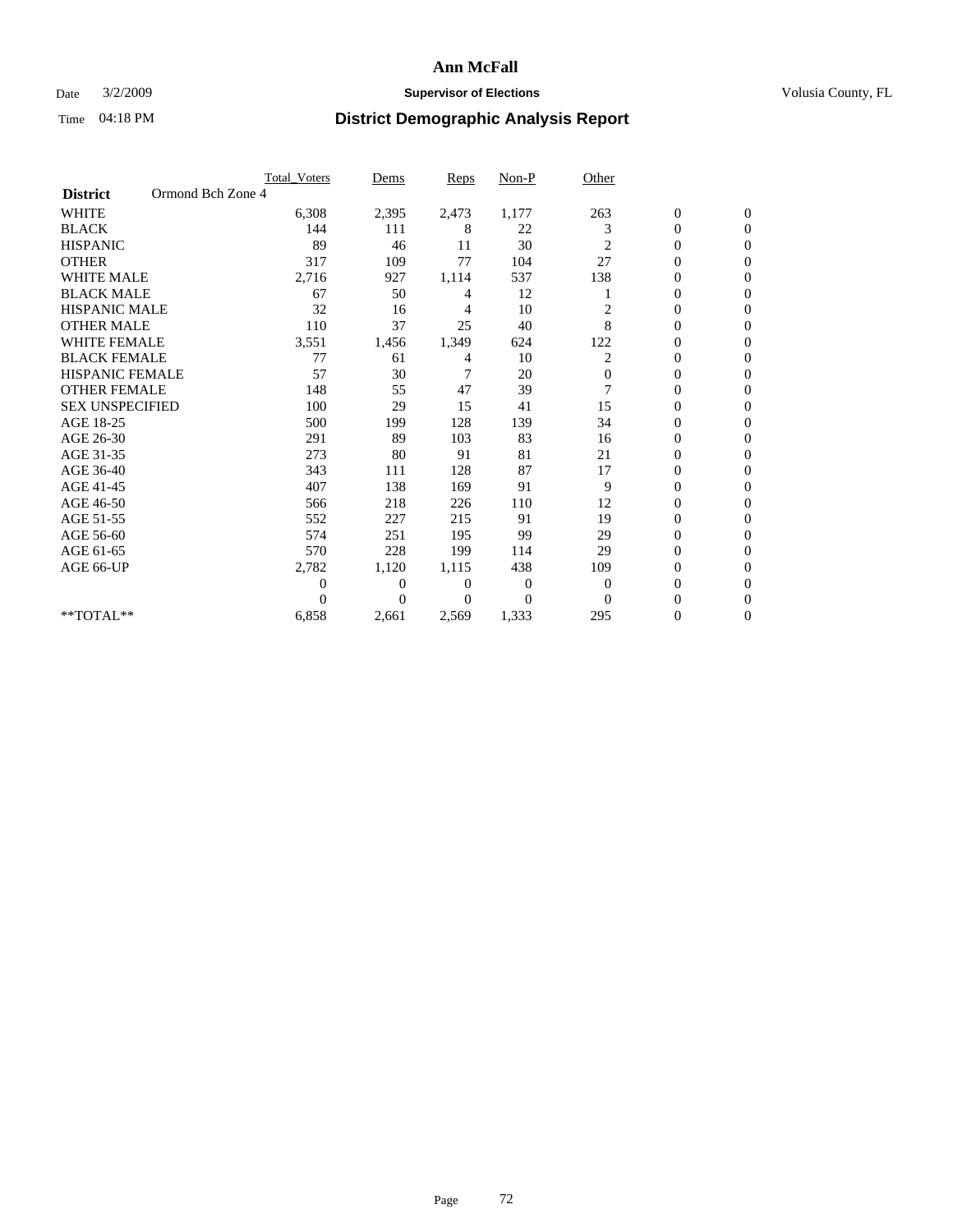#### Date  $3/2/2009$  **Supervisor of Elections Supervisor of Elections** Volusia County, FL

|                        |                        | <b>Total Voters</b> | Dems           | <b>Reps</b> | Non-P          | Other                   |                  |                  |  |
|------------------------|------------------------|---------------------|----------------|-------------|----------------|-------------------------|------------------|------------------|--|
| <b>District</b>        | Port Orange District 1 |                     |                |             |                |                         |                  |                  |  |
| <b>WHITE</b>           |                        | 6,874               | 2,903          | 2,147       | 1,551          | 273                     | $\boldsymbol{0}$ | $\boldsymbol{0}$ |  |
| <b>BLACK</b>           |                        | 81                  | 64             | 4           | 10             | 3                       | $\boldsymbol{0}$ | $\mathbf{0}$     |  |
| <b>HISPANIC</b>        |                        | 133                 | 62             | 21          | 46             | 4                       | $\overline{0}$   | $\mathbf{0}$     |  |
| <b>OTHER</b>           |                        | 303                 | 97             | 65          | 113            | 28                      | 0                | $\Omega$         |  |
| <b>WHITE MALE</b>      |                        | 3,068               | 1,159          | 1,045       | 723            | 141                     | $\mathbf{0}$     | $\mathbf{0}$     |  |
| <b>BLACK MALE</b>      |                        | 41                  | 29             | 3           | 8              |                         | $\overline{0}$   | $\mathbf{0}$     |  |
| <b>HISPANIC MALE</b>   |                        | 49                  | 24             | 9           | 14             | 2                       | $\overline{0}$   | $\mathbf{0}$     |  |
| <b>OTHER MALE</b>      |                        | 88                  | 25             | 17          | 42             | 4                       | 0                | $\mathbf{0}$     |  |
| <b>WHITE FEMALE</b>    |                        | 3,747               | 1,724          | 1,083       | 814            | 126                     | $\overline{0}$   | $\mathbf{0}$     |  |
| <b>BLACK FEMALE</b>    |                        | 40                  | 35             |             | $\overline{c}$ | 2                       | $\boldsymbol{0}$ | $\mathbf{0}$     |  |
| <b>HISPANIC FEMALE</b> |                        | 81                  | 38             | 11          | 30             | $\overline{\mathbf{c}}$ | 0                | $\mathbf{0}$     |  |
| <b>OTHER FEMALE</b>    |                        | 119                 | 46             | 32          | 33             | 8                       | $\mathbf{0}$     | $\Omega$         |  |
| <b>SEX UNSPECIFIED</b> |                        | 158                 | 46             | 36          | 54             | 22                      | $\overline{0}$   | $\overline{0}$   |  |
| AGE 18-25              |                        | 628                 | 255            | 120         | 213            | 40                      | $\overline{0}$   | $\mathbf{0}$     |  |
| AGE 26-30              |                        | 449                 | 157            | 102         | 161            | 29                      | $\overline{0}$   | $\mathbf{0}$     |  |
| AGE 31-35              |                        | 377                 | 145            | 94          | 118            | 20                      | $\boldsymbol{0}$ | $\overline{0}$   |  |
| AGE 36-40              |                        | 430                 | 148            | 128         | 129            | 25                      | 0                | $\mathbf{0}$     |  |
| AGE 41-45              |                        | 508                 | 193            | 142         | 149            | 24                      | $\overline{0}$   | $\Omega$         |  |
| AGE 46-50              |                        | 646                 | 243            | 203         | 168            | 32                      | $\boldsymbol{0}$ | $\overline{0}$   |  |
| AGE 51-55              |                        | 693                 | 295            | 248         | 123            | 27                      | $\boldsymbol{0}$ | $\mathbf{0}$     |  |
| AGE 56-60              |                        | 631                 | 267            | 208         | 129            | 27                      | $\overline{0}$   | $\Omega$         |  |
| AGE 61-65              |                        | 728                 | 323            | 226         | 154            | 25                      | $\overline{0}$   | $\overline{0}$   |  |
| AGE 66-UP              |                        | 2,301               | 1,100          | 766         | 376            | 59                      | $\boldsymbol{0}$ | $\mathbf{0}$     |  |
|                        |                        | $\overline{0}$      | $\overline{0}$ | 0           | $\mathbf{0}$   | $\mathbf{0}$            | $\overline{0}$   | $\mathbf{0}$     |  |
|                        |                        | $\theta$            | $\theta$       | $\Omega$    | $\Omega$       | $\Omega$                | $\overline{0}$   | $\overline{0}$   |  |
| **TOTAL**              |                        | 7,391               | 3,126          | 2,237       | 1,720          | 308                     | 0                | $\overline{0}$   |  |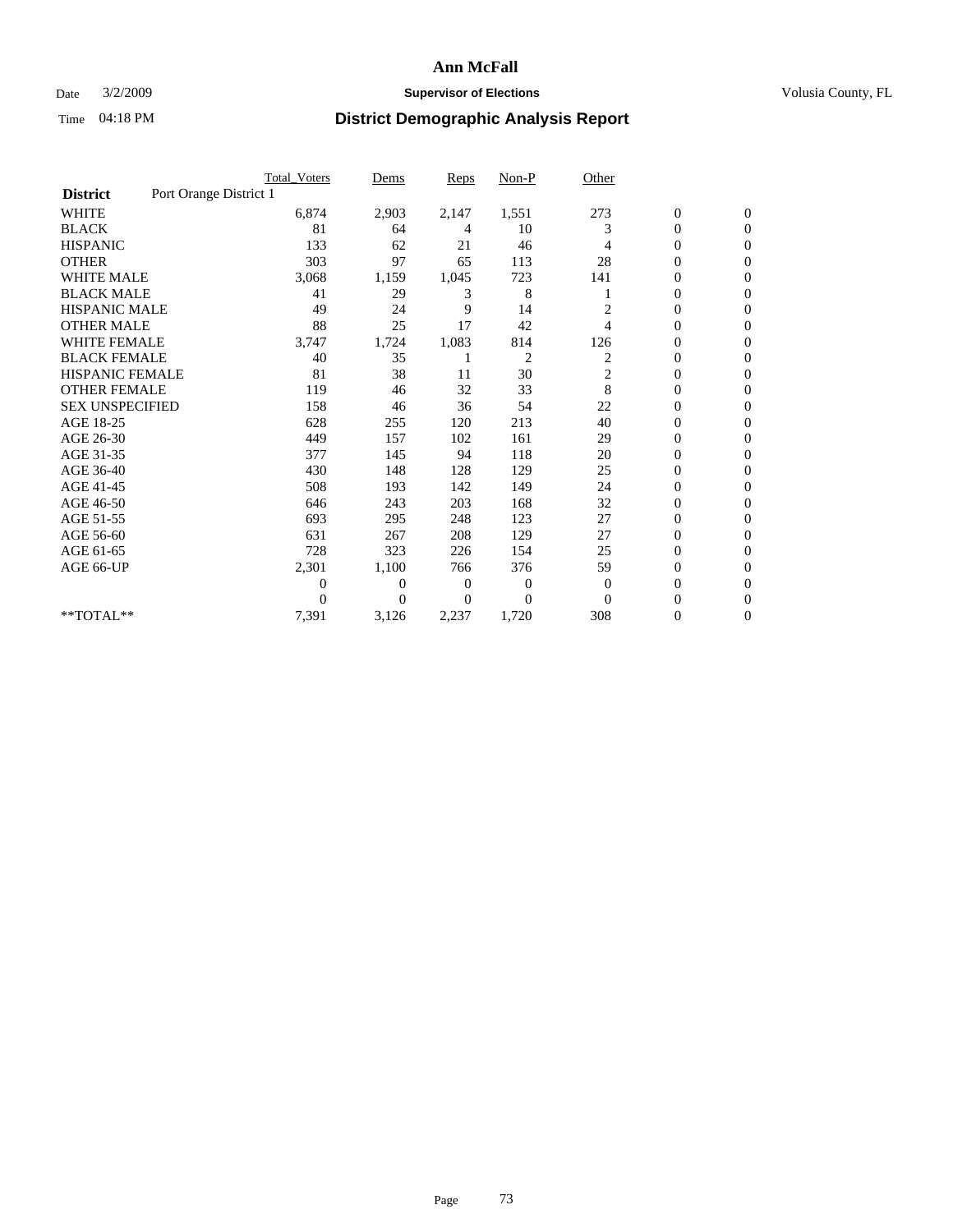### Date  $3/2/2009$  **Supervisor of Elections Supervisor of Elections** Volusia County, FL

|                        |                        | <b>Total Voters</b> | Dems           | <b>Reps</b> | $Non-P$      | Other        |                  |                  |  |
|------------------------|------------------------|---------------------|----------------|-------------|--------------|--------------|------------------|------------------|--|
| <b>District</b>        | Port Orange District 2 |                     |                |             |              |              |                  |                  |  |
| <b>WHITE</b>           |                        | 7,720               | 2,988          | 2,797       | 1,618        | 317          | $\boldsymbol{0}$ | $\boldsymbol{0}$ |  |
| <b>BLACK</b>           |                        | 321                 | 253            | 16          | 43           | 9            | $\boldsymbol{0}$ | $\mathbf{0}$     |  |
| <b>HISPANIC</b>        |                        | 205                 | 92             | 36          | 69           | 8            | $\overline{0}$   | $\mathbf{0}$     |  |
| <b>OTHER</b>           |                        | 435                 | 151            | 84          | 158          | 42           | 0                | $\Omega$         |  |
| <b>WHITE MALE</b>      |                        | 3,464               | 1,197          | 1,333       | 769          | 165          | $\overline{0}$   | $\mathbf{0}$     |  |
| <b>BLACK MALE</b>      |                        | 131                 | 98             | 7           | 22           | 4            | $\overline{0}$   | $\mathbf{0}$     |  |
| <b>HISPANIC MALE</b>   |                        | 87                  | 32             | 18          | 34           | 3            | $\overline{0}$   | $\mathbf{0}$     |  |
| <b>OTHER MALE</b>      |                        | 157                 | 56             | 34          | 58           | 9            | $\boldsymbol{0}$ | $\mathbf{0}$     |  |
| <b>WHITE FEMALE</b>    |                        | 4,195               | 1,769          | 1,439       | 842          | 145          | $\overline{0}$   | $\mathbf{0}$     |  |
| <b>BLACK FEMALE</b>    |                        | 189                 | 154            | 9           | 21           | 5            | $\boldsymbol{0}$ | $\mathbf{0}$     |  |
| <b>HISPANIC FEMALE</b> |                        | 116                 | 60             | 18          | 34           | 4            | 0                | $\mathbf{0}$     |  |
| <b>OTHER FEMALE</b>    |                        | 170                 | 72             | 29          | 63           | 6            | $\overline{0}$   | $\mathbf{0}$     |  |
| <b>SEX UNSPECIFIED</b> |                        | 172                 | 46             | 46          | 45           | 35           | $\overline{0}$   | $\mathbf{0}$     |  |
| AGE 18-25              |                        | 988                 | 370            | 267         | 288          | 63           | $\overline{0}$   | $\mathbf{0}$     |  |
| AGE 26-30              |                        | 660                 | 232            | 186         | 217          | 25           | $\overline{0}$   | $\mathbf{0}$     |  |
| AGE 31-35              |                        | 538                 | 201            | 160         | 152          | 25           | $\boldsymbol{0}$ | $\mathbf{0}$     |  |
| AGE 36-40              |                        | 558                 | 208            | 202         | 124          | 24           | 0                | $\mathbf{0}$     |  |
| AGE 41-45              |                        | 631                 | 223            | 228         | 152          | 28           | $\overline{0}$   | $\mathbf{0}$     |  |
| AGE 46-50              |                        | 744                 | 286            | 258         | 170          | 30           | $\boldsymbol{0}$ | $\mathbf{0}$     |  |
| AGE 51-55              |                        | 716                 | 277            | 275         | 135          | 29           | $\boldsymbol{0}$ | $\mathbf{0}$     |  |
| AGE 56-60              |                        | 781                 | 314            | 275         | 168          | 24           | $\overline{0}$   | $\Omega$         |  |
| AGE 61-65              |                        | 748                 | 312            | 254         | 146          | 36           | $\overline{0}$   | $\mathbf{0}$     |  |
| AGE 66-UP              |                        | 2,317               | 1,061          | 828         | 336          | 92           | $\boldsymbol{0}$ | $\mathbf{0}$     |  |
|                        |                        | 0                   | $\overline{0}$ | 0           | $\mathbf{0}$ | $\mathbf{0}$ | $\overline{0}$   | $\mathbf{0}$     |  |
|                        |                        | $\theta$            | $\overline{0}$ | $\Omega$    | $\Omega$     | $\Omega$     | $\overline{0}$   | $\mathbf{0}$     |  |
| **TOTAL**              |                        | 8,681               | 3,484          | 2,933       | 1,888        | 376          | 0                | $\mathbf{0}$     |  |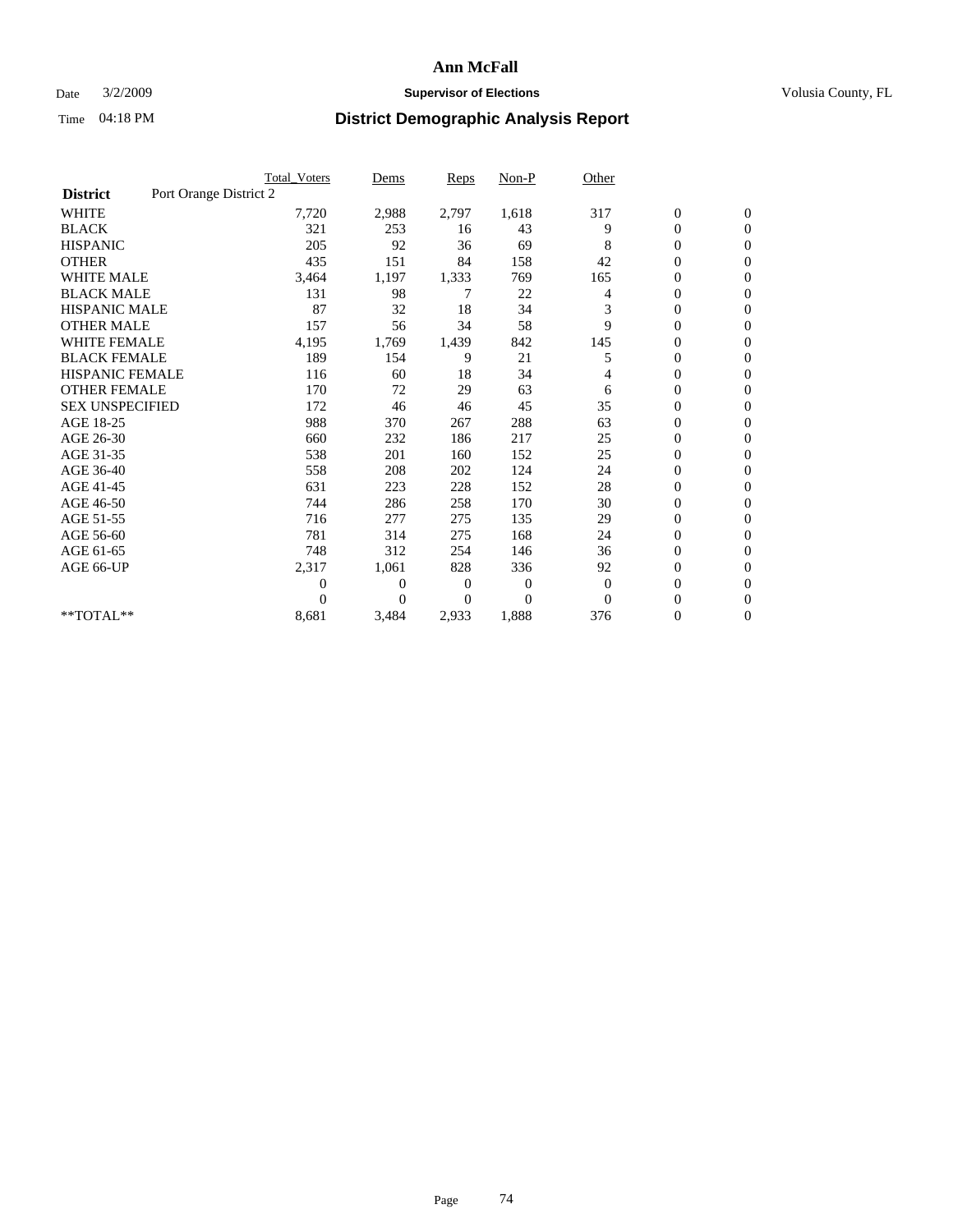### Date  $3/2/2009$  **Supervisor of Elections Supervisor of Elections** Volusia County, FL

|                        | Total Voters           | Dems     | <b>Reps</b> | $Non-P$  | Other        |                  |                  |  |
|------------------------|------------------------|----------|-------------|----------|--------------|------------------|------------------|--|
| <b>District</b>        | Port Orange Distrcit 3 |          |             |          |              |                  |                  |  |
| <b>WHITE</b>           | 10,231                 | 3,527    | 4,048       | 2,264    | 392          | $\boldsymbol{0}$ | $\boldsymbol{0}$ |  |
| <b>BLACK</b>           | 250                    | 213      | 8           | 23       | 6            | $\boldsymbol{0}$ | $\mathbf{0}$     |  |
| <b>HISPANIC</b>        | 240                    | 94       | 46          | 88       | 12           | $\overline{0}$   | $\mathbf{0}$     |  |
| <b>OTHER</b>           | 550                    | 170      | 141         | 180      | 59           | $\boldsymbol{0}$ | $\Omega$         |  |
| <b>WHITE MALE</b>      | 4,653                  | 1,399    | 1,939       | 1,108    | 207          | $\overline{0}$   | $\mathbf{0}$     |  |
| <b>BLACK MALE</b>      | 120                    | 101      | 6           | 11       | 2            | $\boldsymbol{0}$ | $\mathbf{0}$     |  |
| <b>HISPANIC MALE</b>   | 103                    | 46       | 18          | 35       | 4            | $\boldsymbol{0}$ | $\mathbf{0}$     |  |
| <b>OTHER MALE</b>      | 178                    | 53       | 51          | 66       | 8            | 0                | $\mathbf{0}$     |  |
| <b>WHITE FEMALE</b>    | 5,506                  | 2,110    | 2,085       | 1,133    | 178          | $\overline{0}$   | $\mathbf{0}$     |  |
| <b>BLACK FEMALE</b>    | 129                    | 111      | 2           | 12       | 4            | $\boldsymbol{0}$ | $\mathbf{0}$     |  |
| <b>HISPANIC FEMALE</b> | 136                    | 48       | 27          | 53       | 8            | $\boldsymbol{0}$ | $\mathbf{0}$     |  |
| <b>OTHER FEMALE</b>    | 226                    | 84       | 57          | 67       | 18           | $\mathbf{0}$     | $\mathbf{0}$     |  |
| <b>SEX UNSPECIFIED</b> | 220                    | 52       | 58          | 70       | 40           | $\boldsymbol{0}$ | $\mathbf{0}$     |  |
| AGE 18-25              | 1,139                  | 384      | 312         | 361      | 82           | $\overline{0}$   | $\mathbf{0}$     |  |
| AGE 26-30              | 758                    | 263      | 224         | 238      | 33           | $\overline{0}$   | $\mathbf{0}$     |  |
| AGE 31-35              | 629                    | 190      | 231         | 183      | 25           | $\boldsymbol{0}$ | $\mathbf{0}$     |  |
| AGE 36-40              | 744                    | 249      | 264         | 202      | 29           | 0                | $\mathbf{0}$     |  |
| AGE 41-45              | 816                    | 251      | 329         | 203      | 33           | $\overline{0}$   | $\mathbf{0}$     |  |
| AGE 46-50              | 869                    | 281      | 366         | 193      | 29           | $\boldsymbol{0}$ | $\mathbf{0}$     |  |
| AGE 51-55              | 983                    | 379      | 376         | 201      | 27           | $\boldsymbol{0}$ | $\mathbf{0}$     |  |
| AGE 56-60              | 917                    | 374      | 313         | 199      | 31           | $\overline{0}$   | $\Omega$         |  |
| AGE 61-65              | 951                    | 358      | 353         | 192      | 48           | $\overline{0}$   | $\mathbf{0}$     |  |
| AGE 66-UP              | 3,465                  | 1,275    | 1,475       | 583      | 132          | $\boldsymbol{0}$ | $\mathbf{0}$     |  |
|                        | 0                      | 0        | 0           | $\bf{0}$ | $\mathbf{0}$ | $\overline{0}$   | $\mathbf{0}$     |  |
|                        | $\theta$               | $\theta$ | $\Omega$    | $\Omega$ | $\Omega$     | $\boldsymbol{0}$ | $\mathbf{0}$     |  |
| **TOTAL**              | 11,271                 | 4,004    | 4,243       | 2,555    | 469          | 0                | $\mathbf{0}$     |  |